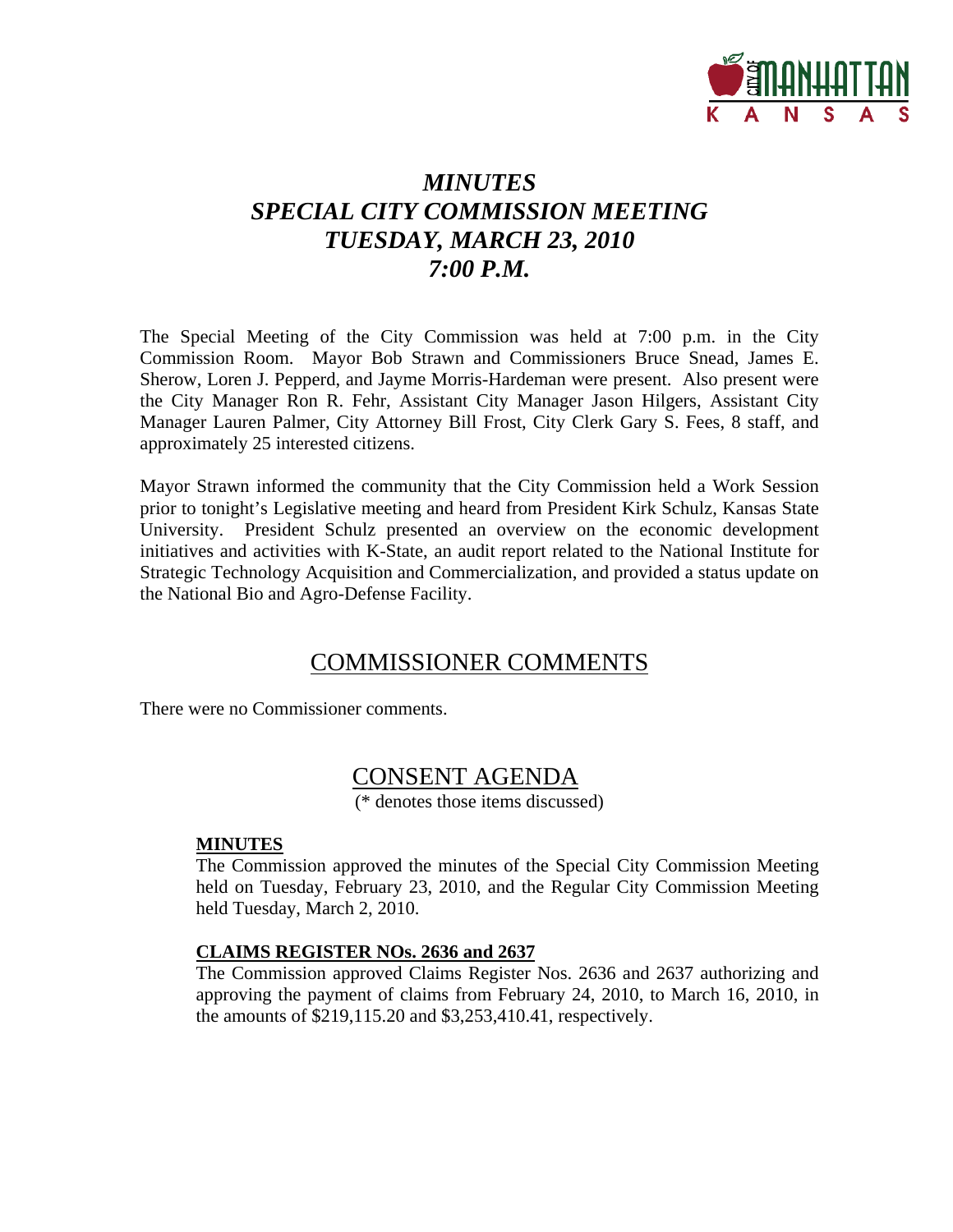# CONSENT AGENDA (*CONTINUED*)

#### **ORDINANCE NO. 6819 – REZONE – NEW BOSTON COMMONS**

The Commission overrode the Planning Board and approved Ordinance No. 6819 rezoning the proposed New Boston Commons, generally located 415 feet south of the intersection of Anderson Avenue and Westport Place, from R, Single-Family Residential District, to PUD, Commercial Planned Unit Development District, based on the findings in the Staff Report *(See Attachment No. 1)* with the 13 conditions as modified by the City Commission.

#### **ORDINANCE NO. 6820 – REZONE – WESTPORT COMMONS, UNIT TWO**

The Commission approved the requested Variation of the Subdivision Layout Standards for driveway and street spacing, based on the findings in the Staff Report; overrode the Manhattan Urban Area Planning Board's recommendation and removed Barber Shops and Beauty Shops as permitted uses, as requested by the applicant in the revised application; and approved Ordinance No. 6820 rezoning Westport Commons, Unit Two, generally located southeast of the intersection of Dickens and Browning Avenues, from PUD, Residential Planned Unit Development, to PUD, Commercial Planned Unit Development District, based on the findings in the Staff Report *(See Attachment No. 2)*; with the 11 conditions of approval, as modified.

#### **ORDINANCE NO. 6821 – REZONE – FLINTHILLS HOSPITALITY COMMERCIAL PUD**

The Commission overrode the Manhattan Urban Area Planning Board and approved Ordinance No. 6821 rezoning the Flinthills Hospitality Commercial PUD, generally located 400 feet west of the intersection of Seth Child Road and Allison Avenue, from R, Single-Family Residential District, and R-1, Single-Family Residential District, to PUD, Commercial Planned Unit Development District, based on the findings in the Staff Report *(See Attachment No. 3)* and the BWR Traffic Analysis *(See Attachment No. 4)*, with the 14 conditions of approval recommended by City Administration.

#### **FIRST READING – INSTALL - STOP AND YIELD SIGNS**

The Commission approved first reading of an ordinance establishing traffic control devices at multiple intersections within the city limits of Manhattan, based on the recommendations in the Manhattan Area Transportation Strategy Report and Manual of Uniform Traffic Control Devices (MUTCD), which will be consistent with current practices/policies of the City of Manhattan.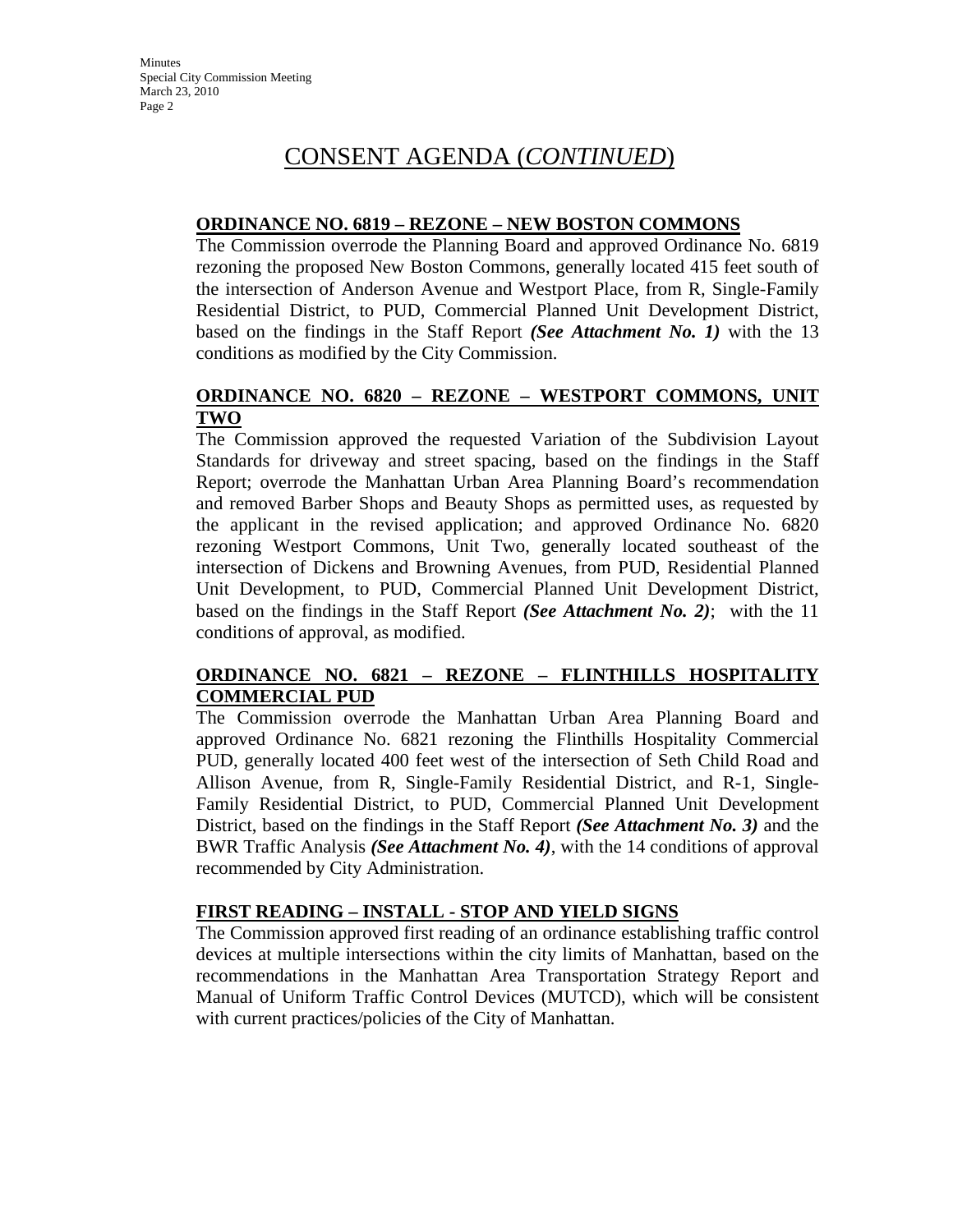# CONSENT AGENDA (*CONTINUED*)

### **CONTRACT – COMMISSIONING SERVICES – FLINT HILLS DISCOVERY CENTER**

The Commission authorized the Mayor and the City Clerk to sign a contract with Smith & Boucher Engineers, of Olathe, Kansas, for commissioning services for the Flint Hills Discovery Center.

#### **WORK AUTHORIZATION NO. 6 – AIRPORT PERIMETER FENCE**

The Commission authorized the Mayor and City Clerk to execute Work Authorization No. 6 with HWS Consulting Group, Inc., of Manhattan, Kansas, in the amount of \$35,460.00 to modify the design, and provide bidding and construction observation services of the perimeter fence at the Manhattan Regional Airport (AIP 3-20-0052-040).

#### **AGREEMENT – UTILITY EASEMENT – MANHATTAN REGIONAL AIRPORT**

The Commission authorized the Mayor and City Clerk to execute a Utility Easement agreement with Westar Energy, Inc., at the Manhattan Regional Airport.

#### **ADMINISTRATIVE PLAN – HOUSING REHABILITATION PROGRAM**

The Commission approved the Administrative Plan for the Housing Rehabilitation Program and waived building permit fees for Program participants.

#### **AGREEMENT – KIMBALL AVENUE AND DENISON AVENUE INTERSECTION MODIFICATIONS (ST1001)**

The Commission authorized the Mayor and City Clerk to execute an agreement in the amount of \$276,160.00 with BG Consultants, of Manhattan, Kansas, for the Kimball Avenue and Denison Avenue Improvements for the National Bio and Agro Defense Facility (NBAF) (ST1001).

#### **\* PURCHASE – UTILITIES DIVISION – ONE-TON 4-WHEEL DRIVE TRUCK**

Ron Fehr, City Manager, responded to questions and provided additional information on the item and recommendation.

Ron Fehr, City Manager, and Dale Houdeshell, Director of Public Works, responded to questions from the Commission regarding the utility funds and expenditures made thus far in 2010.

The Commission authorized the purchase of a one-ton 4-wheel drive truck (Unit #191) for the Utilities Division in the amount of \$42,937.38 to Green Ford, of Abilene, Kansas.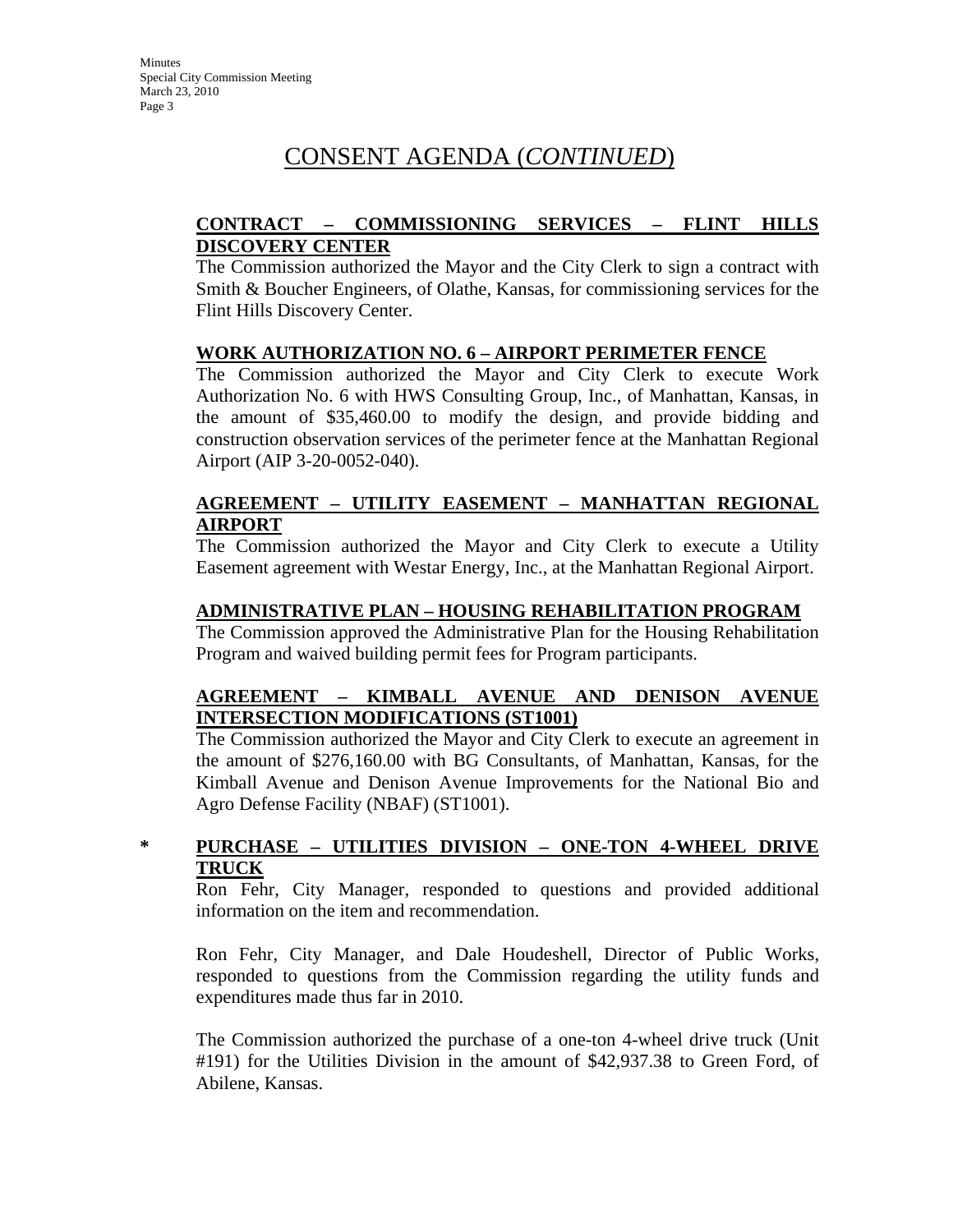## CONSENT AGENDA (*CONTINUED*)

### **\* REJECT BID – STREET DEPARTMENT – ONE-TON 4-WHEEL DRIVE TRUCK**

Ron Fehr, City Manager, responded to questions and provided additional information on the item and recommendation.

The Commission rejected the bid for the purchase of a one-ton 4-wheel drive truck (Unit #24) for the Street Department.

After discussion, Commissioner Snead moved to approve the consent agenda. Commissioner Morris-Hardeman seconded the motion.

After discussion, on a roll call vote, motion carried 5-0, with the exception of Item E: Ordinance No. 6821 – Rezone – Flinthills Hospitality Commercial PUD, which carried 4- 1, with Commissioner Sherow voting against; with the exception of Item D, Ordinance No. 6820 – Rezone – Westport Commons, Unit Two, which carried 4-0, with Mayor Strawn abstaining; and, with the exception of Item L, Purchase – Utilities Division – One-Ton 4-Wheel Drive Truck, and Reject Bid – Street Department – One-Ton 4-Wheel Drive Truck, which carried 3-2, with Mayor Strawn and Commissioner Pepperd voting against the motion.

## GENERAL AGENDA

## **DISCUSSION - REQUEST FROM RILEY COUNTY-MANHATTAN BOARD OF HEALTH - FOOD SAFETY POSITION**

Charles Murphy, Administrator, Riley County-Manhattan Health Department, provided the Commission with an overview of the role of the Health Officer and voiced his concerns with the changes with inspections of food facilities to be done by the State of Kansas. He then responded to questions from the Commission regarding local staffing status and needs; concerns whether the State can handle its new responsibility of inspecting Riley County's State-licensed food facilities; inspections recently conducted by the Health Department; and informed the Commission that his local food inspector left the position because of concerns for funding in 2011.

Ron Fehr, City Manager, responded to questions from the Commission regarding funding, staffing, and ordinance considerations. He stated that if the City Commission wants to take action on this item, it would be best to do so during the next Joint City/County Meeting in April.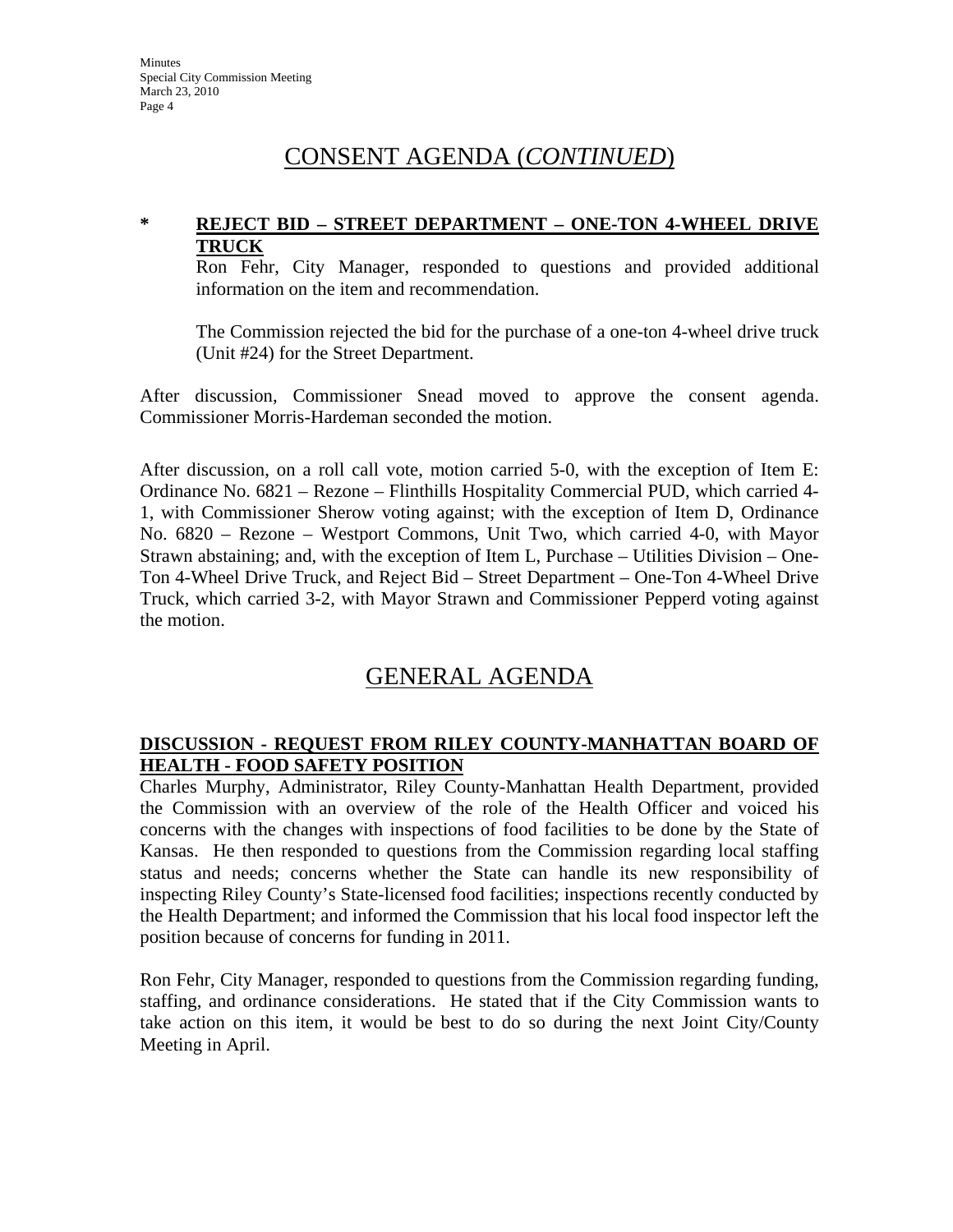#### **DISCUSSION - REQUEST FROM RILEY COUNTY-MANHATTAN BOARD OF HEALTH - FOOD SAFETY POSITION** *(CONTINUED)*

Lauren Palmer, Assistant City Manager, provided additional information on the item. She informed the Commission of concerns regarding the reinstatement of a local food inspector, funding the position, and the responsibility and accountability to perform an expected level of service from the Department of Agriculture as they will be conducting and keeping food inspection revenues. She then responded to questions from the Commission about a possible restaurant grease trap program and explained the need to change the local food inspection ordinance if the Commission wants to reflect a local health inspector authority.

Ron Fehr, City Manager, informed the Commission that if a local food inspector is the desire of the Commission, then this would create a fairness issue, as there would be a local fee and a state fee associated with conducting restaurant inspections.

The Commission discussed the request and voiced concerns for public safety, funding the local position, budget impact, ordinance changes that would be necessary, and concerns for imposing a second fee to local restaurants for a local health inspector.

Chuck Murphy, Administrator, Riley County-Manhattan Health Department, responded to additional questions from the Commission and stated that he would provide a matrix of the responsibilities associated with the food inspector position. He informed the Commission that the Health Department could use its reserves for the remainder of the year, but asked the Commission to provide him with direction to support and fund a local food inspector position in the 2011 budget year.

After additional discussion and comments from the Commission, Ron Fehr, City Manager, informed the Commission that the April 15, 2010, Joint City/County meeting will be noticed as a special meeting, so the City Commission will be able to take formal action on the item. He then stated that City Staff will review and provide modifications to the ordinance for consideration.

#### **FIRST READING - ANNEX AND REZONE - GRANDE BLUFFS AT MILL POINTE**

Eric Cattell, Assistant Director for Planning, presented the item. He then responded to questions from the Commission.

Ryan Almes, Fire Marshal, responded to questions from the Commission regarding accessibility and residential fire sprinkler requirements.

Ron Fehr, City Manager, responded to questions from the Commission and provided additional information on the item and benefit district.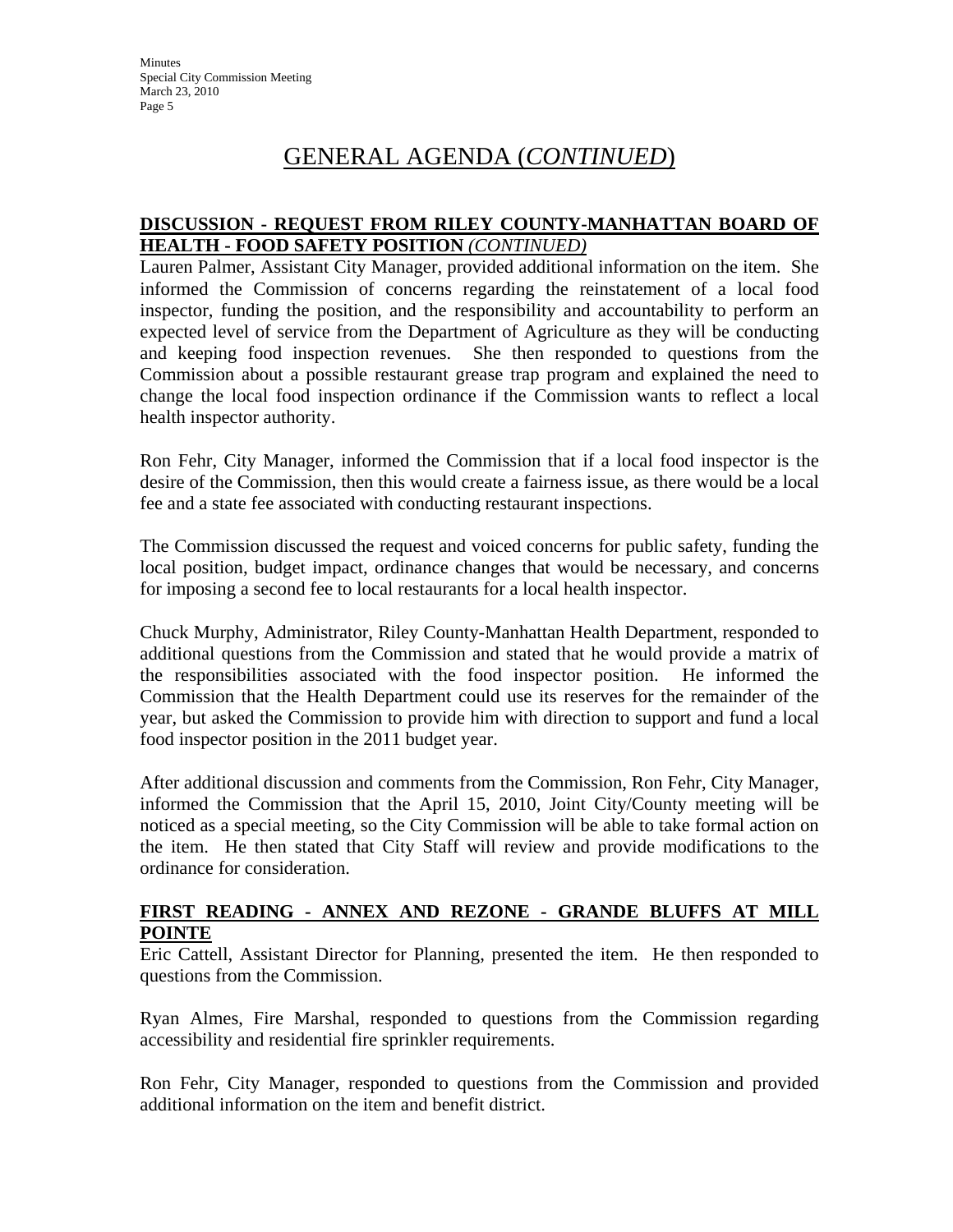#### **FIRST READING - ANNEX AND REZONE - GRANDE BLUFFS AT MILL POINTE** *(CONTINUED)*

Eric Cattell, Assistant Director for Planning, provided information on the Comprehensive Plan and on the annexation and rezoning request. He provided additional information on the Military Trail, proposed sidewalks, and connectivity of the development.

Mark Bachamp, Schultz Construction, provided additional information on the item and the areas of the development in which in-house sprinklers will be required. He also provided information on the Military Trail connection, Airport Overlay District considerations, and the benefit district petition.

Dale Houdeshell, Director of Public Works, responded to questions from the Commission on the right-of-way for the Military Trail and provided information on the lift station design.

Mark Bachamp, Schultz Construction, informed the Commission that the intent is that a grant will be used to fund the Military Trail connection.

After discussion, Commissioner Snead moved to approve first reading of an ordinance annexing the proposed Grande Bluffs at Mill Pointe Addition, generally located at the southern end of Leone Ridge Drive, based on conformance with the Comprehensive Plan, the Growth Vision, and the Capital Improvements Program; and, approve first reading of an ordinance rezoning the proposed development**,** from County G-1, General Agricultural District, to R, Single-Family Residential District with AO, Airport Overlay District, based on the findings in the Staff Report and the recommendation of the Planning Board *(See Attachment No. 5)*. Commissioner Sherow seconded the motion.

After discussion, on a roll call vote, motion carried 4-1, with Commissioner Pepperd voting against the motion.

## **4TH STREET & BLUEMONT AVENUE ROUNDABOUT - WAY FINDER MONUMENT/SCULPTURE**

Jason Hilgers, Assistant City Manager/Redevelopment Coordinator, presented background information on the item and the construction budget for the roundabout at  $4<sup>th</sup>$  Street and Bluemont Avenue. He also provided roundabout way finder features and proposed monument, and presented a video model of the roundabout.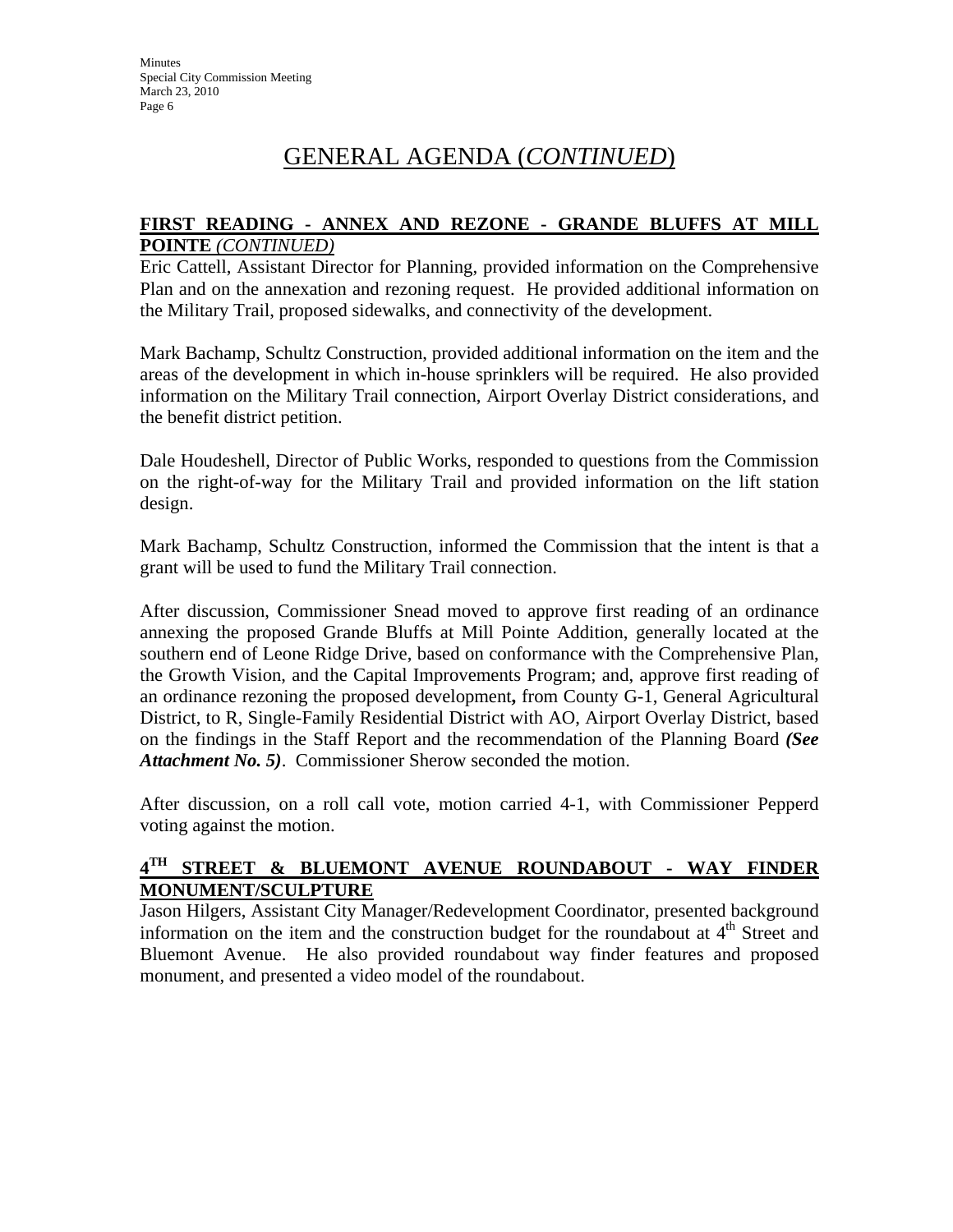## **4TH STREET & BLUEMONT AVENUE ROUNDABOUT - WAY FINDER MONUMENT/SCULPTURE** *(CONTINUED)*

Patrick Schaub, Bowman Bowman Novick (BBN), provided the Historic District special features throughout the Downtown Redevelopment area and monument design and construction for the monument/sculpture within the  $4<sup>th</sup>$  Street and Bluemont Avenue intersection improvement. He informed the Commission that the proposed sculpture, designed by Kent Bloomer, reflected the architecture of Manhattan and the figurines had been chosen because they could be repeated in other areas.

Rob Ott, City Engineer, provided additional information about the roundabout design and construction process.

Jason Hilgers, Assistant City Manager/Redevelopment Coordinator, provided additional information on the proposed monument.

Patrick Schaub, BBN, responded to questions from the Commission. He provided information on their firms experience with Bloomer Studios and their past work and familiarity with Manhattan.

Jason Hilgers, Assistant City Manager/Redevelopment Coordinator, provided examples of similar features in the community and responded to questions from the Commission regarding the City's contract for the roundabout and base construction for the structure.

Patrick Schaub, BBN, stated that the idea of branding for the Downtown Redevelopment is critical and having iconic pieces and features are important to brand development. He then responded to questions from the Commission regarding lighting and design.

Jason Hilgers, Assistant City Manager/Redevelopment Coordinator, provided additional information on the budget and potential sources of funds to pay for this improvement.

Rob Ott, City Engineer, responded to questions from the Commission regarding the materials that would be used for the roundabout and base.

Ron Fehr, City Manager, provided additional information on the roundabout construction and proposed costs for the plant materials for the roundabout and peripheral spaces.

Patrick Schaub, BBN, provided an explanation of design decisions that included repetition to provide consistency, cost savings, and exceptional quality. He stated that public art can be very challenging to commit resources to, but speaks to the quality of life and value we have as a community. He then responded to additional questions from the Commission.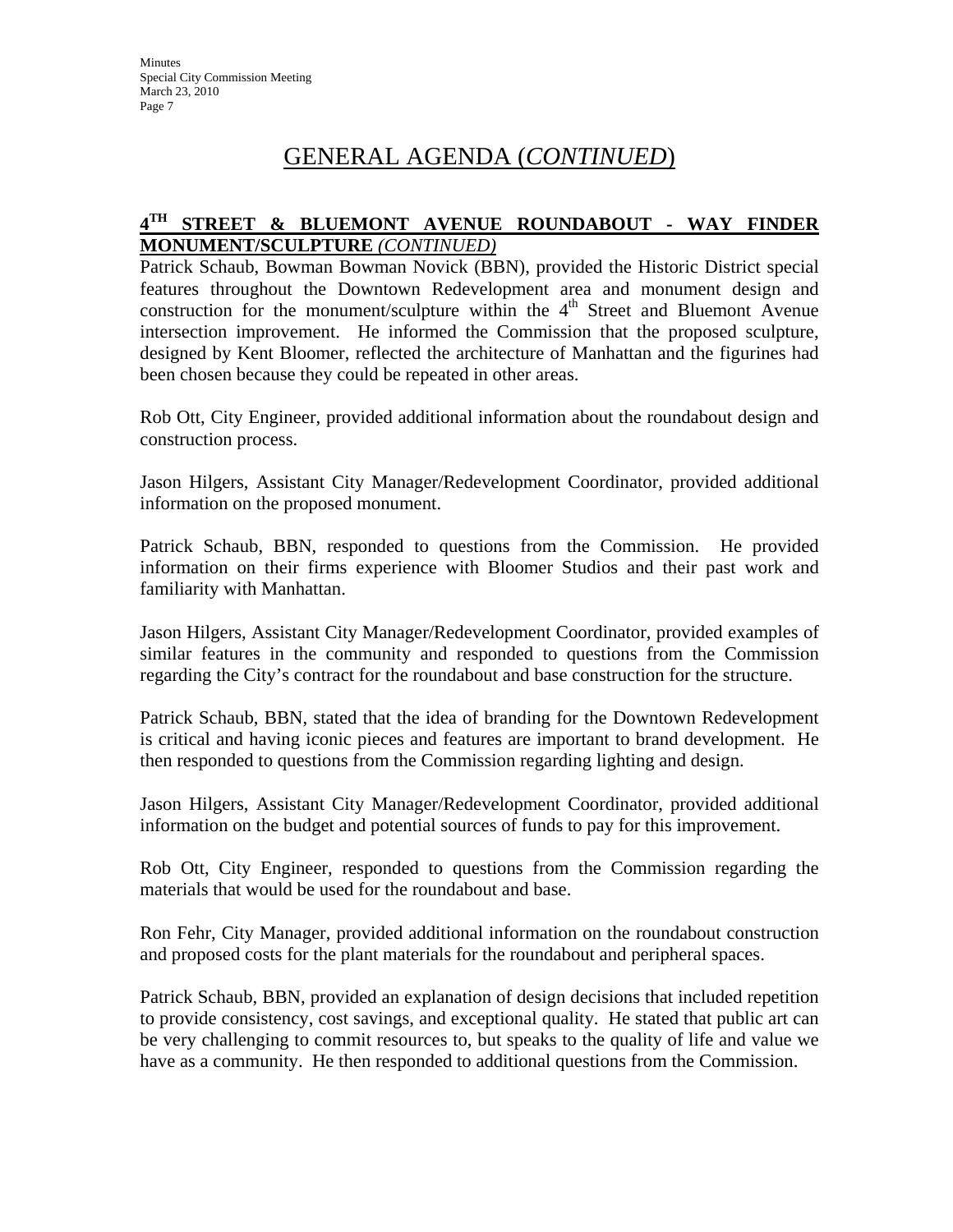## **4TH STREET & BLUEMONT AVENUE ROUNDABOUT - WAY FINDER MONUMENT/SCULPTURE** *(CONTINUED)*

Jason Hilgers, Assistant City Manager/Redevelopment Coordinator; Ron Fehr, City Manager; and Bernie Hayen, Director of Finance, responded to questions from the Commission regarding financing costs, financing alternatives, and timing considerations for the sculpture and roundabout.

Dale Houdeshell, Director of Public Works, provided additional information on the construction of the roundabout and timeline.

Buck Driggs, HWS Consulting Group; and Rob Ott, City Engineer, responded to questions from the Commission and provided additional information on the construction and timing considerations of the roundabout and base structure to support a future sculpture.

Patrick Schaub, BNN, informed the Commission that if the decision is to wait and install a sculpture at a later time, that the base would need a protective cap.

After discussion, Commissioner Snead moved to approve the agreement with Bloomer Studios to finalize design, fabricate and install the monument/sculpture within the  $4<sup>th</sup>$ Street and Bluemont intersection improvement; and approve the agreement with Bowman Bowman Novick for construction observation services. Commissioner Sherow seconded the motion.

Commissioner Snead voiced concern with postponement of the sculpture that has been part of the vision for this roundabout. He stated that it is very challenging to get public art done during difficult fiscal times because it is never essential, but it speaks to the quality of life, the quality of the community, the quality of the development, and the value placed on the community.

Commissioner Sherow stated that he was committed in seeing a sculpture proceed forward; however, he said that now is not the time to fund this project. He asked that potential funding options be looked at to support this project and to consider iconic and uniform features throughout the entire district that better represents our community.

Commissioner Pepperd stated that he could not support the item and was concerned with the roundabout without knowing the future status of McCall Road being extended.

Commissioner Hardeman agreed that now is not the right time for the sculpture to be built, but voiced support for a future iconic design that would be more representative of the community. She stated that after the base is installed, this may generate additional community support.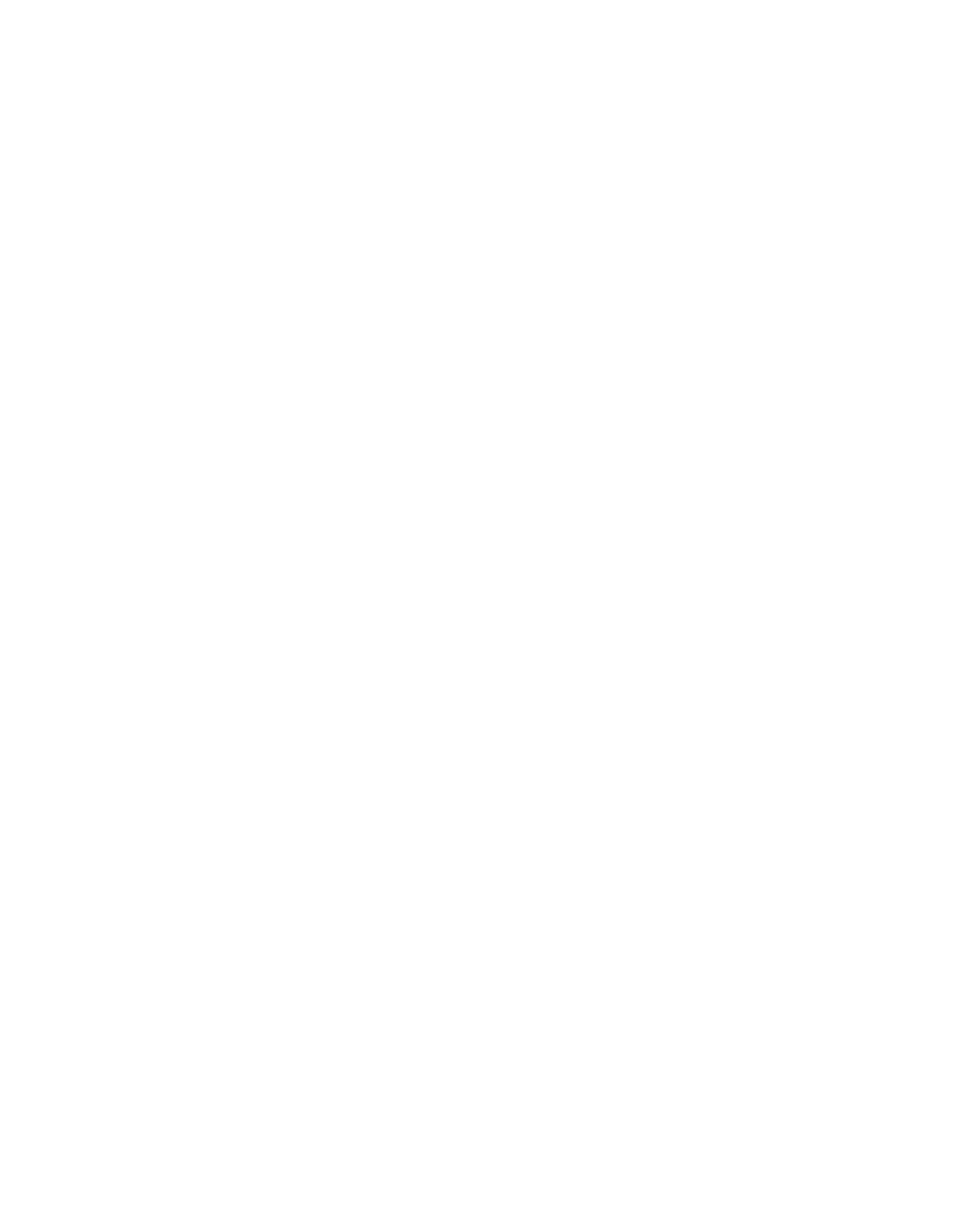#### **STAFF REPORT**

#### **APPLICATION TO REZONE PROPERTY TO PLANNED UNIT DEVELOPMENT DISTRICT**

## **BACKGROUND**

**FROM:** R, Single-Family Residential District

**TO:** PUD, Commercial Planned Unit Development District

**OWNER:** West Anderson Partners, LLC – Rich Seidler **ADDRESS:** 210 N. 4<sup>th</sup> Street, Manhattan, KS 66502

**APPLICANT:** Green Apple Ventures, LLC – David Speaks **ADDRESS:** 3905 Snowy Reach, Manhattan, KS 66503

**DATE OF PUBLIC NOTICE PUBLICATION:** December 31, 2009

#### **DATE OF PUBLIC HEARING: PLANNING BOARD:** January 21, 2010 **CITY COMMISSION:** February 16, 2010

**LOCATION:** Generally located 350 feet south of the intersection of Anderson Avenue and Garden Way, along the east side of Garden Way.

AREA: approximately 8.28 acres.

**PROPOSED USES:** The proposed Planned Unit Development (PUD) would establish four (4) lots. The proposed uses of Lots 1-3 are business and professional offices, with the potential for Lot 2 to be a restaurant, no drive-in type. Business and professionals office is defined in the Manhattan Zoning Regulations as, "The office of an engineer, dentist, doctor, attorney, real-estate broker, insurance broker, architect, or other similar professional person, and any office used primarily for accounting, correspondence, research, editing or administration." Restaurant is defined in the Zoning Regulations as, "A public eating or drinking establishment, including but not limited to the types of business establishments customarily referred to as cafeterias, coffee shops, dairy bars, restaurants and soda fountains, but not including any such establishment which has more than thirty-five (35) percent of its on premises sales, on an annual basis, devoted to alcoholic liquor or cereal malt beverage or a combination thereof." Lot 4 is reserved for a future amendment, as the lot's development has not been determined to date.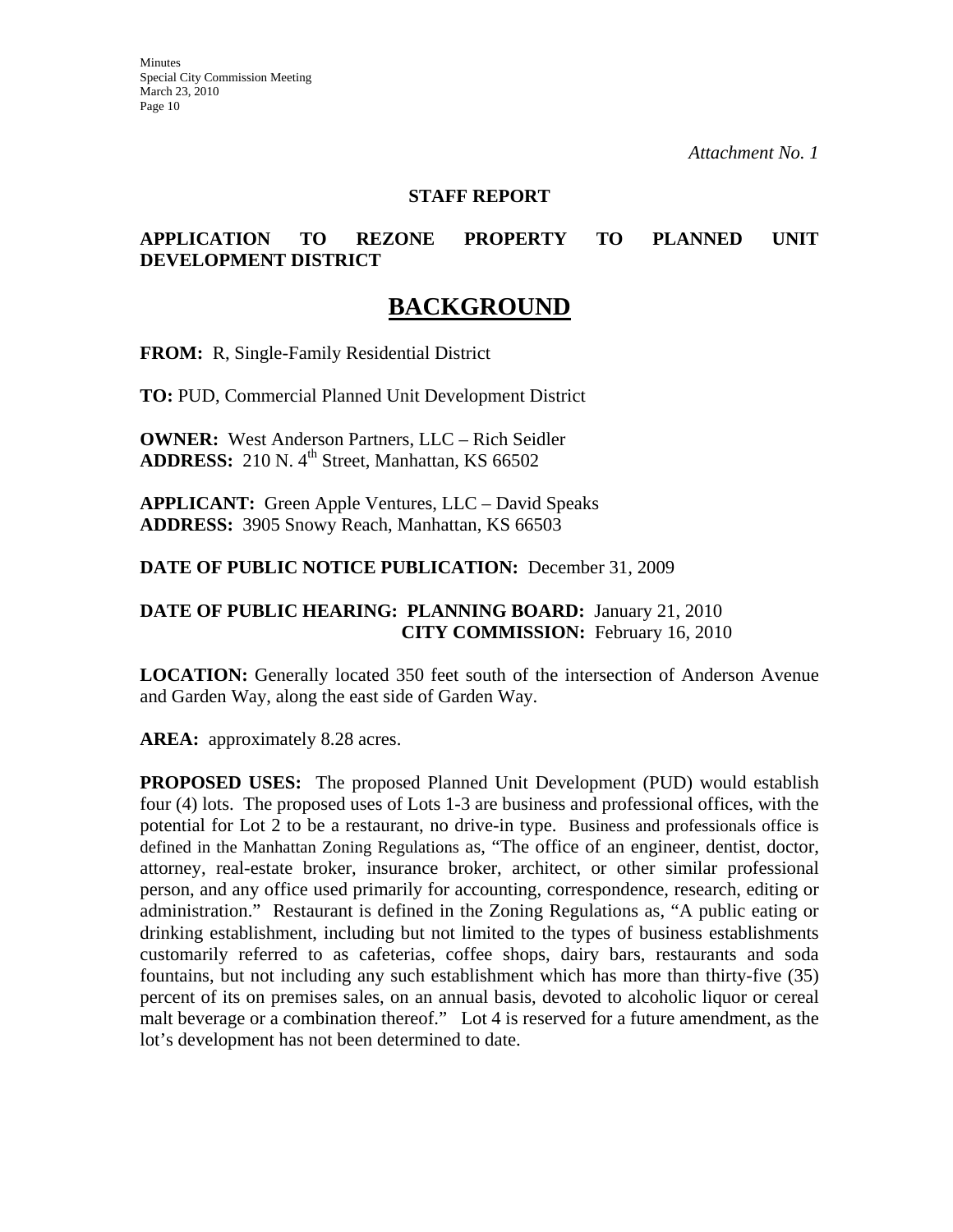In order to meet the requirements of the Subdivision Regulations (Section 1-501), Lot 4 was required to be included in the proposed PUD. Rezoning the entire tract as a PUD fulfills the requirements of the Subdivision Regulations and establishes a planning process for the future development of the entire tract.

### **PROPOSED BUILDINGS AND STRUCTURES:**

#### Proposed Lot 1

Proposed Lot 1 is approximately 37,116 square feet (.85 acres). The proposed building for Lot 1 is a two-story, business and professional office building. The two floors will have separate entrances oriented to the north and south, with no interior access between the two floors. The exterior building materials will be stucco and masonry with thin set stone above the entry ways for accents. The proposed color of the building will be earth tones that are similar to the color of the accent stones. Roof materials will be architectural shingles. The building will be thirty (30) feet tall when viewed from the south façade. The north façade will be nineteen (19) feet tall. The building will be approximately 9,986 square feet in gross floor area. The building plans shows room for up to twelve (12) tenant spaces. The floor plans will be to tenant specifications.

#### Proposed Lot 2

Proposed Lot 2 will be approximately 28,240 square feet (.65 acres). The building proposed for Lot 2 is a single-story structure designed for a restaurant, with no drive-in or for the possibility of business and professional offices. The building will be situated so that the front façade will be towards the east. The total gross floor area will be approximately 4,290 square feet. The initial conversation with City staff was that the proposed restaurant would be a local, upscale restaurant. Specific details of the restaurant, including its operations and floor plan were not provided in the application documents. The application documents do state that the business hours would be from 5:00 pm to 1:00 am. According to the applicant, the use of the structure as a restaurant is dependent on the availability of the restaurant owner to secure financial investors. If the restaurant is to locate in the building, the floor plan will need to accommodate a kitchen, storage, appropriately sized public restrooms and the dining room space. If the building is to be used as a business and professional office building, there is a possibility to provide for up to four (4) business and professional office tenants. The floor plans will be to tenant specifications. The exterior materials proposed for the building are the same as for the building on Lot 1, with stucco and masonry and thin set stone for accents over the entry ways. The roof materials will be architectural shingles. The proposed color of the building will be earth tones that are similar to the color of the accent stones. The height of the building will be approximately twenty (20) feet.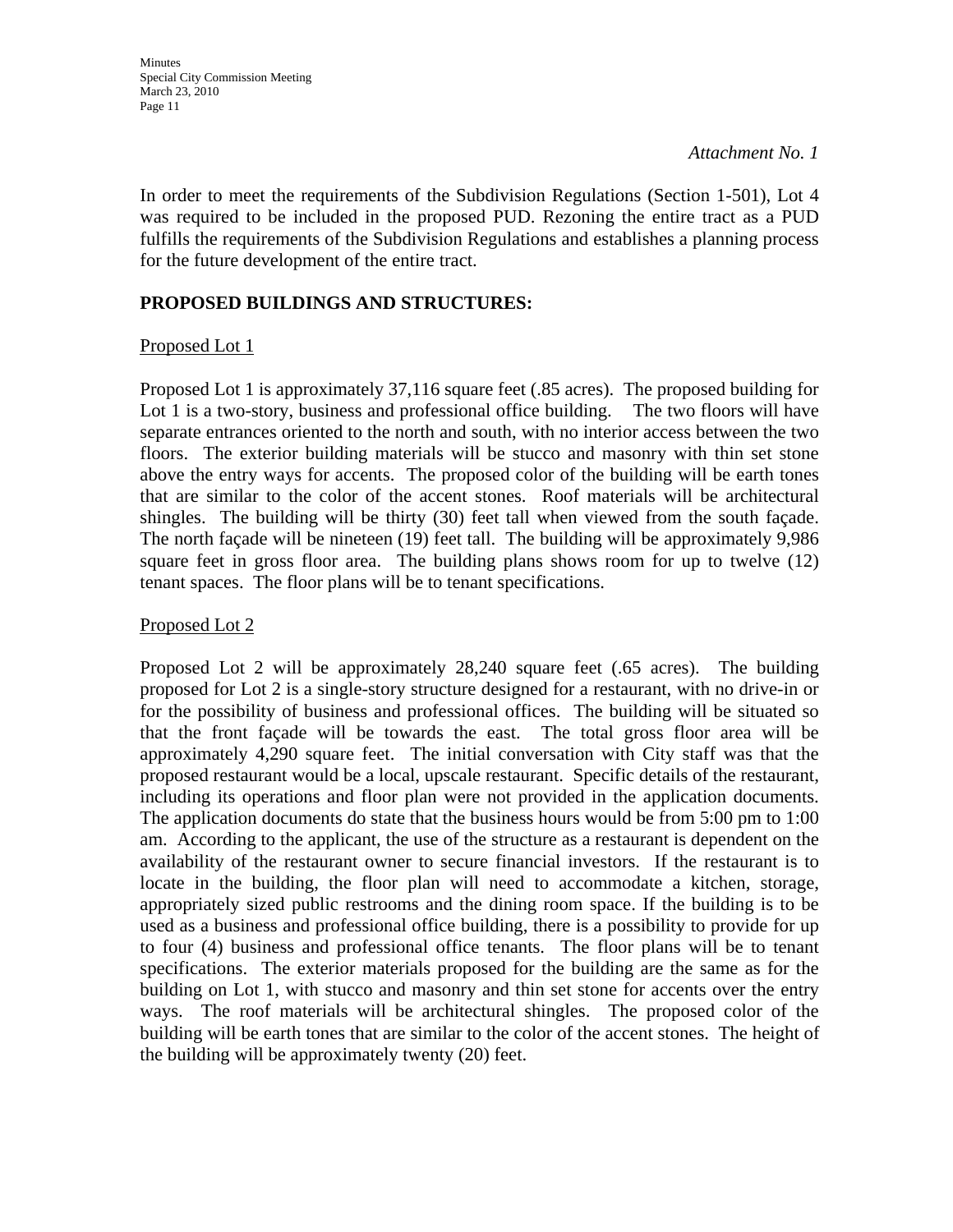**Minutes** Special City Commission Meeting March 23, 2010 Page 12

#### *Attachment No. 1*

#### Proposed Lot 3

Proposed Lot 3 will be approximately 21,006 square feet (.48 acres). The proposed building on Lot 3 is a single-story business and professional office building. The building will be situated so that the front façade will face north towards the New Boston Place travel easement. The total gross floor area of the building will be approximately 3,690 square feet. The height of the building will be approximately nineteen (19) feet. Based on the layout of the entrances and interior vestibules, a total of four (4) tenants would be possible in the building. The floor plans would be tenant specific. The proposed exterior materials will be similar to the building materials used on Lots 1 and 2, with stucco, masonry and thin set stone for accents above the entry way. The roof materials will be architectural shingles. The proposed color of the building will be earth tones that are similar to the color of the accent stones.

#### Proposed Lot 4

Proposed Lot 4 is approximately 274,175 square feet (6.29 acres). No proposed uses or buildings are shown for Lot 4. Lot 4 has been labeled as future amendment.

| Lot 1                  |                    |                   |  |
|------------------------|--------------------|-------------------|--|
| <b>Use</b>             | <b>Square Feet</b> | <b>Percentage</b> |  |
| <b>Buildings</b>       | 5,470              | 14.7%             |  |
| <b>Travel Easement</b> | 5,764              | 15.5%             |  |
| Paved Area             | 18,208             | 49.1%<br>20.7%    |  |
| Landscape Area         | 7,674              |                   |  |
| Lot 2                  |                    |                   |  |
| <b>Use</b>             | <b>Square Feet</b> | <b>Percentage</b> |  |
| <b>Buildings</b>       | 4,290              | 15.2%             |  |
| <b>Travel Easement</b> | 4,302              | 15.2%             |  |
| Paved Area             | 14,380             | 50.9%             |  |
| Landscape Area         | 5,268              | 18.7%             |  |
| Lot 3                  |                    |                   |  |
| <b>Use</b>             | <b>Square Feet</b> | Percentage        |  |
| <b>Buildings</b>       | 3,690              | 17.6%             |  |
| <b>Travel Easement</b> | 2,696              | 12.8%             |  |
| Paved Area             | 12,606             | 60%               |  |
| Landscape Area         | 5,014              | 23.9%             |  |

#### **PROPOSED LOT COVERAGE**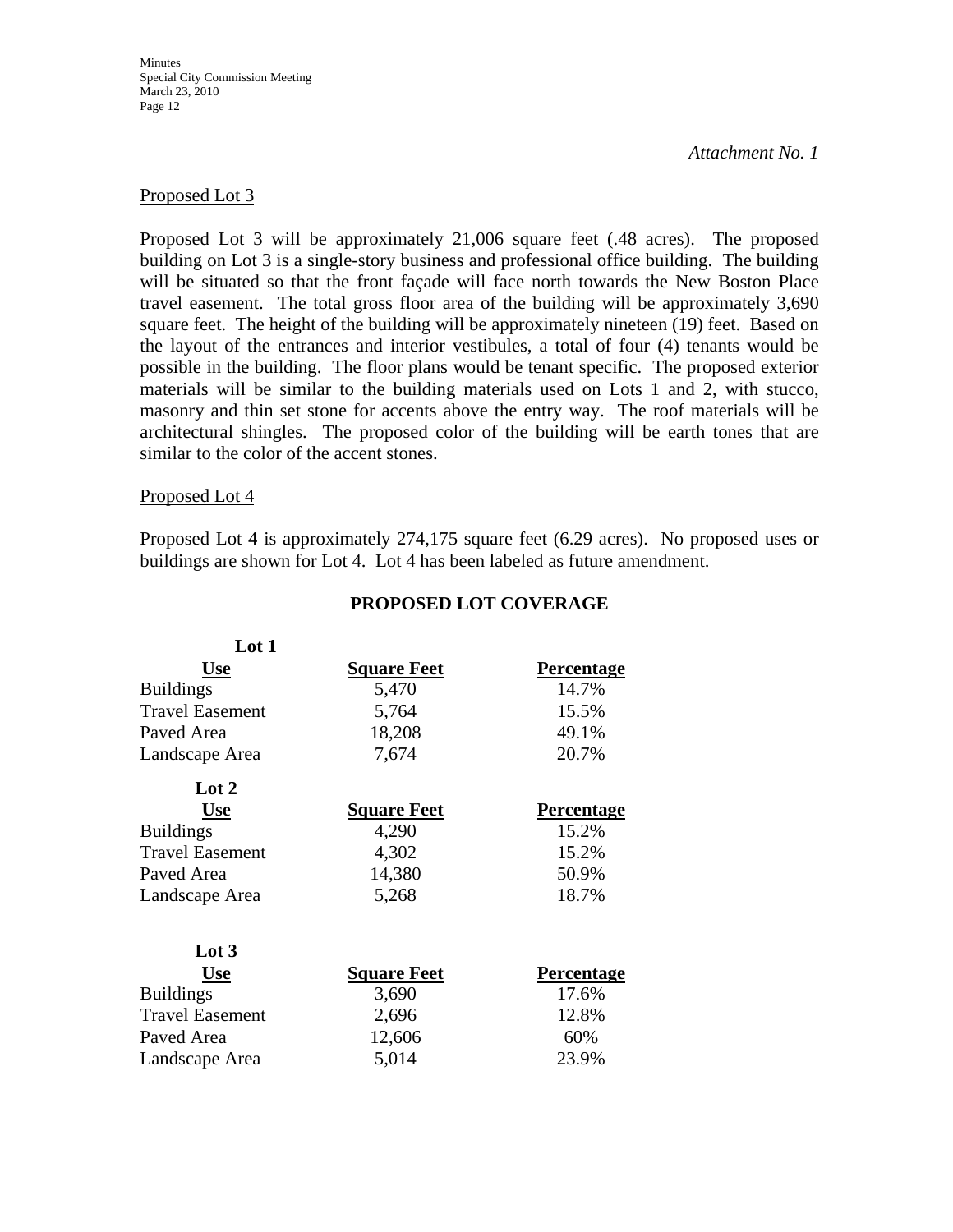#### **PROPOSED SIGNS**

The signage plan for the commercial development consists of externally lit, ground signs on the individual lots. The signs will be located in landscape islands in the parking lot near the proposed buildings. Each sign will be approximately four (4) feet tall and six and one-half (6.5) feet wide with a sign area of approximately twenty-six (26) square feet. The signs will be constructed with a stone base and stucco materials similar to the proposed building. Each business will be identified by individual signs on a four (4) inch by fifty (50) inch, brushed aluminum plate. Because the proposed building on Lot 1 is two-stories, with the entrances into each floor on opposite sides of the building, two (2) ground signs are proposed on Lot 1.

Building address numbers will be inset into the masonry near each building entryway.

The applicant has requested that temporary banner signs be permitted and limited to one (1) banner sign per lot.

Exempt signage for such signs identified in the Manhattan Zoning Regulations as address numerals, for lease and other similar signs will also be allowed *(attachment Article VI, Section 6-104 (A)(1),(2),(4),(5),(7) and (8); and Section 6-104 (B)(1) and (2).)*

No other signs are proposed with the development. If approved, the rezoning of the property will limit the permitted signs on the three (3) lots to what has been proposed.

**PROPOSED LIGHTING:** Proposed lighting consists of pedestrian scale lighting at the entrances of the buildings. No light poles are proposed in the parking lots.

## **REVIEW CRITERIA FOR PLANNED UNIT DEVELOPMENTS**

**1. LANDSCAPING:** The proposed landscaping is functional with respect to the proposed professional office setting of the development. The landscape plan consists of eight (8) deciduous trees along the boundary of the parking lots and a variety of bushes, shrubs and ornamental grasses in landscape beds along the foundations of the building. A row of shrubs and ornamental grasses are proposed on the west edge of the parking lots on Lots  $1 \& 2$  to provide a landscape buffer and screening from vehicle headlights. The shrubs and grasses are listed on the landscape plan to grow to a mature height of three (3) to six (6) feet tall.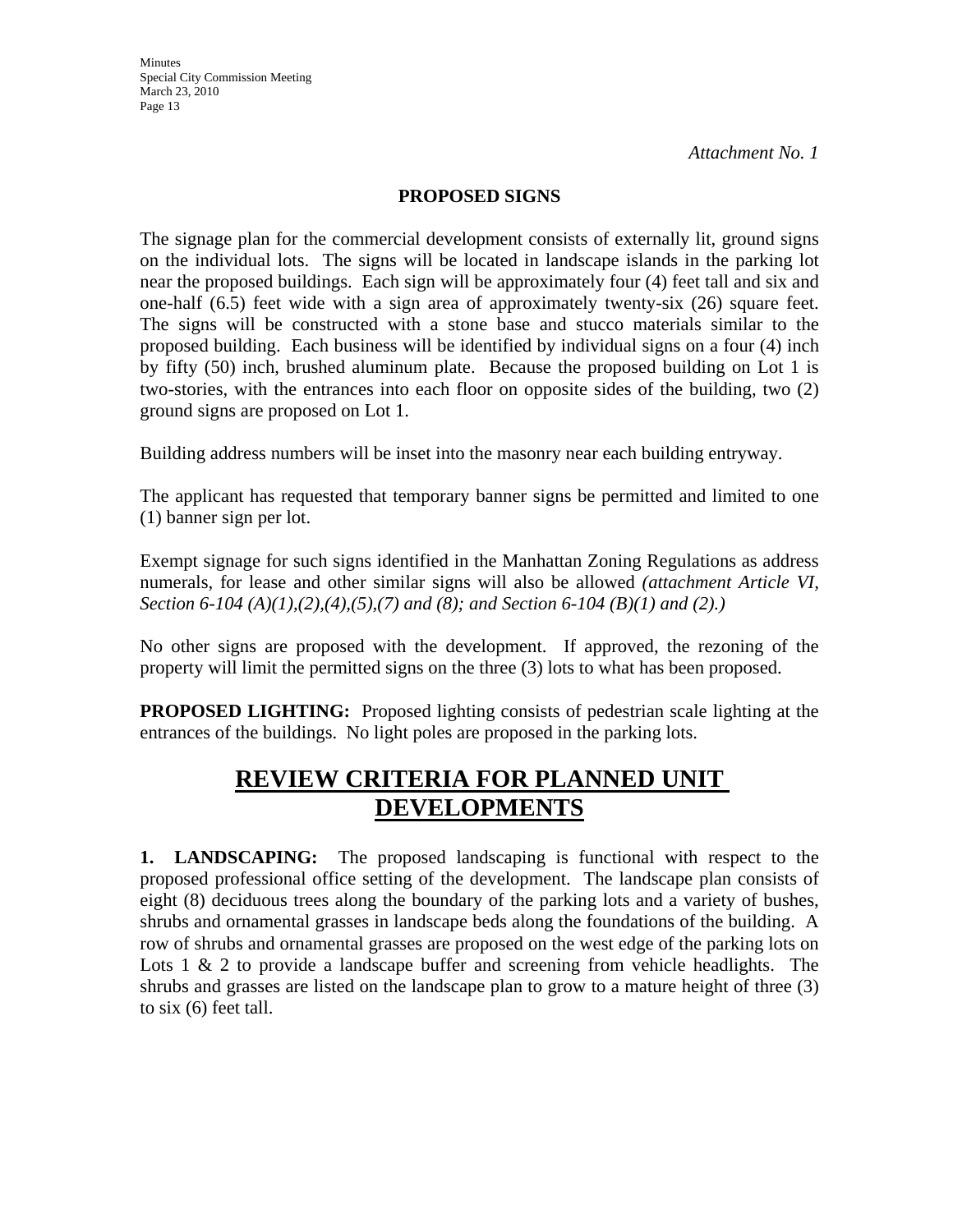**2. SCREENING:** The row of shrubs and ornamental grasses proposed on the west edge of the parking lots on Lots 1  $\&$  2 provide a landscape buffer and screening from the vehicle headlights. The shrubs and grasses are listed on the landscape plan to grow to a mature height of three (3) to six (6) feet tall. The trash encloses located on the three (3) lots will be enclosed by a six (6) foot tall, sight obscuring cedar fence and gate. The proposed screening should be adequate.

**3. DRAINAGE:** The site slopes downhill from the north to the south and will drain to Wildcat Creek. The applicant's engineering consultant, Cook, Flatt and Strobel Engineers, P.A. submitted a Drainage Report, dated November 18, 2009. The consultants states that the area to be developed (Lots 1-3) currently consists of 88% impervious surfaces (2.19 acres of the 2.49 acre area to be developed), which includes, asphalt pavement, compact gravel, concrete surfaces, existing buildings and existing roadways.

The consultant has proposed to manage the stormwater runoff from the development site by diverting a majority of the area's runoff (1.35 acres) to area inlets throughout the parking lot, which will connect to an underground storm sewer system. This storm sewer system will convey the stormwater runoff to the south to drain into Wildcat Creek. Approximately .49 acres of the development site will flow over the land to the west to Garden Way, where it will be collected by an existing City maintained storm sewer system. A third area containing approximately .65 acres of the development site will flow over the land to the south where it will eventually enter Wildcat Creek. Lot 4 was not included in the Drainage Report because the area will remain largely undisturbed. This area is shown as a future amendment to the PUD. The future amendment will be required to include a storm water analysis of the affects of the storm water runoff created by the development. The Drainage Report shows that the post-development runoff rates will be less than the pre-development rates. Based on the Report, minimal impact is expected on the downstream drainage system from the proposed development. The City Engineer has reviewed and accepted the storm water analysis. The City Engineer has made the following comment in regards to stormwater management for the proposed development:

• Consultant will still need to verify that the 10 year discharge does not exceed a depth of 0.35 ft. in the gutter section on Westport Place. Inlets will be required if the flow in the gutter exceeds 0.35 ft.

Restrictive covenants will be required with the Final Development Plan, as well as noted on the Final Plat under the Owner's Certificate, addressing the construction and maintenance responsibilities of the private stormwater sewer system shown in the Drainage Easements.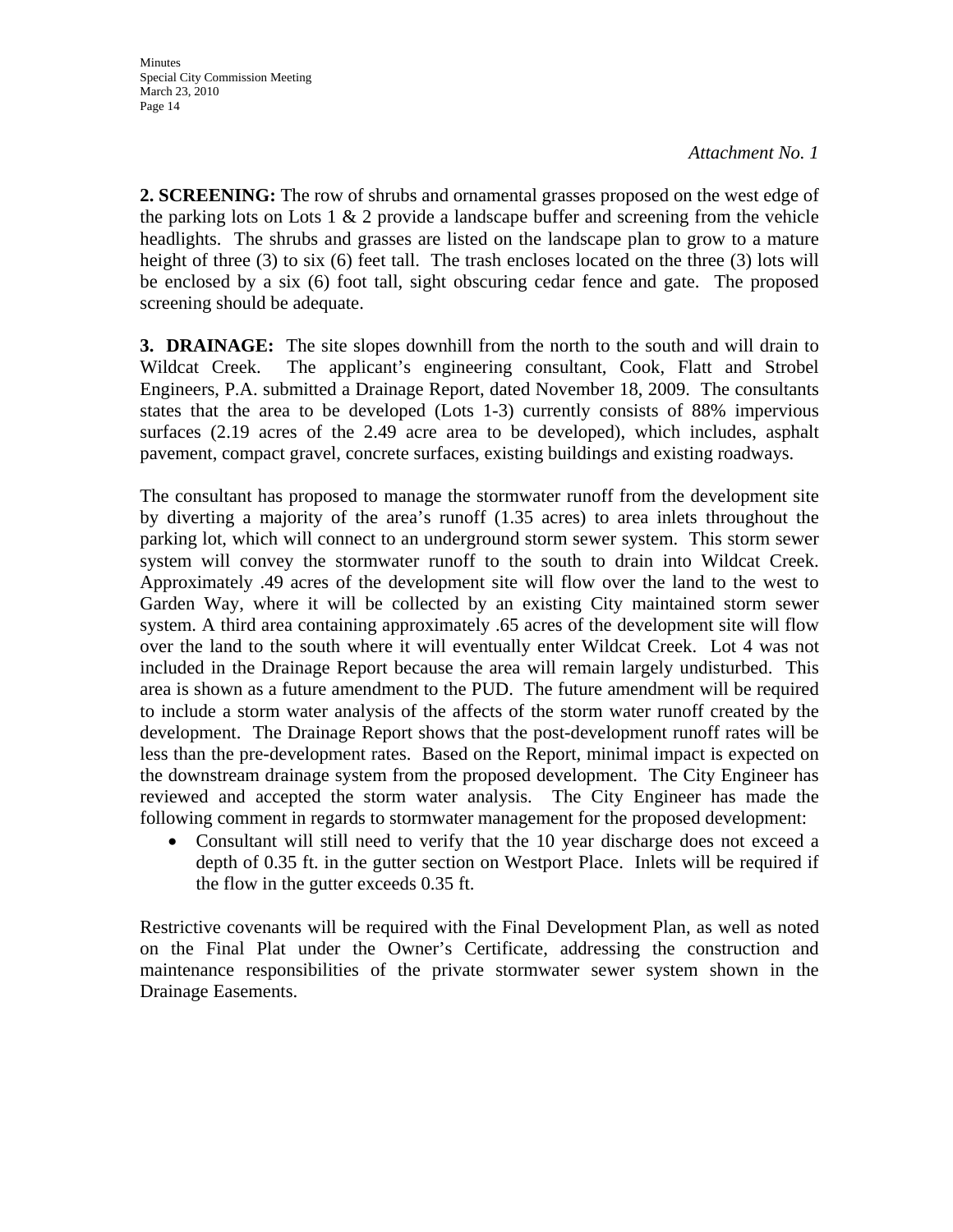**4. CIRCULATION:** Access to the development is from the north via an extension of the Westport Place travel easement. Westport Place leads to a signalized intersection at Anderson Avenue. The extension of Westport Place will end at a dead end approximately twenty (20) feet south of the entrance into proposed Lot 3. The dead end will be blocked and signed similarly to the current conditions of Westport Place, south of Walgreens and Sonic Drive-in. The concept plan for the development of Lot 4 shows the extension of Westport Place to the south and will terminate in a cul-de-sac. This proposed street extension will ultimately depend on how Lot 4 is developed in the future. Access will also be provided from the west off of Garden Way. Connection to Garden Way will be from the Garden Place travel easement and New Boston Place travel easement. The Garden Place travel easement was established with the Westport South PUD and connects Garden Way to Westport Place. The travel easement is located on the northern edge of the PUD site, with approximately 27.5 feet of the travel easement width located on the PUD site. The New Boston Place travel easement is 27 feet wide and connects Garden Way to Westport Place and is located in the parking lot aisle, along the adjoining property lines of Lots 2 and 3. Maintenance responsibilities will be set out in restrictive covenants with the Final Development Plan addressing the Travel Easements, as well as noted on the Final Plat under the Owner's Certificate.

#### Traffic Analysis

Cook, Flatt, Strobel Engineers, P.A. submitted a traffic analysis with the application documents. The City Engineer has reviewed and accepted the transportation analysis and proposed improvements as presented.

#### Sidewalks

Sidewalk connections extend from a sidewalk along the east side of Westport Place, which continues to the existing sidewalk along Anderson Avenue. A sidewalk was shown on the Westport South PUD along the south side of Garden Place. This sidewalk will be installed with the development of Lot 1. Currently, there is no sidewalk along Garden Way. The Manhattan Urban Area Subdivision regulations require a sidewalk to be located on one side of a local street. The PUD site plans shows a sidewalk along Garden Way, which will terminate at the intersection of Garden Way and Garden Place. The east side of the Garden Way right-of-way, adjacent to the Walgreens pharmacy property, has a steep slope, which makes it impractical to build a sidewalk in the area and is the reason why the Westport South PUD did not install a sidewalk. Internal pedestrian sidewalks will provide connectivity between the three (3) lots, Westport South and Garden Way. The City Engineer has provided comments on American with Disabilities Act (ADA) requirements for the sidewalks and pedestrian crossings. The City Engineer has made the following comments about the proposed sidewalks and pedestrian crossings: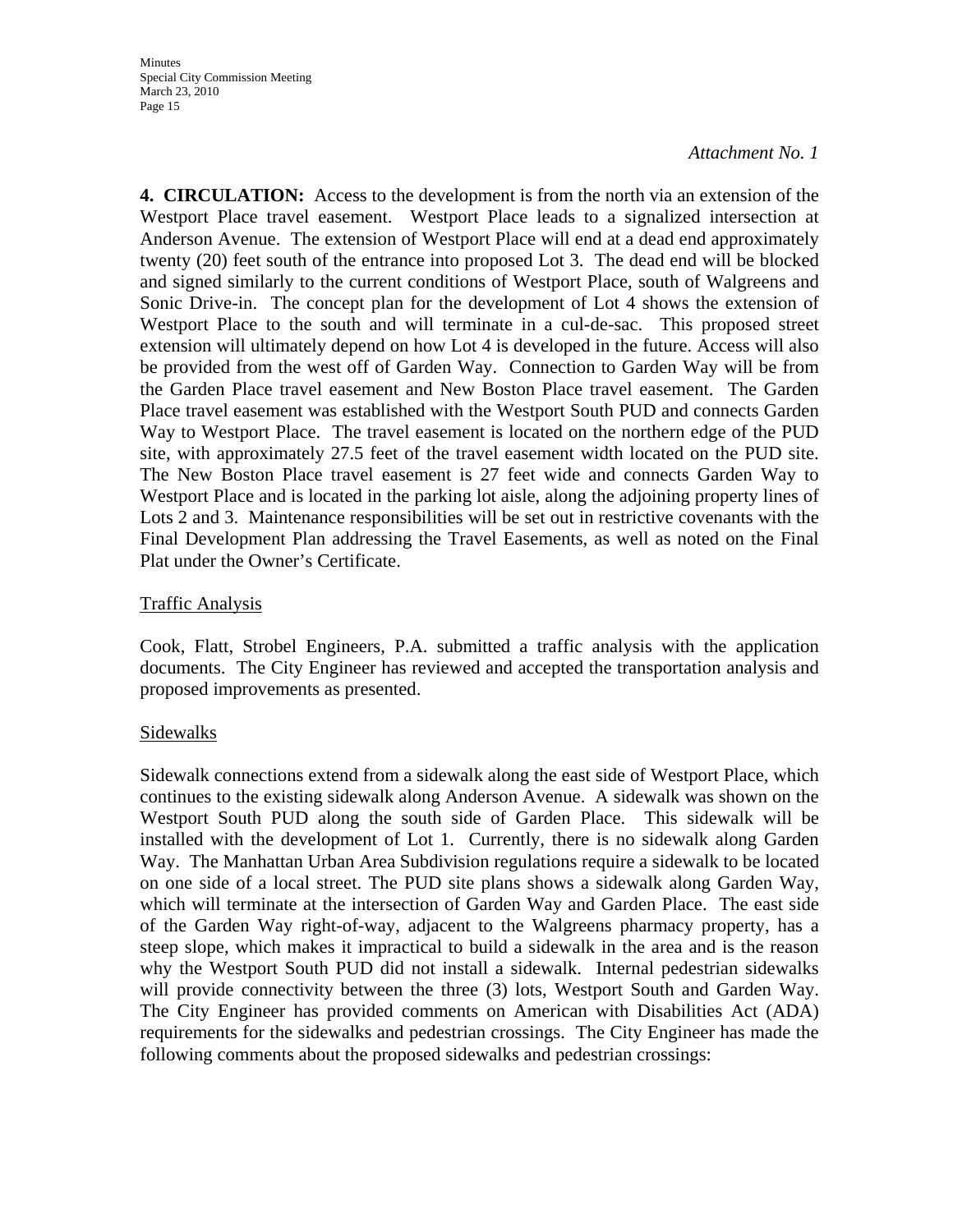The proposed mid-block crossing on Westport Place to access Lot 2 will need ADA ramps on the west side of Westport Place to accompany the ADA ramp on the east side at this mid-block crossing.

• ADA ramps should be constructed at each walk in front of each building, corresponding to the ADA parking stalls for wheelchair access.

## Lot 1

Lot 1 will gain access from a curb cut onto Westport Place travel easement. This curb cut is shared with Lot 2.

## Lot 2

Access to Lot 2 will be from the shared curb cut with Lot 1 onto Westport Place travel easement and from the New Boston Place travel easement. New Boston Place is located in the parking lot aisle and provides vehicle connection between Garden Way and Westport South.

## Lot 3

Access to Lot 3 will be from the New Boston Place travel easement to the north, which will provide a connection to Garden Way and Westport Place travel easement.

#### Lot 4

Lot 4 will gain access from the Westport Place travel easement. A concept plan has been provided that shows the extension of Westport Place to the south that will terminate at a cul-de-sac. Two (2) curb cuts onto Westport Place are also shown on the concept plan. These curb cuts align with the curb cuts to the east leading into Lots 1, 2 and 3. The concept plan is to show the Planning Board how the lot may develop in the future and does not bind the applicant, the property owner, the Planning Board or the City Administration to the layout of the future development.

#### Off-Street Parking

The applicant's engineering consultant has used the Manhattan Zoning Regulations' minimum off-street parking requirement for Business and Professional Offices to calculate the number of parking spaces required for Lots 1 and 3. Business and Professional Offices are required to provide at least one parking space for each 300 square feet of floor area. Based on the total gross floor area of the building proposed for Lot 1, a minimum of thirty-three (33) parking spaces are needed. Thirty-seven (37) off-street parking spaces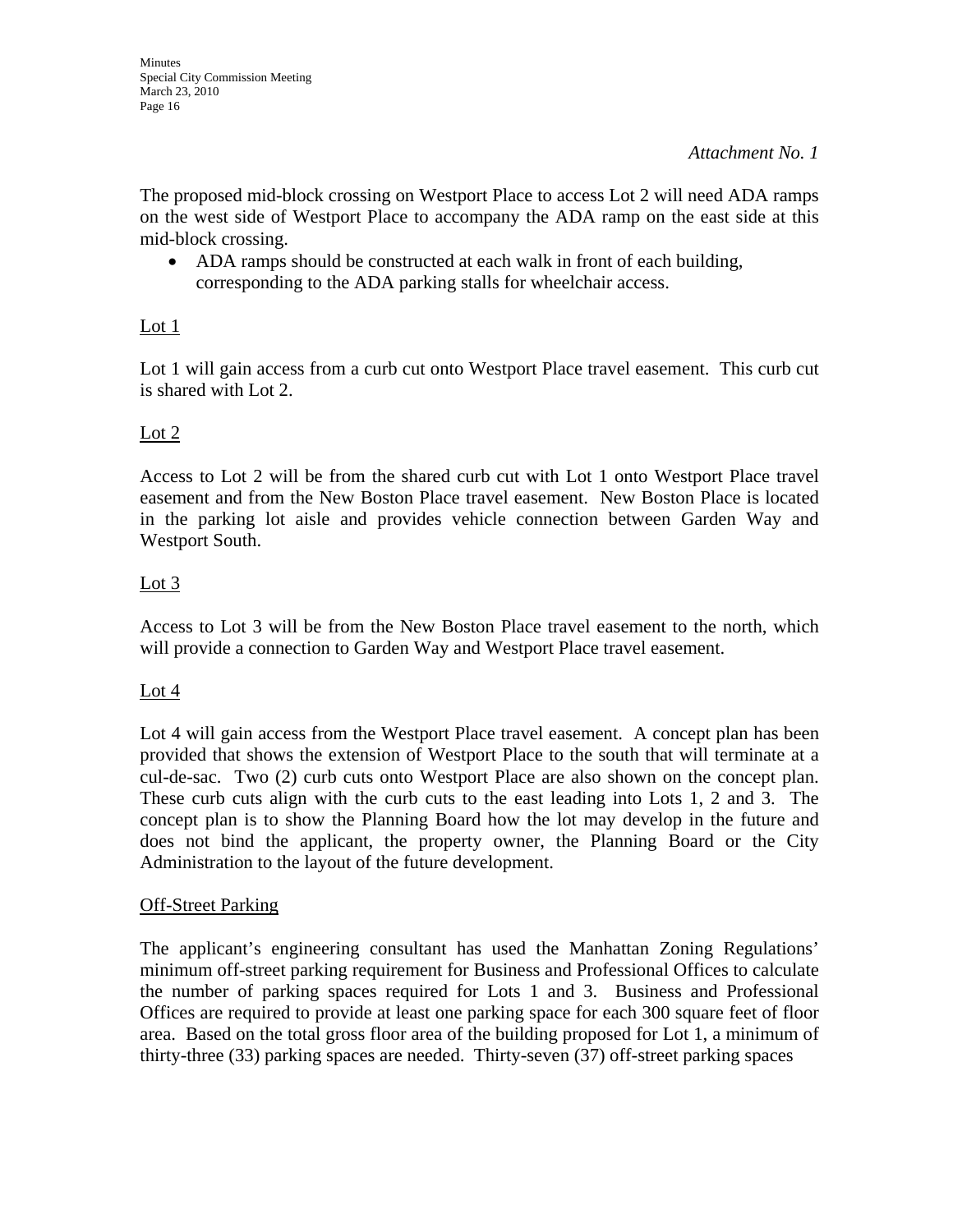have been proposed to the north, east and south of the two-story building. The proposed building on Lot 3 would be required to provide a minimum of eleven (11) off-street parking spaces. Twenty-eight parking spaces are proposed to the north and east of the building.

The applicant's engineering consultant used the Manhattan Zoning Regulations' minimum off-street parking requirement for establishments providing for the sale and consumption of food and/or beverages and refreshments (restaurants) to calculate the minimum parking for Lot 2. Restaurants are required to provide at least one (1) parking space for each three (3) customers based upon the maximum design occupancy. In addition, there shall be one (1) parking space for each employee as related to the work shift when the maximum number of employees are present. The applicant's consultant has calculated that fiftyseven (57) off-street parking spaces are required. Lot 2 provides forty-two (42) parking spaces to the north, east and south of the proposed building, which is fifteen few parking spaces than is required on the lot for the proposed use. The applicant has proposed to file a cross-easement for access between Lots 1 -3 with the Riley County Register of Deeds, so that the proposed uses can share the off-street parking spaces. One-hundred and seven (107) total off-street parking spaces are provided on all three (3) lots. One-hundred and one (101) parking spaces are required based on size of the buildings and their proposed uses. Although no specific restaurant has been proposed with this PUD, the application materials state that the business and professional offices and the restaurant would be open for business at different times (offices - 8:00 am to 5:00 pm, restaurant – 5:00 pm to 1:00 am), which means that the parking would be shared collectively without causing an increase demand on the off-street parking spaces. However, there is no guarantee that a restaurant would not be open during the lunch hour (10:00 am to 2:00 pm). If the restaurant was opened during the lunch time, an increase in the off-street parking demand might be high enough to require customers and employees to park on Garden Way, which would be an adverse impact on the adjacent properties and surrounding neighborhood.

If the building proposed for Lot 2 was used for business and professional offices, thirteen (13) off-street parking spaces would be required. The proposed forty-two (42) parking spaces would be more than adequate for the use of the building as office space.

*Note: The minimum parking requirements for the proposed buildings were based on the minimum requirement for business and professional offices (1 parking space for each 300 square feet of floor area). The Manhattan Zoning Regulations define business and professional offices as including dentist and doctor offices. The Zoning Regulations requires a higher number of off-street parking spaces for dental and medical clinics (5.5*  parking spaces per 1,000 square feet of floor area). The establishment of dental or *medical clinics/offices in the development may be restricted based on the amount of offstreet parking provided with the proposed PUD.*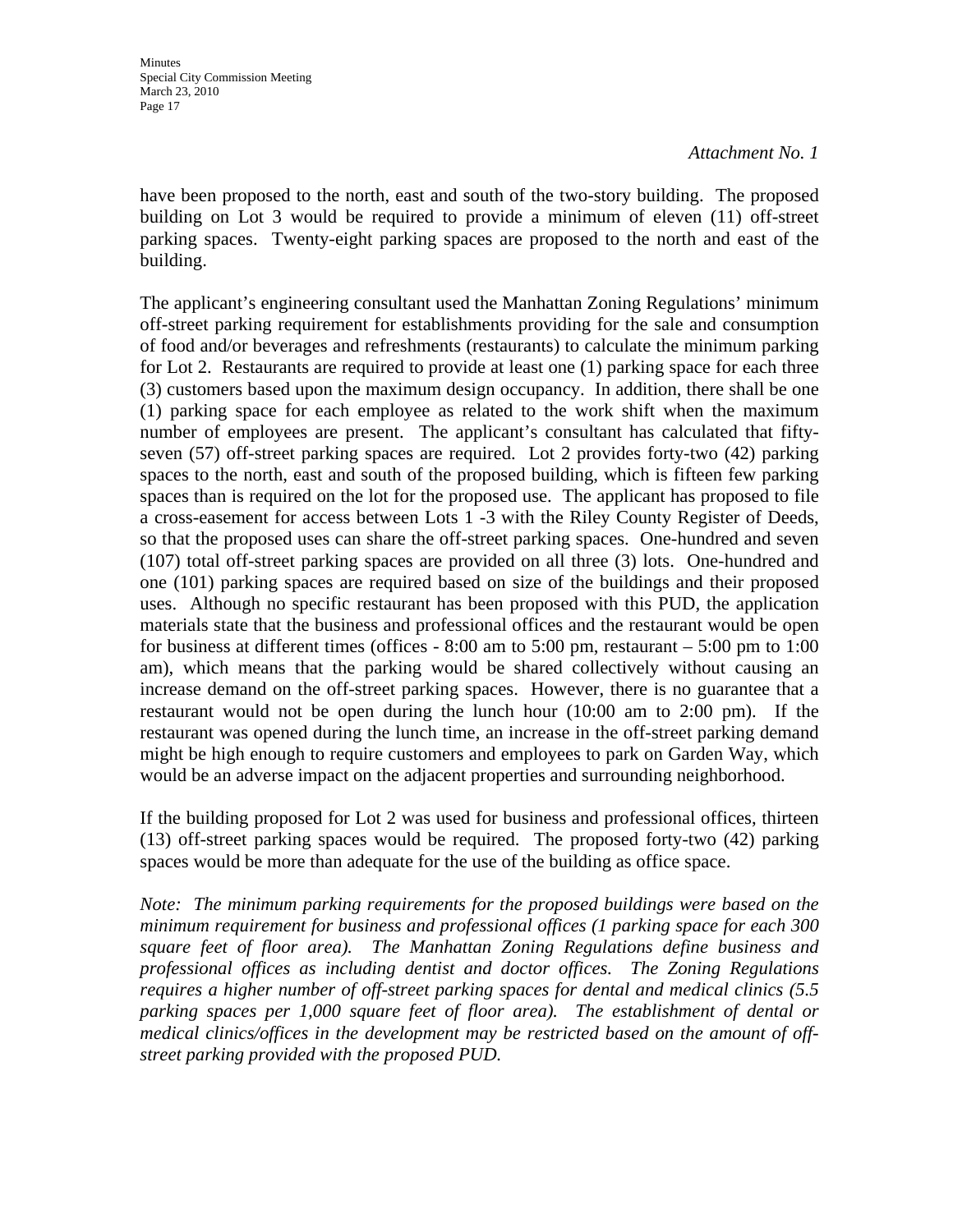#### Bicycle Parking

Bicycle racks are proposed on the west side of each lot for customers and employees of the proposed uses. A total of three (3) racks are proposed.

**5. OPEN SPACE AND COMMON AREA:** The applicant has made provisions for the care and maintenance of the proposed landscaping within the development plan. Upon installation of landscaping, it will be maintained by the owner and watered by an underground sprinkling system.

**6. CHARACTER OF THE NEIGHBORHOOD:** The proposed PUD is located among a mix of commercial services, industrial uses, low density residential neighborhoods and high density residential developments. Immediately to the north of the PUD site is Westport South Commercial PUD which consists of a Walgreens pharmacy and a Sonic Drive-in restaurant. Further to the north is Anderson Avenue, a major commercial corridor where restaurants, commercial services, commercial retailers, a shopping center and drive-in banks are located. Along the east property line of the proposed PUD is the Washington Square neighborhood, which is a low density residential development. The residential neighborhood is adjacent to the proposed Lot 4, which has been labeled as "future amendment." No uses or buildings are proposed at this time for Lot 4. The residential neighborhood is approximately 200 feet from the proposed Lots 1 -3, which is where the proposed development will initially occur. To the south is Wildcat Creek, Manhattan Optimist Ball Park and industrial uses, including storage units, warehouses, light manufacturing and offices. To the west of the proposed PUD are multi-family apartment complexes. The University Garden apartment complex and the Brookside apartment building are adjacent to proposed Lots 1-3.

## **MATTERS TO BE CONSIDERED WHEN CHANGING ZONING DISTRICTS**

**1. EXISTING USE:** Former Riley County shop site. A majority of the area was cleared in 2007. A shop building exists on the east side of the tract along Garden Way. The building is currently being used by a construction company.

**2. PHYSICAL AND ENVIRONMENTAL CHARACTERISTICS:** The site generally slopes downhill from north to south towards Wildcat Creek. A majority of the site is seven (7) to eight (8) feet below the grade of the Westport South PUD that is located immediately to the north. The southern portion of the site is located in the Flood Zone AE (100-year floodplain), with the extreme southern portion of the site located in the Floodway. The area in the Floodway is to be dedicated as a drainage easement. The east edge of the site has a natural drainage channel with steep slope located on it. Mature trees line both sides of the drainage channel and the banks of Wildcat Creek.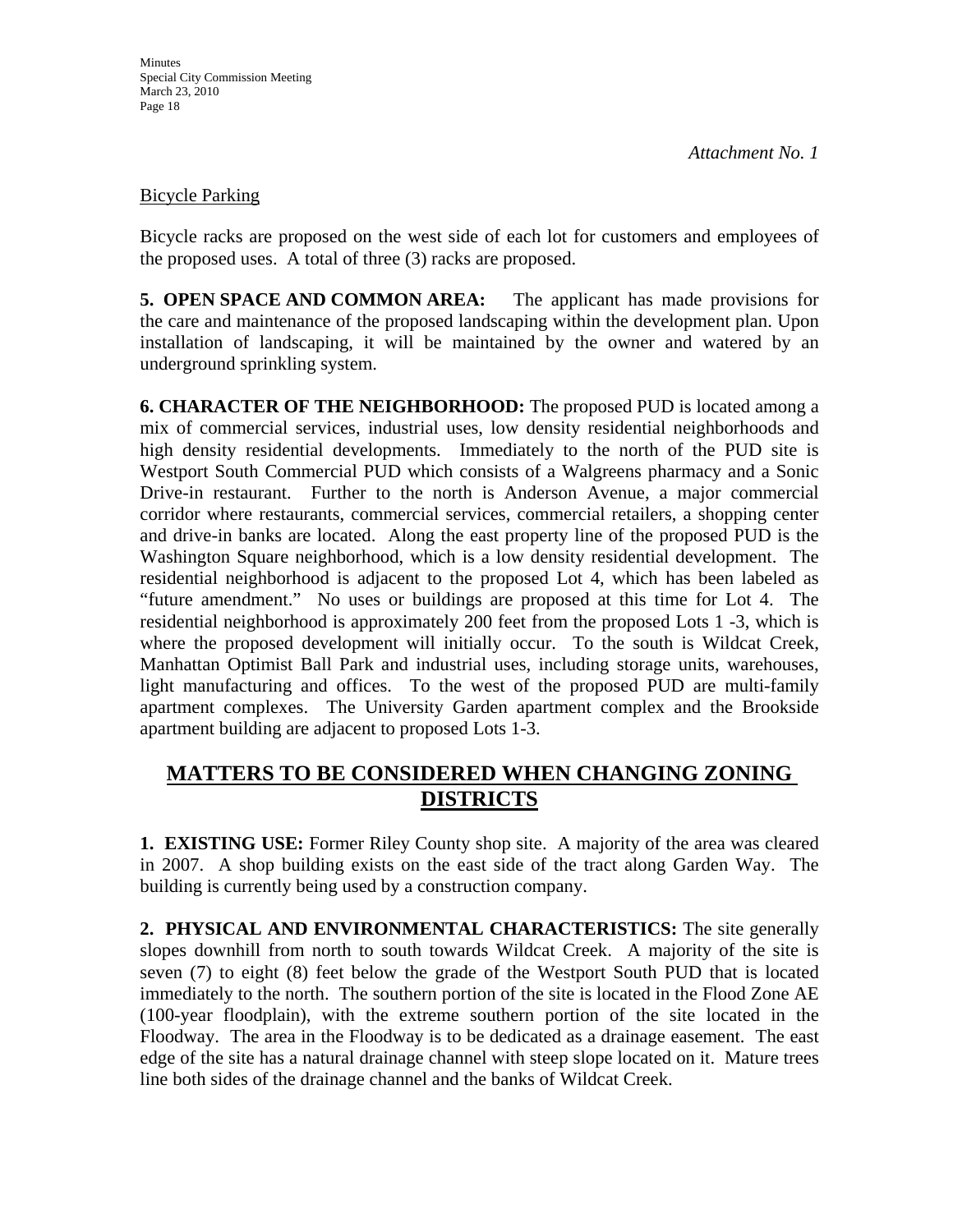The site is the former Riley County Shops. A majority of the site has been cleared of the shops physical improvements, including buildings, asphalt and concrete driveways, parking areas and outdoor storage areas. A metal shop building is present on the west side of the site along Garden Way. This building is currently being rented by a construction company. The building is planned to be removed at the time of construction of the proposed development.

## **3. SURROUNDING LAND USE AND ZONING:**

**(a.) NORTH:** Walgreens Pharmacy and Sonic drive-in restaurant, Anderson Avenue, a 5 lane arterial, drive-in banks, retail commercial, and restaurants; PUD, Westport South Commercial Planned Unit Development, C-2, Neighborhood Shopping District.

**(b.) SOUTH:** Wildcat Creek, Optimist Sports Park; R, Single-Family Residential District, I-2, Industrial Park District.

**(c.) EAST:** Commercial retail and retail services, government buildings, professional offices and single-family attached homes in the Washington Square neighborhood; C-2, District and R-2, Two-family Residential District.

**(d.) WEST:** Garden Way, a local 2-lane street, and multiple-family apartment buildings: R-3 District.

**4. CHARACTER OF THE NEIGHBORHOOD:** See above.

**5. SUITABILITY OF SITE FOR USES UNDER CURRENT ZONING:** The site is currently zoned R, Single-Family Residential District. The site has adequate area for a residential development; however, with the commercial development immediately to the north and the multiple-family residential development immediately to the west, a low density, single-family development may not be an appropriate or suitable use of the site.

**6. COMPATIBILITY OF PROPOSED DISTRICT WITH NEARBY PROPERTIES AND EXTENT TO WHICH IT MAY HAVE DETRIMENTAL AFFECTS:** An increase in light, noise and traffic is expected from the development. The proposed PUD is similar to a C-2, Neighborhood Shopping District, which is intended to provide a broad range of retail shopping facilities and services located to serve one or more residential areas. The proposed PUD limits the permitted uses to business and professional office uses and a restaurant, no drive-in type on Lot 2. The list of permitted uses is extremely limited when compared to that of the C-2 District permitted and conditional uses (*C-2 District regulations are attached).*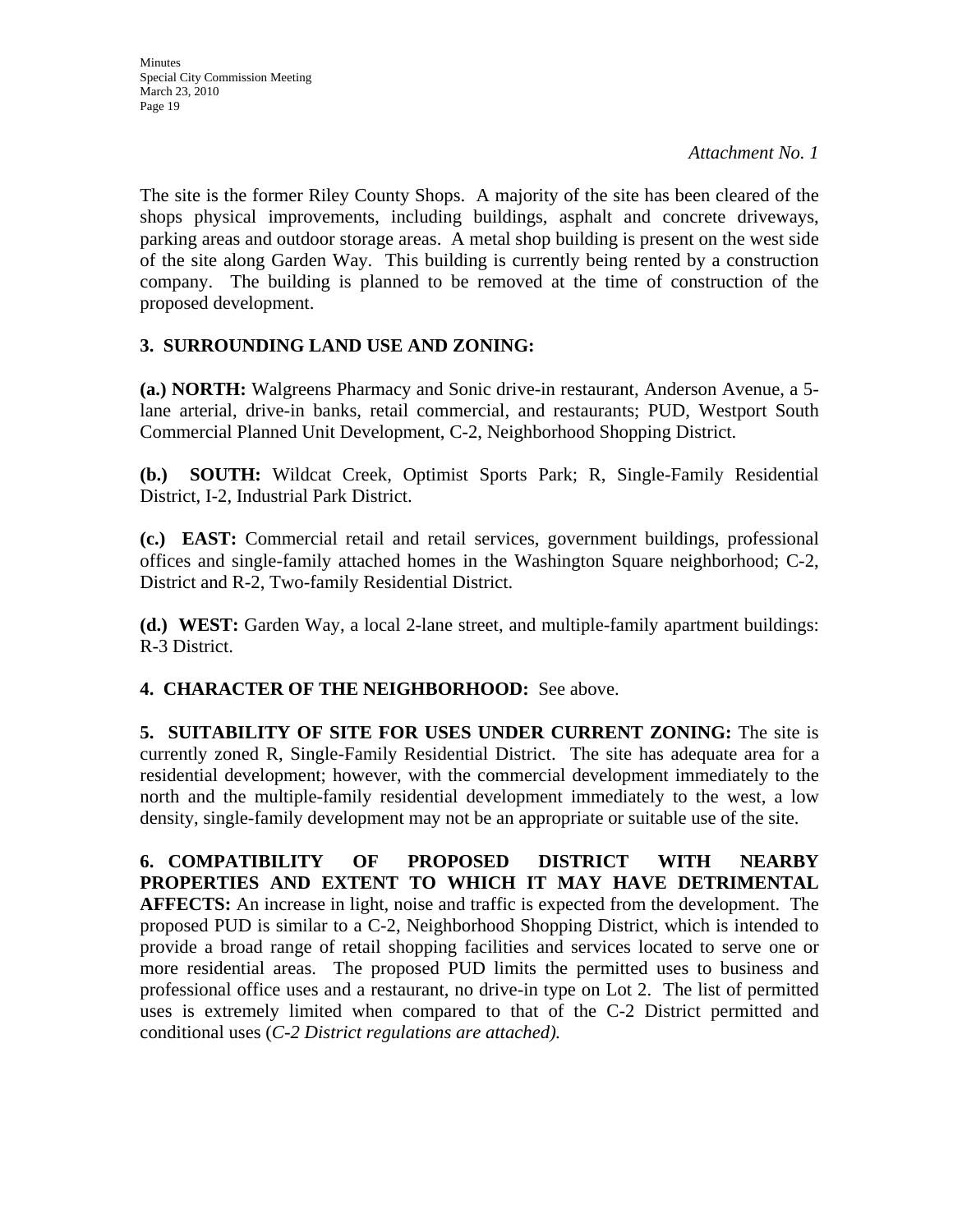The proposed development would be an extension of the commercial developments along Anderson Avenue, including the Westport South Commercial PUD that is located to the north of the subject site and was approved in 2008. Front yard setbacks are a minimum of twenty-five (25) feet, which is similar to the surrounding neighborhood to the west and is a minimum requirement of the comparable C-2 District. The building improvements on Lot 1 have a front yard building setback of twenty-seven (27) feet from Garden Way, seventy (70) feet from the Garden Place travel easement and fifty-two (52) feet from the Westport Place travel. The building on Lot 2 is set back forty-one (41) feet from Garden Way and seventy-three (73) feet from Westport Place. Lot 3 has a building setback of thirty-nine (39) feet from Garden Way and seventy (70) feet from Westport Place.

Apartment buildings to the west side of Lots 1-3 are separated by the 60 foot Garden Way road right-of-way. The landscape plans submitted with the PUD application shows a row of shrubs and ornamental grasses that are to have a mature height of three (3) to six (6) feet and are proposed on the west edge of the parking lots on Lots  $1 \& 2$ . The proposed landscaping should reduce the impacts of vehicle lights from the development onto the nearby R-3, Multiple-Family Residential District to the west. The closest point of the proposed developments (east edge of the parking lot) on Lots 1-3 are approximately 215 feet away from the R-2, Two-Family Residential District, to the east. Lots 1-3 are separated from the low-density neighborhood in the R-2 District by Lot 4, which is shown as an area reserved for future development through an amendment to the proposed PUD.

The lighting plan provided in the PUD application shows only pedestrian scale lighting at the entrances of the buildings. These lights shall be full cutoff lights to reduce the impacts on the adjacent residential properties. No light poles are proposed in the parking lots.

The area to the south of the proposed developments on Lots 1-3 are included in Lot 4 and is reserved for future development through an amendment to the proposed PUD.

#### Proposed Business and Professional Office Use

Permitting the business and professional office use in the proposed PUD appears to be compatible with the nearby properties. Business and professional offices are less intense of a commercial use compared to other types of commercial businesses. The typical hour of operation for a business office is 8:00 am to 5:00 pm, which would not adversely impact nearby residential neighborhoods. The light, traffic and noise generated by an office is typically minor compared to other commercial uses and would be compatible with the nearby properties. Business and professional offices can be found throughout the City that are located on the edge of or within a residential neighborhood. The proposed business and professional office should be compatible with nearby properties.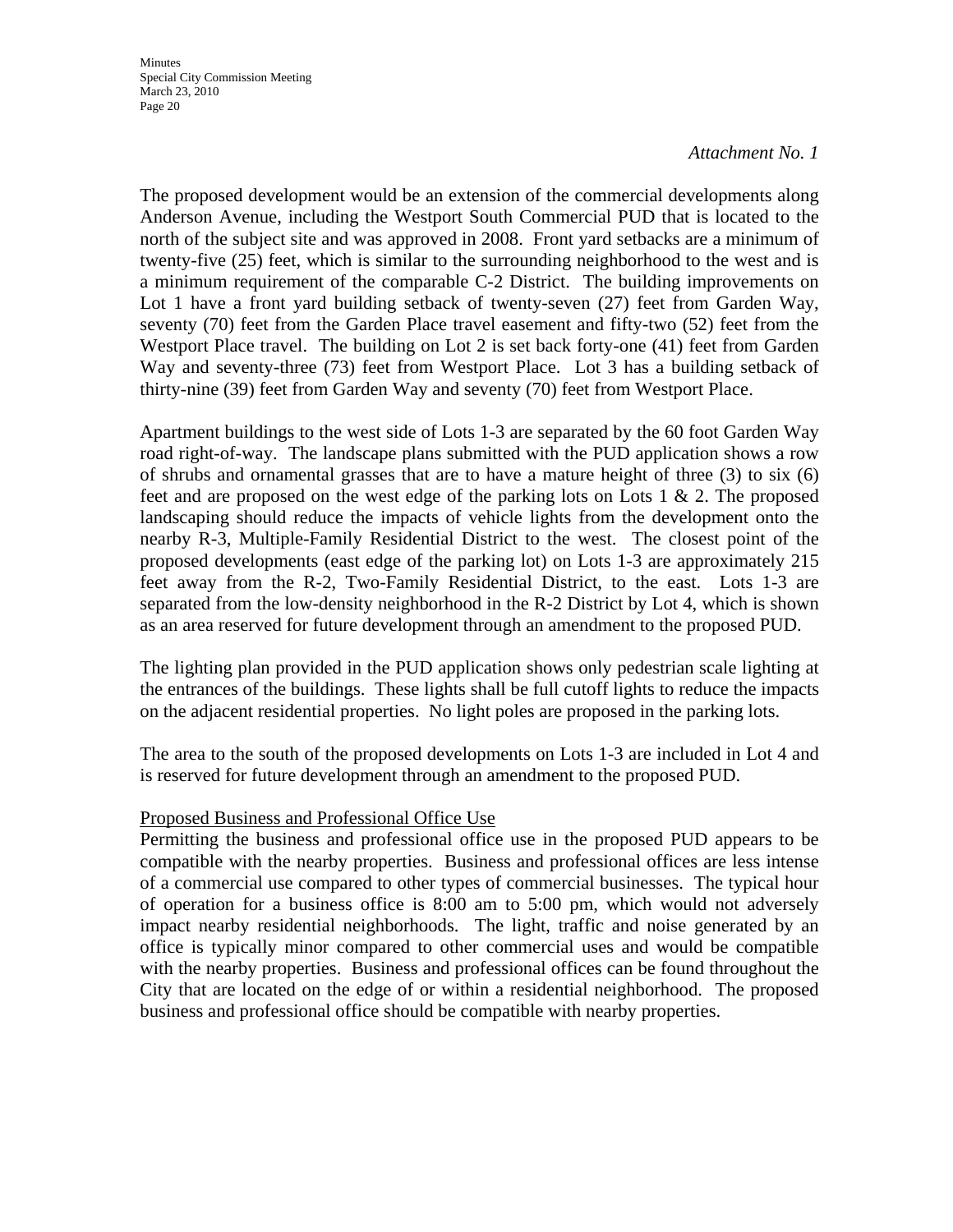### Proposed Restaurant, No Drive-in Type Use

*No specific details of the proposed restaurant have been provided in the application documents. Initial conversations with City staff described the restaurant as being an upscale, local restaurant with limited hours. However, because no specific details of the business have been provided, the review of that proposed use has to be general in nature, including business hours, and the increase in light, noise and traffic for a typical restaurant.* The proposed restaurant, with no drive-in on Lot 2 is a more intense commercial use compared to the business and professional office use. The application documents state that the hours of operation of the proposed restaurant would be from 5:00 pm to 1:00 am. The light and noise from customers, employees and the operation of the restaurant until 1:00 am may adversely affect the multiple-family residential uses to the west. As stated, the off-street parking proposed on Lot 2 is inadequate for the size of the proposed structure. Fifty-seven (57) off-street parking spaces are required by the Zoning Regulations. Forty-two (42) off-street parking spaces are proposed. The applicant has proposed a cross-access easement between Lots 1-3 so that the off-street parking can be shared between the buildings. Although this concept could be acceptable for businesses with different business hours, as stated in the application documents, there is no guarantee that the restaurant would not be open during the lunch hour. If this would occur, an increase demand in off-street parking may be high enough that employees and customers would park on Garden Way, which may adversely impact the nearby properties. Restaurants are not typically found outside of a retail commercial district (e.g. Central Business District, Aggieville Business District, Westloop and Plaza West), along local streets and adjacent to residential developments. The proposed restaurant on Lot 2 may adversely impact nearby properties.

**5. CONFORMANCE WITH COMPREHENSIVE PLAN:** The Future Land Use Map designates the site, which is shown on both the Northwest Planning Area and Southwest Planning Area maps, as RHD, Residential High Density. The RHD density allows 19 dwelling units per net acre and greater. Uses include higher-intensity residential housing developments in urban areas, which consist of mid- to high-rise apartment buildings, townhomes and condominiums, combined with complimentary non-residential land uses, such as retail, service commercial and office uses; often within a mixed-use development. In suburban areas of the community, the RHD neighborhoods is envisioned to be accommodated in planned apartment communities with complimentary neighborhood service commercial, office and recreational facilities included in the planned community. The land use policies for the RHD designation include:

#### *RHD 1: Characteristics*

*The Residential High Density designation is designed to create opportunities for higher density neighborhoods in both an urban downtown setting and a suburban setting. Within an urban or downtown setting, the designation accommodates higher-intensity residential*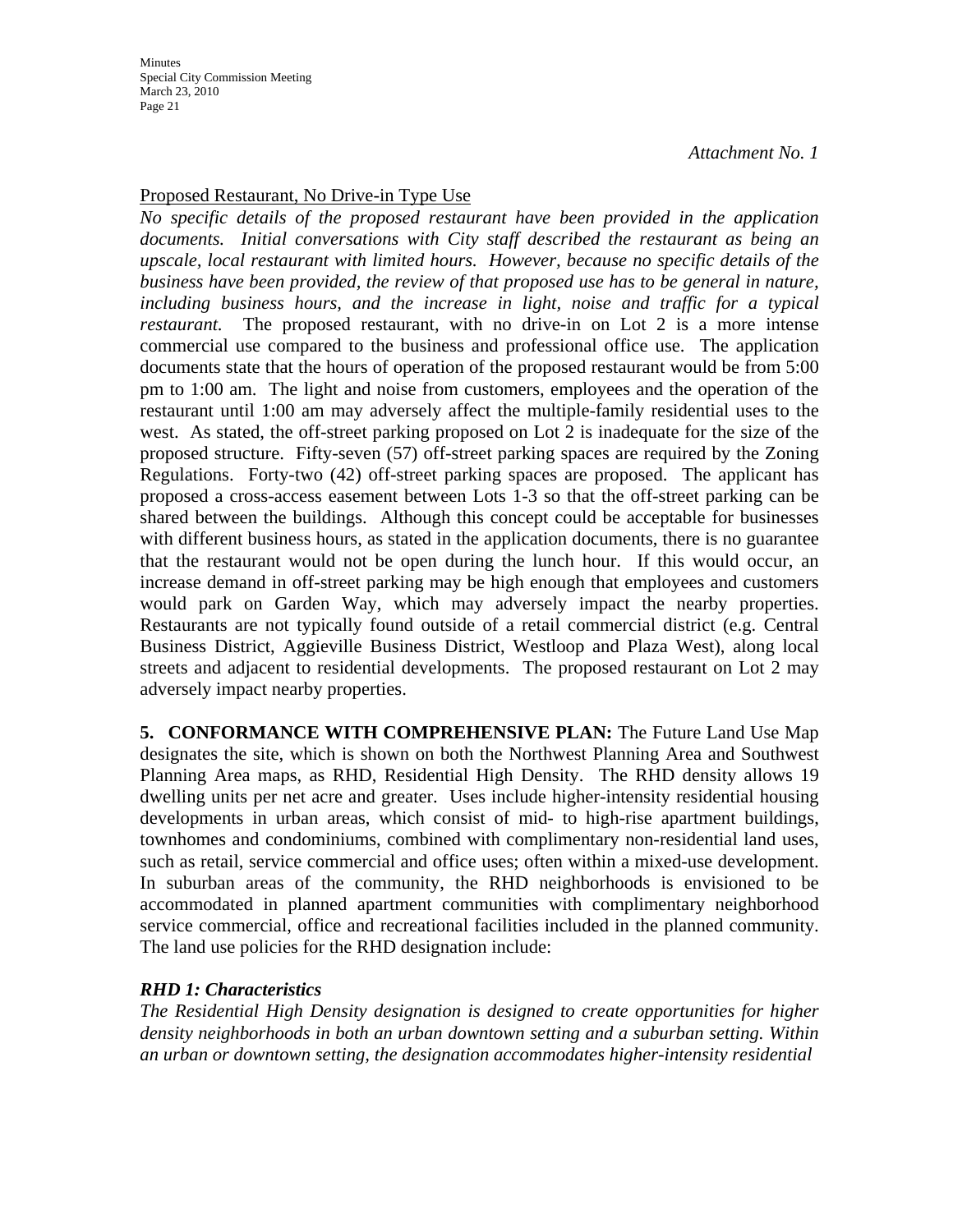**Minutes** Special City Commission Meeting March 23, 2010 Page 22

*Attachment No. 1*

*housing products, such as mid to high-rise apartments, townhomes and condominiums, combined with complementary non-residential land uses, such as retail, service commercial, and office uses, often within the same building. In other areas of the community, Residential High Density neighborhoods can be accommodated in a less vertical or urban fashion, such as in planned apartment communities with complimentary neighborhood service commercial, office and recreational facilities. These neighborhoods could be implemented through a Planned Unit Development or by following design and site plan standards (design review process).* 

## *RHD 2: Appropriate Density Range*

*Possible densities under this designation are 19 dwelling units per net acre and greater.* 

## *RHD 3: Location*

*Residential High Density uses are typically located near intersections of arterials and collector streets, sometimes providing a transition between commercial or employment centers and lower density neighborhoods. High density neighborhoods should not be located in settings where the only access provided consists of local streets passing through lower density neighborhoods. In a more urban or downtown setting, residential high density may be combined with active non-residential uses in a vertically mixed-use building.* 

#### *RHD 4: Building Massing and Form*

*Plain, monolithic structures shall be avoided. Infill projects should be compatible with the established mass and scale of other buildings along the block. In a planned apartment community context, large buildings shall be designed with a variety of wall planes and roof forms to create visual interest.* 

#### *RHD 5: Mix of Uses*

*Non-residential uses should generally not exceed 25% of the total floor area in a mixeduse structure.* 

## *RHD 6: Parking Location and Design*

*Within an established urban neighborhood, such as the downtown core, adequate offstreet parking should be located behind buildings or within mixed-use parking structures.* 

## *RHD 7: Structured Parking*

*Structured parking garages, often necessary for this type of development intensity, should be designed with a similar level of architectural detail as the main building. Incorporating active uses, such as retail spaces, into the ground floor is strongly encouraged, particularly in downtown settings.*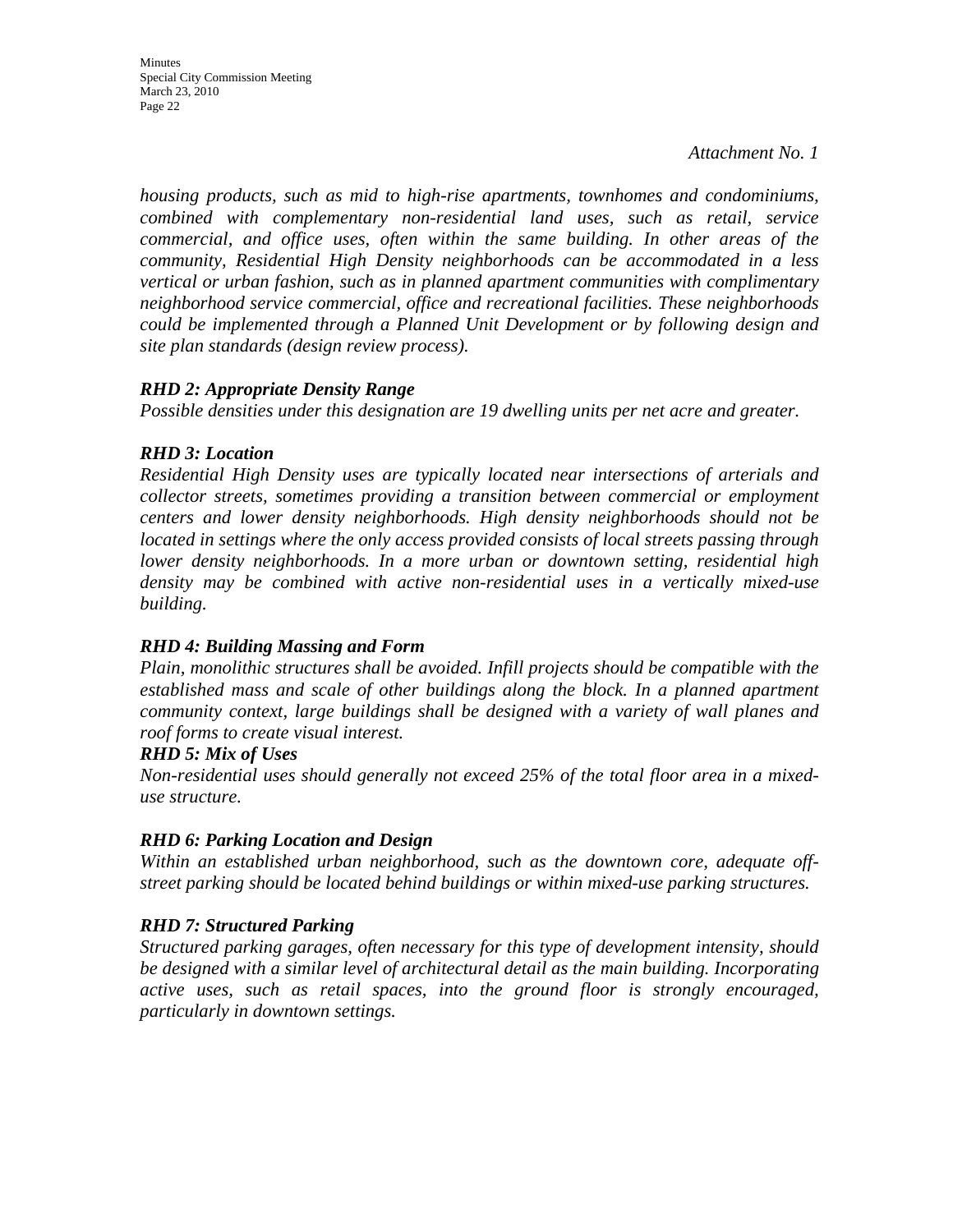The applicant's proposed rezoning is consistent with the CC, Community Commercial land use designation, which would be an extension of the current land use designation along Anderson Avenue to the south. Extending the CC land use beyond Anderson Avenue and into a residential area may not conform with the Comprehensive Plan. The land use policies for the CC designation include:

## *CC 1: Characteristics*

*Community Commercial Centers provide a mix of retail and commercial services in a concentrated and unified setting that serves the local community and may also provide a limited draw for the surrounding region. These centers are typically anchored by a larger national chain, between 120,000 and 250,000 square feet, which may provide sales of a variety of general merchandise, grocery, apparel, appliances, hardware, lumber, and other household goods. Centers may also be anchored by smaller uses, such as a grocery store, and may include a variety of smaller, complementary uses, such as restaurants, specialty stores (such as books, furniture, computers, audio, office supplies, or clothing stores), professional offices and health services. The concentrated, unified design of a community commercial center allows it to meet a variety of community needs in a "onestop shop" setting, minimizing the need for multiple vehicle trips to various commercial areas around the community. Although some single use highway-oriented commercial activities will continue to occur in some areas, this pattern of development is generally not encouraged.* 

#### *CC 2: Location*

*Community Commercial Centers should be located at the intersection of one or more major arterial streets. They may be located adjacent to urban residential neighborhoods and may occur along major highway corridors as existing uses become obsolete and are phased out and redeveloped over time. Large footprint retail buildings (often known as "big-box" stores) shall only be permitted in areas of the City where adequate access and services can be provided.* 

## *CC 3: Size*

*Typically require a site of between 10 and 30 acres.* 

## *CC 4: Unified Site Design*

*A unified site layout and design character (buildings, landscaping, signage, pedestrian and vehicular circulation) shall be required and established for the center to guide current and future phases of development. Building and site design should be used to create visual interest and establish a more pedestrian-oriented scale for the center and between out lots.*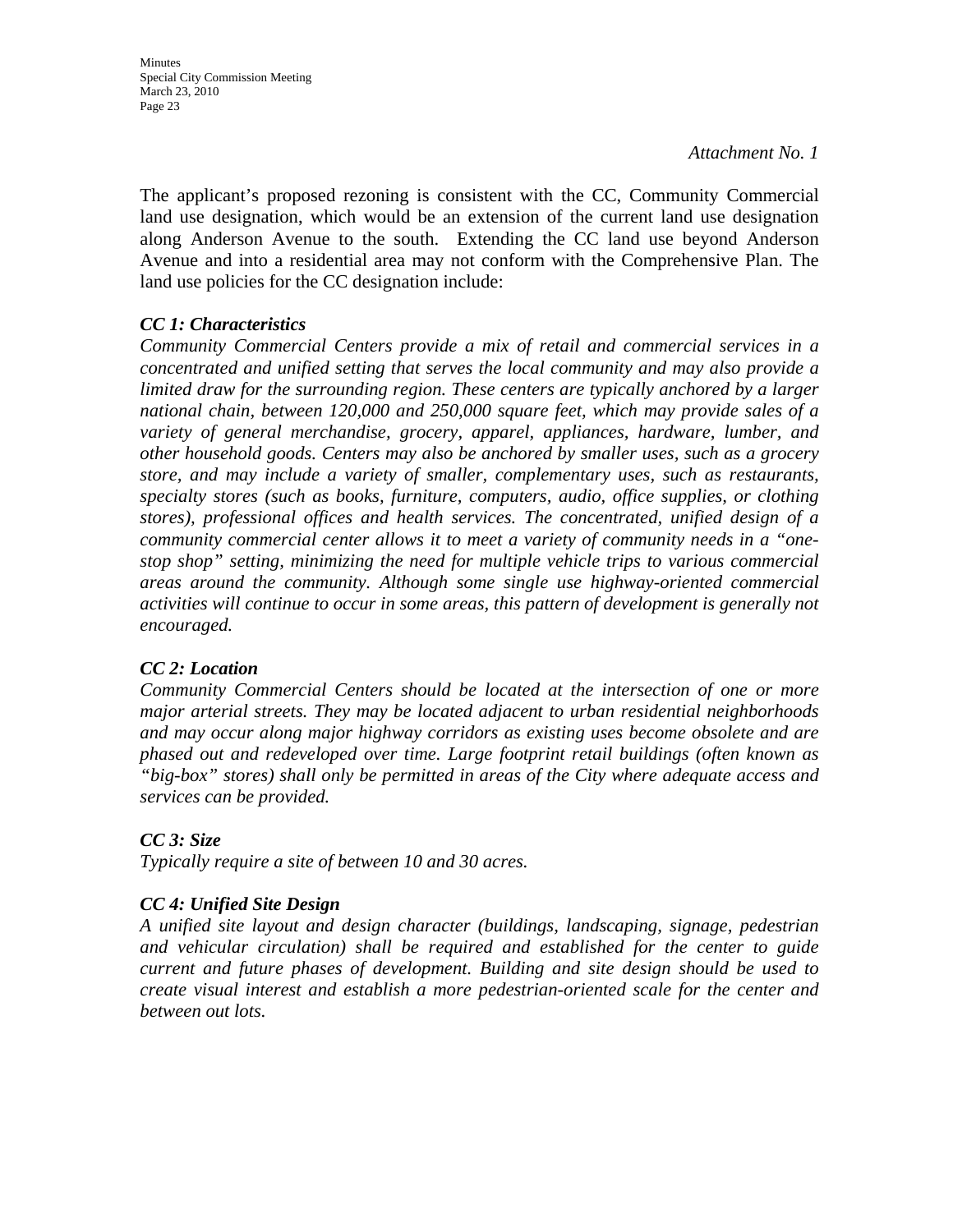## *CC 5: Architectural Character*

*Community Commercial Centers shall be required to meet a basic level of architectural detailing, compatibility of scale with surrounding areas, pedestrian and bicycle access, and mitigation of negative visual impacts such as large building walls, parking areas, and service and loading areas. While these requirements apply to all community commercial*  development, they are particularly important to consider for larger footprint retail *buildings, or "bigbox" stores. A basic level of architectural detailing shall include, but not be limited to, the following:* 

- *Façade and exterior wall plane projections or recesses;*
- *Arcades, display windows, entry areas, awnings, or other features along facades facing public streets;*
- Building facades with a variety of detail features (materials, colors, and patterns); and
- *High quality building materials.*

## *CC 6: Organization of Uses*

*Community commercial services should be concentrated and contained within planned activity centers, or nodes, throughout the community. Within each activity center or node, complementary uses should be clustered within walking distance of each other to facilitate efficient, "one-stop shopping", and minimize the need to drive between multiple areas of the center. Large footprint retail buildings, or "big-box" stores should be incorporated as part of an activity center or node along with complementary uses. Isolated single store developments are strongly discouraged.* 

#### *CC 7: Parking Design and Layout*

*Uninterrupted expanses of parking should be avoided. Parking areas should be broken into smaller blocks divided by landscaping and pedestrian walkways. Parking areas should be distributed between the front and sides of buildings, or front and rear, rather than solely in front of buildings to the extent possible.* 

#### *CC 8: Circulation and Access*

*Clear, direct pedestrian connections should be provided through parking areas to building entrances and to surrounding neighborhoods or streets. Integrate main entrances or driveways with the surrounding street network to provide clear connections between uses for vehicles, pedestrians, and bicycles.* 

If the restaurant use was removed from the list of permitted uses in the proposed PUD and only allow business and professional office uses, the proposed PUD would be more consistent with the Office/Research Park (OFF/RP) category. The proposed PUD is Infill development, or the development of new buildings on a vacant site in a built-up area. The proposed PUD should also be evaluated for consistency with the Growth Management policy GM 9. The policies (in italics and bold headings), and the OFF/RP category and Growth Management include: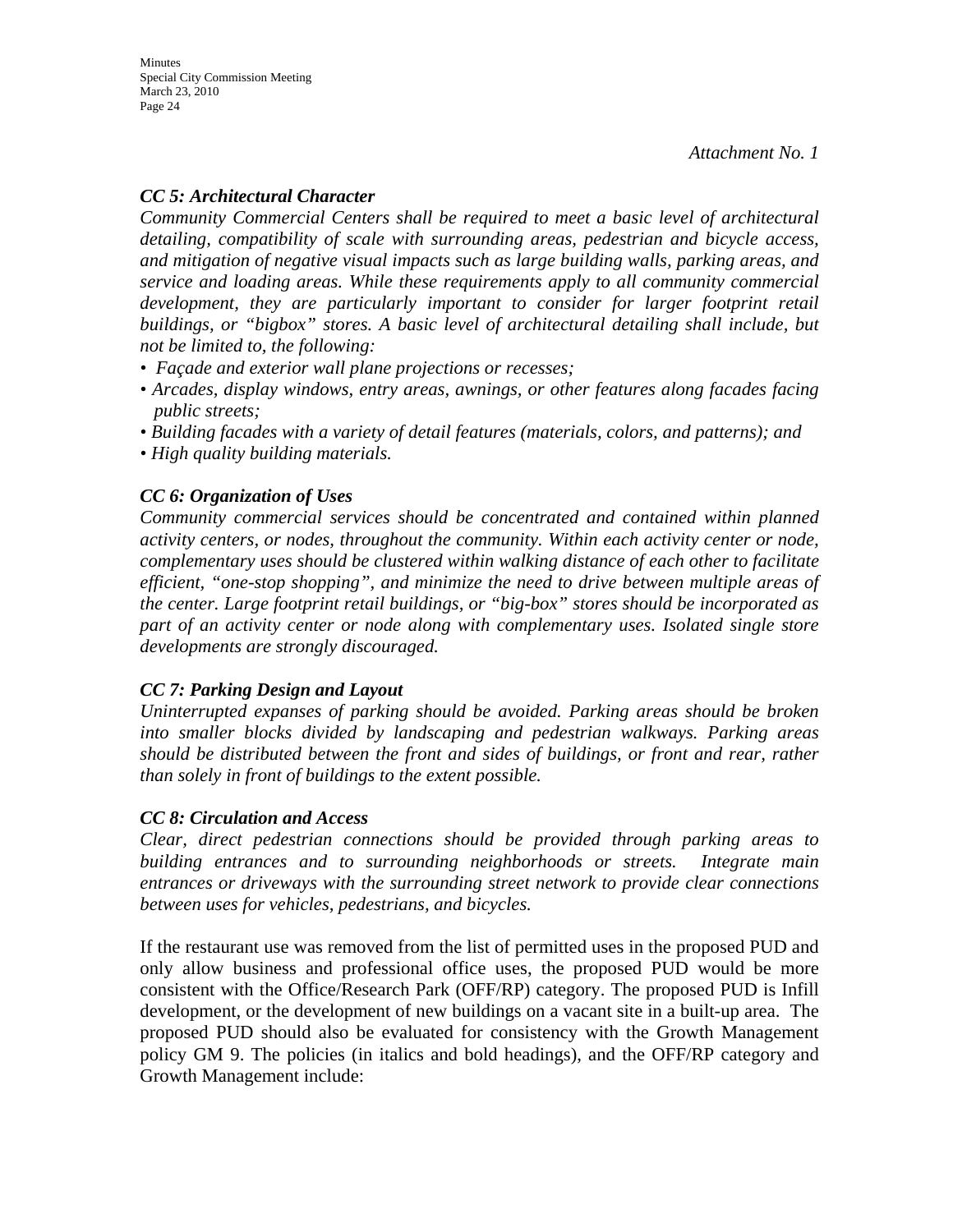### *Office/Research Park (Off/RP)*

## *OR 1: Characteristics*

*The Office/Research Park land use designation is intended to provide concentrated areas of high quality employment facilities, such as corporate office headquarters, research and development, and educational facilities in a planned, "campus-like" setting. Office/Research Park developments may be incorporated into a master planned neighborhood, or located in close proximity to residential areas. Activities within an employment area typically take place indoors, and outdoor storage or other more industrial types of uses are typically not permitted. Some specialized research parks may include limited prototype production, such as in the K-State Research Park. This category may also include smaller office complexes consisting of a single building or several buildings that are not located within a typical office park setting. These smaller office complexes shall meet the intent of the policies within this section, to the extent that they apply (i.e., Policy OR5 will not apply to single-building facilities). The Poyntz Avenue Corridor, located between 17th Street and Juliette Avenue, is another designated office district with some unique characteristics and issues that are addressed more specifically in the adopted Poyntz Avenue Corridor District Plan.* 

## *OR 2: Location*

*Office/Research Park facilities should have direct access to existing or planned arterial and collector streets and should not rely on local or residential streets for access.* 

#### *OR 3: Site Layout and Design*

*Office/Research Park developments should be organized in a planned, "campus-like" setting that is heavily landscaped. Each development will vary based on site configuration and topographical or other constraints; however, in a "campus-like" setting, buildings should typically be arranged to form outdoor gathering spaces* 

#### *OR 5: Unified Architectural Character*

*Buildings within an Office/Research Park setting should have a unified architectural character achieved through the use of similar elements, such as rooflines, materials, colors, signage, landscaping and screening and other architectural and site layout details.* 

#### *OR 6: Common Areas*

*Plazas and other common outdoor gathering spaces should be provided as part of the "campus" environment. Each development will vary based on site configuration and topographical or other constraints; however, in a "campus-like" setting, buildings should typically be arranged to form outdoor gathering spaces, such as quads, courtyards, patios, or seating areas for employees and visitors.*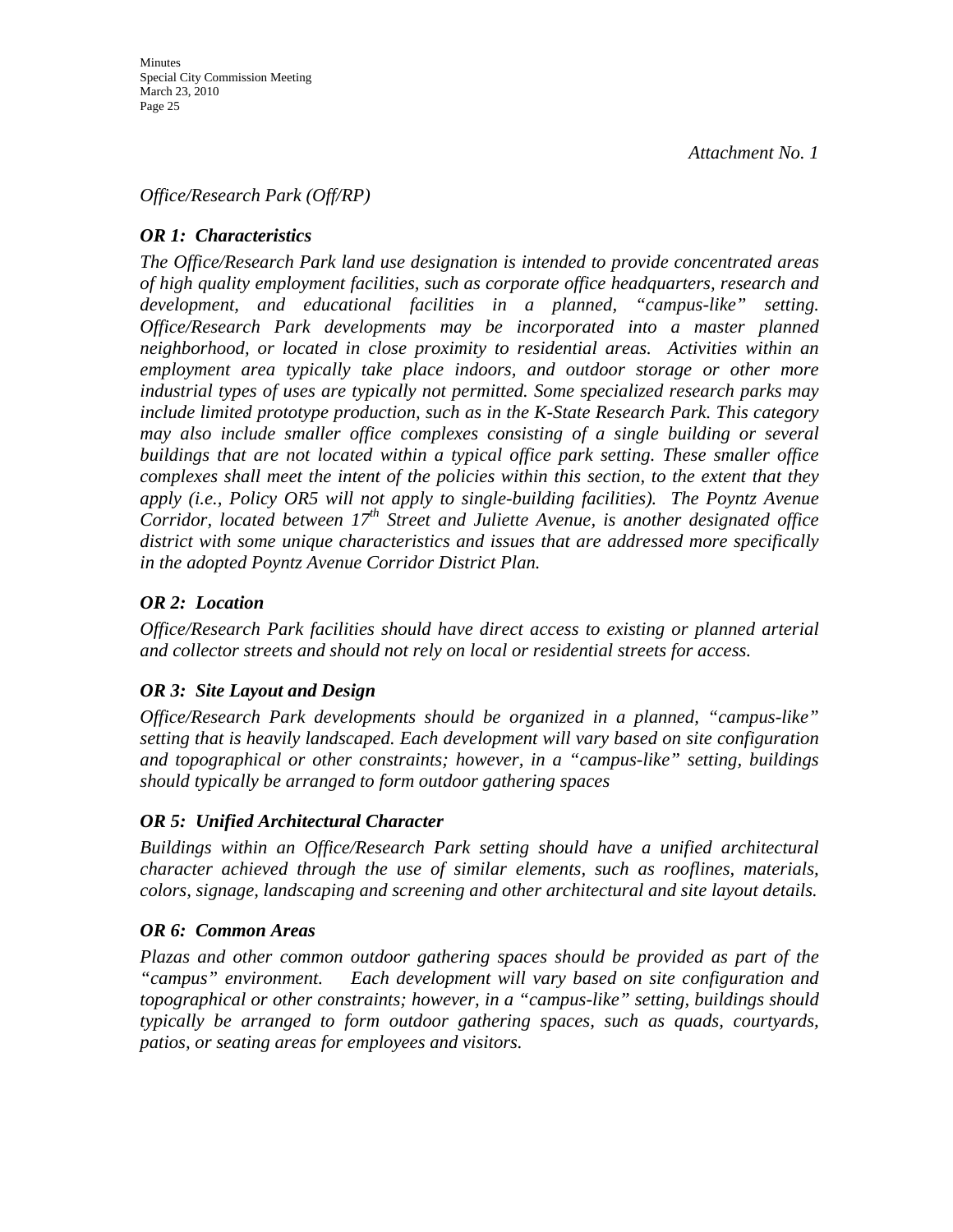#### *OR 7*: Circulation and Access

*Building entrances, outdoor gathering spaces, and parking areas shall be linked with clear, direct pedestrian walkways.* 

#### *OR 8: Outdoor Storage*

*The functions of an Office/Research Park facility should generally be completely contained within buildings. Accessory outdoor storage facilities typically should be of a limited nature and completely screened.* 

#### *GM 9: Infill and Redevelopment*

*Infill and redevelopment within established areas of the City is generally encouraged where deteriorated or obsolete structures have become detrimental to an area, where new uses can be accommodated on vacant properties, and in areas that have been specifically identified for redevelopment. Projects may range in size from a single residential lot to the redevelopment of multiple contiguous blocks within a neighborhood or commercial area. Regardless of its scale, infill and redevelopment shall be designed in a manner that is sensitive to and reflects the character of the surrounding area. Important design considerations include building scale, mass, roof form, height, and orientation, parking location, lot coverage, architectural character, and landscape elements. These design considerations are particularly important when infill or redevelopment occurs within or adjacent to an established residential neighborhood, or when a change in use or intensity would otherwise negatively impact the established character of the surrounding area.* 

If only the business and professional office uses were permitted, the proposed PUD would be in general conformance with the Comprehensive Plan.

**8. ZONING HISTORY AND LENGTH OF TIME VACANT AS ZONED:** The site was annexed in 1962 and zoned "A", First Dwelling House District. From 1965-1969 the site was zoned A-A, Single Family Dwelling District. From 1969 to the present the site has been zoned R, Single-Family Residential District. Two tracts of land made up the Riley Country shops, which was reportedly established in the 1950's and remained in operation until 2007. The northern tract was rezoned from R District to Westport South Commercial PUD in May, 2008, where Walgreens and Sonic Drive-in are currently located. A majority of the site has been vacant since 2007 when most of the shops' building was demolished. One shop building exists on the west side of the side along Garden Way.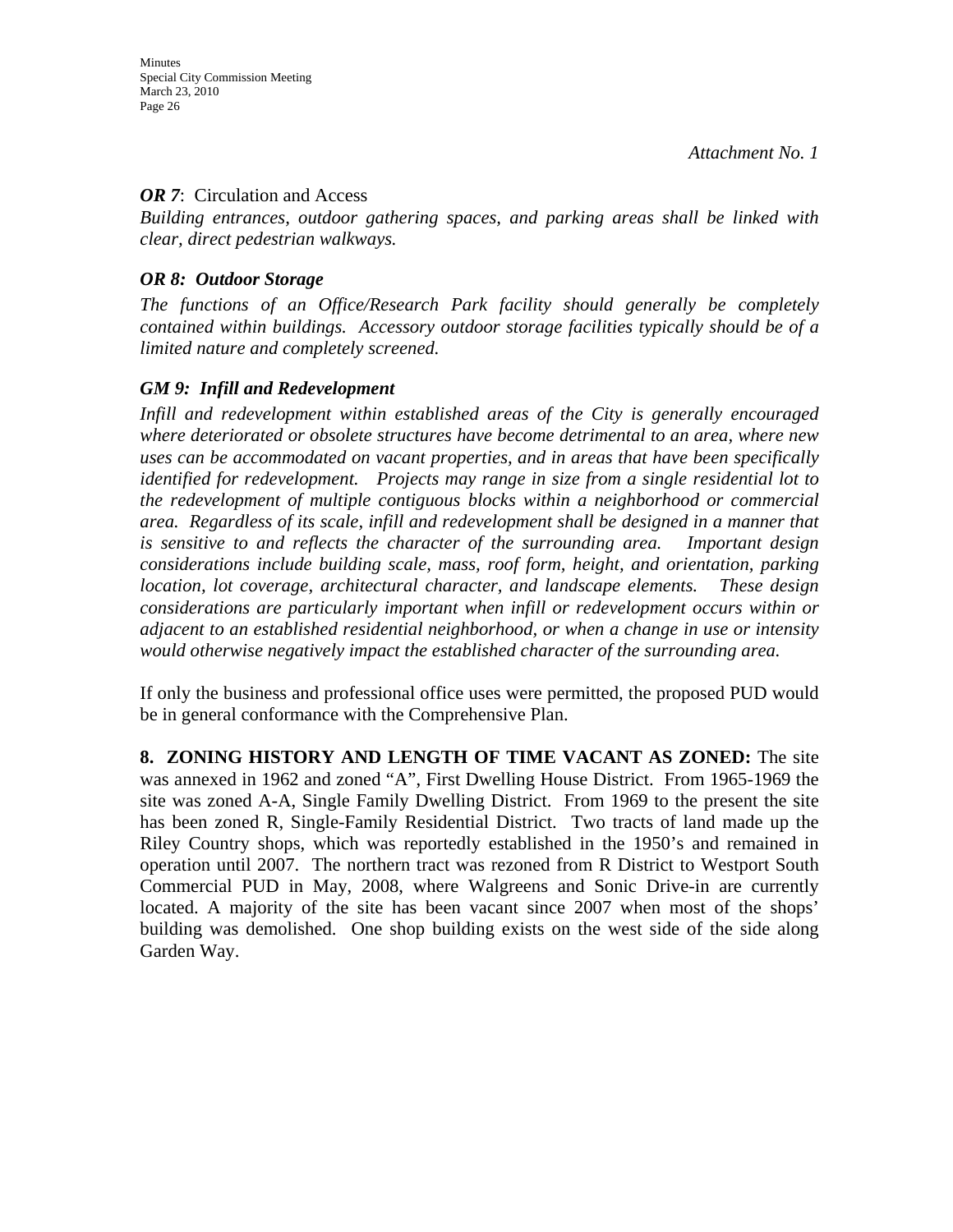### **9. CONSISTENCY WITH INTENT AND PURPOSE OF THE ZONING ORDINANCE:**

The intent and purpose of the Zoning Regulations is to protect the public health, safety, and general welfare; regulate the use of land and buildings within zoning districts to assure compatibility; and to protect property values. The proposed PUD is similar to the general character of the C-2, Neighborhood Shopping District, but will limit the permitted uses to business and professional offices and a restaurant, no drive-in type on Lot 2. The list of permitted uses in the PUD is extremely limited when compared to the C-2 District permitted and conditional uses (*C-2 District regulations are attached).* 

Land use and structures within a Planned Unit Development District which, when approved by the Planning Board and Governing Body, may differ in one or more respects from the regulations that are applicable in any other zoning district. The objectives of a Planned Unit Development District shall be to promote progressive development of land and construction by encouraging Planned Unit Developments (PUD's) to achieve: a maximum choice of living environments by allowing a variety of housing and building types; a more useful pattern of open space and recreation areas and, if permitted as part of the project, more convenience in the location of commercial uses and services; a development pattern which preserves and utilizes natural topography and geologic features, scenic vistas, trees and other vegetation, and prevents the disruption of natural drainage patterns; a more efficient use of land than is generally achieved through conventional development; a development pattern in harmony with land use density, transportation facilities, and community facilities; an environment which provides safe, clean, convenient and necessary residential, commercial, and industrial facilities which will afford greater opportunities for better housing, recreation, shops and industrial plants for all citizens of the community; a development plan which suits the specific needs of the site and takes into account the unique conditions of the property which may require changes of conventional bulk regulations, lot layout, or density; or results in a project that provides greater public benefit than would be provided under conventional zoning; and, a mixture of compatible uses which might not otherwise be permitted in a single district, or which may restrict the range of land uses more than in a single district.

#### Current Zoning District

The underlying R District is a low density single-family residential zone intended to allow single- family development at minimum lot size of 10,000 square feet. Maximum structure height is 35-feet. Minimum front, rear and side yard setbacks are 25-feet, 25-feet and eight feet, respectively.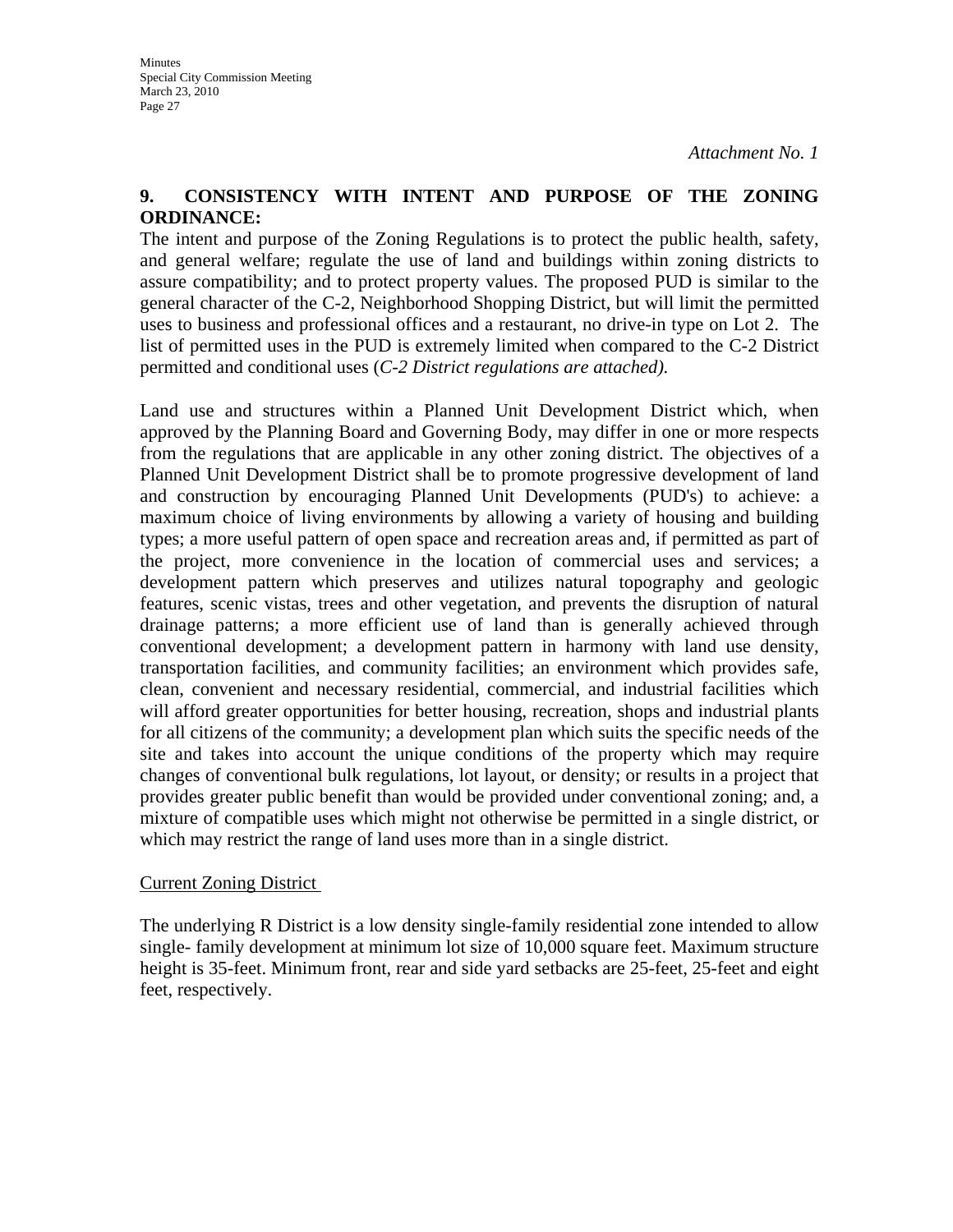#### Proposed PUD and Overall Intent

Because of the proposed restaurant on Lot 2, the proposed PUD is generally like a C-2, Neighborhood Shopping district, but limited to business and professional offices and a restaurant, no drive-in type on Lot 2. Only two (2) of the sixty-three (63) permitted and conditional uses listed in the C-2 District would be permitted in the proposed PUD.

The C-2 District is designed to provide a broad range of retail shopping facilities and services located to serve one or more residential areas. The proposed PUD would be an extension of the existing commercial developments found along Anderson Avenue to the north. C-2 Districts are typically found along major arterial streets, such as Anderson Avenue, Kimball Avenue, Seth Child Road, and Tuttle Creek Boulevard. Because of the potential adverse impacts of the proposed restaurant on Lot 2 to the nearby residential properties, the proposed rezoning may not be consistent with the intent and purpose of the Zoning District.

By limiting the proposed uses to business and professional offices, the proposed PUD would be generally like a C-1, Restricted Business District *(C-1 District regulations are attached).* The C-1 District is designed to provide for non-retail commercial, business and professional office activities adjacent to arterial and collector streets. The C-1 District is also intended to be compatible with adjacent residential districts. C-1 Districts are typically found along major arterial and collector streets, such as Poyntz Avenue, Anderson Avenue, Dickens Avenue and Claflin Road. C-1 Districts and equivalent PUD's are found adjacent to various residential districts in the City. If the proposed PUD would limit the permitted uses to business and professional offices, it would provide for non-retail business and professional activities that would be consistent with the intent and purpose of the Zoning Regulations.

**10. RELATIVE GAIN TO THE PUBLIC HEALTH, SAFETY AND WELFARE THAT DENIAL OF THE REQUEST WOULD ACCOMPLISH, COMPARED WITH THE HARDSHIP IMPOSED UPON THE INDIVIDUAL OWNER:** There appears to be no gain to the public that denial would accomplish. The public street network should not be adversely affected and storm water will be directed to public storm water improvements. Adequate public improvements can serve the site. It may a hardship to the owners if the rezoning is denied as no apparent public gain results from denial.

**11. ADEQUACY OF PUBLIC FACILITIES AND SERVICES:** Adequate public improvements are available to serve the proposed development.

**12. OTHER APPLICABLE FACTORS:** None.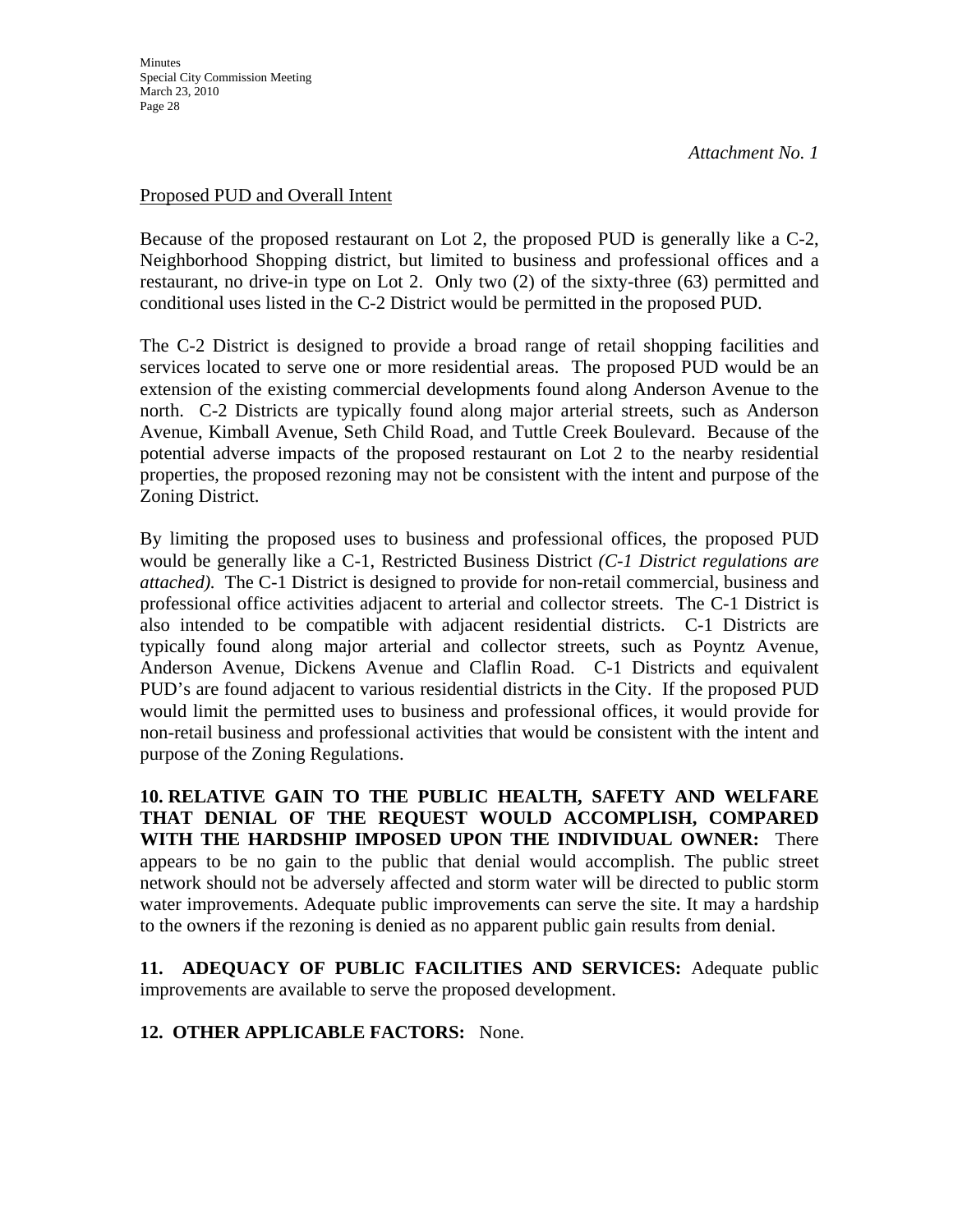**13. STAFF COMMENTS AND RECOMMENDATION:** Because of the lack of details provided in the application documents, it is apparent that a specific restaurant has not been secured for the development on Lot 2. Because of this, and because that the proposed use might be inappropriate for that location without knowing its parking demand, hours of operation, nature and intensity; City Administration recommends that a restaurant with no drive-in, not be included as a permitted use in the proposed PUD. An amendment to the PUD could be proposed in the future to allow a restaurant when more specific details of the specific business, including its size and operational characteristics, are known and can be evaluated for impact on the area and compatibility with the rest of the PUD.

Although temporary banner signs are allowed in the C-1 District, City Administration suggests that banner signs are not appropriate in a professional office PUD setting.

City Administration recommends approval of the proposed rezoning of New Boston Commons PUD from R, Single-Family Residential District, to PUD, Commercial Planned Unit Development District, with the following conditions:

- 1. Permitted uses shall be limited to Business and Professional Offices.
- 2. Prior to the development of Lot 4, an amendment of the PUD shall be submitted and approved, prior to issuance of any necessary permits.
- 3. Landscaping and irrigation shall be provided pursuant to a Landscaping Performance Agreement between the City and the owner, which shall be entered into prior to issuance of a building permit.
- 4. The landscape bushes and grasses proposed for the buffer and screening of the parking lots on Lots 1  $\&$  2 shall be planted at a minimum of thirty (30) inches in height and shall have a maximum separation distance of three (3) feet on center to provide adequate screening of the vehicle headlights.
- 5. All landscaping and irrigation shall be maintained in good condition.
- 6. Building lighting shall be provided as proposed and shall be full cutoff design and not cast direct light onto public or private streets or adjacent property.
- 7. Ground signs shall be permitted as proposed.
- 8. Exempt signage shall include signage described in Article VI, Section 6-104  $(A)(1),(2),(4),(5),(7)$  and  $(8)$ ; and Section 6-104  $(B)(1)(2)$ , of the Manhattan Zoning Regulations.
- 9. Sidewalks and pedestrian crossings shall conform to the requirements provided by the City Engineer.
- 10. The applicant's consultant shall verify that the 10 year storm water discharge does not exceed a depth of 0.35 feet in the gutter section on Westport Place as described by the City Engineer. Verification shall be provided at the time application for the PUD Final Development Plan.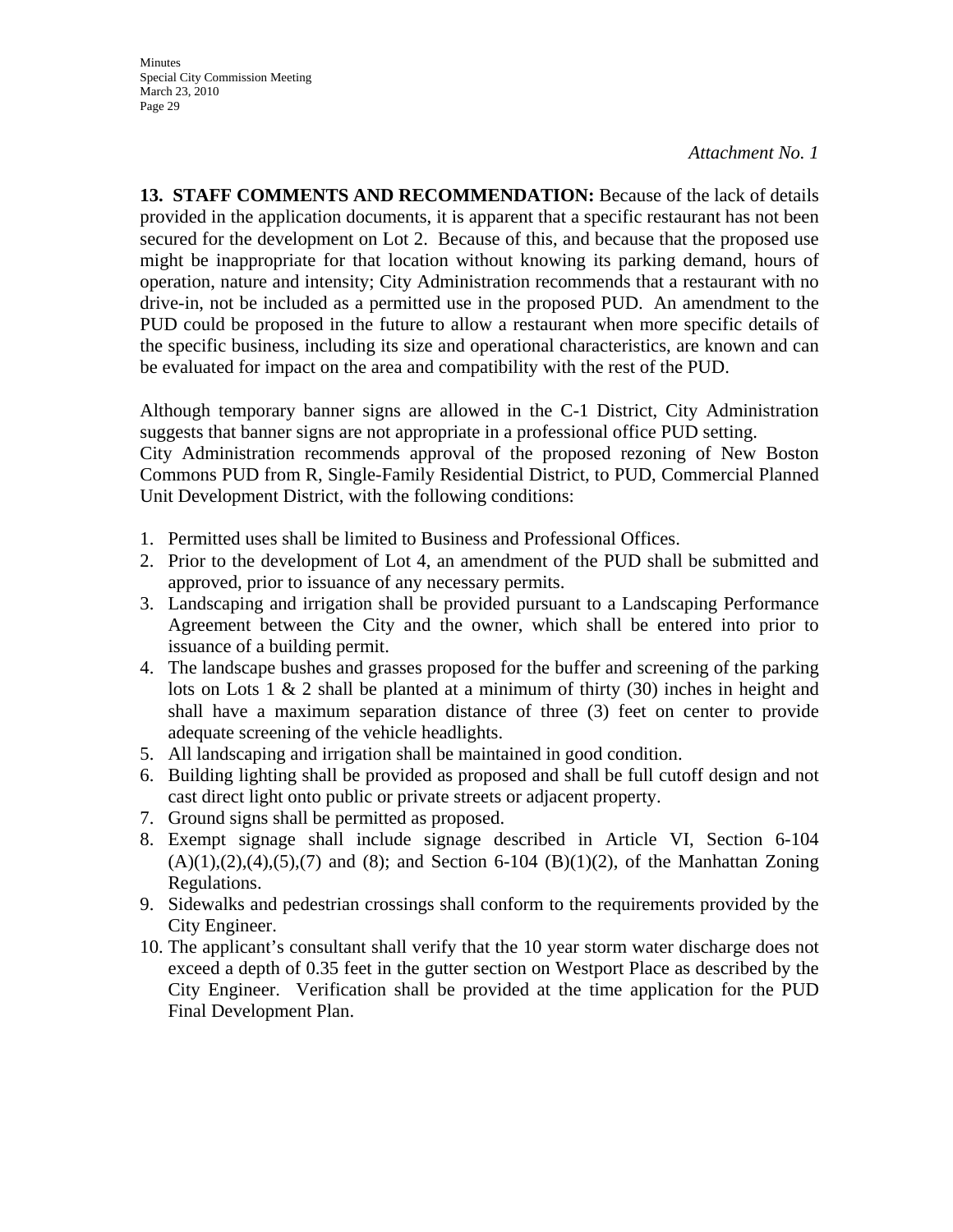- 11. An Agreement Creating a Restrictive Covenant on Real Estate, shall be filed concurrently with the Final Plat, addressing construction and ongoing maintenance of drainage improvements within the drainage easement by the property owner(s) and giving the City the ability to assess the owners if such construction and maintenance is not performed..
- 12. An Agreement Creating a Restrictive Covenant on Real Estate, shall be filed concurrently with the Final Plat, addressing the construction and ongoing maintenance of the travel easement by the property owner(s) and giving the City the ability to assess the owners if such construction and maintenance is not performed.

## **ALTERNATIVES:**

- 1. Recommend approval of the proposed rezoning of New Boston Commons PUD from R, Single-Family Residential District, to PUD, Commercial Planned Unit Development District, stating the basis for such recommendation, with the conditions listed in the Staff Report.
- 2. Recommend approval of the proposed rezoning of New Boston Commons PUD from R, Single-Family Residential District, to PUD, Commercial Planned Unit Development District, and modify the conditions, and any other portions of the proposed PUD, to meet the needs of the community as perceived by the Manhattan Urban Area Planning Board, stating the basis for such recommendation, and indicating the conditions of approval.
- 3. Recommend denial of the proposed rezoning, stating the specific reasons for denial.
- 4. Table the proposed rezoning to a specific date, for specifically stated reasons.

## **POSSIBLE MOTION:**

The Manhattan Urban Area Planning Board recommends of the proposed rezoning of New Boston Commons PUD from, R, Single-Family Residential District, to PUD, Commercial Planned Unit Development District, based on the findings in the staff report, with the twelve (12) conditions recommended by City Administration.

**PREPARED BY:** Chad Bunger, AICP, CFM, Planner II

**DATE:** January 13, 2010

10004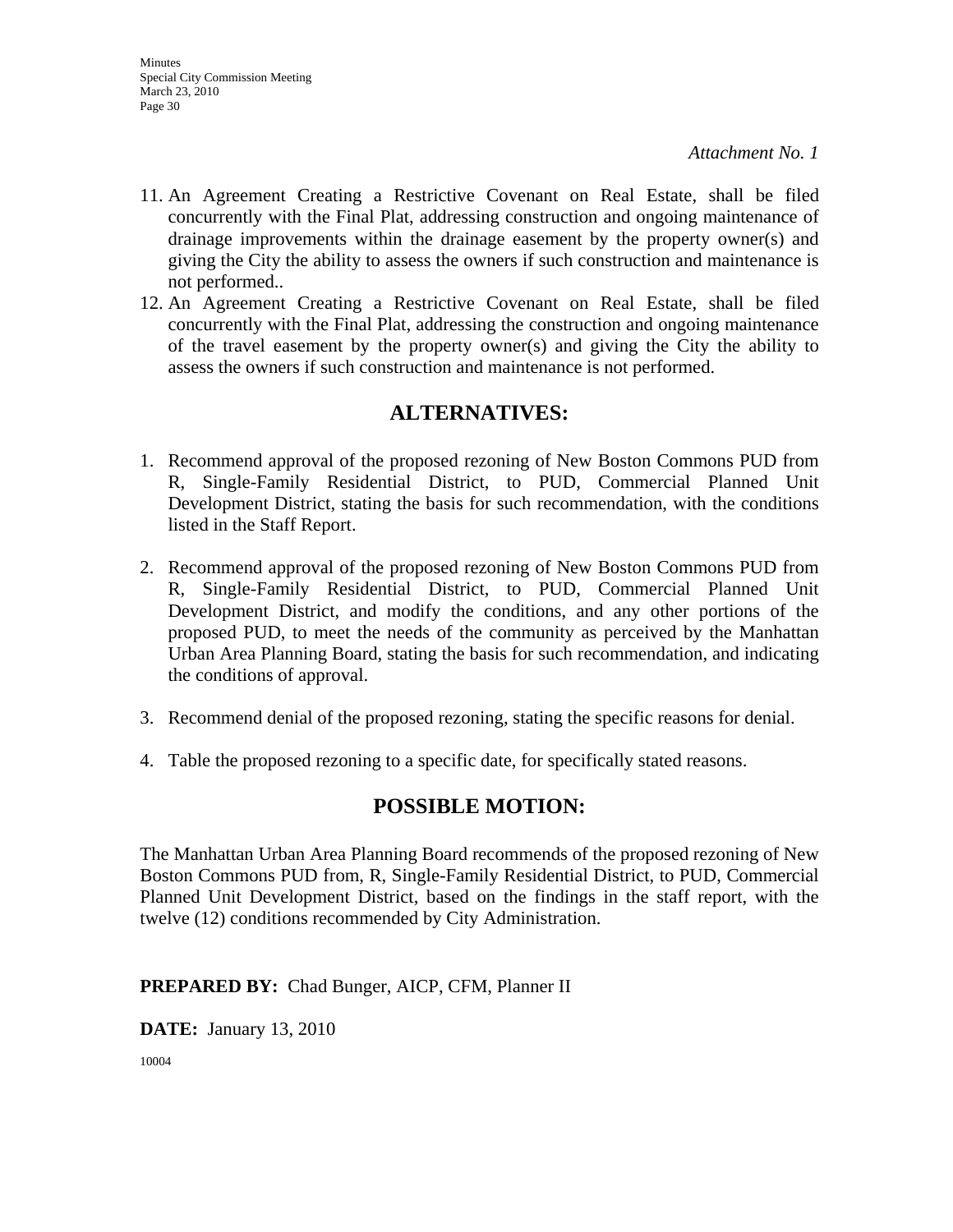#### **STAFF REPORT**

## **APPLICATION TO REZONE PROPERTY TO PLANNED UNIT DEVELOPMENT DISTRICT**

#### **BACKGROUND**

**FROM:** PUD, Residential Planned Unit Development.

**TO:** PUD, Commercial Planned Unit Development District.

**OWNER/APPLICANT:** Westport Commons Development LLC-Mark Bachamp. **ADDRESS:** 1213 Hylton Heights Road, Ste. 129, Manhattan, KS 66502.

**DATE OF PUBLIC NOTICE PUBLICATION:** Monday, January 11, 2010.

#### **DATE OF PUBLIC HEARING: PLANNING BOARD:** Monday, February 1, 2010. **CITY COMMISSION:** Tuesday, February 16, 2010.

**LOCATION:** Generally located southeast of the intersection of Browning Avenue and Dickens Avenue consisting of Lot 2, Williamsburg, Unit One, and part of Lot 24, Williamsburg, Unit Six. *(Note: The site is the last undeveloped portion of the Williamsburg Residential PUD, which was approved in 1989. Ordinance Nos. 4570 and 4937, and site and landscape plans are attached.)*

**AREA:** Approximately seven (7) acres (6.908 acres).

**PROPOSED USES:** The proposed development, Westport Commons, Unit Two, will consist of six (6) commercial buildings. Additional improvements include off-street parking, signs, landscaping, storm water detention basin and related improvements, and other improvements. Permitted Uses are proposed to consist of Business and Professional Offices, Barber Shops, and Beauty Shops.

Business and professional offices is defined in the Manhattan Zoning Regulations as, "The office of an engineer, dentist, doctor, attorney, real-estate broker, insurance broker, architect, or other similar professional person, and any office used primarily for accounting, correspondence, research, editing or administration."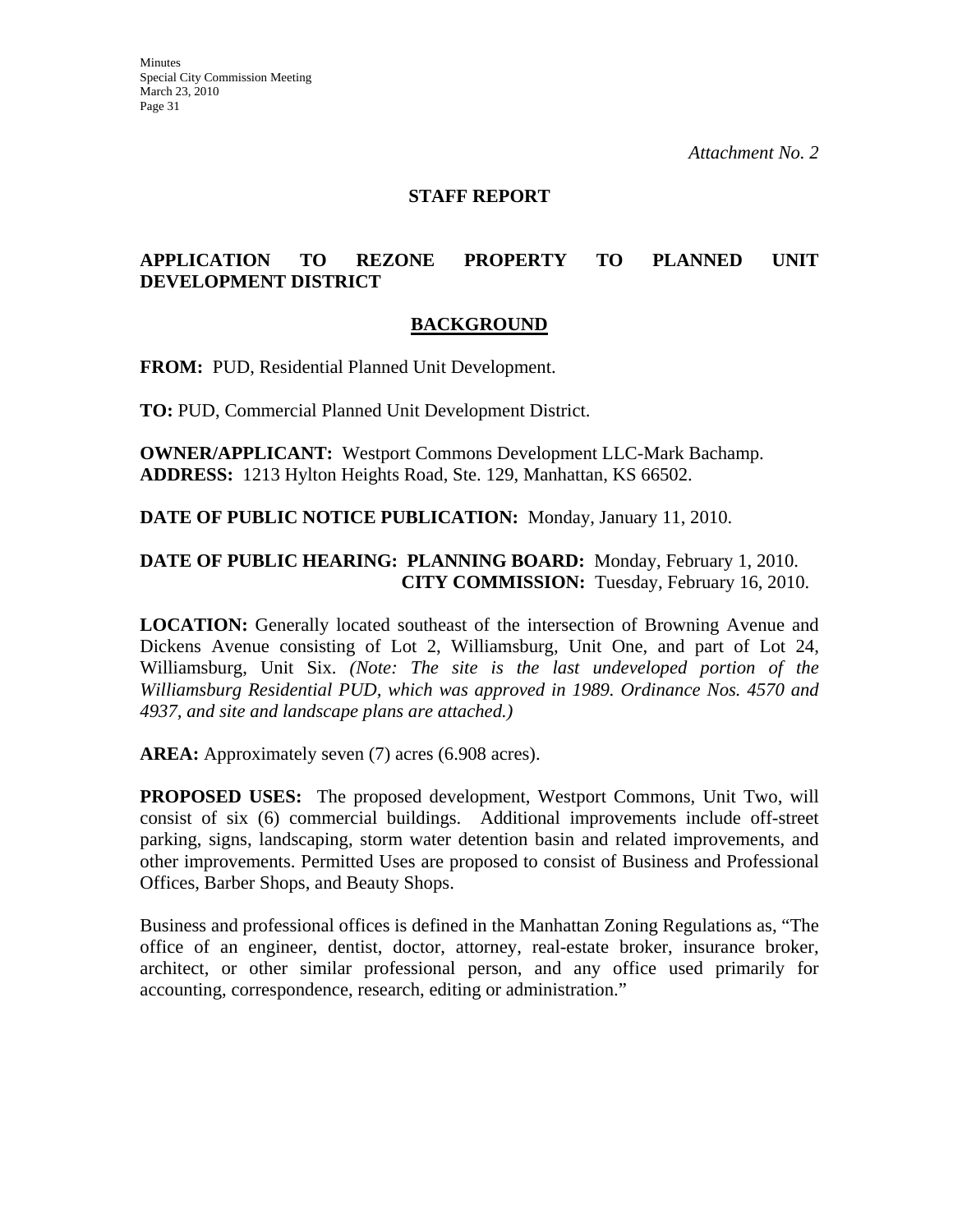Barber Shops and Beauty Shops are not defined in the Manhattan Zoning Regulations, but are generally described as any establishment or place of business within which the practice of barber is engaged for one or more barbers, and a place of business where one or more persons engage in the practice of cosmetology, respectively. Cosmetology consists of those services such as hair care, shin care, and nail care.

Proposed home association documents are attached.

#### **PROPOSED BUILDINGS AND STRUCTURES:**

#### **Phase 1: Proposed Lots 1-3**

Three separate one-story professional office and business buildings are proposed, and identified as Buildings 1, 2, and 3. Buildings 1-3 will be limited to business and professional office uses based on notes on the proposed PUD plan. General exterior wall to wall area square footage for Building 1 is 6,681 square feet, and Buildings 2 and 3 are 5,561 square feet each. Building 1 is on the southernmost lot and perpendicular to Browning Avenue. Buildings 2 and 3 are on the eastern side of the site and parallel to Browning Avenue. Roof materials are concrete tile. The three buildings are approximately 25-feet in height to the roof peak. Exterior materials are brick and limestone. Floor plans will be to tenant specifications. Access to the site is primarily from Browning Avenue via a travel easement, which provides direct public street access to the proposed lots, and a secondary driveway connection with Westport Commons Place to the south. The proposed building front yard setback along Browning Avenue is 25 feet and 15 feet from the south lot line. Building 1 is generally at the 25 foot setback. Buildings 2 and 3 are set back from Browning Avenue approximately 178 feet and 11 feet from the adjoining lot line of Lot 9 common area. Off-street parking is at the proposed 25 foot front yard setback. Lots 1-3 will be graded to drain to the north to the drainage easement/detention basin. Lot 1 will be cut into the hillside with a finished floor at slightly below Browning Avenue. Finished floor elevations of buildings on Lots 2 and 3 will be at the same approximate grade as the residential dwellings to the east.

#### **Phase 2: Proposed Lots 4-6**

Three separate one-story professional office and business buildings are proposed, and identified as Buildings 4, 5, and 6. Building 4 may also be used for a barber shop and beauty shop, as noted on the PUD plan. General exterior wall to wall area square footage for Building 4 is 8,211 square feet, and Buildings 5 and 6 are 6,681 square feet and 5,561 square feet, respectively. Building 4 is on the western side of the site southeast of the Browning and Dickens intersection and perpendicular to Browning Avenue. Buildings 5 and 6 are on the eastern side of the site and at an angle to and facing Dickens Avenue.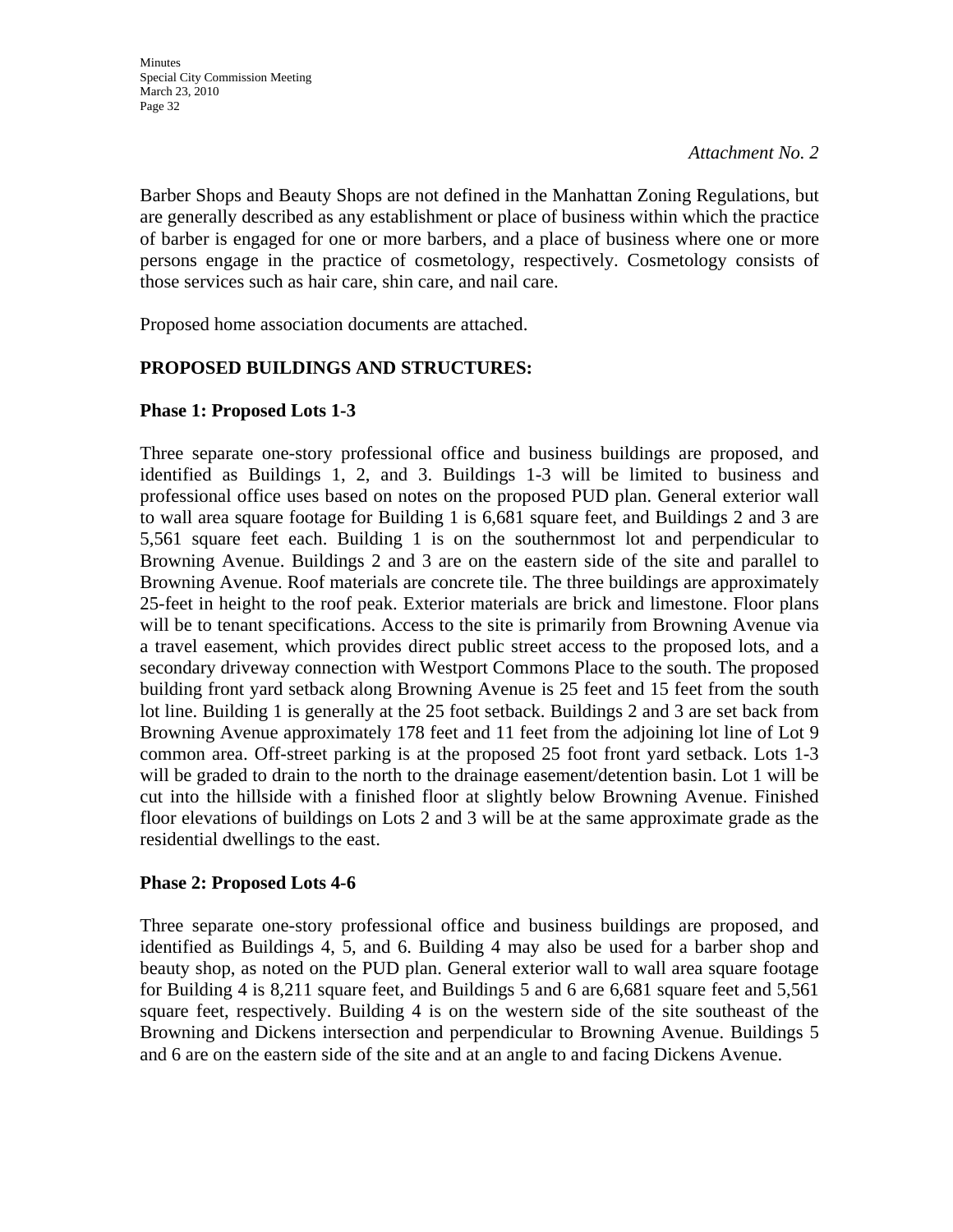**Minutes** Special City Commission Meeting March 23, 2010 Page 33

#### *Attachment No. 2*

Roof materials are concrete tile. The three buildings are approximately 25-feet in height to the roof peak. Exterior materials are brick and limestone. Floor plans will be to tenant specifications. Access to the site is from two curb cuts off Dickens Avenue by a travel easement, which provides direct public street access to the proposed lots. The proposed building front yard setback along Browning Avenue and Dickens Avenue is 25 feet. Building 4 is at the 25 foot front yard setback along Browning Avenue and 150 feet south of the Dickens Avenue lot line. The rear of Building 4 is adjacent to Lot 7. Buildings 5 and 6 are setback from Browning approximately 300 and 400 feet respectively, and 124 feet and 45 feet, respectively, from Dickens. The rear of Buildings 5 and 6 are about 25 feet from the adjoining lot line of Lot 8 common area. Off-street parking is at or greater than the proposed 25 foot front yard setback. Lots 4-6 will be graded and elevated to drain to the drainage easement/detention basin and at an elevation generally the same as the Browning Avenue and Dickens Avenue. Finished floor elevation of Building 4 and its parking are at the same general elevation as Browning Avenue and Dickens Avenue. The finished floor elevation of the buildings on Lots 5 and 6 will be at the same approximate grade as the residential dwellings to the east.

#### **Proposed Lot 7**

Lot 7 is a 214,953 square foot tract of land for common area purposes consisting primarily of drainage channel and detention basin, which separates Lots 1-3 to the south portion of the PUD and Lots 4-6 to the north portion of the PUD. The balance of Lot 7 is open landscaped space, travel easements, and parking spaces to serve the respective buildings.

#### **Proposed Lots 8 and 9**

Lots 8 and 9 are common area landscaped open space, utility and drainage easements. The two lots will be transferred to the Williamsburg Homeowners Association. Lots 8 and 9 are open space between the rear of the proposed office buildings and the rear of the existing residential buildings in the Williamsburg PUD. The common area provides landscaped open space between the rear lot lines of the commercial buildings and the rear lot lines of homes in Williamsburg PUD.

#### **PROPOSED LOT COVERAGE**

| <u>Use</u>        | <b>Square Feet</b> | <b>Percentage</b> |
|-------------------|--------------------|-------------------|
| <b>Buildings</b>  | 47,905             | 16%               |
| Travel Easement/  |                    |                   |
| Driveways/Parking | 90,091             | 29%               |
| Landscape/Open    | 168,168            | 55%               |
| Space/Common Area |                    |                   |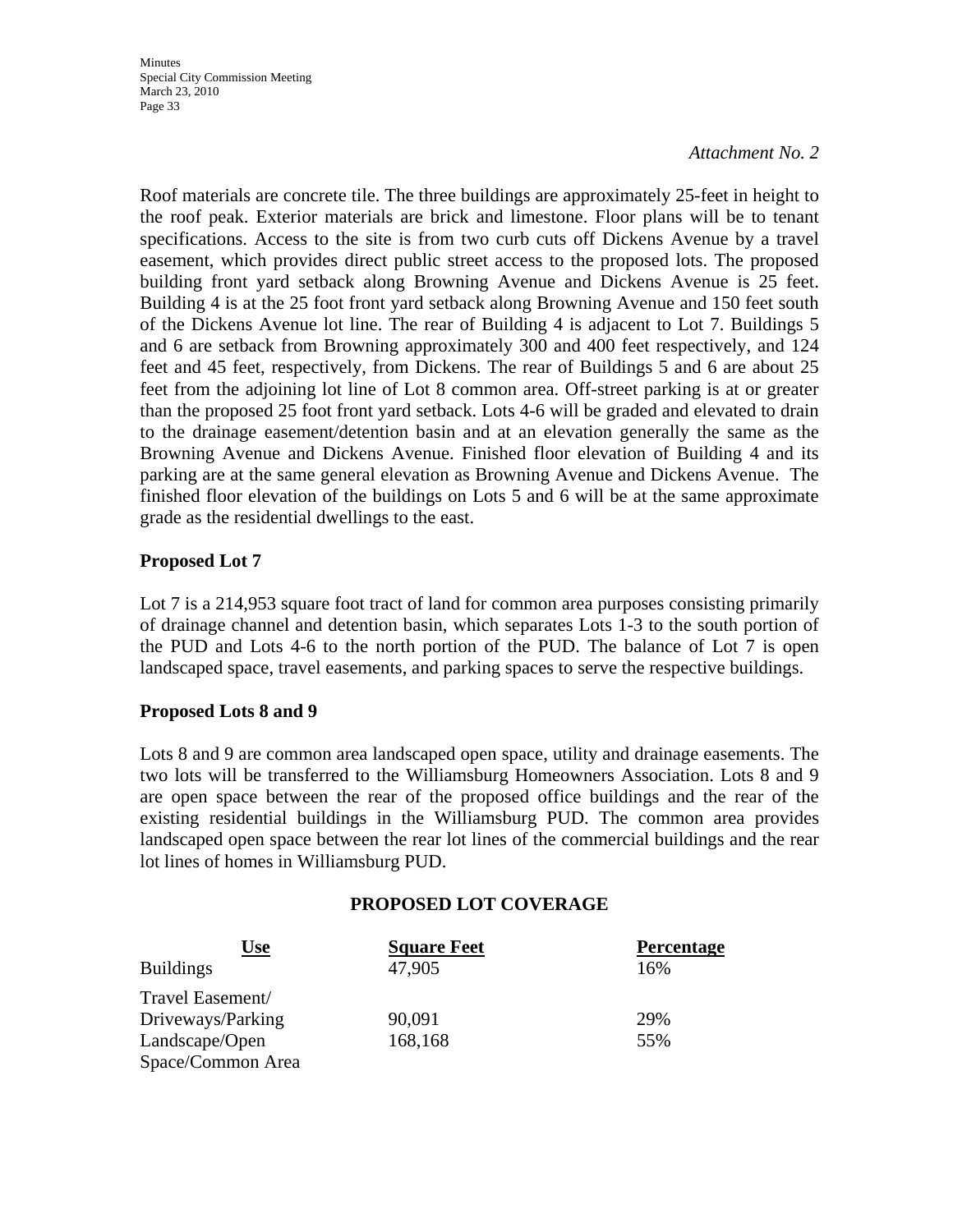#### **PROPOSED SIGNS**

| <b>Type</b> | <b>Dimensions</b>                            | <b>Lighting</b> |
|-------------|----------------------------------------------|-----------------|
| Ground      | 7 feet 4 inches tall by 8 feet 8 inches wide | External        |
| Ground      | 5 feet tall by 10 feet wide                  | External        |

Two masonry ground lit signs are proposed. The 7 foot tall ground sign is proposed at three locations along Dickens Avenue and the third along Browning Avenue identifying business names and "Westport Commons". A five foot tall ground indicating the name of the development only, "Westport Commons", is proposed at the intersection of Browning and Dickens Avenues. No other signage is proposed.

Exempt signage for such signs identified in the Manhattan Zoning Regulations as address numerals, for lease and other similar signs will also be allowed *(attachment Article VI, Section 6-104 (A)(1),(2),(4),(5),(7) and (8), as may be amended for political or campaign signs; and Section 6-104 (B)(1) and (2), as may be amended for political or campaign signs.)*

**PROPOSED LIGHTING:** Proposed lighting consists of pedestrian scale accent lighting on the office buildings. Twenty five 25 foot tall full cut off light poles are in the parking lots. A lighting plan sheets shows the distribution of light towards adjacent property and Browning and Dickens.

## **REVIEW CRITERIA FOR PLANNED UNIT DEVELOPMENTS**

**1. LANDSCAPING:** Proposed landscaping is functional with respect to the proposed development. Based on the typical zoning requirement of the number of trees per 5,000 square feet of paved area, 18 trees would be required. The landscape plan consists of 49 deciduous shade and ornamental trees, evergreen trees, and a broad range of shrubs and ornamental grasses, primarily in landscape parking islands and around the base of proposed ground signs. Nineteen of the 49 trees are within Lot 9, which be transferred to the Williamsburg Homeowners Association. The remaining 30 trees are on Lot 7. There are existing deciduous and evergreen trees on both Lot 8 and Lot 9. Other landscaped space will be turf type grass, either seeded or sod. Landscaping will be maintained by the owner and watered by an underground sprinkling system.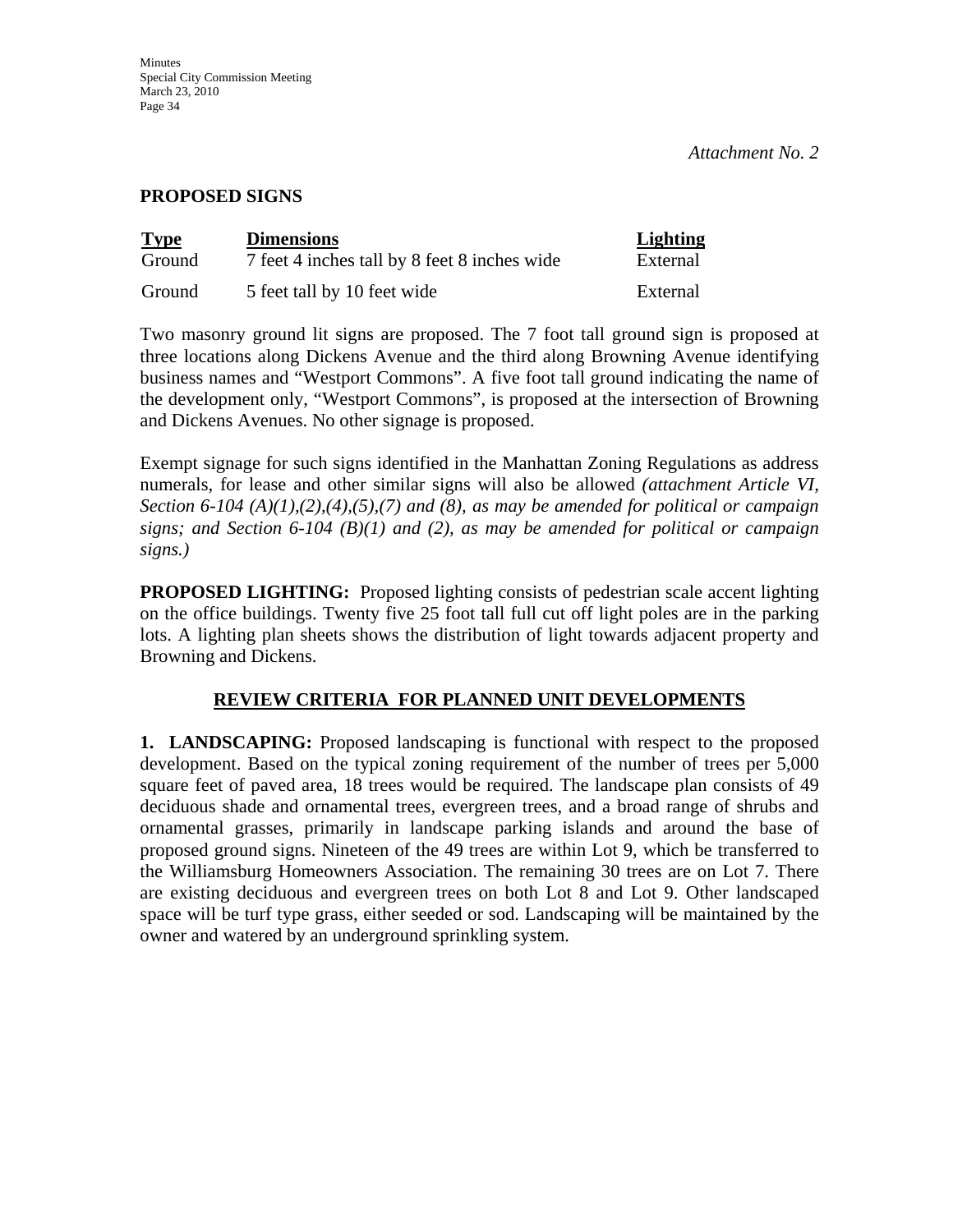**2. SCREENING:** Screening should be adequate. Outdoor storage (trash dumpsters) areas are adequately screened with masonry walls and wrought iron gates. The proposed treescape on Lot 9 provides a buffer between the rear of the proposed commercial and existing residential buildings. Existing trees on Lot 8 provide the same type of buffer between the proposed commercial and existing residential buildings.

**3. DRAINAGE:** The drainage system is designed in conformance with the adopted Stormwater Management Master Plan. Adequate provisions for storm water drainage are provided, subject to approval of a Corps of Engineers permit, as the stream crossing the site from the northeastern corner to the southwestern corner is designated a Waters of the U.S.

A Storm Drainage Report was prepared by BG Consultants, dated December, 2009 *(attached)*. The City Engineer has reviewed the Report *(attachment)*, and accepts the proposal without exception. The proposal consists of detention, channelizing storm water and other improvements and will result in no adverse impact on upstream and downstream properties and reduce the rate of runoff downstream.

A draft covenant *(attachment)* has been submitted by the applicant, which sets out responsibilities for the owners of PUD regarding the detention area, improvements, and drainage easement on Lot 7. The covenant gives the City the ability to assess the owners for maintenance costs, if necessary. The covenant will need to be reviewed and approved by the City and will be filed g with the Final Plat after it is executed by the City.

**4. CIRCULATION:** The internal circulation plan provides for safe, convenient and efficient movement of motorists and pedestrians. Conflicts between motorists and pedestrians are minimized. Internal public streets will be in the form of travel easements, Browning Place and Pembrook Place, which will provide direct access to lots and adjoining public right-of way, Browning Avenue and Dickens Avenue. Maintenance responsibilities of the travel easements will be set out in a covenant *(attached)*, which will be reviewed and approved by the City and filed with the Final Plat. A driveway from Westport Commons PUD to the south will provide additional connectivity with the surrounding external and internal street system.

A Transportation Impact Study for Westport Commons Unit #2 was prepared by BG Consultants, dated December 17, 2009 *(attached)*. The Study indicates sight distance from proposed access points onto the two streets is excellent assuming existing vegetation is removed; that the street system is adequate for the additional traffic resulting from the proposed PUD and will have a minor impact on the streets; and, the level of service meets the requirements of the Manhattan Area Transportation Strategy. The study notes the level of service in the 2030 analysis for eastbound Dickens traffic at Browning and Dickens intersection may deteriorate and require left turn pavement markings to delineate a separate left turn lane for improved operations.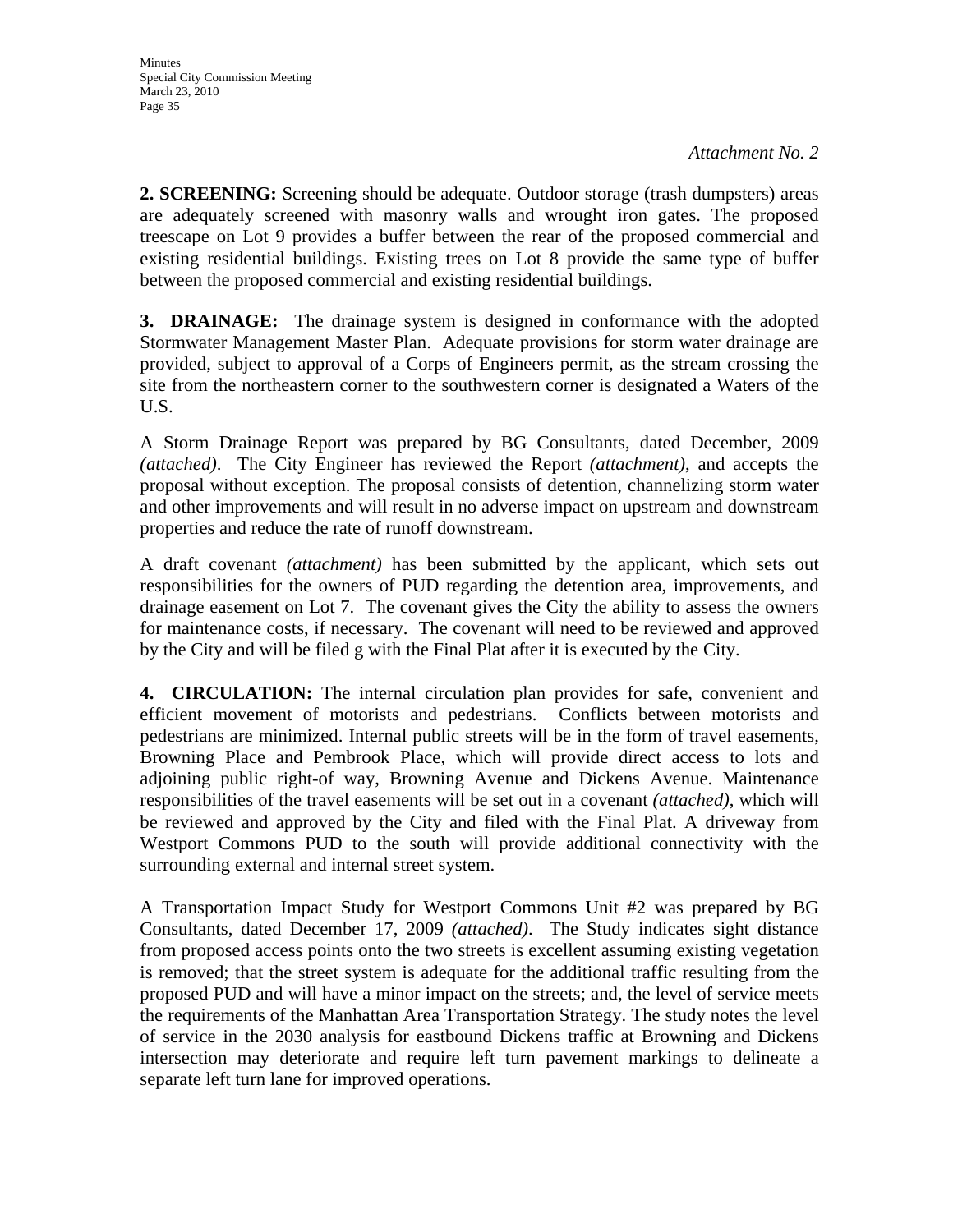The Manhattan Urban Area Subdivision Regulations indicate that the Planning Board and Governing Body may approve a Variation if a finding is made that the Variation is appropriate under the circumstances and the reasons are set forth. Any reasonable condition of approval as a part of the granting of a Variation may be applied to the PUD, if necessary. The applicant has proposed a Variation of Article X, Subdivision Layout Standards, Section 10-207 (B) (3) *Driveway and spacing requirements. Along a collector street, no side street or driveway shall intersect the collector street within 300 feet of an intersecting arterial street, nor within 150 feet of an intersecting local street or driveway*. The proposed curb cut distance from the intersecting street lines along Browning and Dickens to the proposed western curb cut on the south side of Dickens will be reduced from the minimum distance is 300 feet to 260 feet *(attachment)*. The following are considered when a Variation is requested:

- (1) Granting of the variation will not be detrimental to the public health, safety or general welfare or be injurious to adjacent property. *The applicant indicates the queue length, or stacking distance of vehicles, will be three vehicles over the next twenty year period during peak hour operations. The stacking length is approximately 75 feet and 260 feet is provided. The location of an existing sidewalk along the south side of Dickens Avenue will be adjusted away from its current curb line location to provide the public a better crossing. Adjacent property to the north, east and west are not affected by the 40 foot reduction.*
- (2) There are unique physical characteristics of the property for which the variation is sought and not generally applicable to other property. *The applicant indicates the shape of the property is unique with sanitary sewer and storm sewer crossing the site at an angle from northeast corner to the southwest "This angle creates some problems with getting two entrances to Dickens. If the entrance is moved to 300 feet the 2nd entrance to the east will be close and the amount of parking will be reduced in front of buildings 5 and 6."*
- *(3)* Due to the unique physical characteristics of the property, its shape or topography, an unnecessary hardship to the subdivider would result, as distinguished from a mere inconvenience, and such hardship is not based solely on economics. *Moving the entrance to 300 feet may adversely affect the amount of off-street parking provided for Lot 5 and Lot 6. The placement of utilities and storm water drainage improvements factor into the layout of the buildings and the necessity for two driveways. In addition, the applicant indicates, "The west entrance to Dickens becomes the divider between building 4 and buildings 5 and 6 which keeps the parking separated."*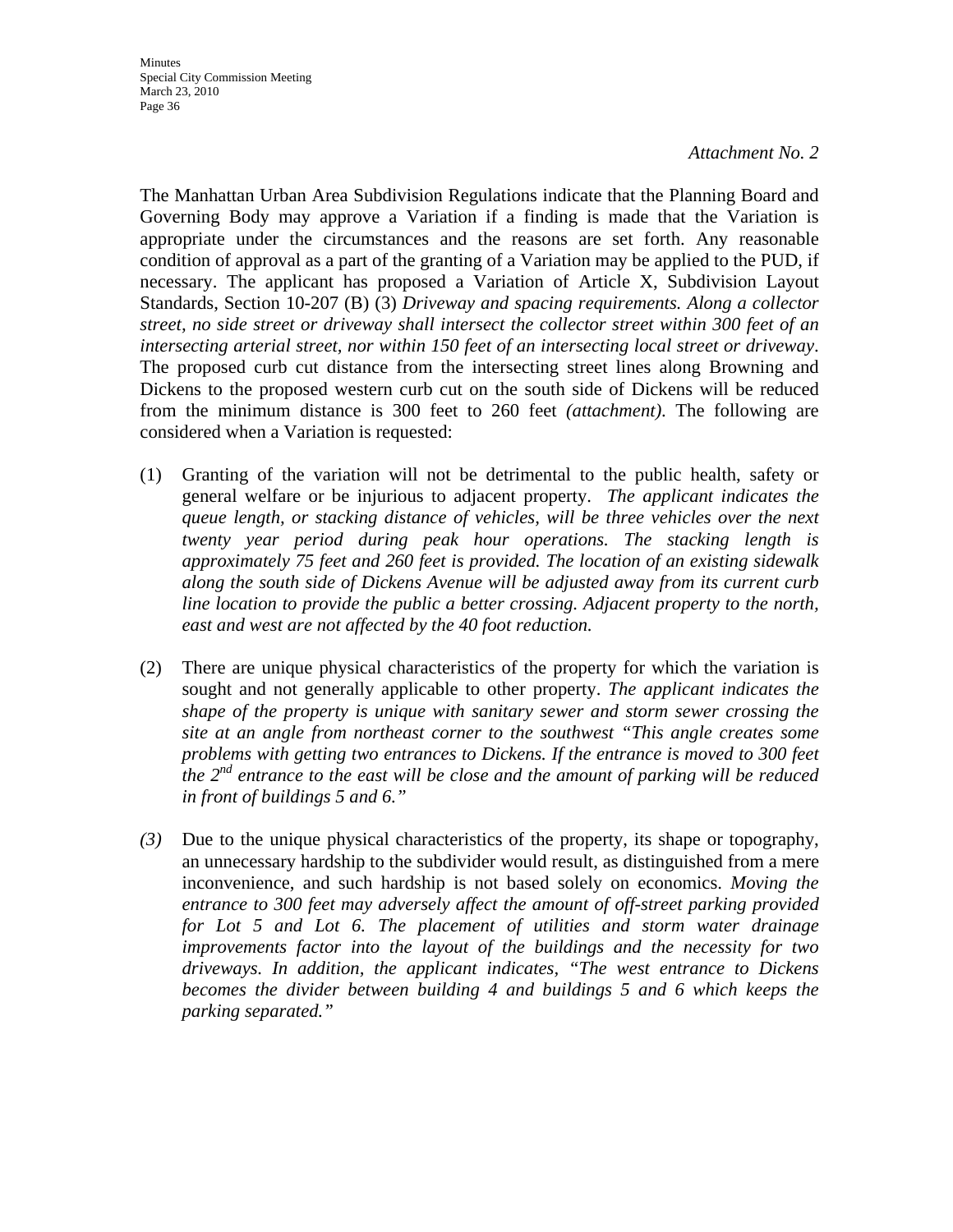(4) No provision of any zoning regulations, other regulation, ordinance, or the Comprehensive Plan would be varied. *No other regulations, ordinances, or the Comprehensive Plan are varied.*

The City Engineer has reviewed the Study *(attachment)*, and accepts the Study with one comment that the Variation needs to be approved.

Pedestrian traffic is accommodated for within the development and connects to the proposed public sidewalk on the east side of Browning Avenue and the existing public sidewalk on the south side of Dickens Avenue. There is existing public sidewalk along the west side of Browning Avenue, a collector street, which extends approximately 440 feet to the south of the Browning and Dickens intersection. Also a sidewalk is proposed to connect to the south with the new sidewalk associated with the Westport Commons PUD. The proposed sidewalk connections provide for a pedestrian friendly and accessible development.

Bike racks are proposed in each portion of the PUD, one serving Lots 1-3 and a second serving Lots 4-6.

Existing streets, Pembrook Circle and Pembrook Court, on Lot 2 will be vacated. There will be no access from Williamsburg Drive into the PUD due to the detention basin. There is an existing short stub of street in Pembrook Circle off Williamsburg Drive, which will remain dedicated as public right-of-way for access to Lots 8 and 9 and will be renamed Williamsburg Terrace.

### **Office Space and Barber and Beauty Shops**

Off-street parking is based on net floor area, with space such as mechanical rooms, storage and hallways deducted. In both cases, the applicant calculated parking based on gross floor area. This means that more parking is proposed than would be required when a final floor plan is submitted, as space described above would be deducted from the gross floor area to determine the minimum number of required parking spaces for each use. Based on the requirements of the Manhattan Zoning Regulations, the proposed off-street parking is adequate to serve the separate uses of the proposed PUD.

More specifically, adequate office street parking for the office buildings is provided. Proposed parking is based on the worst case, or medical use the buildings, which creates a demand for 5.5 parking spaces for each 1,000 square feet of floor area. Professional and business offices are required to provide one parking space for each 300 square feet of floor area. If Barber and Beauty Shops are factored in, which are required to provide one (1) parking space per 200 square feet of net floor area, adequate parking is provided.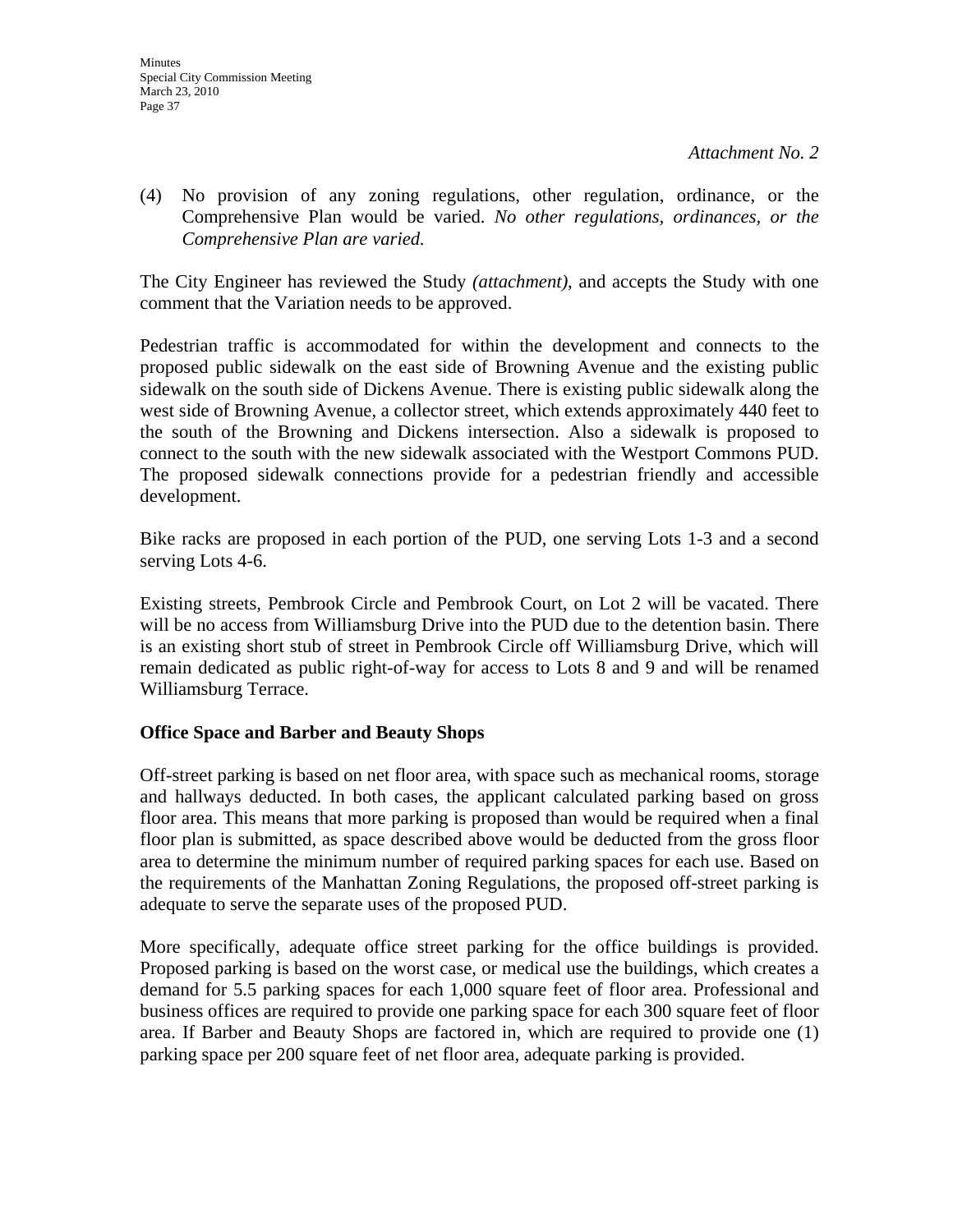Based on gross floor area, and assuming the floor spaces are devoted to medical and dental office uses, as well as accounting for barber and beauty shops, adequate off-street parking is provided. An additional 21 off-street parking space are proposed north of Lot 4 if needed in the future.

**5. OPEN SPACE AND COMMON AREA:** The applicant has made provisions for the continuity, preservation, care, conservation and maintenance of all open space within the development plan. Upon installation of landscaping, it will be maintained by the owner and watered by an underground sprinkling system. Two tracts of land, Lot 8 and Lot 9, will be open space dedicated drainage and utility easements, and will be transferred to the Williamsburg PUD Homeowners Association.

**6. CHARACTER OF THE NEIGHBORHOOD:** The proposed rezoning site is on the southeast corner of Browning Avenue and Dickens Avenue, both of which are designated as collector streets in the Manhattan Area Transportation Strategy. The site adjoins the recently approved Westport Commons Commercial PUD immediately to the south and is in the vicinity of Dickens Place PUD, an equivalent PUD to proposed Westport Commons Unit Two. The mix of uses along Dickens Avenue consists of a public elementary school, single-family residential, multiple-family residential, business and professional offices, church, and federal office building and facilities. The southern end of Browning Avenue is dominated by a large church site. The neighborhood northwest and west of the site is single-family residential. Browning Avenue provides right-of-way separation of primarily single family residential to the west and northwest of the site. Dickens Avenue provides right-of-way separation from the mixed uses to the north of the street. The proposed rezoning site is the undeveloped part of the Williamsburg PUD, a planned residential neighborhood, and adjoins the east boundary of the existing Williamsburg PUD. Georgetown Apartments are further to the east and along the east side of Westport Street. The proposed character of the PUD reflects the range of the mix of uses of the neighborhood in which it will be located. Service commercial uses are further to the south along Claflin Road and are not characteristic of the neighborhood in the vicinity of Browning Avenue and Dickens Avenue intersection but are in the relative vicinity of the site.

### **MATTERS TO BE CONSIDERED WHEN CHANGING ZONING DISTRICTS**

**1. EXISTING USE:** The site is a platted and undeveloped portion of the Williamsburg Residential Planned Unit Development, which was originally intended for two family dwelling units. Fill has been added to the site in previous years and its content is unknown and is generally in the area of the detention basin. The fill will be removed with the construction of the basin.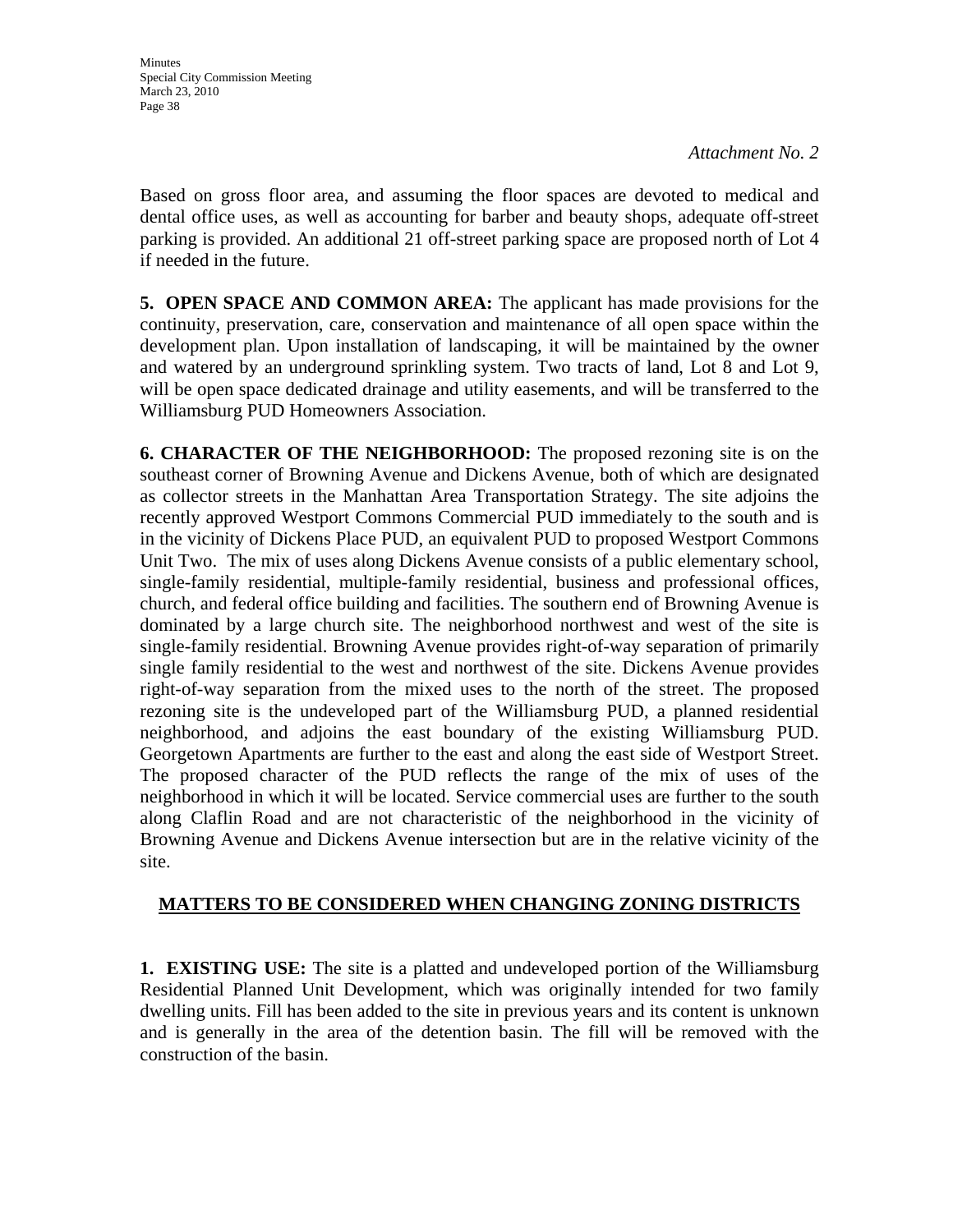**2. PHYSICAL AND ENVIRONMENTAL CHARACTERISTICS:** The site generally drains and slopes downhill from northeast to southwest and from south to north to an unnamed natural drainage tributary designated as a Waters of the U.S. The site is in large part below grade of the adjoining streets. The south hillside is generally around a ten percent slope. The unnamed tributary traverses the site from the northeast corner to the midpoint of the western boundary and is designated a Waters of the U.S. The tributary will be modified and preserved in a drainage easement, subject to a Corps of Engineers permit. The majority of the western boundary along Browning Avenue, and the entire southern boundary, is tree lined with mature trees. The remainder of the site is covered by field grasses and scattered trees along the existing stream channel. There is a dense tree-line along Browning Avenue, which will be removed in its entirety. Portions of the site along Dickens Avenue are at the same grade as the street with the remainder below street grades. The site is somewhat like a natural bowl.

### **3. SURROUNDING LAND USE AND ZONING:**

- **(1) NORTH:** Dickens Avenue, Marlatt Elementary School, and single-family attached dwellings; R, Single-Family Residential District, and Westwood Village Planned Unit Development.
- **(2) SOUTH:** Westport Commons Unit One Commercial PUD and existing two-family dwellings; Williamsburg PUD.
- **(3) EAST:** Existing two-family dwellings; Williamsburg PUD.
- **(4) WEST:** Browning Avenue, single-family and multiple-family dwellings, and a church; R District, and R-3, Multiple-Family Residential District.

**4. CHARACTER OF THE NEIGHBORHOOD:** See above under PUD Criteria Number 6, CHARACTER OF THE NEIGHBORHOOD.

**5. SUITABILITY OF SITE FOR USES UNDER CURRENT ZONING:** The site is suitable for development of duplexes or single-family detached dwellings; however, fill was added to the site, which would require removal of debris before homes could be built. Access restrictions onto Browning and Dickens and other conditions limit development of the site. The PUD was adopted in 1989 and no development has occurred to date on Lot 2. Given the time and conditions of approval, it is unlikely the site would develop as originally approved. An amendment or new PUD would be required prior to development.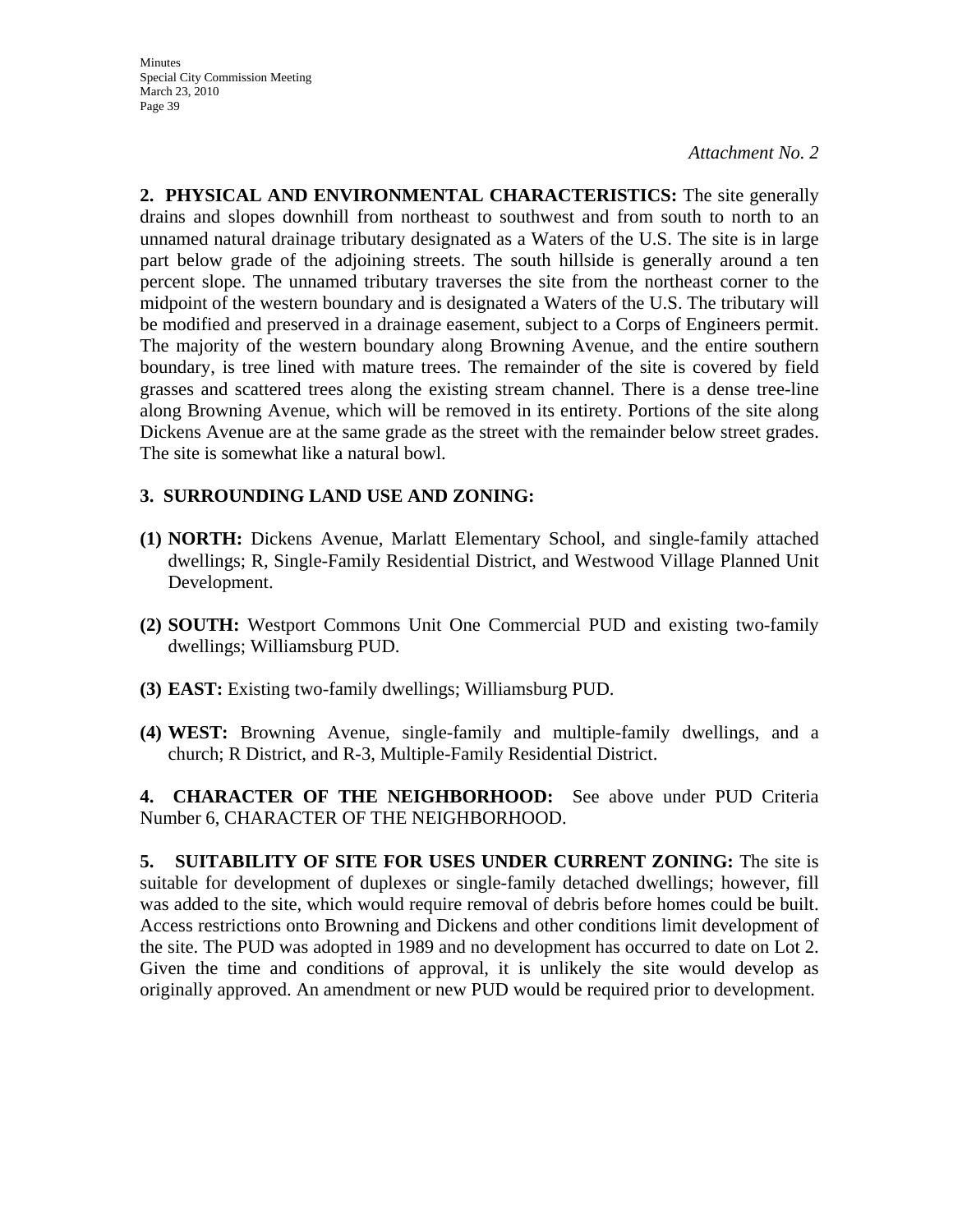**6. COMPATIBILITY OF PROPOSED DISTRICT WITH NEARBY PROPERTIES AND EXTENT TO WHICH IT MAY HAVE DETRIMENTAL AFFECTS:** The proposed PUD is compatible with nearby properties and no detrimental affects are expected as a result of the rezoning with respect to use, compatibility with nearby properties, lighting, traffic, noise, and storm drainage. The proposed PUD is similar to a C-1, Restricted Business District, which is intended to be compatible with residential districts; however two service commercial uses are also proposed. The proposed PUD limits the permitted uses of the C-1 District to Business and Professional Office uses and limits the service commercial to Beauty Shops and Barber Shops. The site adjoins a developed single-family residential PUD to the east and is otherwise separated from nearby properties by collector streets. The proposed uses are generally day time activities, although the Beauty Shop may operate into the early evening. Noise associated with the primarily day time activity would be consistent with the neighborhood. In addition, the PUD notes the Beauty Shop and Barber Shop will be limited to Lot (Building) 4 only. The nature of the two proposed service commercial uses are generally consistent with the type of traffic that might be encountered with professional offices like a doctor or dentist, which means appointments are normally required. Proposed lighting in the parking lots is full cut-off and pedestrian scale on buildings. A Proposed Lighting Plan is provided as a part of the PUD, which indicates minimal light impact at the property lines. Signage associated with the PUD is limited to ground signs and no other signs, and no banner or other sales aids signs, which are sometimes associated with service commercial, are proposed. Traffic increases associated with the development are expected to be minor. No access through residential subdivisions is proposed except along the two collector streets. Any increase in light, noise and traffic will be consistent with the mixed use character of the Browning Avenue and Dickens collector street corridors.

In addition, the proposed drainage plan will provide for detention to reduce the impact of storm water runoff on upstream and downstream properties. The detention basin will provide for protection of the 100 year flood for buildings on the site and in adjacent Williamsburg PUD to the east.

**7. CONFORMANCE WITH COMPREHENSIVE PLAN:** The site is shown on the Northwestern Future Land Use Map as a combination of RMH, Medium to High density residential. The RMH density range is 11 to 19 dwelling units per net acre.

The proposed PUD is generally oriented towards Business and Professional Offices with two additional commercial services also proposed, Barber Shops and Beauty Shops. Set out below are a range of policies (set out in italics) applicable to the proposed PUD.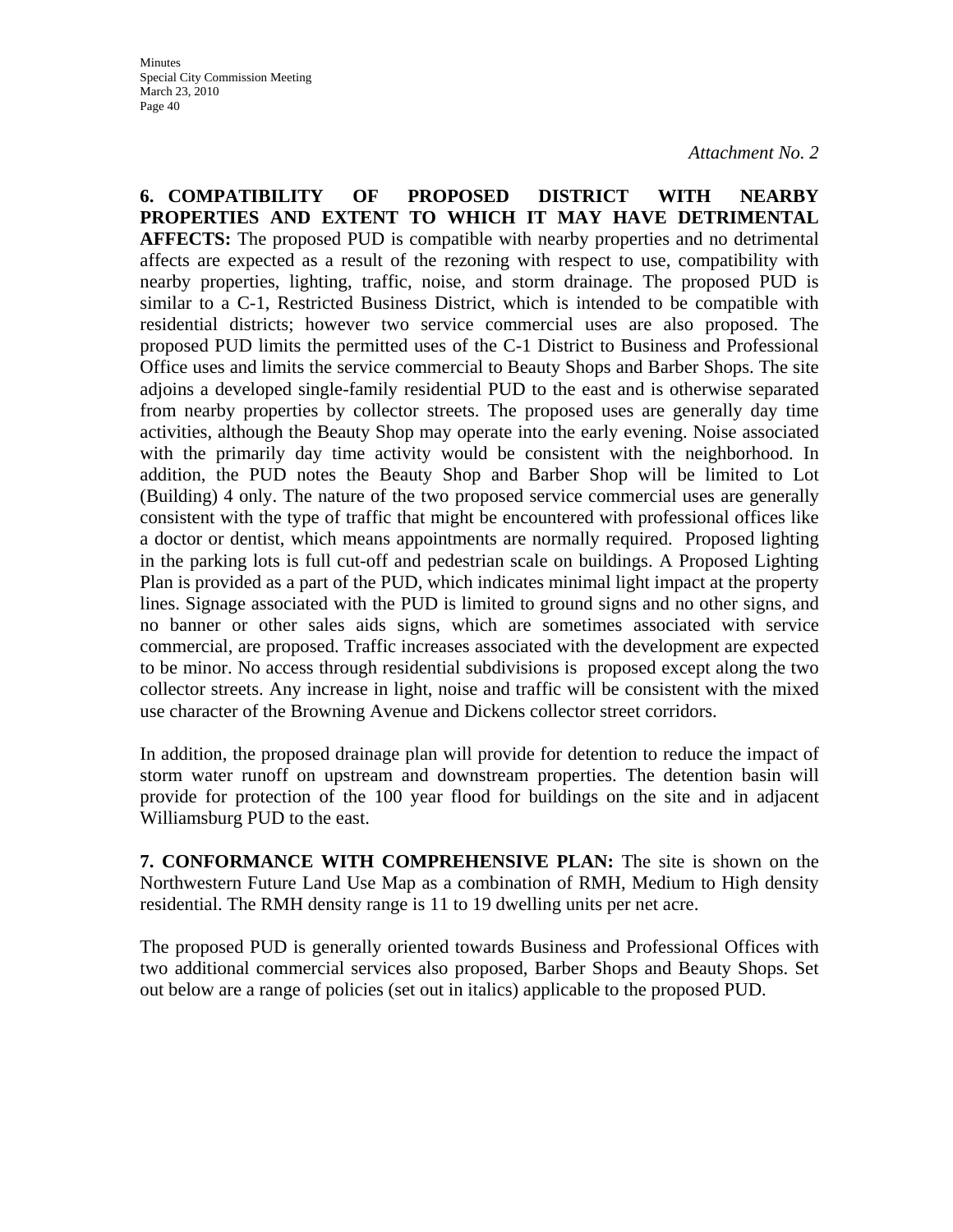Applicable general growth and medium to high density policies appropriate to the proposed PUD consist of:

### *GM 9: Infill and Redevelopment*

*Infill and redevelopment within established areas of the City is generally encouraged where deteriorated or obsolete structures have become detrimental to an area, where new uses can be accommodated on vacant properties, and in areas that have been specifically identified for redevelopment. Projects may range in size from a single residential lot to the redevelopment of multiple contiguous blocks within a neighborhood or commercial area. Regardless of its scale, infill and redevelopment shall be designed in a manner that is sensitive to and reflects the character of the surrounding area. Important design considerations include building scale, mass, roof form, height, and orientation, parking location, lot coverage, architectural character, and landscape elements. These design considerations are particularly important when infill or redevelopment occurs within or adjacent to an established residential neighborhood, or when a change in use or intensity would otherwise negatively impact the established character of the surrounding area. For additional policies related to infill and redevelopment, refer to the Land Use Policies below and to Chapter 9, Housing and Neighborhoods.* 

### **RMH 1: Characteristics**

*The Residential Medium/High Density designation shall incorporate a mix of housing types in a neighborhood setting in combination with compatible non-residential land uses, such as retail, service commercial, and office uses, developed at a neighborhood scale that is in harmony with the area's residential characteristics and in conformance with the policies for Neighborhood Commercial Centers. Appropriate housing types may include a combination of small lot single-family, duplexes, townhomes, or fourplexes on individual lots. However, under a planned unit development concept, or when subject to design and site plan standards (design review process), larger apartment or condominium buildings may be permissible as well, provided the density range is complied with.* 

The proposed PUD is primarily a Business and professional office development. Applicable policies of the Neighborhood Commercial and Office/Research include:

### *Neighborhood Commercial Center (NCC)*

### *NCC 1: Characteristics*

*Neighborhood Commercial Centers are intended to provide a range of services, including supermarkets, restaurants, movie rentals, drycleaners, drugstores, filling stations, smaller specialty shops, retail and health services and business and professional offices, for residential areas. Neighborhood centers will vary in scale and character. Smaller,*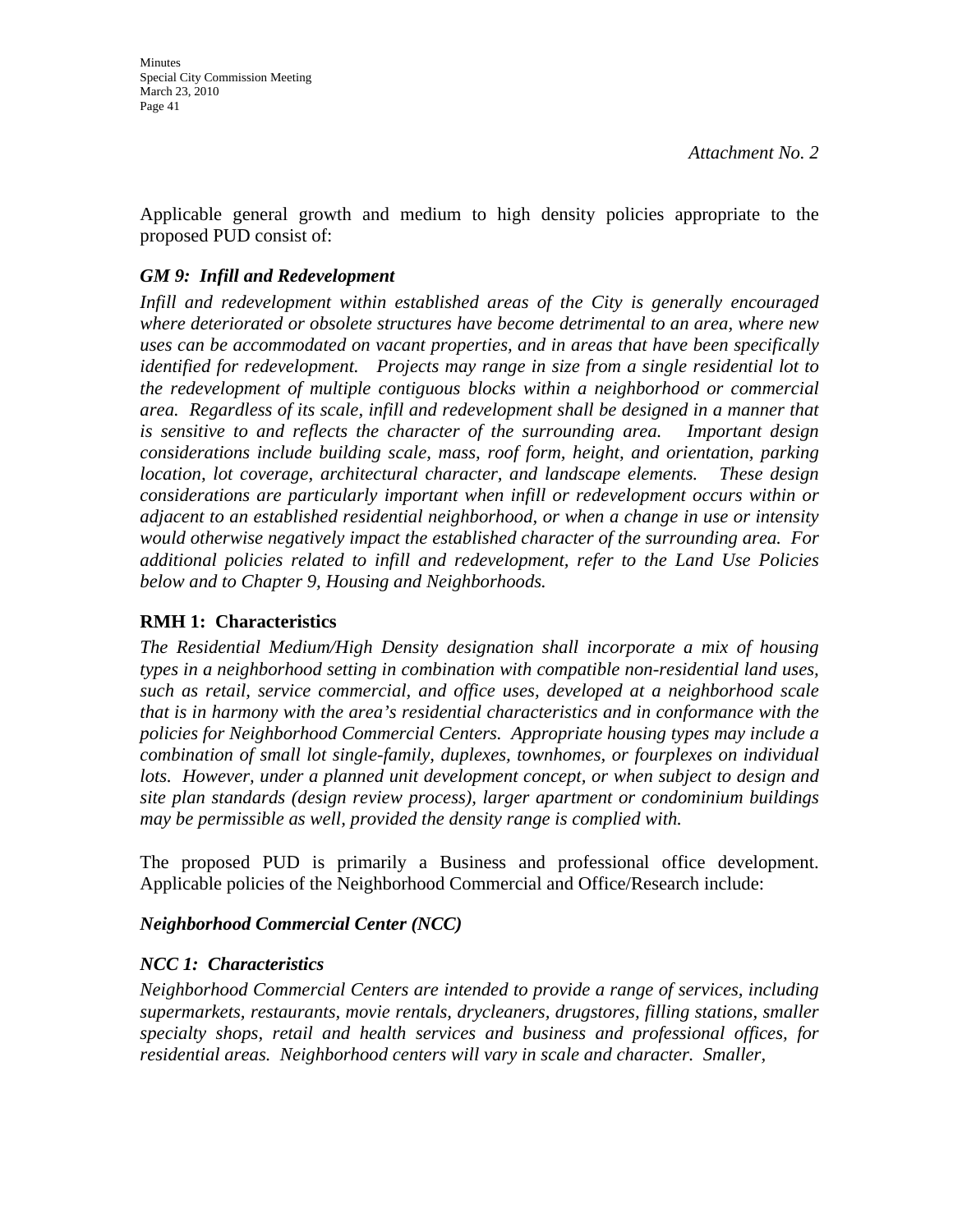*limited use centers may be fully integrated into the surrounding neighborhood and be accessed primarily by pedestrian or bicycle; while larger centers will function more independently, providing ample parking and numerous stores. Mixed-Use Neighborhood Centers that also incorporate residential uses are appropriate in a master planned setting. Neighborhood Centers often serve more than one nearby neighborhood in order to maintain sufficient economy of scale.* 

### *NCC 2: Location*

*Neighborhood centers should generally be located at the intersection of arterial and collector streets. However, smaller centers with limited uses may be appropriate within a residential area at the intersection of two collector streets, or at the intersection of a collector and a local street, provided they are designed to be compatible with the surrounding neighborhood and meet a minimum level of design criteria.* 

### *NCC 3: Size*

*Neighborhood centers typically require a site of approximately 10 acres, but may vary, ranging from as small as 1-3 acres to as large as15-20 acres depending on the size of its service area and the extent of its mixed-use characteristics.* 

#### *NCC 4: Architectural Character*

*Neighborhood Centers shall be designed to be compatible with and sensitive to surrounding residences. Building materials and architectural detailing should be compatible with and reflect the character of the surrounding neighborhood. Building heights and scale should be similar to surrounding residences.* 

### *NCC 5: Circulation and Access*

*Main entrances and driveways should be integrated with the surrounding street network to provide clear connections between uses for vehicles, pedestrians, and bicycles. Clear, direct pedestrian connections shall be provided between uses within the center and to the surrounding neighborhood.* 

### *NCC 6: Parking Location and Design*

*Large, uninterrupted expanses of parking should be avoided. Parking areas shall be divided into smaller "blocks" by landscaping and walkways. To the extent possible, parking blocks shall be distributed between the front and sides of buildings, or the front and rear, rather than placed solely in front of building.* 

### *NCC 7: Transitions between Uses*

*Attractive transitions should be provided between the center and surrounding residences, while not limiting access between the center and the neighborhood for all modes of travel. Transitions can be accomplished by stepping down the height of taller structures to meet*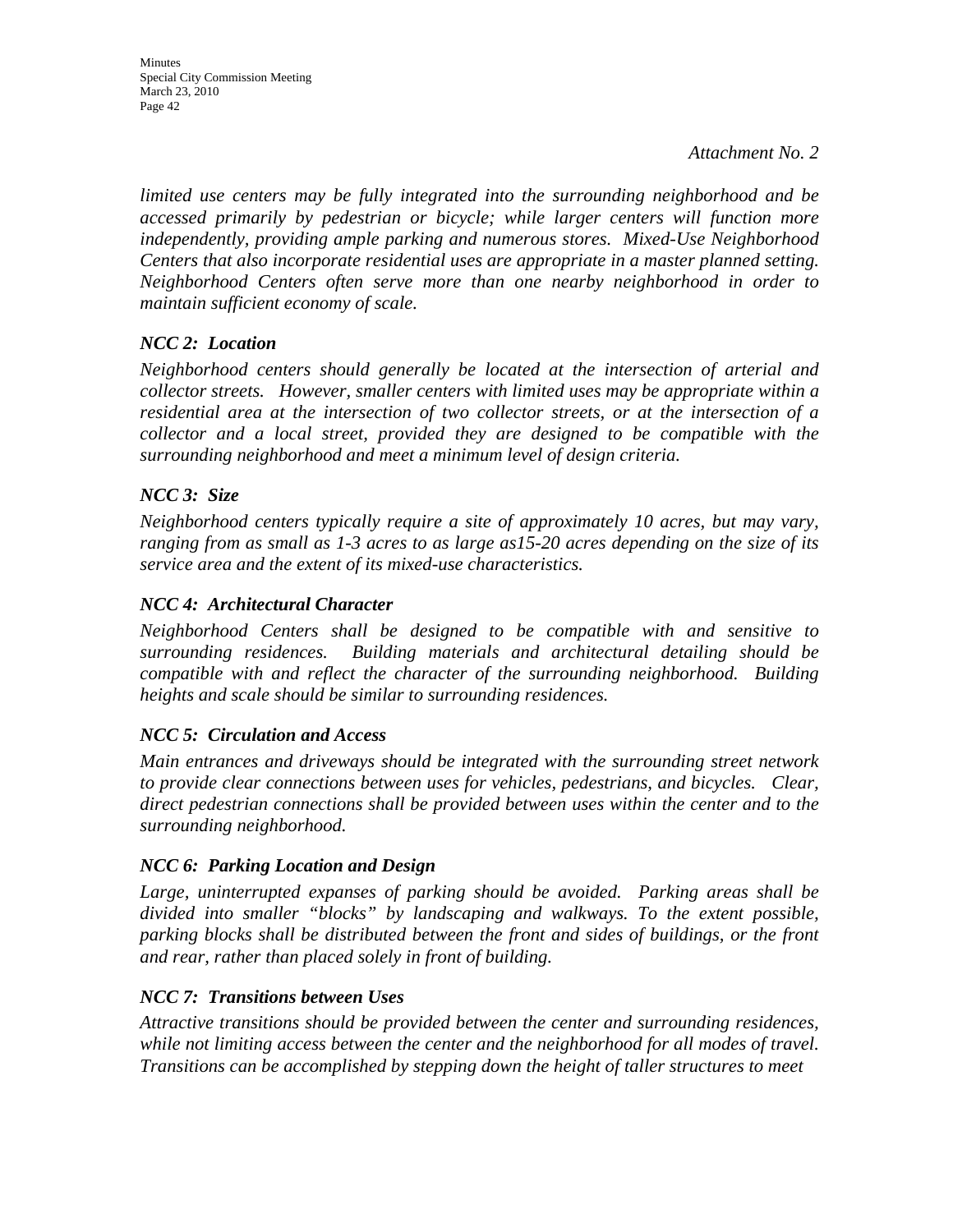*residences, proving landscape buffers or screening, or similar means. Use creative design to avoid simply "walling" off residential areas from neighborhood centers.* 

### *Office/Research Park (Off/RP)*

### *OR 1: Characteristics*

*The Office/Research Park land use designation is intended to provide concentrated areas of high quality employment facilities, such as corporate office headquarters, research and development, and educational facilities in a planned, "campus-like" setting. Office/Research Park developments may be incorporated into a master planned neighborhood, or located in close proximity to residential areas. Activities within an employment area typically take place indoors, and outdoor storage or other more industrial types of uses are typically not permitted. Some specialized research parks may include limited prototype production, such as in the K-State Research Park. This category may also include smaller office complexes consisting of a single building or several buildings that are not located within a typical office park setting. These smaller office complexes shall meet the intent of the policies within this section, to the extent that they apply (i.e., Policy OR5 will not apply to single-building facilities). The Poyntz Avenue Corridor, located between 17<sup>th</sup> Street and Juliette Avenue, is another designated office district with some unique characteristics and issues that are addressed more specifically in the adopted Poyntz Avenue Corridor District Plan.* 

### *OR 2: Location*

*Office/Research Park facilities should have direct access to existing or planned arterial and collector streets and should not rely on local or residential streets for access.* 

### *OR 3: Site Layout and Design*

*Office/Research Park developments should be organized in a planned, "campus-like" setting that is heavily landscaped. Each development will vary based on site configuration and topographical or other constraints; however, in a "campus-like" setting, buildings should typically be arranged to form outdoor gathering spaces* 

### *OR 5: Unified Architectural Character*

*Buildings within an Office/Research Park setting should have a unified architectural character achieved through the use of similar elements, such as rooflines, materials, colors, signage, landscaping and screening and other architectural and site layout details.* 

### *OR 6: Common Areas*

*Plazas and other common outdoor gathering spaces should be provided as part of the "campus" environment. Each development will vary based on site configuration and topographical or other constraints; however, in a "campus-like" setting, buildings should*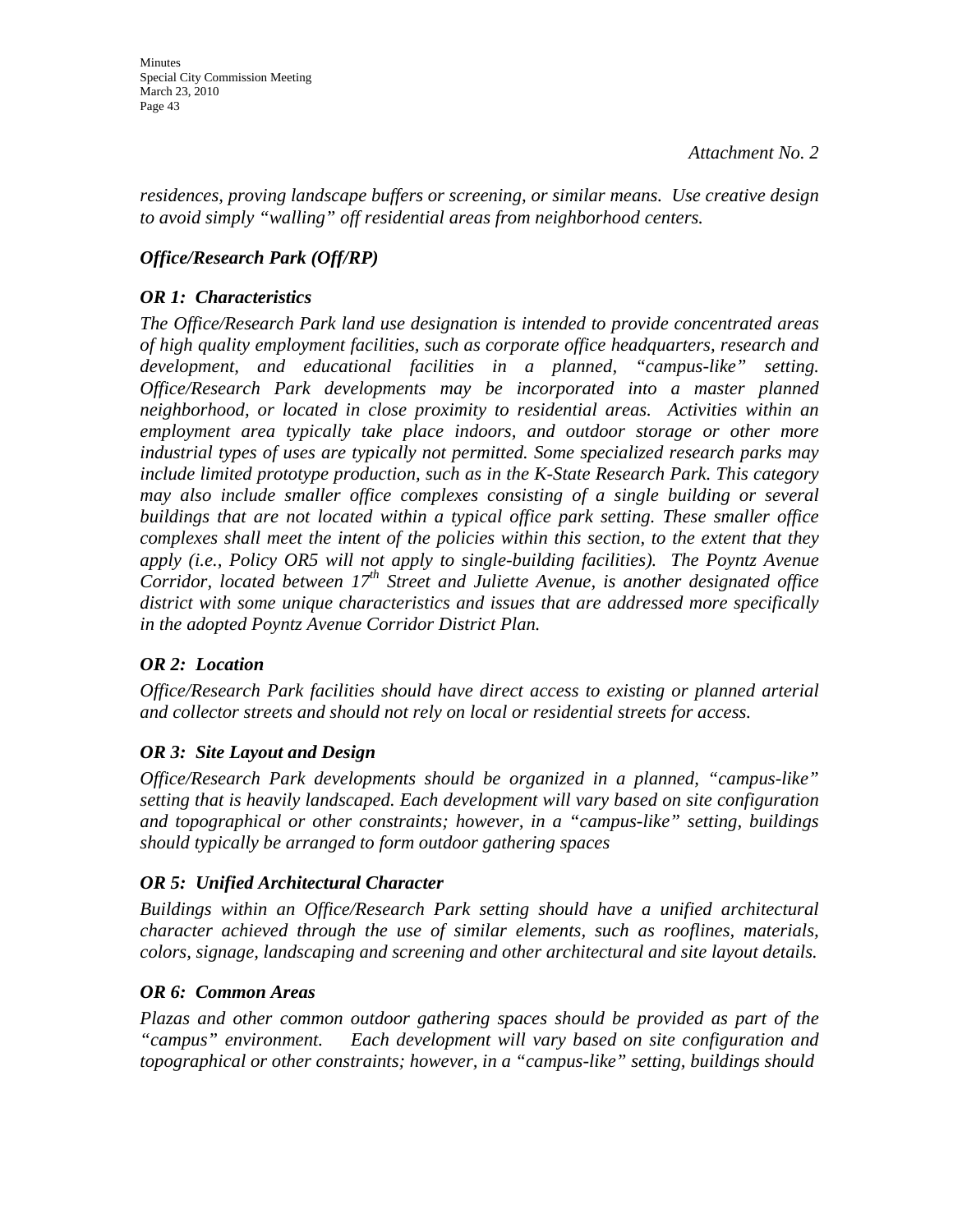*typically be arranged to form outdoor gathering spaces, such as quads, courtyards, patios, or seating areas for employees and visitors.* 

### *OR 7: Circulation and Access*

*Building entrances, outdoor gathering spaces, and parking areas shall be linked with clear, direct pedestrian walkways.* 

### *OR 8: Outdoor Storage*

*The functions of an Office/Research Park facility should generally be completely contained within buildings. Accessory outdoor storage facilities typically should be of a limited nature and completely screened.* 

The proposed PUD is an "infill" development on an undeveloped tract of residential land in a mixed use neighborhood. Policy HN5 below, in Chapter 9; Housing and Neighborhoods, is applicable to the proposed PUD.

### *HN 5: Promote Infill and Redevelopment*

*The City and County should encourage infill development and redevelopment on vacant or underutilized parcels where infrastructure and services are readily available and where it would foster the stabilization or revitalization of an existing area. Infill and redevelopment should be sensitive to the established character of the surrounding neighborhood. Infill means the development of new housing or other buildings on scattered vacant sites in a built-up area. Redevelopment means the replacement or reconstruction of buildings that are in substandard physical condition, or that do not make effective use of the land on which they are located. If properly designed, infill and redevelopment can serve an important role in achieving quality mixed-use neighborhoods.* 

 In addition, the proposed PUD promotes quality design and provides and promotes pedestrian connections within and to the street system consistent with Chapter 11: Community Design.

### *CD 1: Promote Development Quality*

*The City and County shall require a high level of development quality for all new residential and non-residential development and redevelopment. Consideration should be given to the establishment of development design standards. Standards should include, but not be limited to materials, architectural details, site layout, scale and mass, height, landscaping and screening, parking location and layout, and other factors. Standards may be developed on a citywide basis or for particular subareas of the community, such as the Downtown.*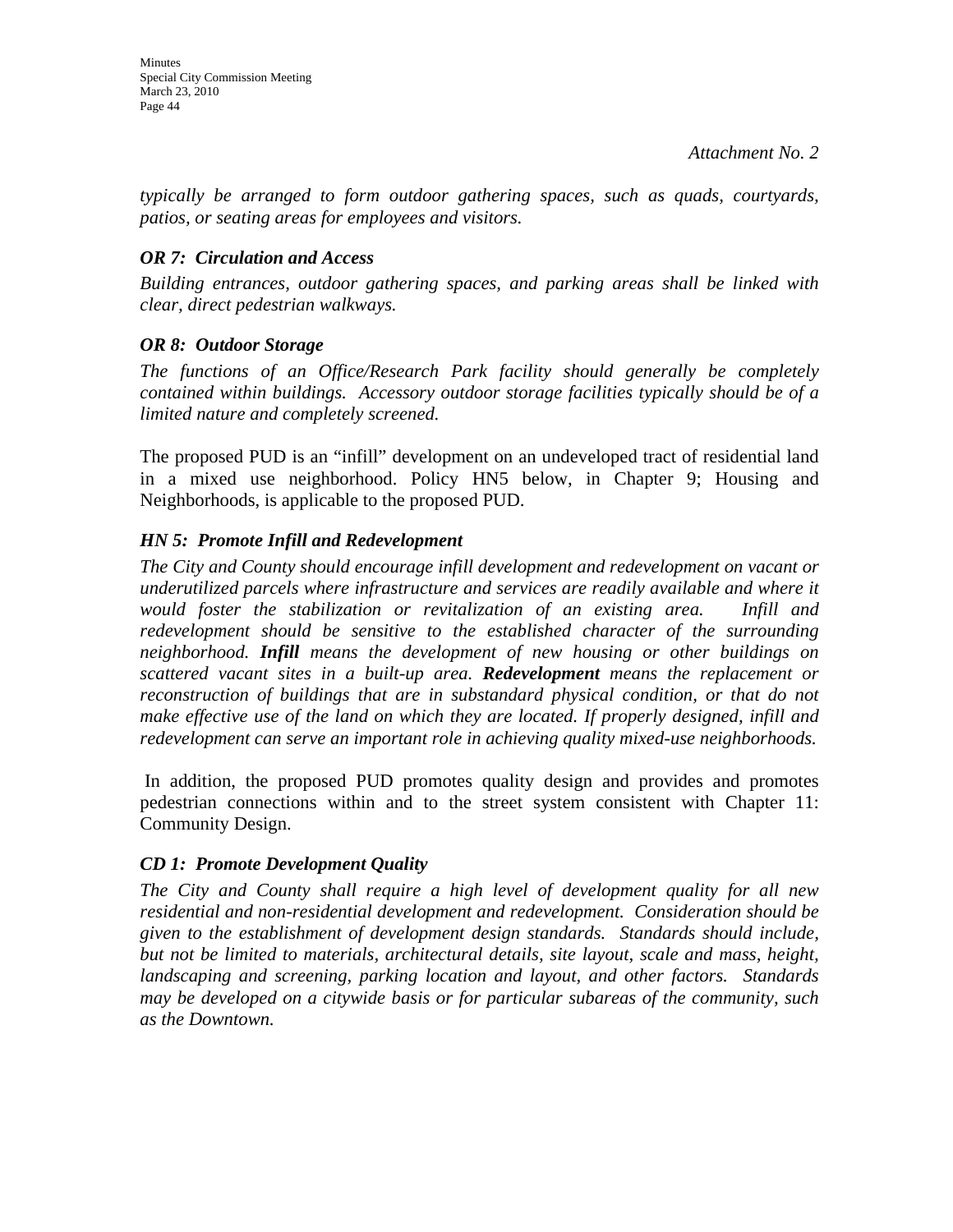### *CD 5: Promote Accessible, Pedestrian-Friendly Community Design*

*Future residential and commercial development should be planned and designed to ensure that sites and land uses are linked by all modes of travel – autos, pedestrians, and bicycles. Within each site, development shall be planned and designed to be pedestrianfriendly with full accommodation for safe, comfortable, and convenient walking on a continuous, well-connected system of sidewalks, walkways and street crossings*.

As an infill development, the proposed PUD fits in and is sensitive to the mixed use character of the neighborhood. The overall quality of design, the compatibility and sensitivity to the mixed use neighborhood, as well as access to the proposed PUD, are consistent with the above policy statements. The proposed PUD is in general conformance with the Comprehensive Plan.

**8. ZONING HISTORY AND LENGTH OF TIME VACANT AS ZONED:** The rezoning site, Lot 2, has remained vacant to date. The zoning history of the entire Williamsburg PUD consists of:

| 1972              | Annexation and Rezoning to R, Single-Family Residential<br>District.                                     |  |  |
|-------------------|----------------------------------------------------------------------------------------------------------|--|--|
| 1984              | Rezoning from R District to I-1, Research Park.                                                          |  |  |
| March 7, 1989     | Rezoning from I-1 District to Williamsburg Residential<br>Planned Unit Development (Ordinance No. 4570). |  |  |
| April 5, 1991     | Final Development Plan of Phase One approved.                                                            |  |  |
| November 16, 1992 | Manhattan Urban Area Planning Board approved Final Plat<br>of Williamsburg, Unit One.                    |  |  |
| December 15, 1992 | City Commission City Commission accepted easements and<br>rights-of-ways for Williamsburg, Unit One.     |  |  |
| July 1, 1993      | Manhattan Urban Area Planning Board approved Final Plat<br>of Williamsburg, Unit Two.                    |  |  |
| August 3, 1993    | City Commission accepted easements and right-of-way for<br>Unit Two.                                     |  |  |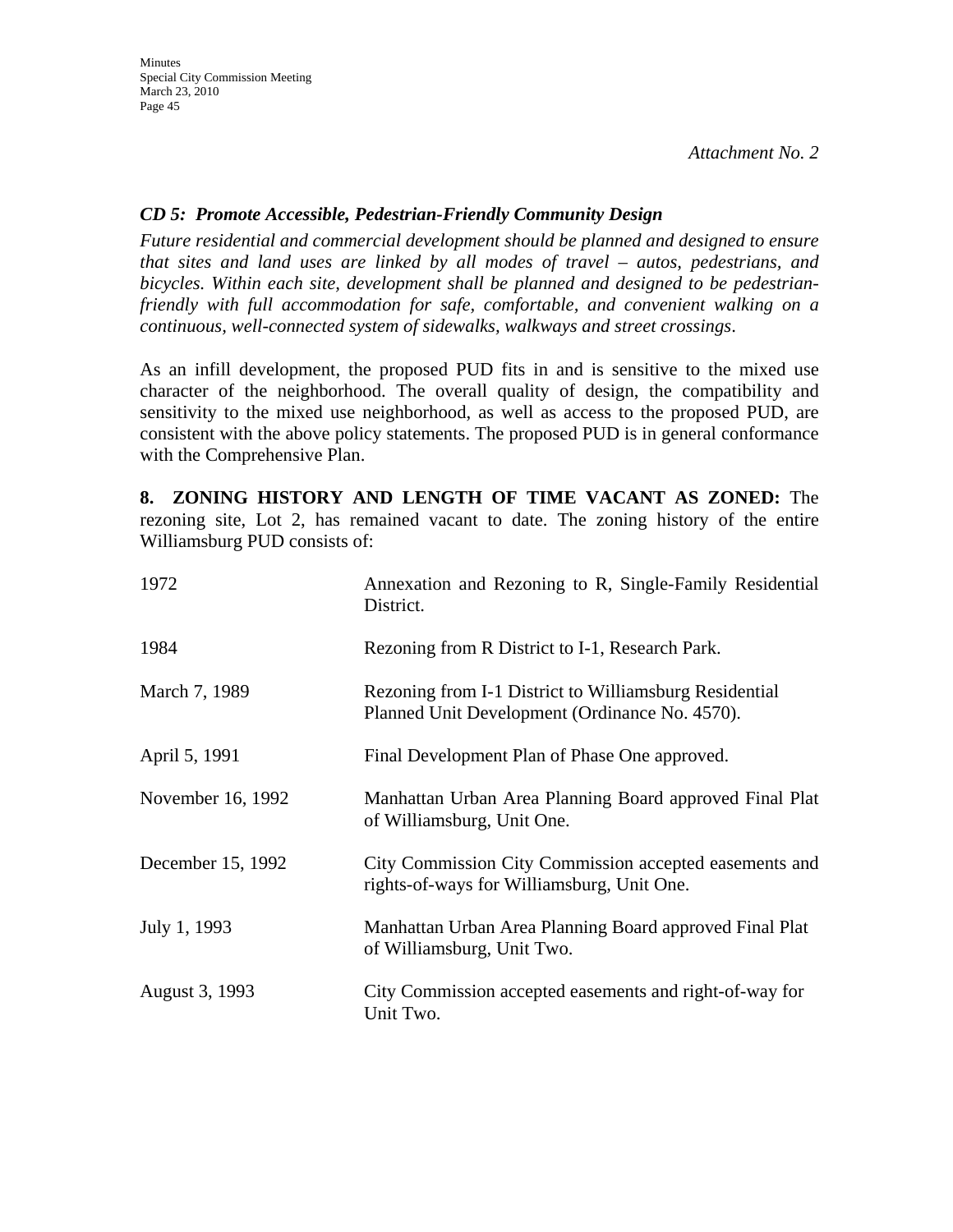| July 7, 1994       | Manhattan Urban Area Planning Board approved Final Plat<br>of Williamsburg, Unit Three.                                                                                                                            |
|--------------------|--------------------------------------------------------------------------------------------------------------------------------------------------------------------------------------------------------------------|
| July 19, 1994      | City Commission accepted easements and rights-of-way for<br><b>Unit Three</b>                                                                                                                                      |
| December 5, 1994   | Manhattan Urban Area Planning Board approved Final Plat<br>for Williamsburg, Unit Four.                                                                                                                            |
| December 20, 1994  | City Commission accepted easements and rights-of-way for<br>Williamsburg, Unit Four.                                                                                                                               |
| September 7, 1995  | Manhattan Urban Area Planning Board approved Final Plat<br>of Williamsburg, Unit Five.                                                                                                                             |
| September 19, 1995 | Amendment of the Final Development Plan approved to<br>allow single-family detached dwellings as a permitted use<br>(Ordinance No. 4937).                                                                          |
| September 19, 1995 | City Commission accepted easements and rights-of-way for<br>Williamsburg, Unit Five.                                                                                                                               |
| January 4, 1996    | Manhattan Urban Area Planning Board approved Final Plat<br>of Williamsburg, Unit Six.                                                                                                                              |
| January 16, 1996   | City Commission accepted easements and rights-of-way for<br>Unit 6.                                                                                                                                                |
| October 7, 1996    | Manhattan Urban Area Planning Board approved Final Plat<br>of Williamsburg, Unit 7.                                                                                                                                |
| November 5, 1996   | City Commission accepted easements and rights-of-way for<br>Williamsburg, Unit Seven.                                                                                                                              |
| June 16, 1997      | Manhattan Urban Area Planning Board approved Final Plat<br>for Williamsburg, Unit Eight.                                                                                                                           |
| July 1, 1997       | Amendment of the Final Development Plan approved to<br>replace the condominium at the north of the PUD, with<br>duplexes, and add a single-family detached dwelling in an<br>open space area (Ordinance No. 5044). |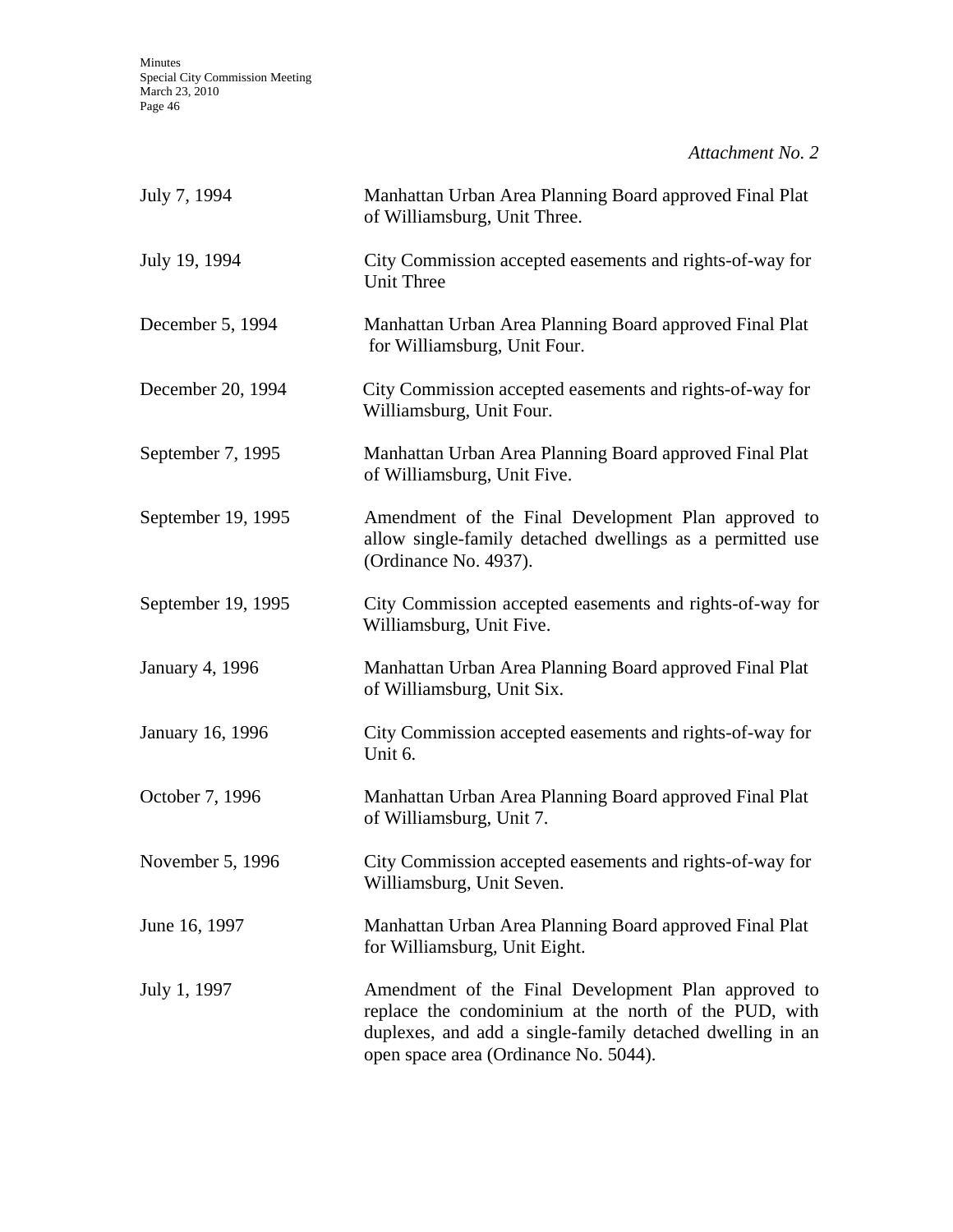| July 1, 1997     | City Commission accepted easements and rights-of-way for<br>Williamsburg, Unit Eight.                                                                                  |  |  |  |
|------------------|------------------------------------------------------------------------------------------------------------------------------------------------------------------------|--|--|--|
| October 23, 2003 | Boundary Line Adjustment for Lots 39<br>40.<br>and<br>Williamsburg, Unit Eight filed.                                                                                  |  |  |  |
| October 17, 2005 | Manhattan Urban Area Planning Board approved Final Plat<br>of Williamsburg, Unit Nine.                                                                                 |  |  |  |
| November 1, 2005 | City Commission accepted easements and rights-of-way for<br>Williamsburg, Unit Nine.                                                                                   |  |  |  |
| January 19, 2006 | Manhattan Urban Area Planning Board recommends denial<br>(4-2) of an amendment of the Preliminary Development<br>Plan regarding open space, landscaping and sidewalks. |  |  |  |
| March 27, 2006   | Rezoning application withdrawn by owner/applicant.                                                                                                                     |  |  |  |

The zoning history below is for Westport Commons PUD, which abuts the southern boundary of the PUD. The proposed PUD is an extension of the approved Westport Commons.

| July 6, 2009          | Manhattan Urban Area Planning Board recommends<br>approval of rezoning Lot 1, Williamsburg Unit One from<br>PUD, Residential Planned Unit Development District, to<br>PUD, Commercial Planned Unit Development District with<br>8 conditions of approval for the proposed Westport<br>Commons PUD.     |
|-----------------------|--------------------------------------------------------------------------------------------------------------------------------------------------------------------------------------------------------------------------------------------------------------------------------------------------------|
| July 21, 2009         | City Commission overrides the Manhattan Urban Area<br>Planning Board and removes the eighth condition of<br>approval and approves first reading of an ordinance<br>rezoning the proposed Westport Commons PUD with the<br>original seven conditions of approval recommended by City<br>Administration. |
| <b>August 4, 2009</b> | City Commission approves Ordinance No. 6772 rezoning<br>the proposed Westport Commons PUD with the original<br>seven conditions of approval recommended by City                                                                                                                                        |

Administration.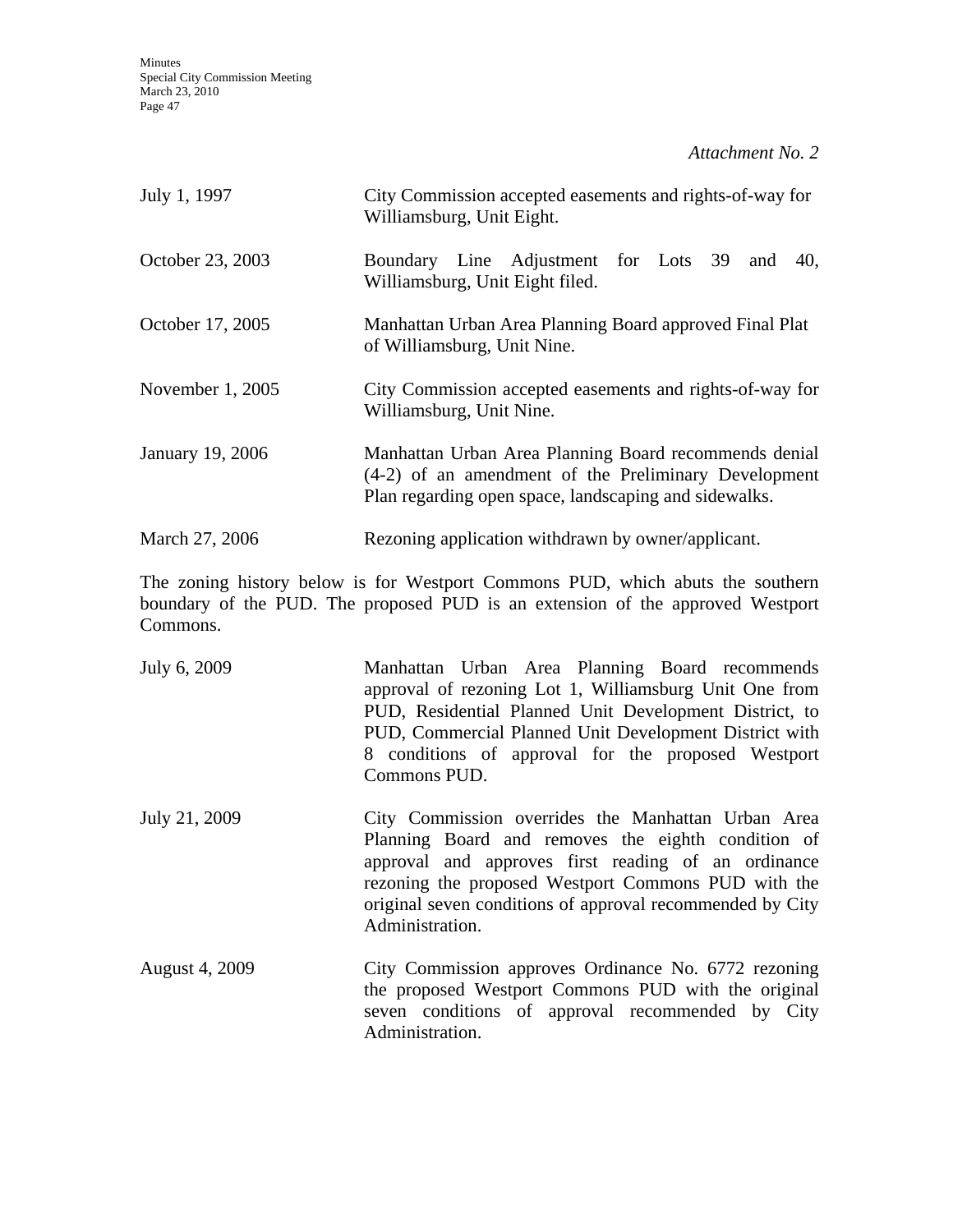September 10, 2009 Manhattan Urban Area Planning Board, on a vote of 6-0, approved the Final Plat of Lots 1-4, Westport Commons Addition, Commercial PUD, based on conformance with the Manhattan Urban Area Subdivision Regulations and approved the Final Development Plan for Lots 1-4, based on conformance with the approved PUD.

October 13, 2009 City Commission accepts easements and rights-of-way as shown on the Final Plat of Westport Commons Addition, Commercial PUD.

**9. CONSISTENCY WITH INTENT AND PURPOSE OF THE ZONING ORDINANCE:** The intent and purpose of the Zoning Regulations is to protect the public health, safety, and general welfare; regulate the use of land and buildings within zoning districts to assure compatibility; and to protect property values. The proposed PUD is located in the Williamsburg PUD, which is described below. The proposed PUD is also consistent with the general character of the C-1, Restricted Business District, but will be limited to business and professional office uses and two service commercial uses, Barber Shops and Beauty Shops.

Land use and structures within a Planned Unit Development District which, when approved by the Planning Board and Governing Body, may differ in one or more respects from the regulations that are applicable in any other zoning district. The objectives of a Planned Unit Development District shall be to promote progressive development of land and construction by encouraging Planned Unit Developments (PUD's) to achieve: a maximum choice of living environments by allowing a variety of housing and building types; a more useful pattern of open space and recreation areas and, if permitted as part of the project, more convenience in the location of commercial uses and services; a development pattern which preserves and utilizes natural topography and geologic features, scenic vistas, trees and other vegetation, and prevents the disruption of natural drainage patterns; a more efficient use of land than is generally achieved through conventional development; a development pattern in harmony with land use density, transportation facilities, and community facilities; an environment which provides safe, clean, convenient and necessary residential, commercial, and industrial facilities which will afford greater opportunities for better housing, recreation, shops and industrial plants for all citizens of the community; a development plan which suits the specific needs of the site and takes into account the unique conditions of the property which may require changes of conventional bulk regulations, lot layout, or density; or results in a project that provides greater public benefit than would be provided under conventional zoning; and, a mixture of compatible uses which might not otherwise be permitted in a single district, or which may restrict the range of land uses more than in a single district.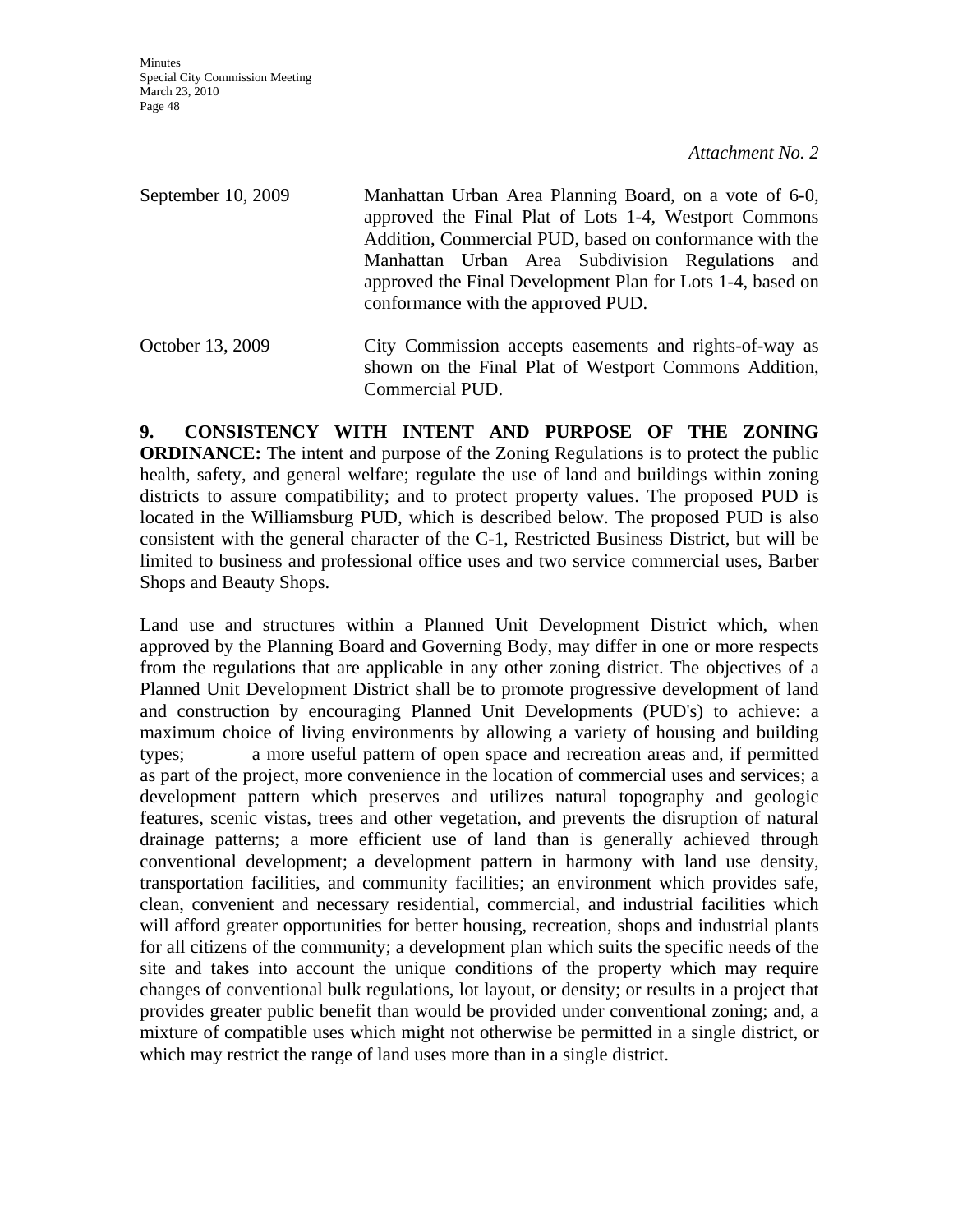#### Underlying Zoning District

Lot 2 of the underlying Williamsburg PUD was originally approved for 14, two family dwelling units. No development has occurred on the rezoning site since approval of the PUD on March 7, 1989. A public hearing was conducted in 2006 to amend conditions of approval of Ordinance No. 4570, with the intent to build 19 single-family dwellings, and was withdrawn prior to first reading of the ordinance by the City Commission.

#### Overall Intent

The proposed PUD is generally a C-1, Restricted Business District, and limited to professional offices and businesses. Fewer of the permitted uses and none of the conditional uses of the C-1 District are proposed. The C-1 District is designed to provide for non-retail commercial, business and professional office activities adjacent to arterial and collector streets. The C-1 District is also intended to be compatible with adjacent residential districts. C-1 Districts are typically found along major arterial streets, such as Poyntz Avenue, Anderson Avenue, Dickens Avenue and Claflin Road. C-1 Districts, or equivalent PUD's such as the proposed PUD, are found adjacent to various residential districts in the community. The proposed PUD will provide for non-retail business and professional activities adjacent to two collector streets. In addition, two proposed service commercial uses, Barber Shops and Beauty Shops, which are commonly found in commercial centers or the C-4, Central Business District, and C-3, Aggieville Business District. The two proposed uses may also be located close to residential areas such as the Candlewood Shopping area or in residential neighborhoods near the C-3 and C-4 Districts.

The overall intent of the proposed PUD is consistent with the policies of the Comprehensive Plan and intent of the PUD requirements, subject to the conditions of approval. The proposed PUD is an infill project on a site along two collector street corridors in a mixed use neighborhood. Overall, the proposed PUD is sensitive to the Williamsburg PUD to the east and the school and residential neighborhoods to the north and west.

**11. RELATIVE GAIN TO THE PUBLIC HEALTH, SAFETY AND WELFARE THAT DENIAL OF THE REQUEST WOULD ACCOMPLISH, COMPARED WITH THE HARDSHIP IMPOSED UPON THE INDIVIDUAL OWNER:** There appears to be no gain to the public that denial would accomplish as no adverse impacts are expected as a result of the rezoning. Public streets and access are adequate. A drainage plan will reduce the impact of storm water on downstream properties. It may be a hardship on the owner if the rezoning is denied.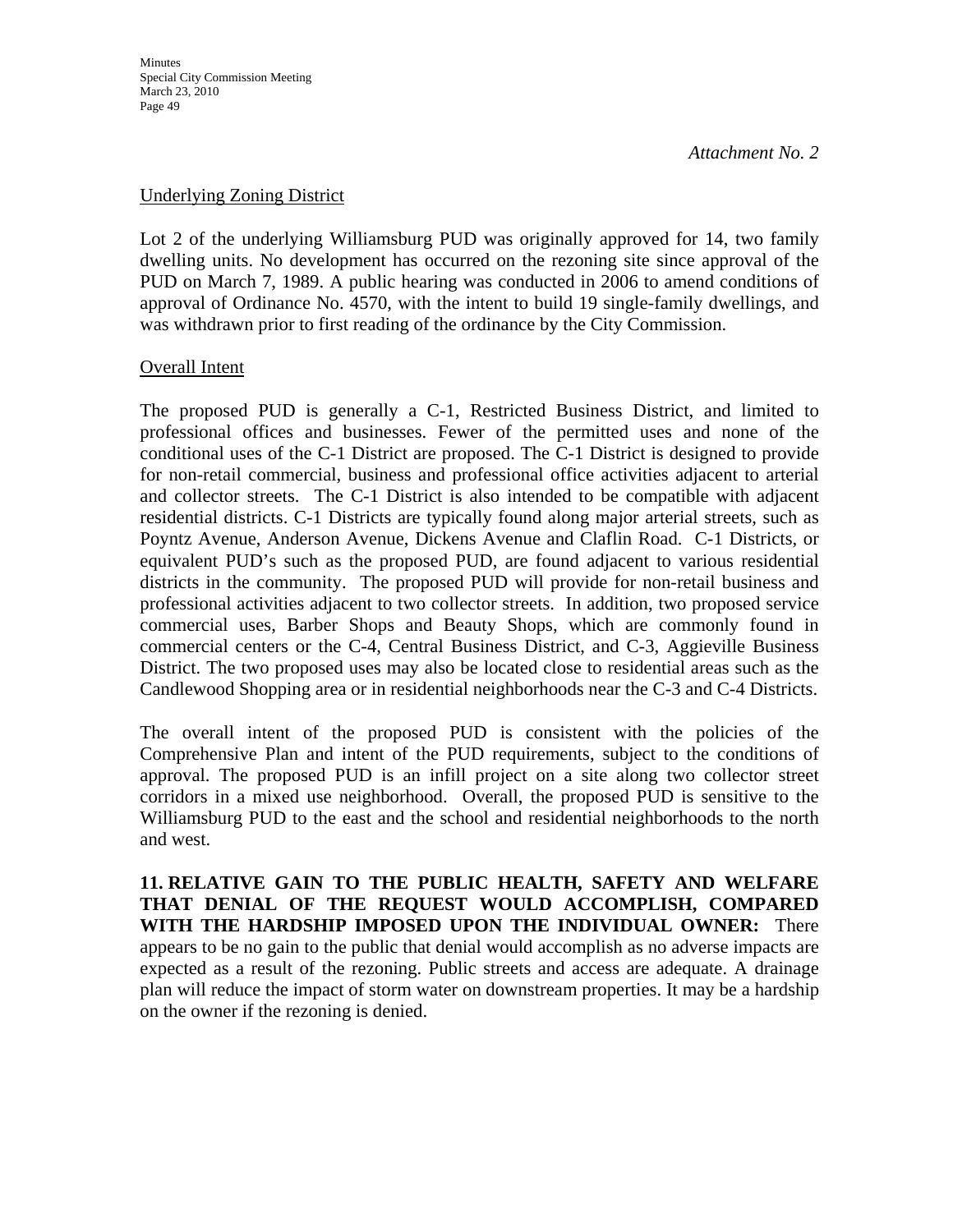**11. ADEQUACY OF PUBLIC FACILITIES AND SERVICES:** Adequate public sanitary sewer and water are available to serve the site. Sidewalk exists along the south side of abutting Dickens Avenue. Sidewalk is proposed along the east side of Browning Avenue as well as curb and gutter.

### **12. OTHER APPLICABLE FACTORS:** None.

**13. STAFF COMMENTS AND RECOMMENDATION:** City Administration recommends a Variation of Article X, Subdivision Layout Standards, Section 10-207 (B) (3), Driveway and spacing requirements, be approved based on the findings in the staff report; and approval of the proposed rezoning of Westport Commons, Unit Two PUD from PUD, Residential Planned Unit Development, to PUD, Commercial Planned Unit Development District with the following conditions of approval:

- 1. Permitted Uses shall include Business and Professional Offices, Barber Shops, and Beauty Shops.
- 2. Barber Shops and Beauty Shops shall be limited to Lot 4 only.
- 3. Landscaping and irrigation shall be provided pursuant to a Landscaping Performance Agreement between the City and the owner, which shall be entered into prior to issuance of a building permit.
- 4. All landscaping and irrigation shall be maintained in good condition.
- 5. All drainage improvements shall be constructed as proposed.
- 6. Prior to issuance of a building permit, a Corps of Engineers permit shall be approved.
- 7. A covenant between the City and owner concerning maintenance of the drainage easement and detention facilities shall be reviewed and approved by the City and filed with the Final Plat.
- 8. A covenant addressing the construction and ongoing maintenance of the travel easements shall be reviewed and approved by the City and filed with the Final Plat.
- 9. Travel Easement names shall be provided with the Final Plat, which have been reviewed and approved subject to the requirements of the Manhattan Urban Area Subdivision Regulations.
- 10. Signage shall be limited to signs proposed in the application consisting of ground signs only.
- 11. Banner and other temporary sales aids shall be prohibited.
- 12. Exempt signage shall include signage described in Article VI, Section 6-104  $(A)(1), (2), (4), (5), (7)$  and  $(8)$ ; and Section 6-104  $(B)(1)(2)$ , of the Manhattan Zoning Regulations, as may be amended related political or campaign signs.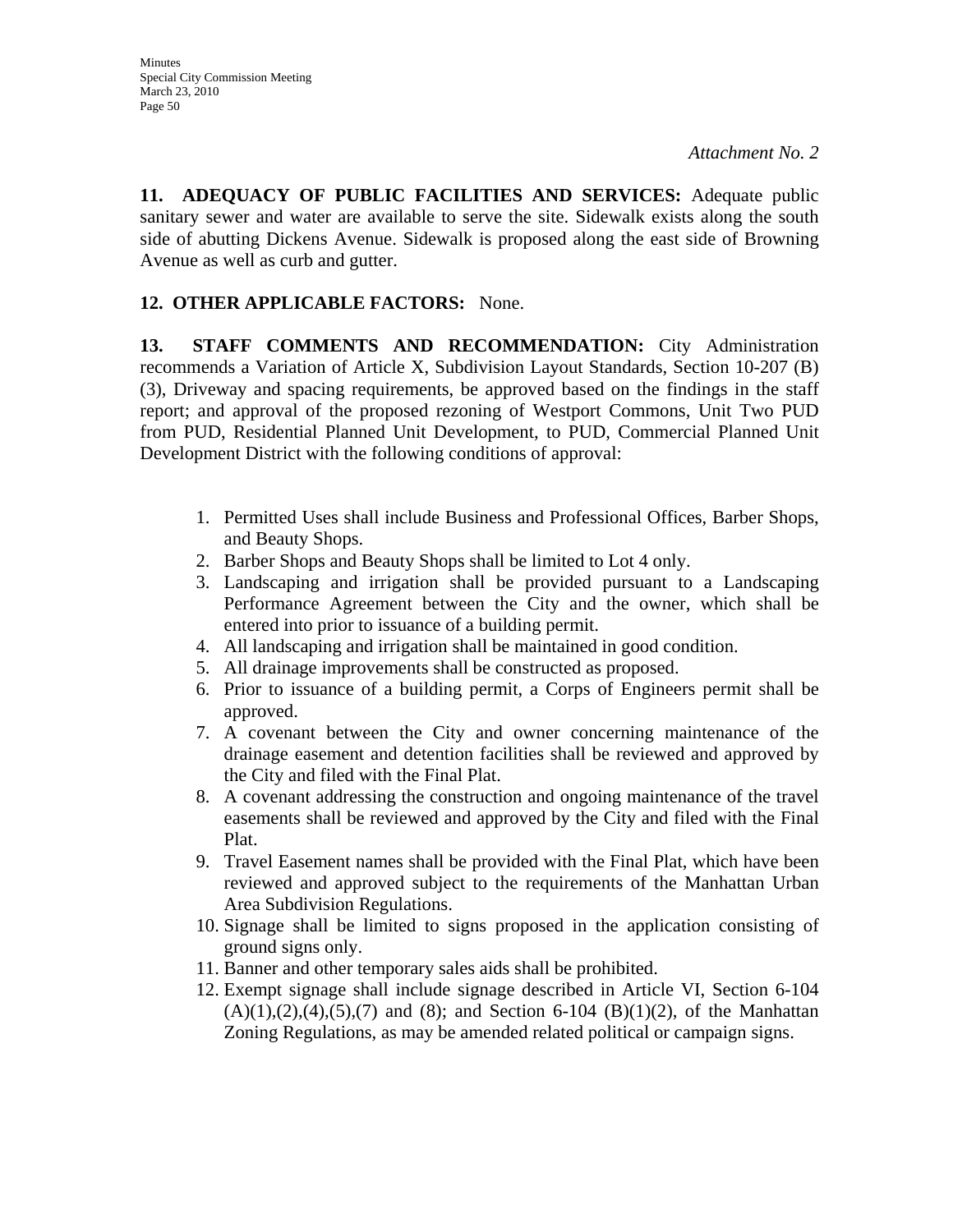#### **ALTERNATIVES:**

- 1. Recommend approval of the proposed rezoning of Westport Commons, Unit Two, PUD from PUD, Residential Planned Unit Development, to PUD, Commercial Planned Unit Development District, stating the basis for such recommendation, with the conditions listed in the Staff Report; and approve a Variation of Article X, Subdivision Layout Standards, Section 10-207 (B) (3) Driveway and spacing requirements, based on the findings in the staff report;.
- 2. Recommend approval of the proposed rezoning of Westport Commons, Unit Two, PUD from PUD, Residential Planned Unit Development, to PUD, Commercial Planned Unit Development District, and modify the conditions, and any other portions of the proposed PUD, to meet the needs of the community as perceived by the Manhattan Urban Area Planning Board, stating the basis for such recommendation, and indicating the conditions of approval.
- 3. Recommend denial of the proposed rezoning, stating the specific reasons for denial.
- 4. Table the proposed rezoning to a specific date, for specifically stated reasons.

#### **POSSIBLE MOTION:**

The Manhattan Urban Area Planning Board recommends approval of a Variation of Article X, Subdivision Layout Standards, Section 10-207 (B) (3) Driveway and spacing requirements, based on the findings in the staff report; and approval of the proposed rezoning of Westport Commons, Unit Two, PUD from PUD, Residential Planned Unit Development, to PUD, Commercial Planned Unit Development District, based on the findings in the staff report, with the twelve conditions recommended by City Administration.

**PREPARED BY:** Steve Zilkie, AICP, Senior Planner **DATE:** January 27, 2010 10008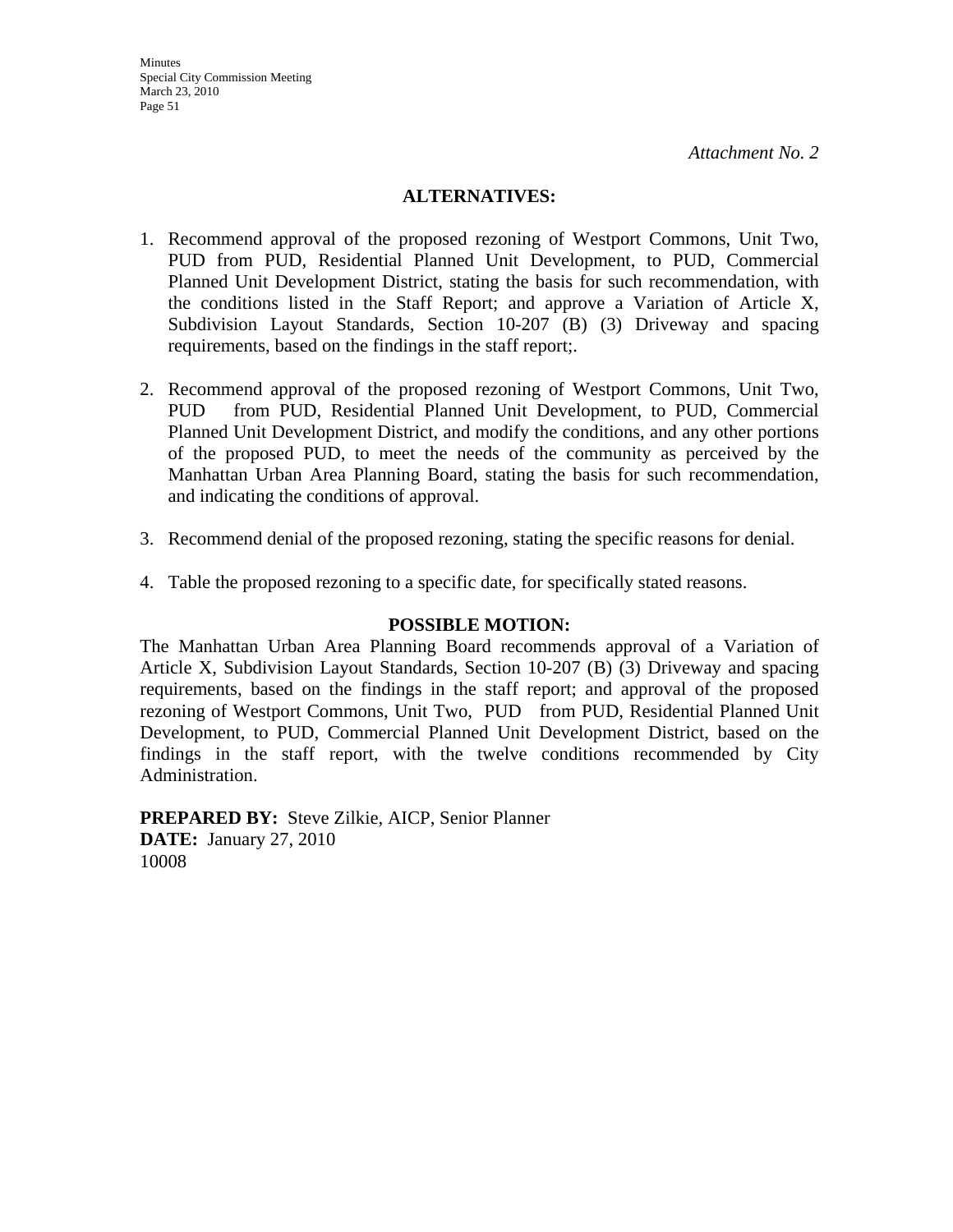#### **STAFF REPORT**

### **APPLICATION TO REZONE PROPERTY TO PLANNED UNIT DEVELOPMENT DISTRICT**

**(NOTE: The proposed Revised Preliminary Development Plan site plans are revisions of the PUD plans distributed to the Planning Board for the Public Hearing on Monday, September 21, 2009. The Public Hearing was not conducted on September 21, 2009 and the PUD plans distributed for that meeting were not presented or discussed. The applicant requested the Public Hearing on September 21, 2009 be tabled to modify the PUD to relocate the proposed Candlewood Suites building. The staff report distributed for the September 21, 2009 Planning Board meeting recommended denial of the PUD, based on the location of the Candlewood Suites. This staff report reflects the revised PUD site plans.)** 

## **BACKGROUND**

**FROM:** R, Single-Family Residential District, and R-1, Single-Family Residential District.

**TO:** PUD, Commercial Planned Unit Development District.

**OWNER:** K-Air, Inc. – Russ Briggs. **ADDRESS:** 2312 Stagg Hill Road, Manhattan, KS 66502.

**APPLICANT:** Flinthills Hospitality, LLC – Colin Noble. **ADDRESS:** 1641 Anderson Avenue, Manhattan, KS 66502.

**DATE OF PUBLIC NOTICE PUBLICATION:** Thursday, August 20, 2009.

**DATE OF PUBLIC HEARING PLANNING BOARD:** November 2, 2009.

The Public Hearing was originally advertised for Thursday, September 10, 2009. The Public Hearing was tabled to Monday, September 21, 2009, re-tabled to October 19, 2009, and finally to November 2, 2009.

**CITY COMMISSION:** Tuesday, November 17, 2009.

**LOCATION:** Generally located 400 feet west of the intersection of Seth Child Road and Allison Avenue, along the north side of Allison Avenue and south of Ft. Riley Boulevard.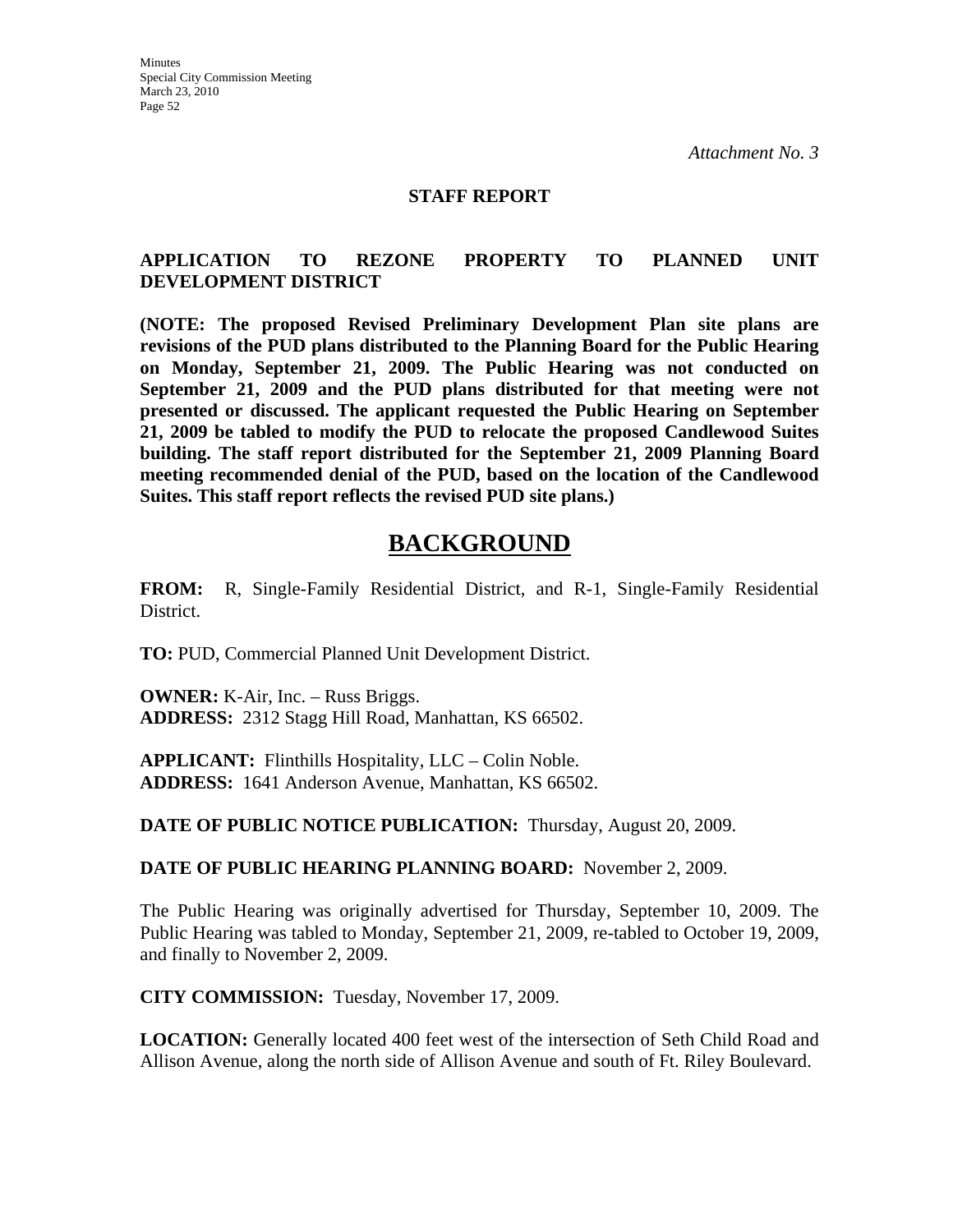**AREA:** 4.792 acres (proposed Lot  $1 - 3.274$  acres and proposed Lot  $2 - 1.517$  acres.)

**PROPOSED USES:** Two hotels: Candlewood Suites and Holiday Inn Express.

*(Note: The existing City of Manhattan's East Stagg Hill Booster (Water) Pump Station is not included in the rezoning; however, the site on which it is located is shown on the proposed site plan as Lot 3. If the PUD is approved, Lot 3 will be included as a part of the Final Plat. The Pump Station was approved as a Municipal Facility in 1998. The building was constructed over the north property line by approximately twelve feet. The Final Plat will correct the encroachment.* 

*The existing municipal facility is a potable water pumping station, which boosts water pressures for both the western part of the City and the water tower west of Miller Ranch subdivision. A chlorinating facility is part of the facility to ensure adequate disinfection is maintained in the municipal water system. The existing station's building site was approved at 110 feet by 110 feet, 12,100 square feet in area, and abutting Allison Avenue and generally located adjacent to and northeast of the right angle intersection of Allison Avenue, and southeast of Lot 11 in the Wesley Addition.* 

*Proposed Lot 3 extends the north dimension by 30-feet to account for the building encroachment. The building coverage is approximately 1,200 square feet in area (30 feet by 40 feet), including overhangs. The building is brick construction with a sloped roof and composite shingles. The building is approximately 16 feet in height. Interior floor area of the building is 864 square feet.* 

*An existing easement is provided off Allison Avenue for access to the site. A temporary gravel driveway extends to the station from a curb cut located approximately 400 feet of the station to the east off Allison Avenue. The temporary gravel driveway will remain in place until adjacent property is developed at which time access will be obtained from a street within that new development, or proposed Hospitality Place, a Travel Easement. Two (2) off-street parking spaces are provided on the site, which are accessed from the temporary driveway.* 

*City Administration requested an eight (8) foot chain link fence and gate to enclose the station for security, similar to other facilities in the City. The site plan reflects the fence. The condition of approval recommends an eight foot security fence in case a more decorative fence, similar to fence around the water plant, is constructed.* 

**PROPOSED BUILDINGS AND STRUCTURES:** A two phase project with proposed Lot 2 to be developed first and proposed Lot 1 after completion of Lot 2. Relocation of the twelve inch water main on Lot 1 will occur prior to construction of the Holiday Inn.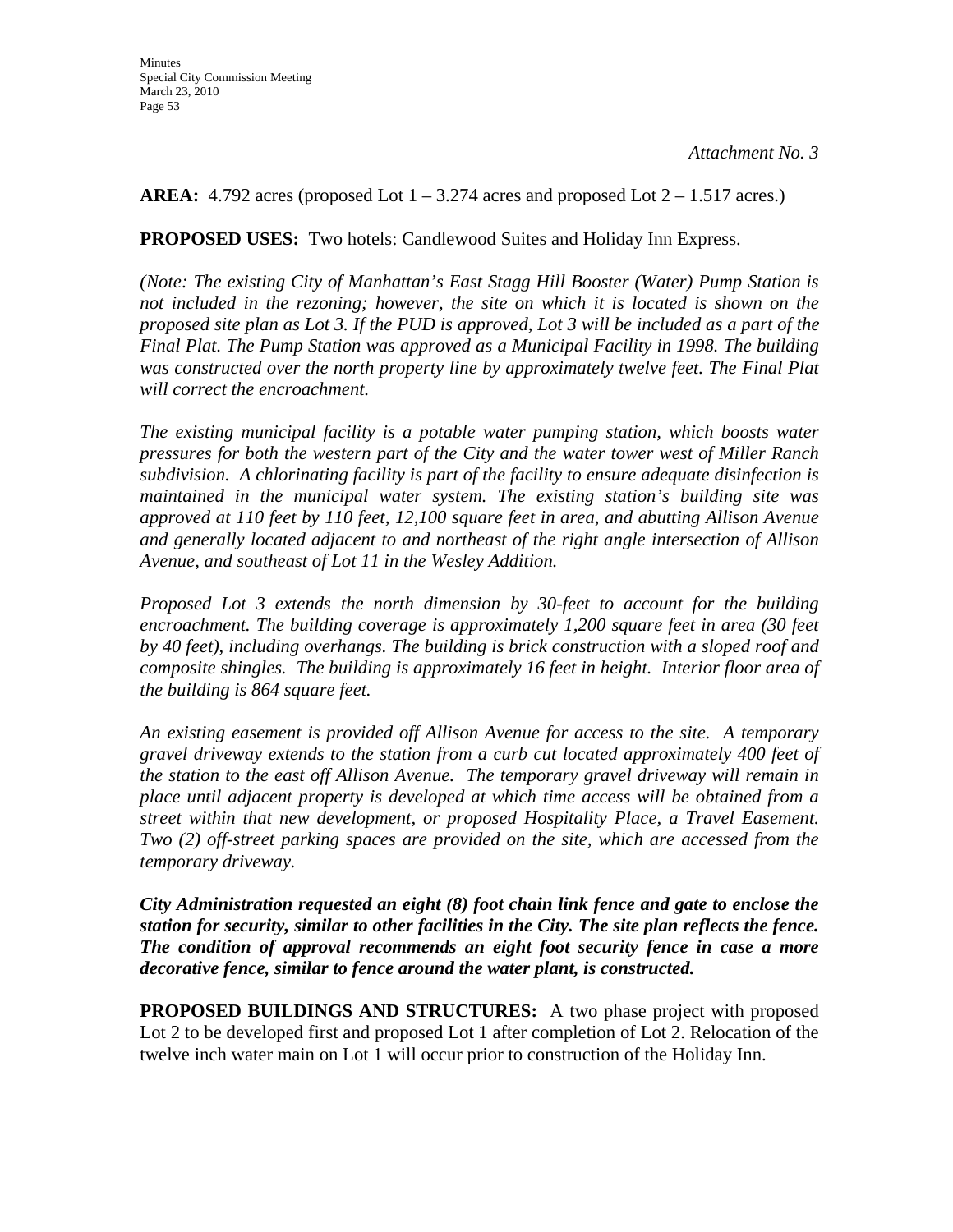### Proposed Lot 1 - Holiday Inn Express hotel

The proposed hotel is a 75 room four story building, generally 55-feet in height to the roof peak and approximately 67-feet, in total height, to a roof feature identifying the front entrance. A roof feature is also on the south, or rear wall is approximately 62-feet in height. (See Sheets A2.1 to A2.3, 2.5 and A3.1 and A 3.2, for details.) The building exterior is manufactured limestone veneer and stucco with asphalt roof shingles. The drive-in canopy has a standing seam metal roof. Building dimensions, excluding the drivein canopy, are approximately 179-feet in length by 85-feet in depth, with an east – west orientation. The building is set back approximately 155-feet north of Allison Avenue and no closer than approximately 55-feet to Ft. Riley Boulevard. The building is set back approximately 185-feet from the western property line adjoining the Wesley Addition, a low density single-family neighborhood. Off-street parking on the west side of the building is set back, at its closest, 130-feet. The front entrance is towards Ft. Riley Boulevard to the north with side entry exits on the east and west sides of the building. Other than off-street parking, a trash dumpster enclosure and storage shed, and common monument and optional skirted pole sign for both hotels, there are no outdoor activities or improvements, such as pools, playgrounds, patios or similar outside activities. Interior rooms of the Holiday Inn include hotel rooms, lobby, great room, guest lounge, fitness room and pool, and administrative and mechanical space. Eighty off-street parking spaces are proposed. Exterior up lighting and building lights are proposed on all four sides of the hotel.

### Proposed Lot 2 - Candlewood Suites hotel

The proposed hotel is an 84 room four story building, generally 45 feet in height to the flat roof and an additional seven feet ten inches, or 52 feet ten inches, in total height, to an architectural parapet roof feature identifying the front entrance (see Sheets A1, A2 and A3 for details.) The building exterior is stucco with a manufactured limestone veneer base. Building dimensions are generally 212 feet in length by 56 feet in depth. The length of the building is oriented east to west, at an approximate 13-foot front yard setback along Ft. Riley Boulevard off-ramp and parallel to the lot line. Setback off Allison Avenue varies from 66-feet at the eastern end to 145-feet at the western end of the building. The front entrance faces Allison Avenue to the south with side entry exits on the east and west sides of the building and two doors on the rear, or Ft. Riley Boulevard side of the building. Other than off-street parking, and an exterior trash dumpster enclosure and storage shed, there are no exterior activities or improvements, such as pools, playgrounds or patios. Interior improvements for the Candlewood Suites include hotel rooms, a fitness room and administrative and mechanical spaces. Eighty six off-street parking spaces are proposed. Exterior up lighting and building lights are proposed on all four sides of the hotel.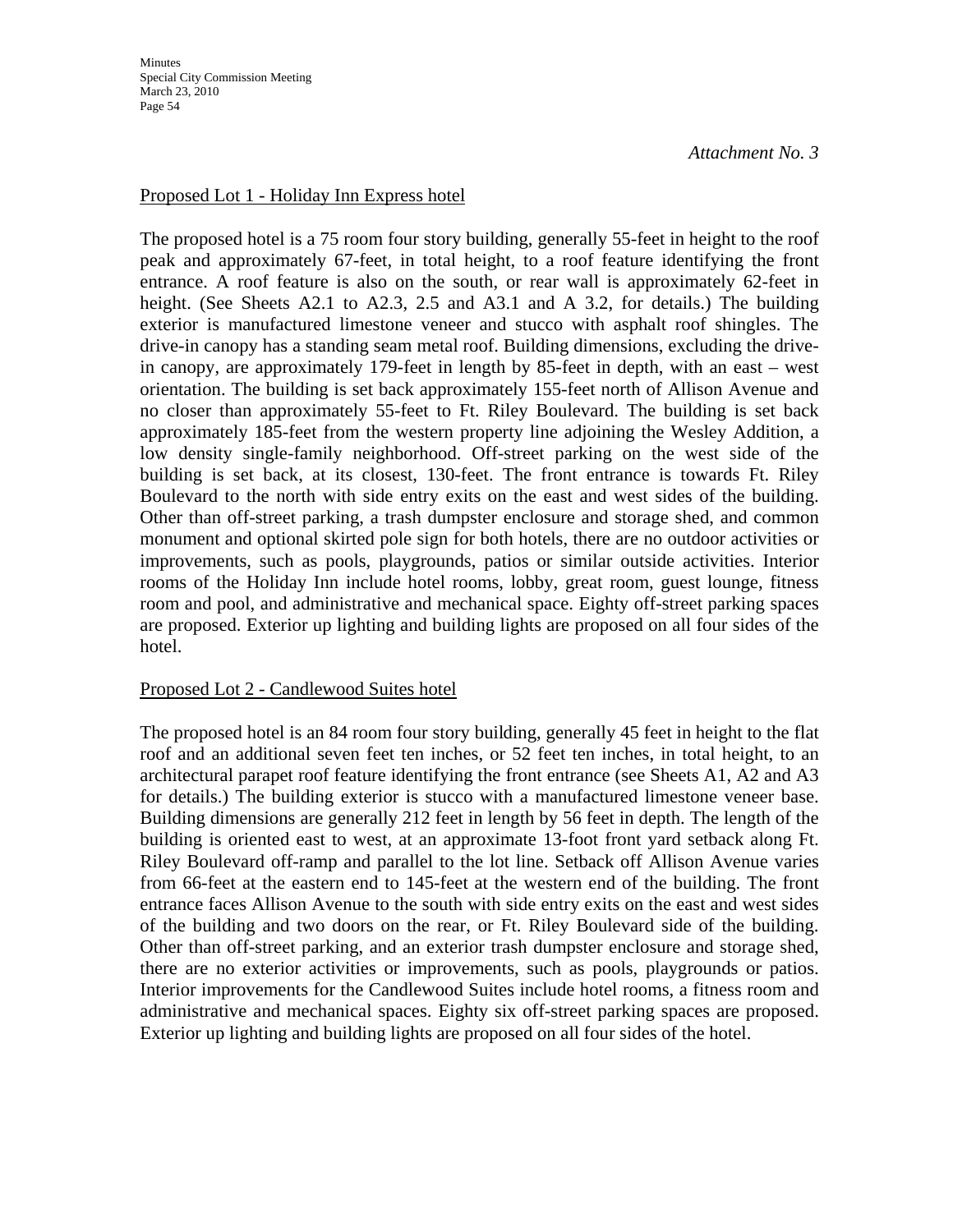**Minutes** Special City Commission Meeting March 23, 2010 Page 55

*Attachment No. 3*

#### **PROPOSED LOT COVERAGE**

| <b>Percentage</b> |
|-------------------|
| 9%                |
| $\theta$          |
| 34%               |
| 57%               |
| <b>Percentage</b> |
| 14%               |
|                   |
| 23%               |
| 31%               |
|                   |

**PROPOSED SIGNS:** The Holiday Inn has proposed four internally lit wall signs, one each façade, generally near the roofline, ranging in size from approximately 156 square feet in area on the north and south facades, approximately 115 square feet in area on the east façade, and 28-square feet on the west façade. An optional skirted pole sign, 30-feet in height and approximately 169-square feet in area, is proposed on the north property line adjacent to Ft. Riley Boulevard with the names of both hotels on the structure.

The Candlewood Suites has proposed three internally illuminated wall signs on the building. One approximate 102-square foot wall sign is proposed on the south elevation, and one approximate 37-square foot in area wall sign is proposed on the east and west facades. A ground monument sign is proposed in the eastern most corner of Lot 2 in a landscaped base. The sign is six feet in height by twelve feet in length and constructed of limestone with aluminum panels identifying the two hotels. No lighting is proposed; however, it is assumed the signs will be lit.

Exempt signage, such as address numerals, political signs and temporary construction signs, described in Article VI, Section 6-104  $(A)(1),(2),(4),(5),(7)$  and  $(8)$ ; and Section 6-104 (B)(2), of the Manhattan Zoning Regulations would be permitted.

**PROPOSED LIGHTING:** Exterior lighting of the buildings consists of security and accent lights. Full-cutoff parking lot light poles are proposed in the off-street parking areas. Application documents indicate light poles are 35-feet in height, except for light poles on the west side of the Holiday Inn parking lot drive, which will be total 23-feet in height due to overhead power lines. Pedestrian scale light poles are proposed along Allison Avenue south of the Candlewood Suites a total height of 15-feet, 12-foot pole on a three foot base.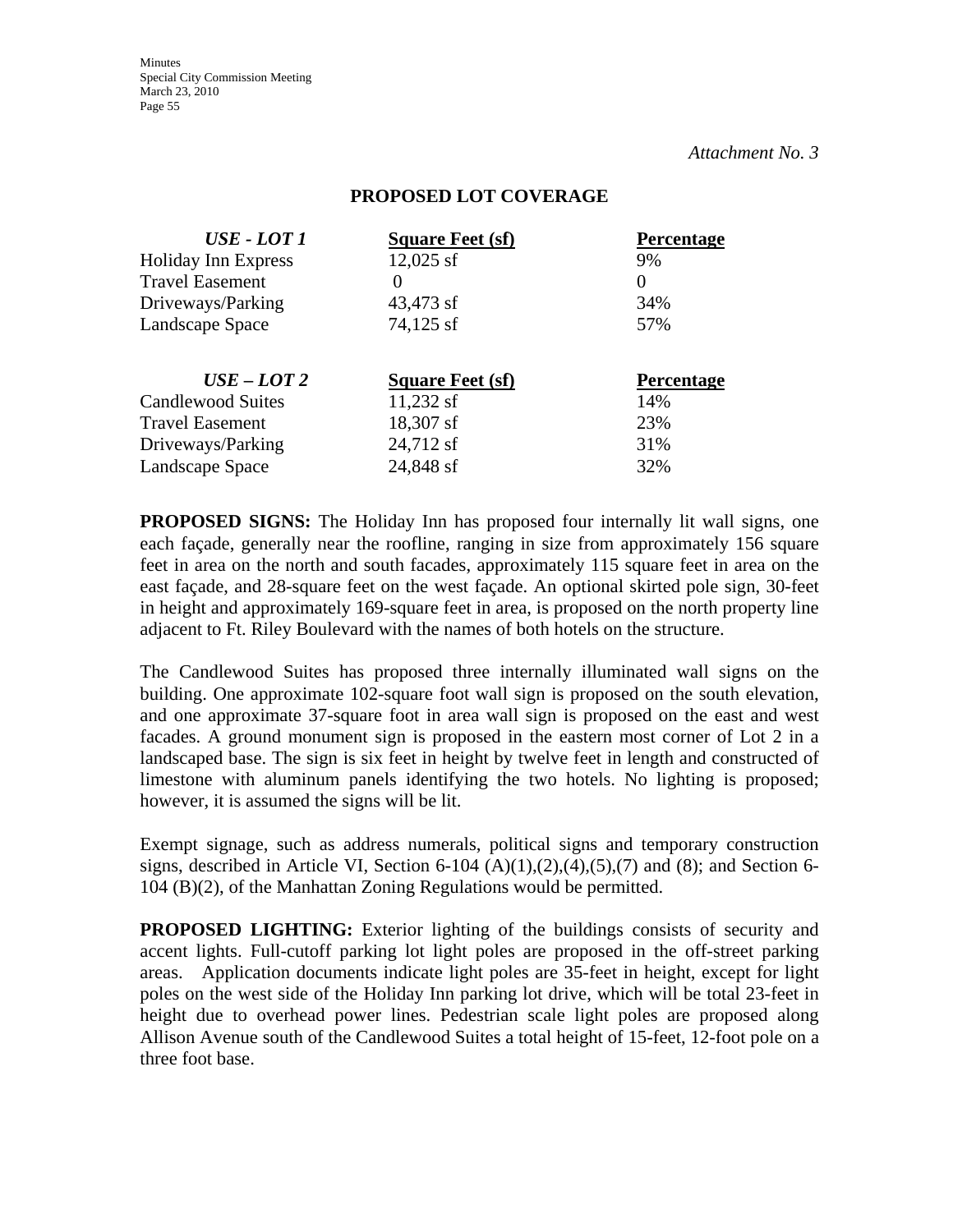# **REVIEW CRITERIA FOR PLANNED UNIT DEVELOPMENTS**

**1. LANDSCAPING:** Proposed landscaping is functional with respect to the proposed hotel setting of the development. The landscape plan consists of deciduous and evergreen trees and a broad range of shrubs and ornamental grasses, primarily in landscape parking islands and around the base of the proposed ground sign on Lot 2. No landscaped base is proposed in the optional sign on Lot 1. Other landscaped space will be turf type grass, either seeded or sod. Landscaping will be maintained by the owners and maintained by an underground sprinkling system.

**2. SCREENING:** An outdoor storage (trash dumpsters) area is adequately screened. It is located in the southern part of Lot 2 and separated from areas to the south by a ten foot retaining wall and will be enclosed and gated. Six to eight foot evergreen landscape screening is proposed on Lot 2 along the Allison Avenue right-of-way to buffer the views of off-street parking spaces at the proposed 15-foot front yard setback from the front yards of residential dwellings immediately to the south, and which front on Allison Avenue. The Holiday Inn will be separated from residential rear yards of single-family dwellings on lots in the Wesley Addition to the west by a heavily forested drainage ravine as well as by distance. Additionally, the site will be graded and below Allison Avenue with a retaining wall adding buffer.

**3. DRAINAGE:** The drainage system is designed in conformance with the adopted Stormwater Management Master Plan. Adequate provisions for drainage have been provided. A restrictive covenant is required regarding maintenance, construction and repair, as well as the assessment of adjoining properties if the storm water improvements are not maintained, constructed or repaired.

The applicant's proposal is to direct storm water to underground storm water storage cells, which will release to the north onto Kansas Department of Transportation (KDOT) rightof-way and to the drainage ravine on the west side of the PUD. A Preliminary Drainage Study was prepared by Schwab-Eaton, P.A., dated July 27, 2009 (attached). The City Engineer has reviewed the Report (memo attached dated October 28, 2009), and accepts the proposal with two recommendations and two concerns: one regarding the apparent lack of a storm drainage plan for the parking area between the two hotels and the need for the drainage plan to address drainage from Allison Avenue.

An Agreement Creating a Restrictive Covenant on Real Estate for drainage, (draft attached and subject to acceptance by the City) will be filed with the Final Plat to insure maintenance and the ability of the City to assess Lot 1 and Lot 2 if the drainage improvements are not maintained to city standards.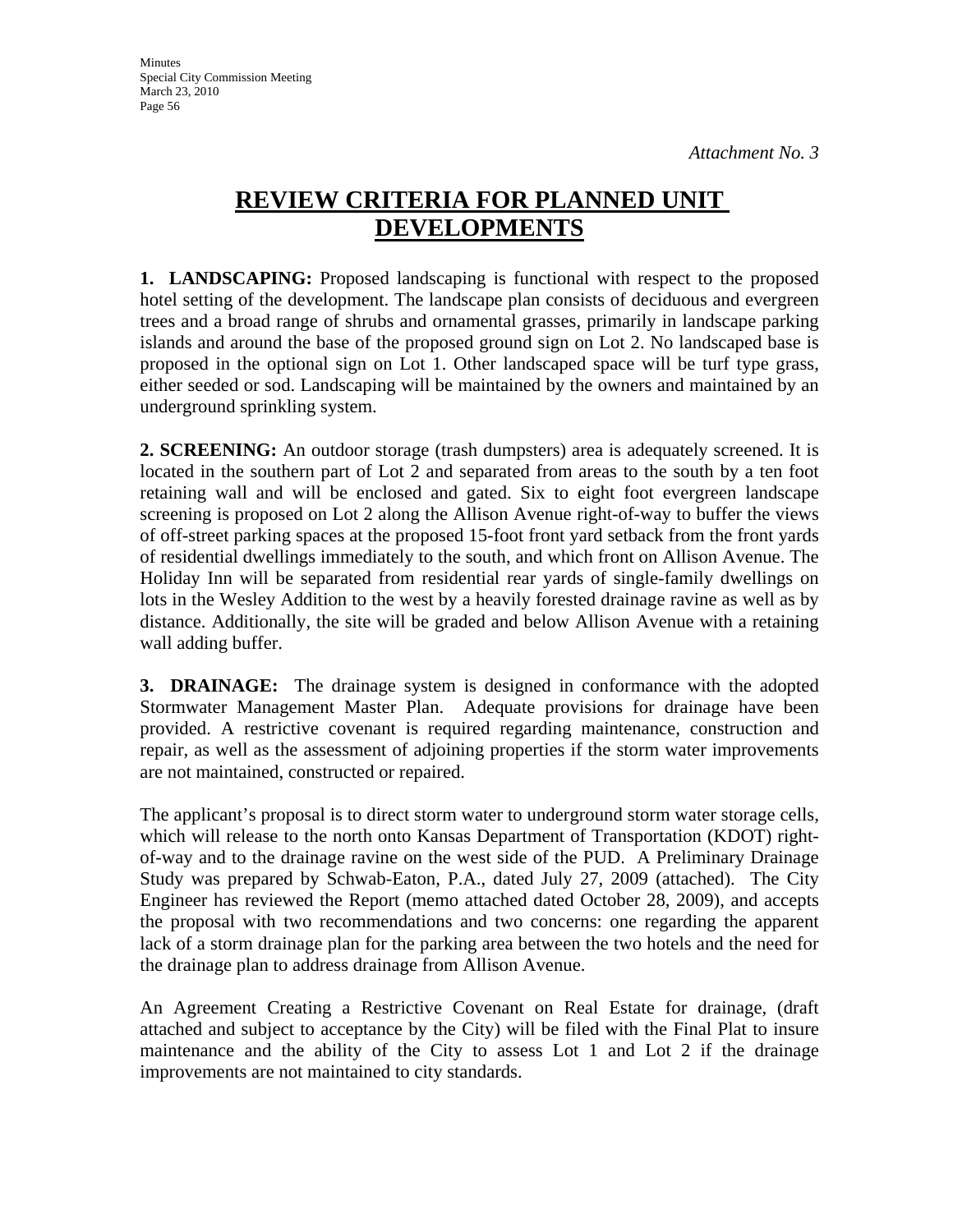**4. CIRCULATION:** The internal circulation plan provides for safe, convenient and efficient movement of motorists and pedestrians. Internal conflicts between motorists and pedestrians are minimized. The proposed travel easement also provides public street access to the East Stag Hill Booster Pump Station. A restrictive covenant is required for travel easements to ensure construction, maintenance and repairs, and the assessment to adjoining property in the PUD, if the public street is not maintained, constructed or repaired to city standards (draft attached).

A Traffic Impact Study for Flinthills Hospitality was prepared by Schwab-Eaton, P.A., dated July 22, 2009 (attached). The Study concludes that the proposed traffic will generate fewer than 100 trips in the peak hour.

The City Engineer has reviewed the Study, and accepts it with no exceptions (memo attached dated October 28, 2009.)

Currently, there is no public sidewalk along either side of Allison Avenue, a local street. Pedestrian traffic is accommodated for and within the development and will connect to proposed sidewalk on the north side of Allison Avenue. The applicant has requested a variation of the Subdivision Regulations requirement to not provide sidewalk along its Ft. Riley Boulevard frontage south of the off-ramp. While sidewalk along the sites north frontage of Ft. Riley Boulevard appears unnecessary, development of the site should have a sidewalk connection to an existing sidewalk on the west side of the intersection of Seth Child Road and Allison Avenue intersection.

Off-street parking for hotels is based on the requirements of the Manhattan Zoning Regulations, which requires two parking spaces plus one per hotel room. The Holiday Inn would be required to provide 77  $(2 + 75 \text{ rooms})$  and 80 are proposed or three more than the minimum. The Candlewood Suites would be required to provide  $86 (2 + 84$  rooms) and 86 are proposed. The combined total is 166. Adequate off-street parking is provided to serve the hotels.

**5. OPEN SPACE AND COMMON AREA:** Landscaped space reflects open space and there is no common area unless there is provision for shared parking in parking lots

**6. CHARACTER OF THE NEIGHBORHOOD:** The proposed site is located in the southwestern corner of a major street intersection, Ft. Riley Boulevard and Seth Child Road. Development in the intersection consists primarily of service commercial on its southeast and northwest corners and a municipal facility on the northeast corner. The southwest corner near, the proposed PUD site, consists of a group day care and established low to high density residential neighborhoods. The southwest corner of the intersection, prior to and since improvements Ft. Riley Boulevard, is primarily residential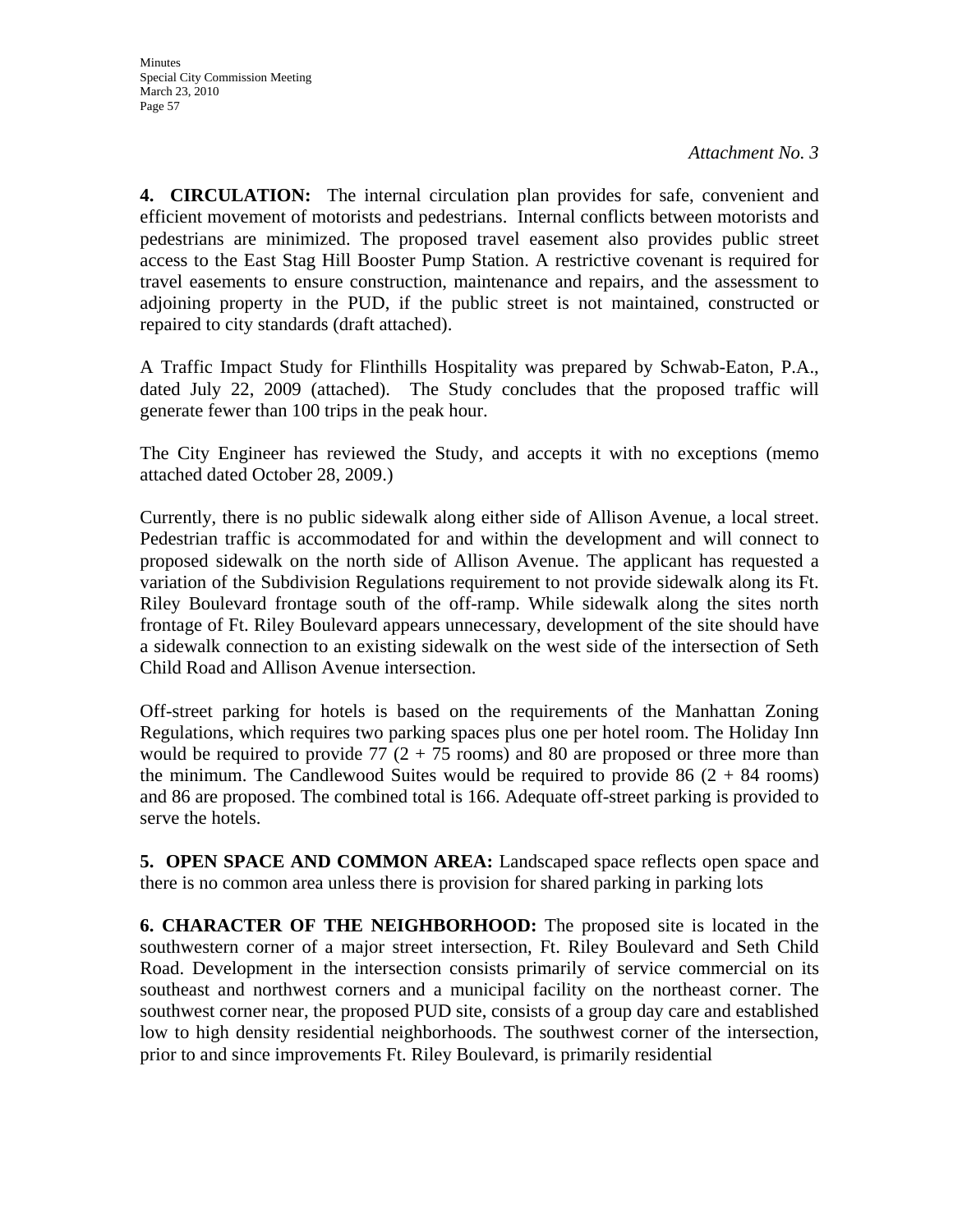with limited professional office use. The southwest corner of the intersection is accessed from a local street, Allison Avenue, which also connects to Stagg Hill Road. Intersecting streets on Allison Avenue, Canyon Drive and Ridgewood Drive, serve the residential neighborhoods to the south of Allison Avenue, which extends into an established multiplefamily and single-family and two-family neighborhood. The proposed PUD site is on a prominent elevated flat plateau above Ft. Riley Boulevard, which is immediately to the north and is very visible from both Ft. Riley Boulevard and Seth Child Road. The site was created as a part of the highway improvements by the Kansas Department of Transportation. The triangular eastern portion of the site was established as a result of the highway improvements.

# **MATTERS TO BE CONSIDERED WHEN CHANGING ZONING DISTRICTS**

**1. EXISTING USE:** A combination of vacant R and R-1 Districts. The triangular shape of proposed Lot 2 was created by KDOT due to acquisition of right-of-way for off-ramps and other Seth Child Road and Ft. Riley Boulevard intersection improvements. Both tracts have been vacant since annexation.

**2. PHYSICAL AND ENVIRONMENTAL CHARACTERISTICS:** The majority of the site is flat except for those portions adjoining Allison Avenue along the southern boundary. The site is at the same approximate grade as Allison Avenue at the eastern point and approximately 20-feet below grade of Allison Avenue where Allison Avenue turns at a right angle to the south. The northern boundary of the site adjoins Ft. Riley Boulevard right-of-way. The majority of the interior of the site has been graded and there are scattered trees along the southern boundary. There is a large and deep natural and heavily treed ravine on the western edge of the site. The site drains to the north and northeast. Access is from an existing concrete curb cut located approximately 60-feet west of the Ridgewood Drive and curb cut intersection. Internal access to the Booster Pump Station is a gravel driveway leading to the Pump Station and to the balance of the site. The existing curb cut is on a generally flat part of Allison Avenue. The site plan indicates Allison Avenue up to the proposed curb cut is a 15% grade, which flattens to a 4% grade and inclines to 11% before flattening at the western boundary of the site at the top of the hill.

### **3. SURROUNDING LAND USE AND ZONING:**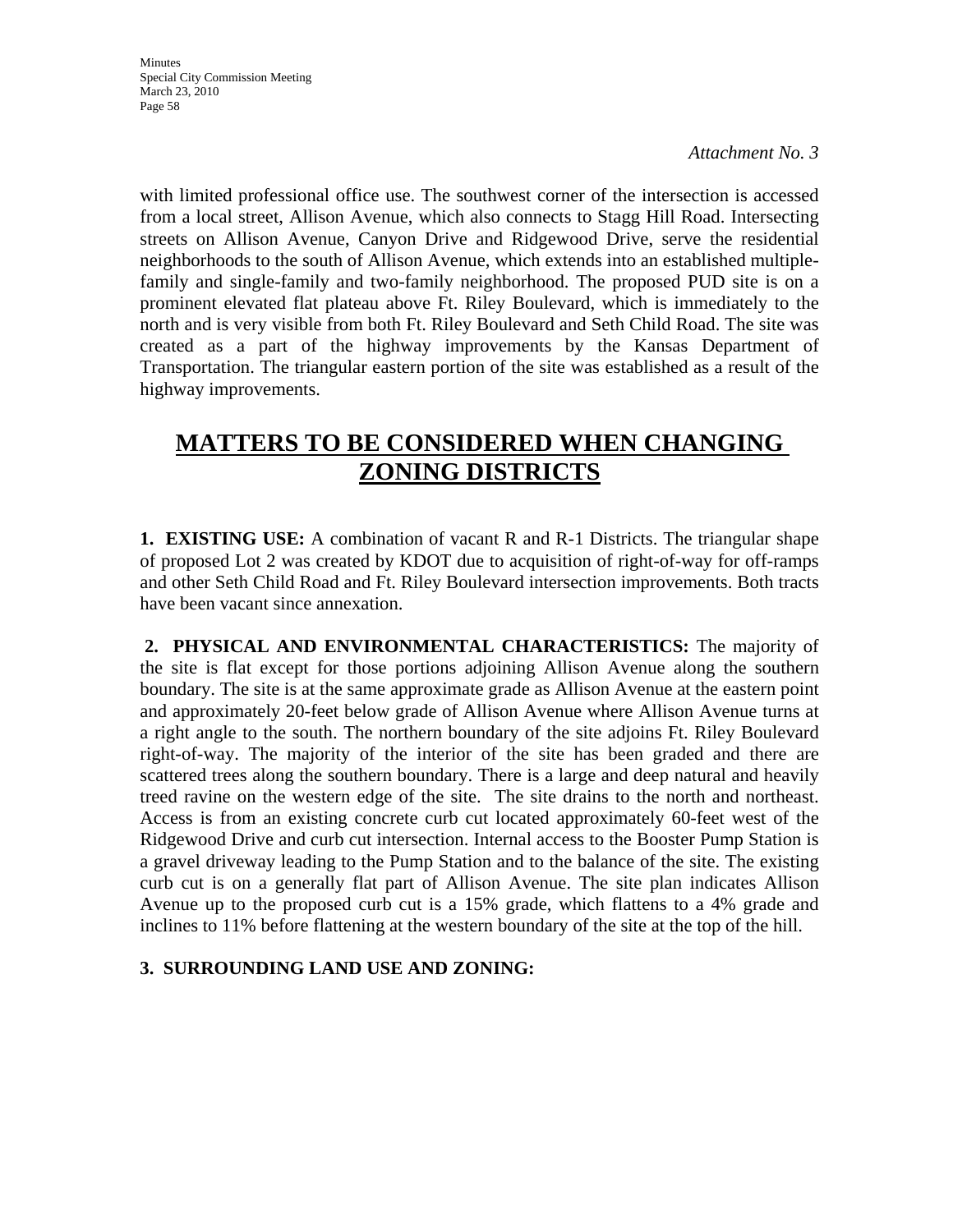**(a.) NORTH:** Ft. Riley Boulevard, off ramp to Seth Child Road and Ft. Riley Boulevard signalized intersection, divided four lane expressway; restaurant and single family dwellings, all north of Ft. Riley Boulevard, and Seth Child Road; R District and PUD.

**(b.) SOUTH:** Allison Avenue, a 60 foot wide local residential street, multiple-family, two-family and single-family dwelling units; R-2, Two-Family Residential District and R-3, Multiple-Family Residential District.

**(c.) EAST:** Ft. Riley Boulevard and Seth Child Road signalized intersection; auto dealership, multiple-family dwelling unit, restaurant, and group day care; R-1 District, C-5, Highway Service Commercial District, and C-1, Restricted Business District.

**(d.) WEST:** Single-family residential dwelling units and church; R District.

**4. CHARACTER OF THE NEIGHBORHOOD:** See above under Review Criteria for Planned Unit Development, number 6.

**6. SUITABILITY OF SITE FOR USES UNDER CURRENT ZONING:** The site has remained vacant since annexation and rezoning. Lot 11, Wesley Addition, has remained vacant since preliminary and final platting, likely due to the difficulty associated with steep access off Allison Avenue. Nothing prohibits the site from developing with R District and R-1 District uses; however, its location along Ft. Riley Boulevard may have diminished its attraction for low density single-family development allowed in the R and R-1 Districts. Given the character of the site, its suitability may be more appropriate for apartment sized buildings, similar to the scale of the two proposed hotels.

**7. COMPATIBILITY OF PROPOSED DISTRICT WITH NEARBY PROPERTIES AND EXTENT TO WHICH IT MAY HAVE DETRIMENTAL AFFECTS:** An increase in traffic, light and noise can be expected to occur with two hotels. Additional impacts may be expected due to the size and location of the hotels with respect to nearby residential neighborhoods.

### Traffic, Light and Noise Impacts

An increase in vehicular traffic can be expected. Based on the Traffic Impact Study for Flinthills Hospitality, traffic is anticipated to generate minimal impact on the street system. Pedestrian traffic will be accommodated with new sidewalks along Allison Avenue, which currently do not exist.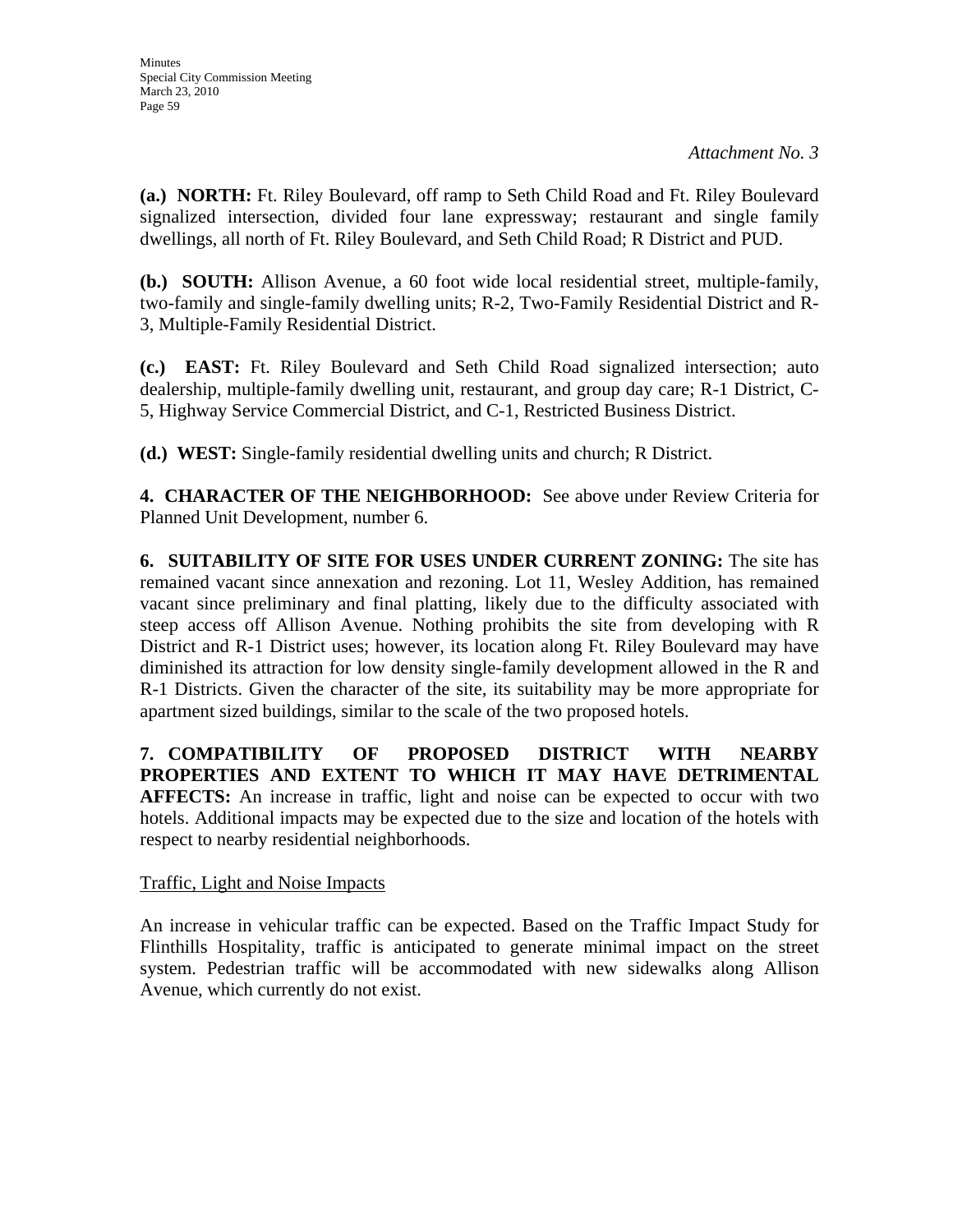With respect to light, notes on the PUD documents indicate lights will be full-cutoff and downcast. The Candlewood Suites' front wall, as well as the rear wall will be lit with uplighting; however, the separation of the wall due to the angle of the building and front yard setbacks should reduce any adverse affects on residential property to the south due to lighting. The Holiday Inn is separated by distance and lighting should not impact residential uses in the nearby neighborhoods. Light poles along Allison Avenue south of the Candlewood Suites will be at a residential scale in terms of height.

With respect to noise, an increase in noise can be expected. The Candlewood Suites and Holiday Inns operate on a 24 hour basis and activity can be expected throughout the daytime hours and to a lesser extent at night. Noise associated with the location of the Candlewood Suites hotel to the neighborhood to the south is mitigated due to the distance of the building from Allison Avenue. The off-street parking along the south front yard of Allison Avenue will be screened with minimum six to eight foot tall evergreen. In addition, parking along Allison Avenue will be located below grade of Allison Avenue in the range of one-half foot at the eastern end of the parking lot to approximately 14-feet at the western end of the parking lot. At the eastern end of the parking lot, the retaining wall will provide little affect to reduce noise, but as the height of the wall increases to the west, the retaining wall should significantly reduce any noise.

#### Size and Location Impacts

### Candlewood Suites hotel

The proposed front yard building setback of the proposed 45-foot tall Candlewood Suites hotel along Allison Avenue is 66-feet at its closest point. The building is 45-feet in height and approximately 212-feet in length, or a front façade area of approximately 9,540 square feet in area. Front yard setbacks in the underlying R-1 District are 25 feet and maximum structure height is 35-feet. The hotel is proposed at a finished grade elevation of 1135 feet. Based on the proposed grade adjacent to the building and street grades, the hotel is approximately seven feet below Allison Avenue street grade at the eastern point of the building and 20-feet below grade at the western point of the building. In combination with landscaping, distance, angle of the building and elevation grade differences, the height and lighting associated with the building, are not expected to adversely affect residential properties to the south of Allison Avenue. While general building height is approximately ten feet greater than the underlying residential district would allow, these same factors mitigate its affect on the character of the established neighborhood to the south. As proposed, the intensity of the operation associated with the Candlewood Suites hotel should not dominate the adjoining neighborhood to the south.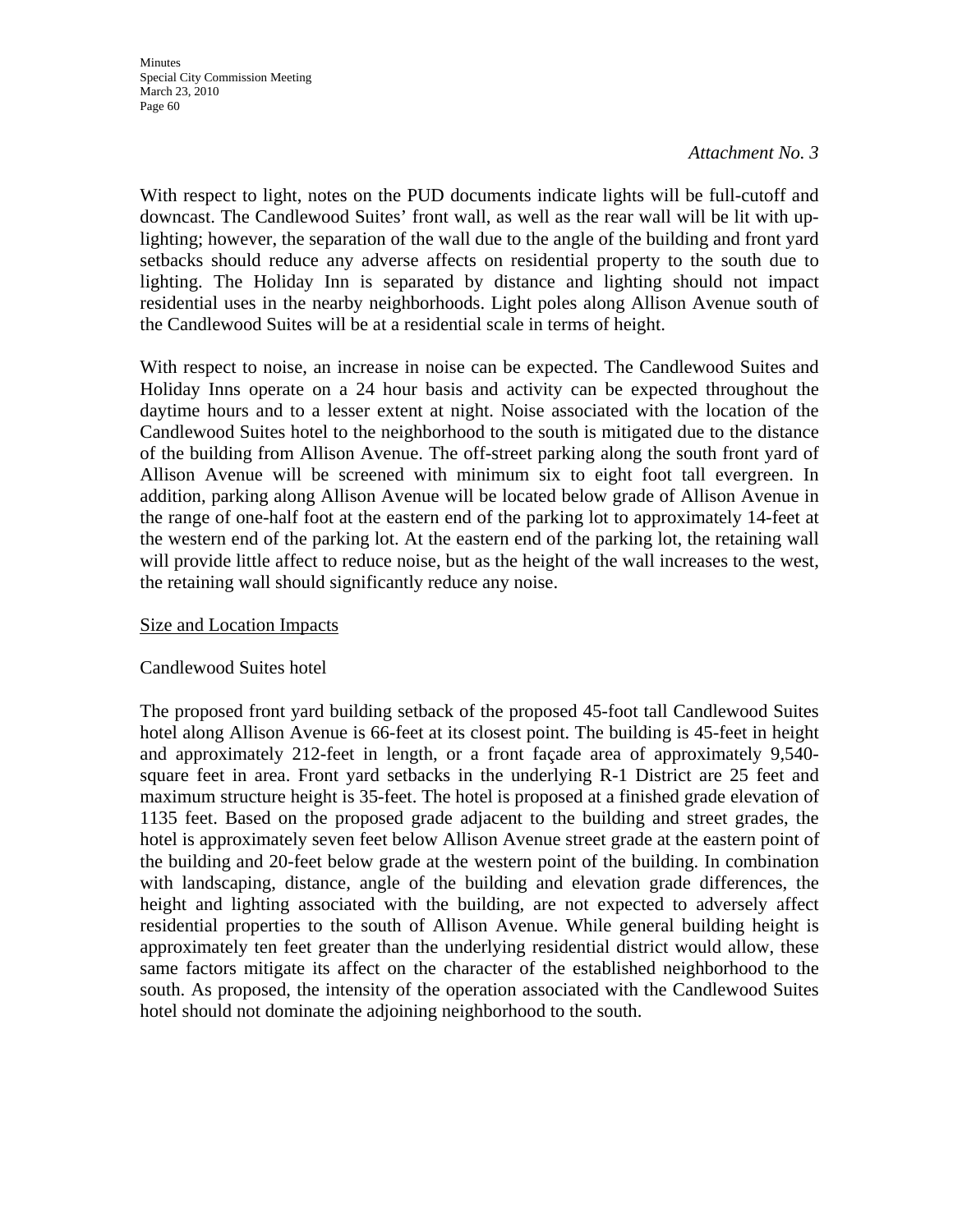Additionally, residential dwellings on the south side of Allison Avenue, opposite Lot 2, are set back approximately 50-feet, or 25-feet greater than the minimum 25-foot front yard setback for residential buildings. This additional front yard setback, combined with the 60 feet of right-of-way width of Allison Avenue, the minimum 66-foot front yard setback at the eastern end of the Candlewood Suites hotel, which increases to 145-feet at the western end of the hotel, and the angle of the hotel, meaning the hotel façade angles away from the neighborhood, all together further reduce the visual impact of the mass of the building as a dominating affect on the residential neighborhood.

Holiday Inn Express hotel

The hotel, as situated on Lot 2, is separated by distance, existing dense tree screening and elevation from nearby neighborhoods. Based on a finished floor elevation of 1145 feet, approximately 30-feet of the building will be visible from the southern turn on Allison Avenue. The building is approximately 155-feet north of the southern turn on Allison Avenue, and approximately 26-feet below street grade. Off-street parking and building setbacks from the western lot line are 130-feet and 185-feet, respectively and buffered by a drainage easement/deep ravine with dense mature trees. The commercial wall sign on the rear, or south façade, of the building is out of character with the area to the south. The Allison Avenue street frontage, towards which the sign is oriented, is not commercial and the sign should not be allowed, or at a minimum should be no greater than 40-square feet in area, the

### **8. CONFORMANCE WITH COMPREHENSIVE PLAN:**

### Land Use and Policies as shown in the Comprehensive Plan for the Site

The site is shown on the Southwestern Future Land Use Map as a combination of RMH, Medium to High density residential and RLM, Low to medium density residential. The RMH density range is 11 to 19 dwelling units per net acre. Uses include single-family dwellings, primarily on smaller lots, plus all housing types allowed by the Zoning Regulations, which include, two-family, three and four family dwellings, apartment buildings and manufactured homes. Mixed-use projects, including apartment buildings, would also be appropriate as a Planned Unit Development. The RLM density range is less than one up to eleven dwelling units per net acre.

Residential low to medium areas may include complementary scale retail service and office uses, and residential medium to high density neighborhoods may neighborhood scale commercial centers, which should be in harmony with the character of the residential neighborhood in which the use is proposed. The combination of residential and commercial uses would be in planned setting, usually a PUD.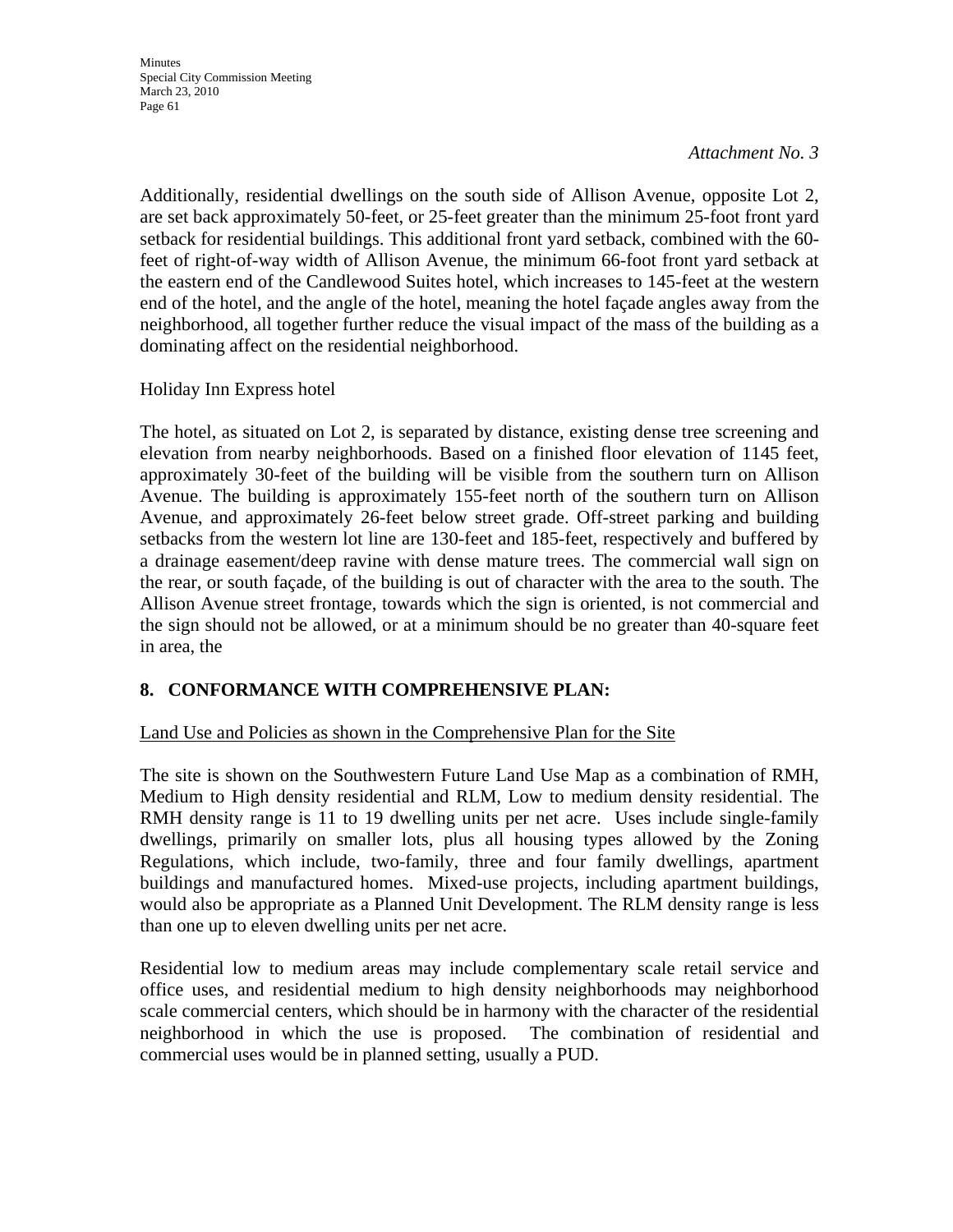### **RLM 1: Characteristics**

*The Residential Low/Medium Density designation incorporates a range of single-family, single-family attached, duplex, and town homes, and in appropriate cases include complementary neighborhood-scale supporting land uses, such as retail, service commercial, and office uses in a planned neighborhood setting, provided they conform with the policies on Neighborhood Commercial Centers. Small-scale multiple-family buildings and condominiums may be permissible as part of a planned unit development, or special mixed-use district, provided open space requirements are adequate to stay within desired densities.* 

#### **RMH 1: Characteristics**

*The Residential Medium/High Density designation shall incorporate a mix of housing types in a neighborhood setting in combination with compatible non-residential land uses, such as retail, service commercial, and office uses, developed at a neighborhood scale that is in harmony with the area's residential characteristics and in conformance with the policies for Neighborhood Commercial Centers. Appropriate housing types may include a combination of small lot single-family, duplexes, townhomes, or fourplexes on individual lots. However, under a planned unit development concept, or when subject to design and site plan standards (design review process), larger apartment or condominium buildings may be permissible as well, provided the density range is complied with.* 

#### Proposed Land use and Applicable Policies

The proposed rezoning reflects a land use associated with Community Commercial (CC) activity. The policies of Community Commercial are set out below in italics. The proposed rezoning would implement a development plan generally consistent with the policies applicable to all commercial development, as well as policies applicable to Community Commercial. In addition, the proposed PUD is Infill, or the development of new buildings on a vacant site in a built-up area, as envisioned in Growth Management policy GM 9. The proposed rezoning should be considered for consistency with the policy comments of GM 9. (Note: The term Infill is described in Chapter 9: Housing and Neighborhoods, Policy HN: 5, Promote Infill and Redevelopment.)

## *COMMERCIAL - Background and Intent*

*The City contains numerous commercial areas that provide the necessary goods and services for residents of the community and region as well as visitors. Commercial developments must be located and designed to balance market opportunities with access and location. In addition, the location and design of commercial areas must be incorporated into surrounding areas, rather than altering the character of surrounding neighborhoods. While the Downtown, or Central Core District, will remain the primary*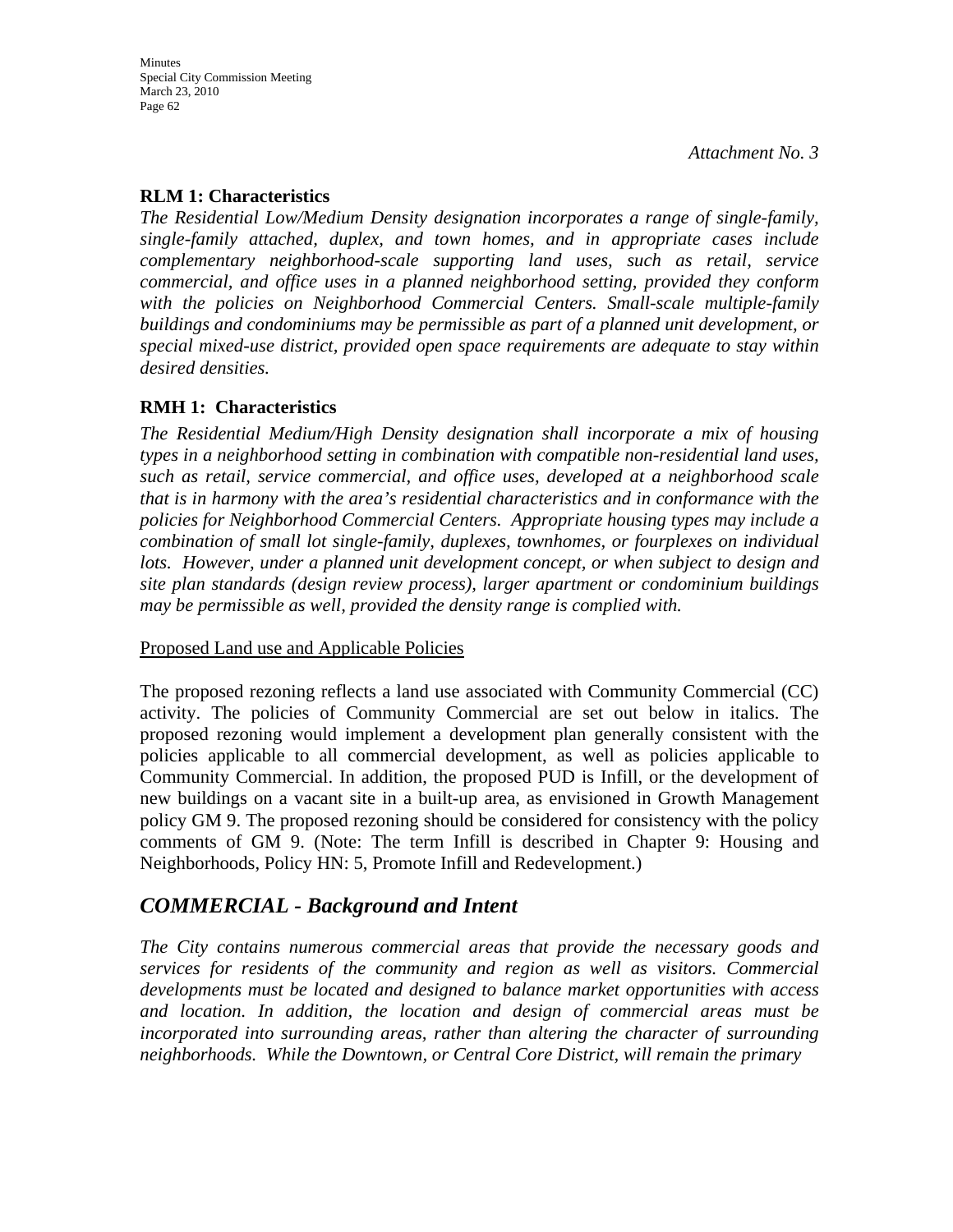*focus of regional commercial activity for the community and region, a variety of other community and neighborhood scale commercial centers will be distributed throughout the community to provide for the day-to-day needs of residents.* 

### *COMMERCIAL- ALL CATEGORIES*

### *C 1: Designate Commercial Areas According to Their Role and Function in the Region*

*To provide a variety of commercial services to the community, three commercial designations are provided, depending on the center's scale, purpose, location, and intensity of use. These include the Central Core District, Community Commercial, and Neighborhood Commercial.* 

### *C 2: Distribution of Commercial Services*

*Commercial centers should be distributed throughout the community to provide ease of access for all residents and minimize the need for cross-town vehicle trips.* 

### *C 3: Locate All Commercial Uses in Activity Centers*

*Commercial services should be concentrated and contained within planned activity centers, or nodes, throughout the community. Development of distinct commercial nodes will help preserve the residential character of many of the major street corridors throughout the community and help prevent the negative impacts caused by multiple access points along a corridor. Commercial activities, when grouped in cohesive centers or nodes, result in more viable areas compared to scattered or isolated single use commercial sites. Activity centers, or nodes, provide a variety of services in a concentrated location to promote "one-stop shopping" and minimize the need for multiple vehicle trips. Each center has a limited number of vehicle access points to minimize impacts on surrounding uses and maintain an efficient traffic flow to and from the site. Uses are typically clustered on larger sites near the intersection of two major streets*  rather than being developed in linear, "strip" configurations along major street *corridors. Linear development patterns, particularly when parcels provide a single use and are developed independently, can require multiple access points and lead to disruption of traffic flow on adjacent streets. Although lot sizes and/or configurations in some areas may warrant the use of a more linear development pattern, it is generally discouraged.* 

### *C4: Include a Mix of Uses in New and Redeveloped Commercial Areas*

*New development and redevelopment should include a mix of uses of different types and sizes, creating a diversity of activity and avoiding large, single-use buildings and dominating parking areas.*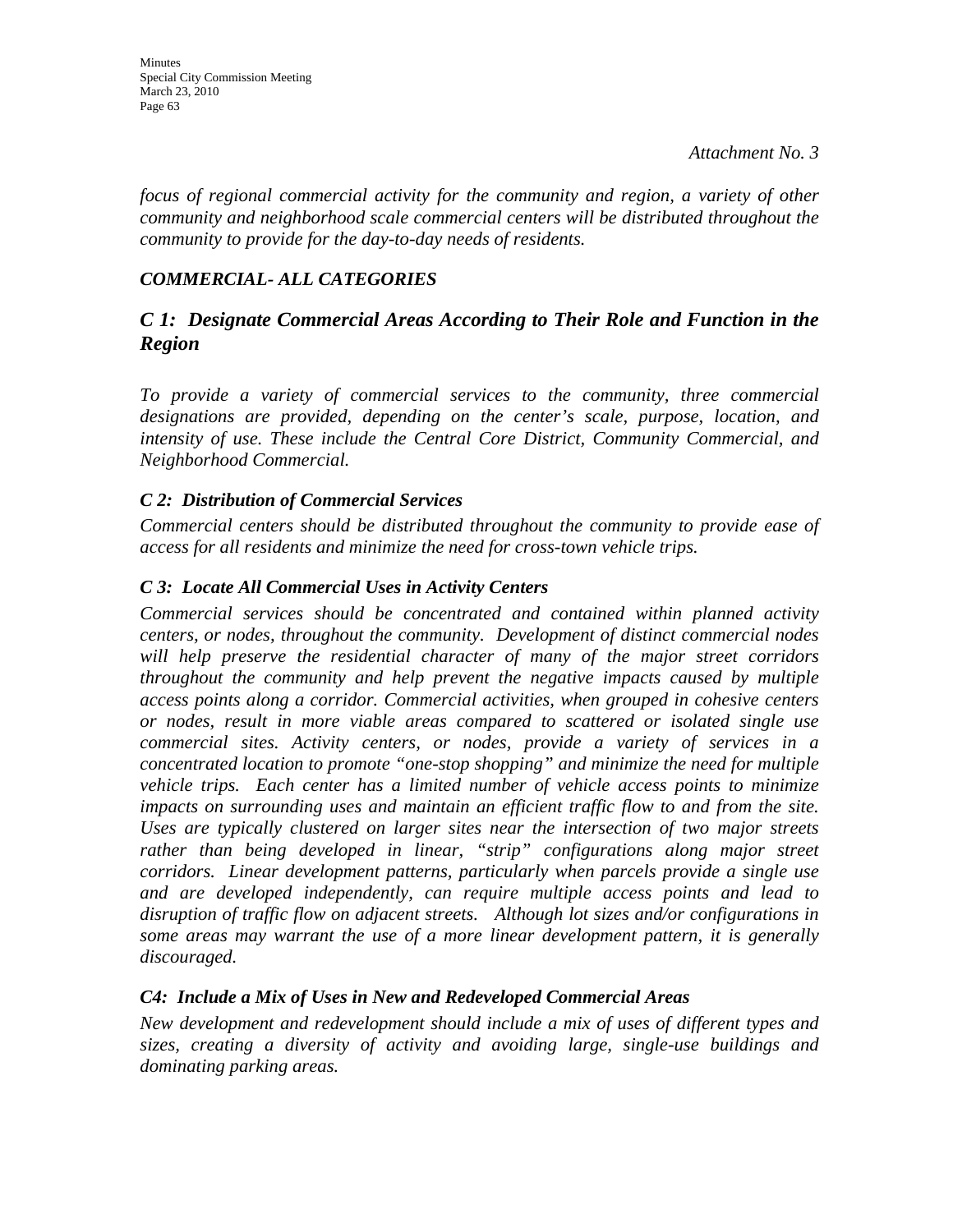### C5: Promote a High Quality Urban Environment

*The physical design of commercial development areas shall promote a high quality urban environment, as expressed by site layout, building materials and design, landscaping, parking area design, and pedestrian-oriented facilities, such as through use of design guidelines.* 

### *COMMUNITY COMMERCIAL (CC)*

### *CC 1: Characteristics*

*Community Commercial Centers provide a mix of retail and commercial services in a concentrated and unified setting that serves the local community and may also provide a limited draw for the surrounding region. These centers are typically anchored by a larger national chain, between 120,000 and 250,000 square feet, which may provide sales of a variety of general merchandise, grocery, apparel, appliances, hardware, lumber, and other household goods. Centers may also be anchored by smaller uses, such as a grocery store, and may include a variety of smaller, complementary uses, such as restaurants, specialty stores (such as books, furniture, computers, audio, office supplies, or clothing stores), professional offices and health services. The concentrated, unified design of a community commercial center allows it to meet a variety of community needs in a "onestop shop" setting, minimizing the need for multiple vehicle trips to various commercial areas around the community. Although some single use highway-oriented commercial activities will continue to occur in some areas, this pattern of development is generally not encouraged.* 

### *CC 2: Location*

*Community Commercial Centers should be located at the intersection of one or more major arterial streets. They may be located adjacent to urban residential neighborhoods and may occur along major highway corridors as existing uses become obsolete and are phased out and redeveloped over time. Large footprint retail buildings (often known as "big-box" stores) shall only be permitted in areas of the City where adequate access and services can be provided.* 

### *CC 3: Size*

*Typically require a site of between 10 and 30 acres.* 

### *CC 4: Unified Site Design*

*A unified site layout and design character (buildings, landscaping, signage, pedestrian and vehicular circulation) shall be required and established for the center to guide current and future phases of development. Building and site design should be used to create visual interest and establish a more pedestrian-oriented scale for the center and between out lots.*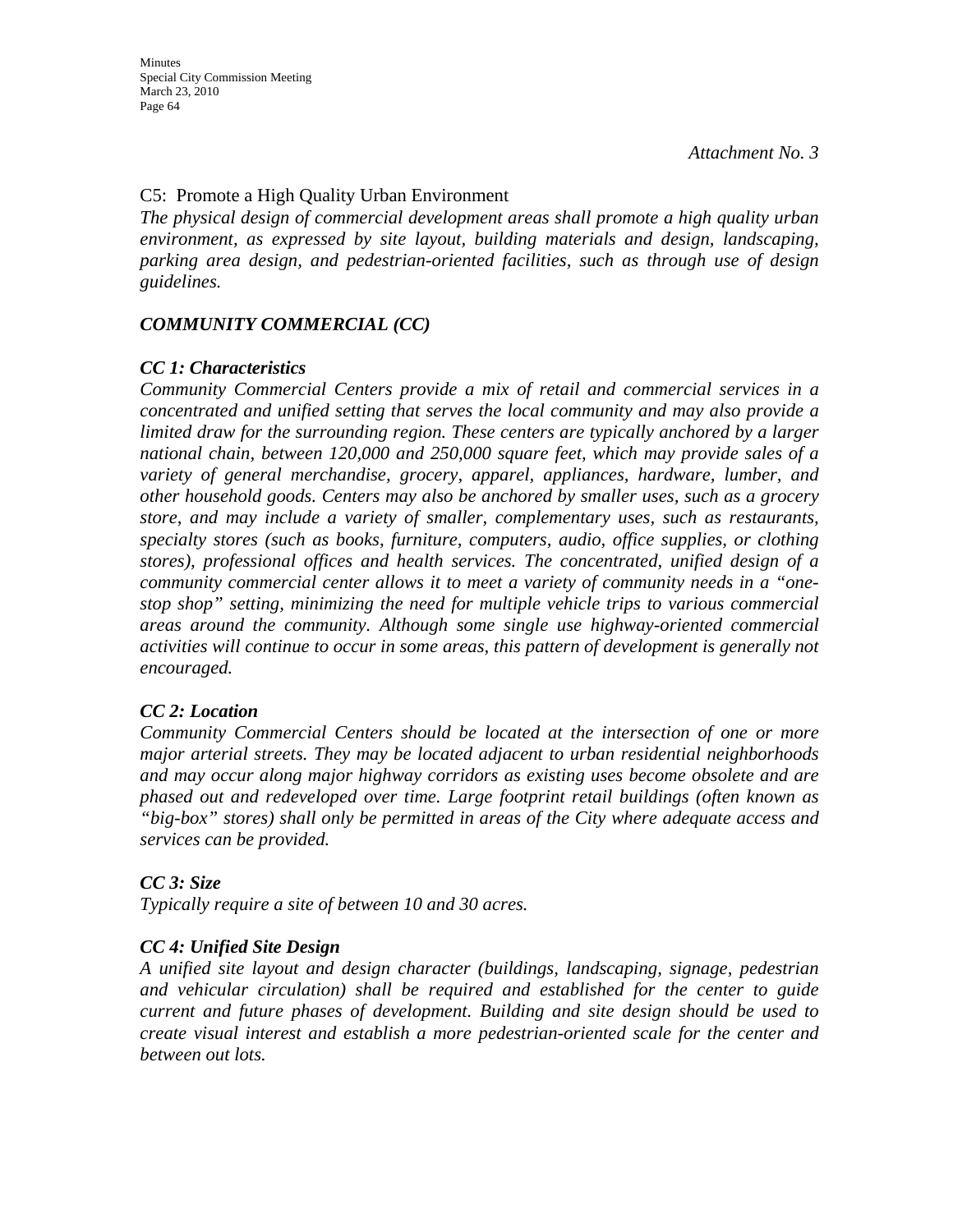### *CC 5: Architectural Character*

*Community Commercial Centers shall be required to meet a basic level of architectural detailing, compatibility of scale with surrounding areas, pedestrian and bicycle access, and mitigation of negative visual impacts such as large building walls, parking areas, and service and loading areas. While these requirements apply to all community commercial*  development, they are particularly important to consider for larger footprint retail *buildings, or "big-box" stores. A basic level of architectural detailing shall include, but not be limited to, the following:* 

- *Façade and exterior wall plane projections or recesses;*
- *Arcades, display windows, entry areas, awnings, or other features along facades facing public streets;*

*• Building facades with a variety of detail features (materials, colors, and patterns); and* 

*• High quality building materials.* 

### *CC 6: Organization of Uses*

*Community commercial services should be concentrated and contained within planned activity centers, or nodes, throughout the community. Within each activity center or node, complementary uses should be clustered within walking distance of each other to facilitate efficient, "one-stop shopping", and minimize the need to drive between multiple areas of the center. Large footprint retail buildings, or "big-box" stores should be incorporated as part of an activity center or node along with complementary uses. Isolated single store developments are strongly discouraged.* 

### *CC 7: Parking Design and Layout*

*Uninterrupted expanses of parking should be avoided. Parking areas should be broken into smaller blocks divided by landscaping and pedestrian walkways. Parking areas should be distributed between the front and sides of buildings, or front and rear, rather than solely in front of buildings to the extent possible.* 

### *CC 8: Circulation and Access*

*Clear, direct pedestrian connections should be provided through parking areas to building entrances and to surrounding neighborhoods or streets. Integrate main entrances or driveways with the surrounding street network to provide clear connections between uses for vehicles, pedestrians, and bicycles.*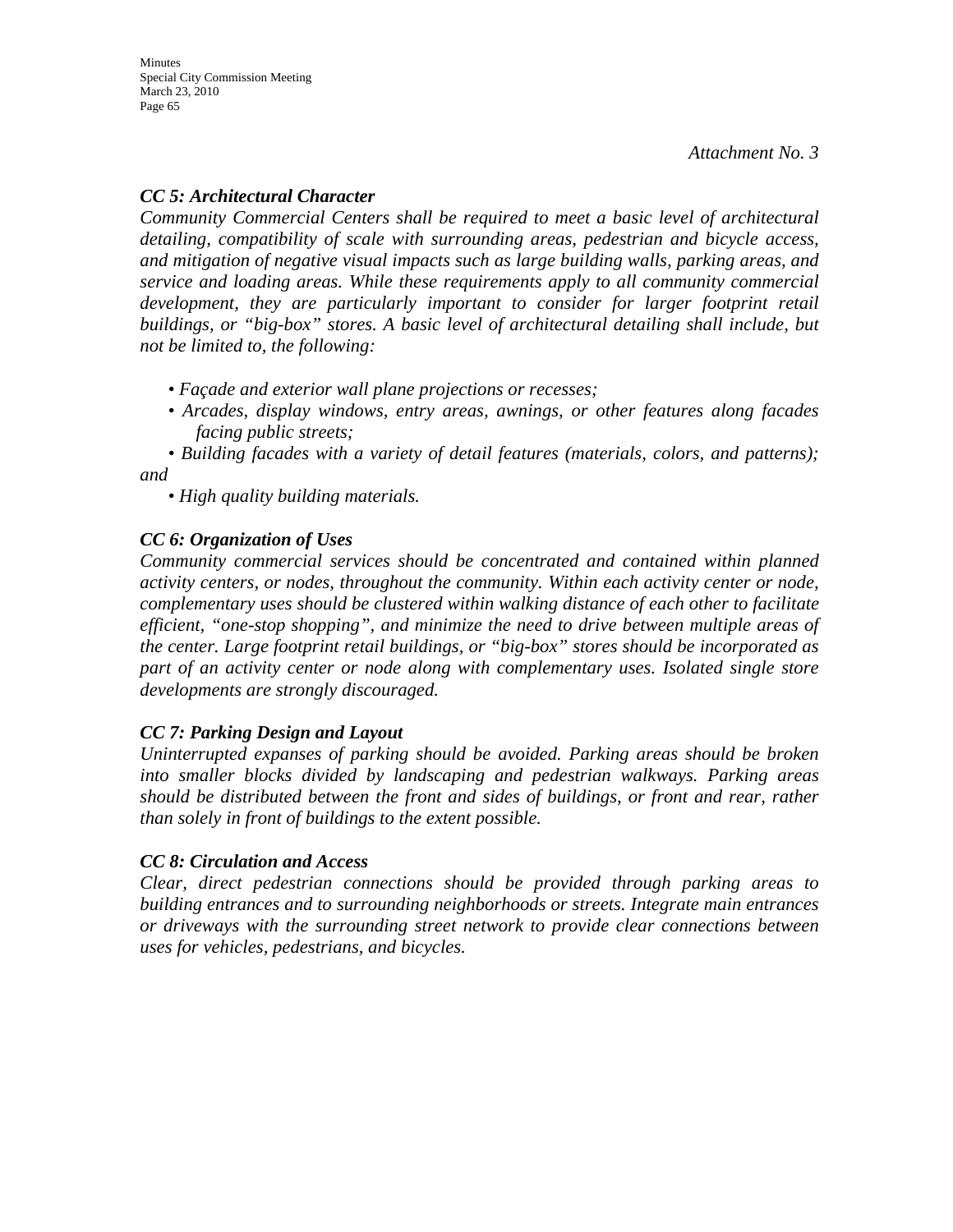### *GM 9: Infill and Redevelopment*

*Infill and redevelopment within established areas of the City is generally encouraged where deteriorated or obsolete structures have become detrimental to an area, where new uses can be accommodated on vacant properties, and in areas that have been specifically identified for redevelopment. Projects may range in size from a single residential lot to the redevelopment of multiple contiguous blocks within a neighborhood or commercial area. Regardless of its scale, infill and redevelopment shall be designed in a manner that is sensitive to and reflects the character of the surrounding area. Important design considerations include building scale, mass, roof form, height, and orientation, parking location, lot coverage, architectural character, and landscape elements. These design considerations are particularly important when infill or redevelopment occurs within or adjacent to an established residential neighborhood, or when a change in use or intensity would otherwise negatively impact the established character of the surrounding area.* 

Low to medium density and medium to high density development are suggested for the site in the Comprehensive Plan. As noted in the Comprehensive Plan's policies for residential areas retail services and office activities may be in appropriate, when properly located, scaled and in character with the residential neighborhood. These policy statements should be balanced against the policies for commercial development based on the overall character of the neighborhood.

The proposed PUD is will locate two hotels on an elevated site above a major street corridor, at an intersection oriented to commercial development, which is also immediately adjacent to an established single-family, two-family and multiple-family residential neighborhood. The proposed Candlewood Suites hotel generally conforms to policies CC 5 and GM 9 of the Comprehensive Plan. While its mass and scale are not the same as the low density residential uses in the neighborhood, its scale is not inconsistent with large multiple-family buildings in the same neighborhood. The Candlewood Suites location, its height and mass are separated by distance, elevation, screening and building placement to the greatest extent feasible, given the shape of the land. Its placement reflects a level of sensitivity, which fits within the surrounding residential neighborhood consisting of existing mix of large multiple-family dwellings and single and two-family dwellings and the commercial intersection of the two major streets. The proposed location of the Holiday Inn Express hotel is an appropriate use in the neighborhood. Concerns related to its character and fit are mitigated by distance and natural screening. The overall site's location to a major street intersection lends itself to commercial development oriented towards the motoring public.

The proposed PUD is in general conformance with the Comprehensive Plan.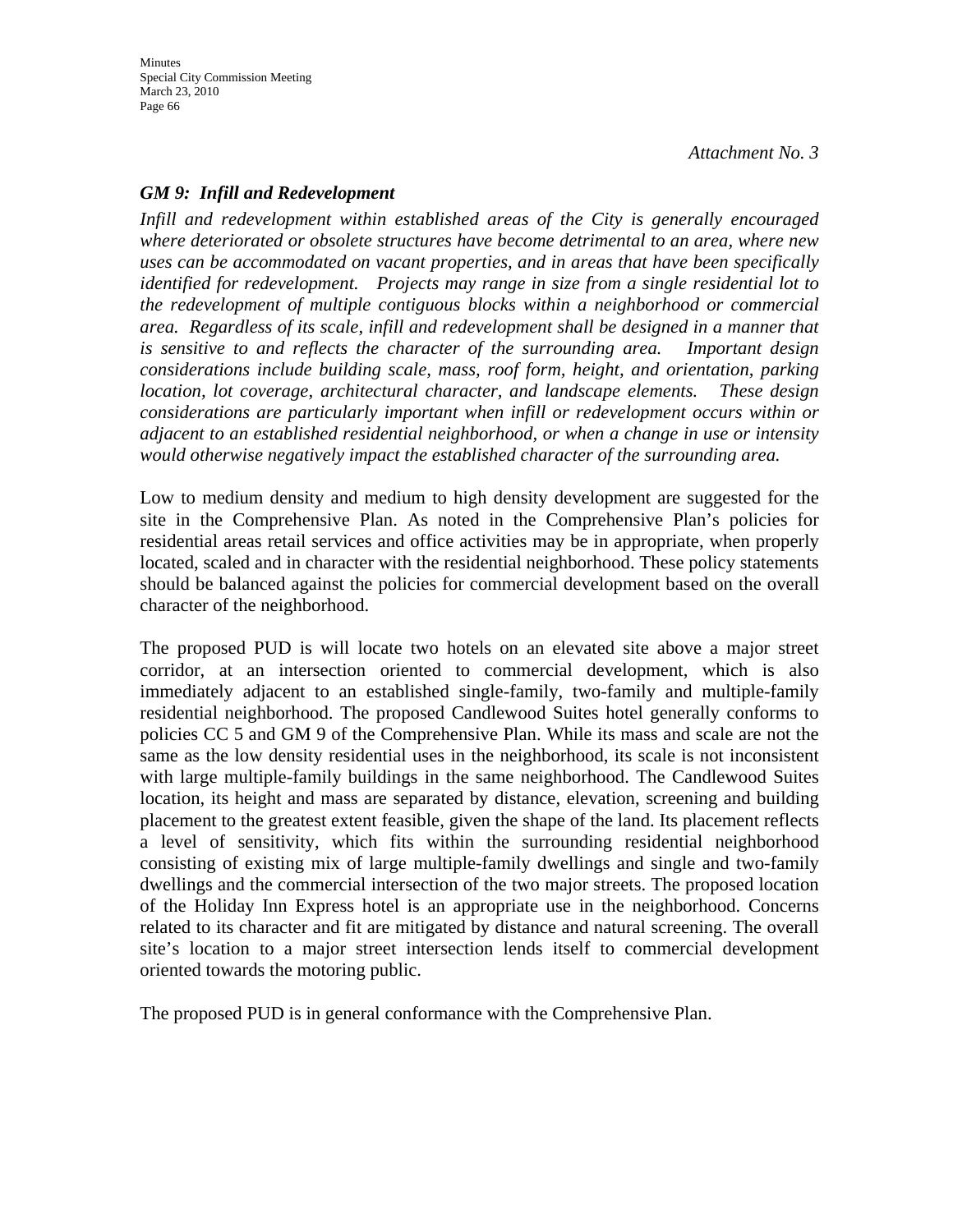### **8. ZONING HISTORY AND LENGTH OF TIME VACANT AS ZONED:**

#### R-1 District Portion

| 1971             | Annexation and rezoning to R-1 District                         |
|------------------|-----------------------------------------------------------------|
| December 3, 2001 | Planning Board recommends denial (6-0) of proposed rezoning     |
|                  | from R-1, Single-Family Residential District, to R-3, Multiple- |
|                  | Family Residential District.                                    |

The R-1 District portion of the site was annexed in 1971, (Ordinance No. 2779), and has been zoned R-1 District from 1971 to present. In 2001, a prior owner, Robert L. Hodgson, applied for a rezoning to R-3 District. City Administration and the Manhattan Urban Area Planning Board recommended denial and the applicant withdrew the application before first reading (December 3, 2001 Planning Board Minutes attached). At the time of the application, the existing Ft. Riley Boulevard and Seth Child Road interchange was proposed and there were unknowns about impacts related to the interchange and development of the site.

#### R- District Portion (Lot 11, Wesley Addition)

| 1971              | Annexation and rezoning to R-1                                                        |
|-------------------|---------------------------------------------------------------------------------------|
| <b>July 1977</b>  | Rezoned to PUD for a retirement center.                                               |
| June 5, 1989      | Manhattan Urban Area Planning Board recommends approval of<br>rezoning from PUD to R. |
| July 18, 1989     | City Commission approves rezoning from PUD to R (Ordinance)                           |
|                   | No. 4588.)                                                                            |
| June 4, 1990      | Manhattan Urban Area Planning Board approves the Preliminary                          |
|                   | Plat of the Wesley Addition.                                                          |
| August 20, 1990   | Manhattan Urban Area Planning Board approves the Final Plat of                        |
|                   | the Wesley Addition.                                                                  |
| September 4, 1990 | City Commission accepts rights-of-ways and easements of the                           |
|                   | <b>Wesley Addition.</b>                                                               |

**9. CONSISTENCY WITH INTENT AND PURPOSE OF THE ZONING ORDINANCE:** The intent and purpose of the Zoning Regulations is to protect the public health, safety, and general welfare; regulate the use of land and buildings within zoning districts to assure compatibility; and to protect property values. The proposed PUD is located in the R and R-1 Districts.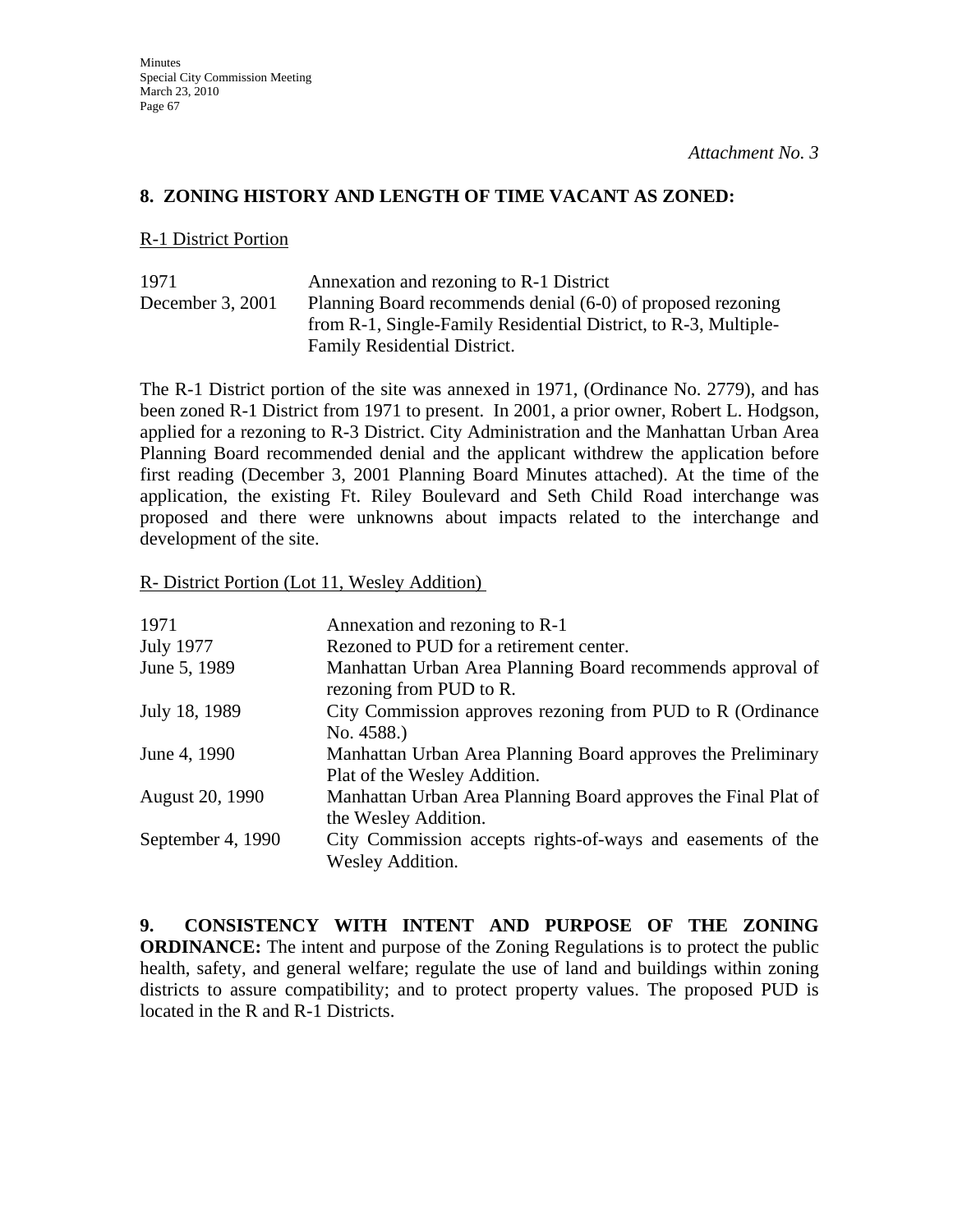Land use and structures within a Planned Unit Development District which, when approved by the Planning Board and Governing Body, may differ in one or more respects from the regulations that are applicable in any other zoning district. The objectives of a Planned Unit Development District shall be to promote progressive development of land and construction by encouraging Planned Unit Developments (PUD's) to achieve: a maximum choice of living environments by allowing a variety of housing and building types; a more useful pattern of open space and recreation areas and, if permitted as part of the project, more convenience in the location of commercial uses and services; a development pattern which preserves and utilizes natural topography and geologic features, scenic vistas, trees and other vegetation, and prevents the disruption of natural drainage patterns; a more efficient use of land than is generally achieved through conventional development; a development pattern in harmony with land use density, transportation facilities, and community facilities; an environment which provides safe, clean, convenient and necessary residential, commercial, and industrial facilities which will afford greater opportunities for better housing, recreation, shops and industrial plants for all citizens of the community; a development plan which suits the specific needs of the site and takes into account the unique conditions of the property which may require changes of conventional bulk regulations, lot layout, or density; or results in a project that provides greater public benefit than would be provided under conventional zoning; and, a mixture of compatible uses which might not otherwise be permitted in a single district, or which may restrict the range of land uses more than in a single district.

### Underlying Zoning Districts

The underlying R and R-1 Districts are low density single-family residential zones intended to allow single- family development at minimum lot sizes of 10,000 square feet and 6,500 square feet, respectively. Maximum structure height is 35-feet. Minimum front, rear and side yard setbacks are 25-feet, 25-feet and eight feet, respectively.

### Proposed PUD

Based on the proposed site plan, the two hotels are an appropriate use of the site and consistent with the intent and purpose of the Zoning Regulations, subject to the conditions of approval.

**12. RELATIVE GAIN TO THE PUBLIC HEALTH, SAFETY AND WELFARE THAT DENIAL OF THE REQUEST WOULD ACCOMPLISH, COMPARED WITH THE HARDSHIP IMPOSED UPON THE INDIVIDUAL OWNER:** There appears to be no relative gain to the public that denial would accomplish. Minimal impact on the public is expected as a result of traffic and storm water. Transportation and storm water proposals are consistent with the policies of the City. There may be a hardship on the owner if the rezoning is denied because no public adverse impacts are expected.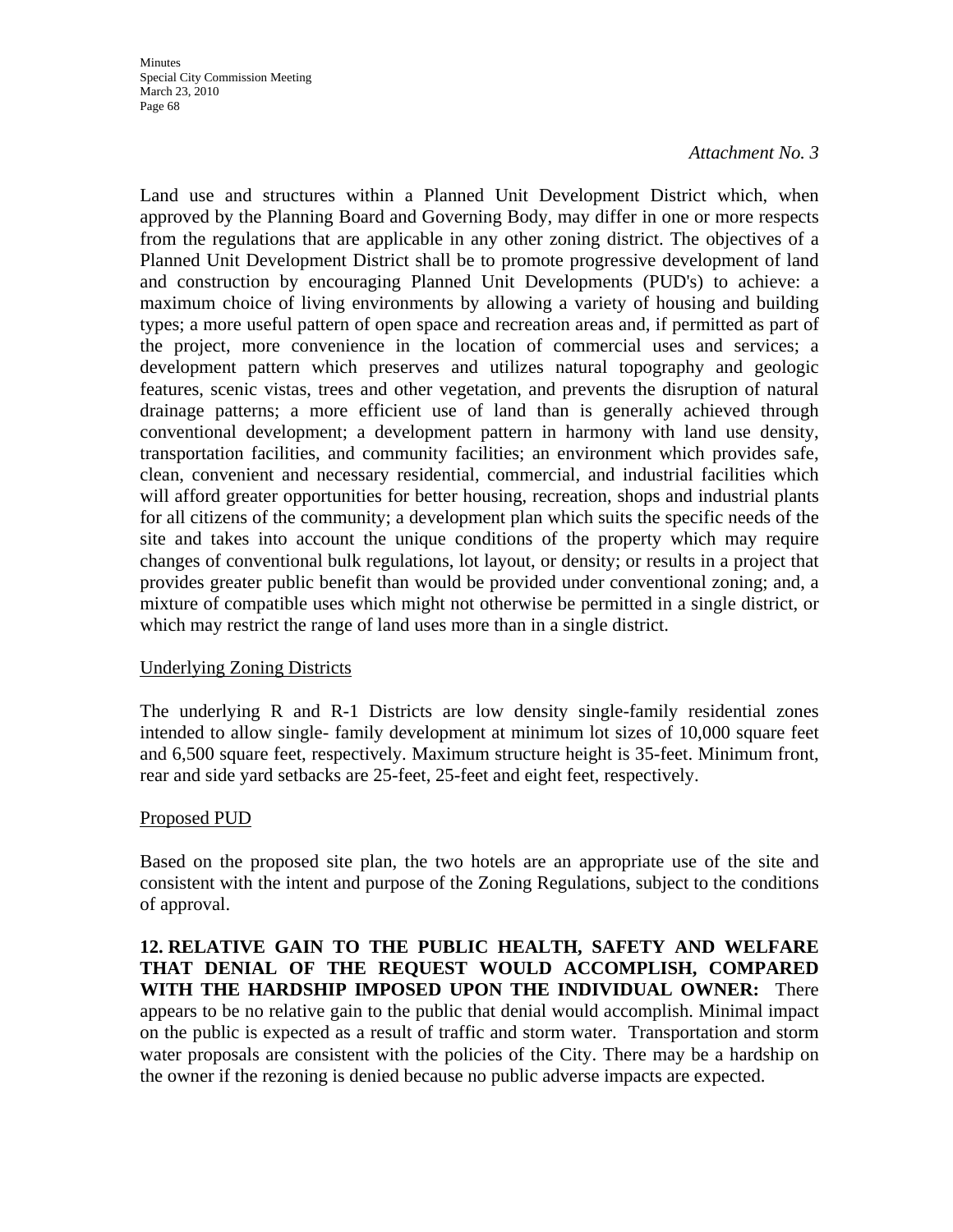**11. ADEQUACY OF PUBLIC FACILITIES AND SERVICES:** Public utilities and services are adequate. Water lines and other public utilities will be relocated to accommodate the proposed hotel locations. Sidewalk is proposed along the north side of Allison Avenue abutting the southern boundary of the proposed PUD. No sidewalk is proposed along the north boundary of the site in the Ft. Riley Boulevard right-of-way offramp area. The PUD notes a sidewalk will be provided by others from the eastern point of Lot 2 to the existing sidewalk on the west side of the Allison Avenue Seth Child Road intersection. When the site is developed, sidewalk should be provided from the eastern point of the site to the existing sidewalk at the intersection by the applicant. The memo from the City Engineer outlines corrections to the utility plan, which will be addressed with the Final Development Plan.

### **12. OTHER APPLICABLE FACTORS:** None.

**13. STAFF COMMENTS AND RECOMMENDATION:** City Administration recommends approval of the proposed rezoning of Flinthills Hospitality PUD from R, Single-Family Residential District, and R-1, Single-Family Residential District, to PUD, Commercial Planned Unit Development District, based on the findings in the staff report, with the following conditions of approval:

- 1. The Permitted Uses shall include: Hotels.
- 2. Landscaping and irrigation shall be provided pursuant to a Landscaping Performance Agreement between the City and the owner, which shall be entered into prior to issuance of a building permit.
- 3. All landscaping and irrigation shall be maintained in good condition.
- 4. Landscape evergreen screening along Allison Avenue shall be planted at a minimum six (6) to eight (8) feet in height at the time of planting.
- 5. Signage shall be limited to signs proposed in the application, except the wall sign on the south wall of the Holiday Inn Express shall be prohibited.
- 6. The proposed optional pylon sign on Lot 1 shall be located in a landscaped base.
- 7. Exempt signage described in Article VI, Section 6-104  $(A)(1),(2),(4),(5),(7)$  and  $(8)$ ; and Section 6-104  $(B)(2)$ , of the Manhattan Zoning Regulations shall be permitted.
- 8. A sidewalk shall be constructed along the north side of Allison Avenue extending from the eastern edge of the proposed sidewalk on Lot 1 to the existing sidewalk on the northwest corner of the intersection of Allison Avenue and the Ft. Riley Boulevard and Seth Child road intersection concurrent with the construction of the improvements in the PUD.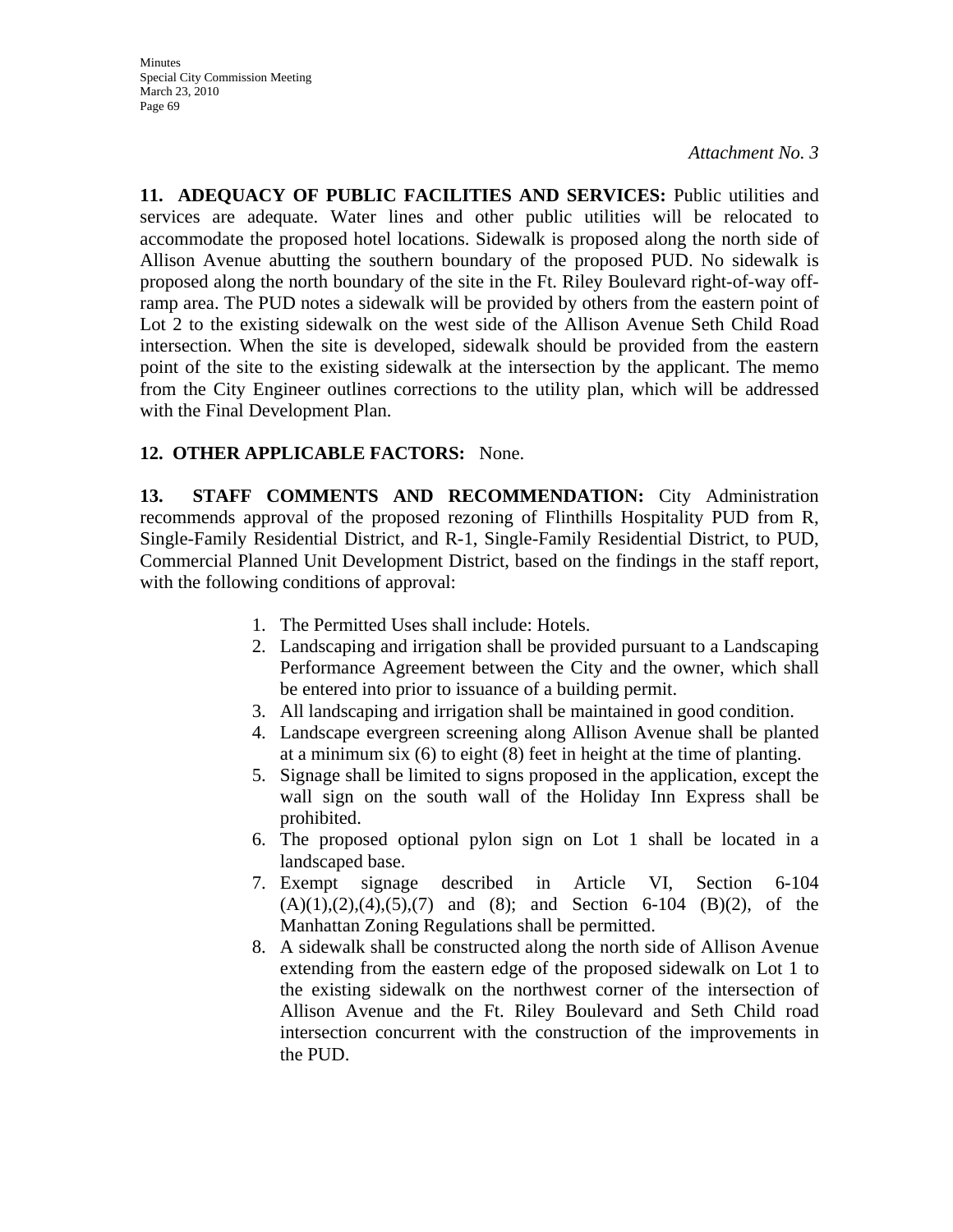- 9. An eight (8) foot security fence and gate to enclose the water pump station shall be constructed by the applicant with the first building permit.
- 10. An Agreement Creating a Restrictive Covenant on Real Estate related to drainage shall be filed with the Final Plat.
- 11. A Restrictive Covenant related to the proposed travel easement, Hospitality Place, shall be filed with the Final Plat.
- 12. A Kansas Department of Transportation permit shall be obtained for improvements proposed in the K-18 right-of-way concurrent with the first building permit.

## **ALTERNATIVES:**

- 1. Recommend approval of the proposed rezoning of Flinthills Hospitality PUD from R, Single-Family Residential District, and R-1, Single-Family Residential District, to PUD, Commercial Planned Unit Development District, stating the basis for such recommendation, with the conditions listed in the Staff Report.
- 2. Recommend approval of the proposed rezoning of Flinthills Hospitality PUD from R, Single-Family Residential District, and R-1, Single-Family Residential District, to PUD, Commercial Planned Unit Development District, and modify the conditions, and any other portions of the proposed PUD, to meet the needs of the community as perceived by the Manhattan Urban Area Planning Board, stating the basis for such recommendation, and indicating the conditions of approval.
- 3. Recommend denial of the proposed rezoning, stating the specific reasons for denial.
- 4. Table the proposed rezoning to a specific date, for specifically stated reasons.

## **POSSIBLE MOTION:**

The Manhattan Urban Area Planning Board recommends approval of the proposed rezoning of Flinthills Hospitality PUD from R, Single-Family Residential District, and R-1, Single-Family Residential District, to PUD, Commercial Planned Unit Development District, based on the findings in the staff report, with the twelve conditions of approval recommended by City Administration.

**PREPARED BY:** Steve Zilkie, AICP, Senior Planner **DATE:** October 28, 2009 09049}SR}RezoneFlinthillsHospitalityPUDR&R1toPUDRev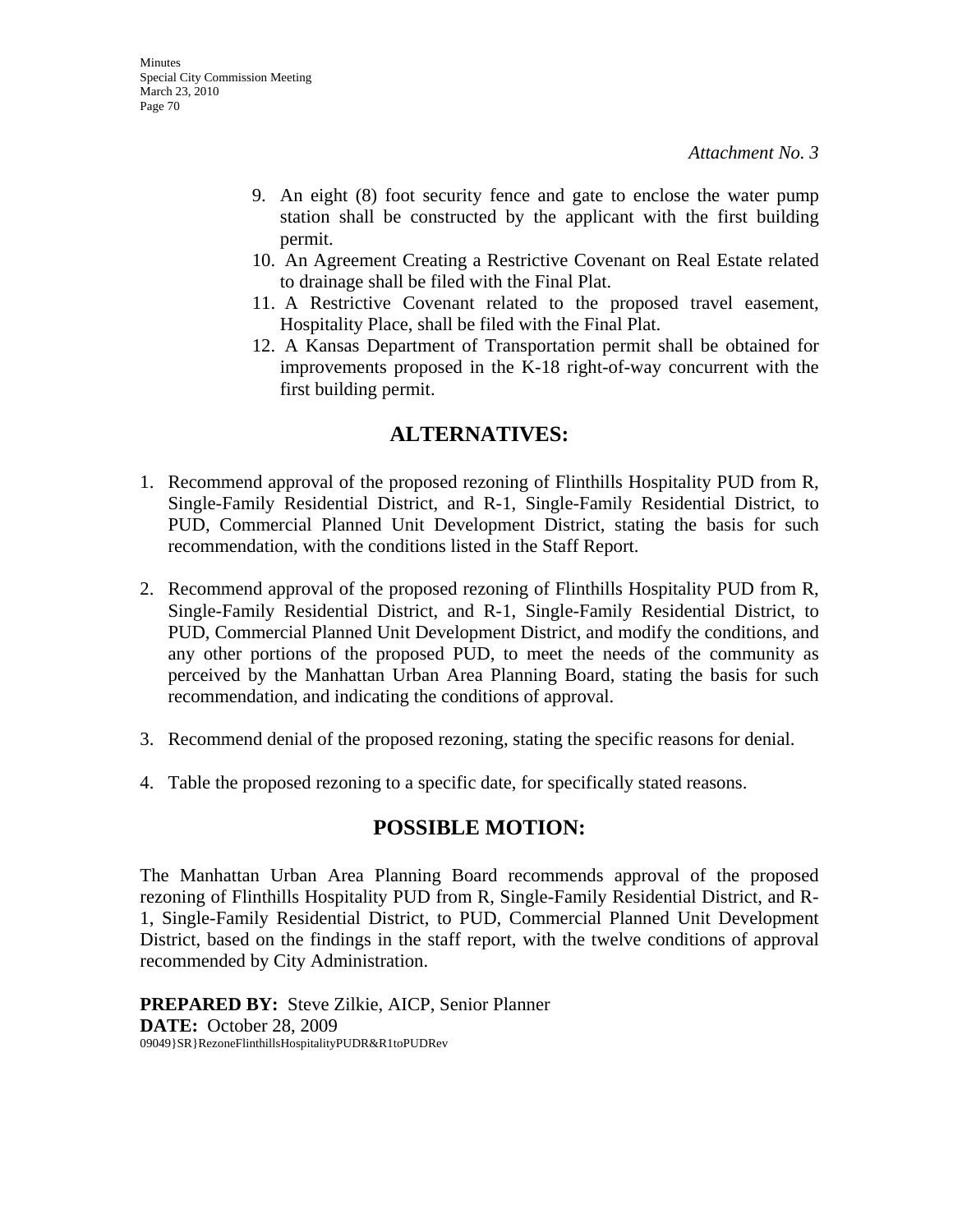**Minutes** Special City Commission Meeting March 23, 2010 Page 71

*Attachment No. 4*



#### **Executive Summary:**

In response to concerns expressed by the neighborhood about the safety of Allison Avenue BWR performed analysis of the proposed hotel driveway connection and Allison Avenue. The proposed drive provides sight distance in excess of that prescribed by generally accepted engineering standards. The crash history on the street does not suggest a safety concern. The traffic volumes added to Allison by the proposed development will not significantly impact. in a negative way, the overall operation of the street. From a traffic and safety perspective the street will accommodate the proposed development in a safe and efficient manner.

The result of BWR's analysis coincides with the findings of the City's professional staff. It appears the development of the proposed Flint Hills Hospitality development along Allison Avenue is an appropriate land use and can be effectively designed to utilize Allison Avenue for public street access.

#### Introduction:

Flint Hills Hospitality is proposing the development of two hotels on property in Manhattan, KS with access to Allison Avenue. The development involves just under 5 acres on a triangular shaped site located between Allison Avenue and Ft. Riley Boulevard (K-18). Seth Child Road (K-113) is located just east of the site and the property is highly visible from the interchange of K-18/K-113 and the highway uses.

The proposed development requires the rezoning of the property from a residential to a commercial use. Fint Hills Hospitality proposed this rezoning through the City's PUD process so as to provide more control for the special needs that are presented by the site. Adjacent residents/property owners have expressed concern with traffic conditions presented by the development and on Allison Avenue.

BWR was hired by Flint Hills Hospitality to perform engineering assessment of the conditions of Allison Avenue and the proposed development. In general the services performed and presented in this report include:

- · Review previously prepared analyses
- Visit the site and review conditions ٠
- Review crash history of the corridor

#### BUCHER, WILLIS & RATLIFF CORPORATION

903 East 104<sup>th</sup> Street | Suite 900 | Kansas City, Missouri 64131-3451 | P 816.363.2696 | F 816.363.0027 | www.bwrcorp.com

engineering | planning | architecture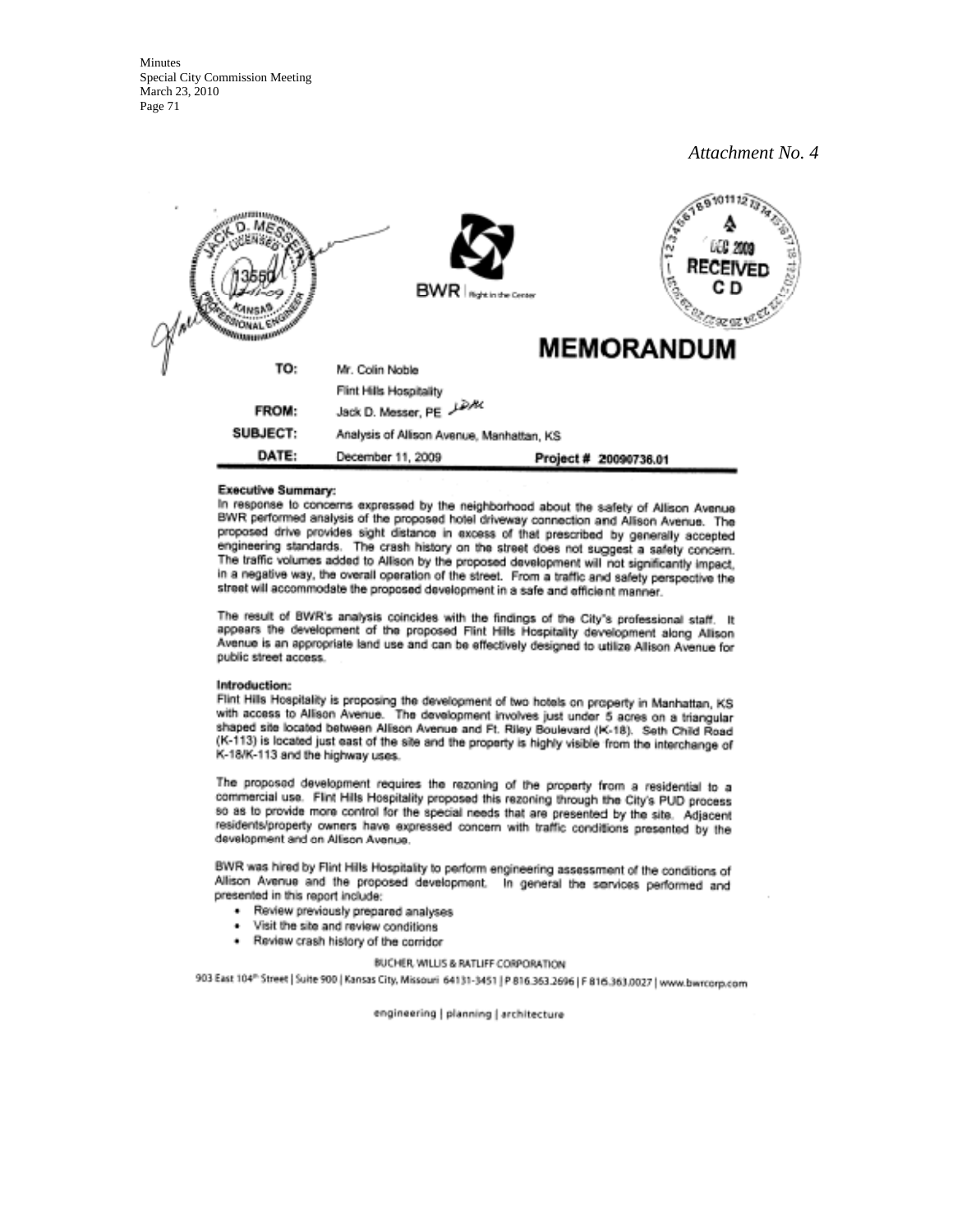#### BWR - MEMORANDUM (CONTINUED)

December 11, 2009- Page 3

Adjacent Street Traffic

|                                        | <b>AM Peak Hour</b> |    |     | PM Peak Hour |     |  |
|----------------------------------------|---------------------|----|-----|--------------|-----|--|
|                                        | Total               |    | Out | Total.       |     |  |
| Trips During Peak Hour of<br>Generator |                     | 28 | 43  | 90           | 49. |  |

During the peak one hour parted of a typical day, the site can be expected to gonerate 49 vehicles into and 41 vehicles out of the property. Those volumes only amount to less than one vehicle in and one vehicle out every minute. The impact to the Allison Avenue is characterized by the trips generated during the peak hour of adjacent street traffic. The additional traffic added to Altison Avenue by the site will not significantly affect the level of service on Allison Avenue. The resultant daily traffic volumes on Allison Avenue will remain less than half of its service volume for level of service C. The overall increase to the volumes on Allison Avenue does not suggest a significant change to the street and are more reflective of a residential oriented street. This is consistent with the nature of the current traffic on Alison Ave. There will be little to no noticeable impact to the traffic operation of Allison Avenue.

#### **Sight Distance:**

Sight distance is a term used to describe the conditions necessary to provide or the amount of a clear line of site that drivers will have adequate time to perceive, react and decelerate to avoid a collision. The calculation is performed according to the procedures outlined in the A Policy On Geometric Design of Highways and Streets published by the American Association of State Highway and Transportation Officials (AASHTO), 2004 edition. This publication is commonly referred to as the "Green Book".

There are several "sight distance" calculations contained in the Green Bock. The specific condition that should be analyzed relative to this proposed development is the intersection sight distance contained in Chapter 9 of the Green Book. Intersection sight distance (ISD) involves a calculation that accounts for perception, reaction, acceleration and deceleration of drivers maneuvering on the street and drivers maneuvering from the proposed driveway. Intersection sight distances are generally longer than stopping sight distances, because of the time required to accelerate from a stopped position.

The required intersection sight distance differs for the entrance based on the direction and exiting maneuver from the driveway. BWR analyzed a left turn exit (Case B1) and right turn exit (Case B2) from the drive. A crossing maneuver is highly unlikely and has the same required intersection sight distance as Case B2.

The required ISD can be found in Exhibit 9-55 for the left turn. This is a calculation based on speed. Typically this is calculated using design speed; however, BWR utilized 45 mph because this particular movement faces vehicles traveling down the hill. The City's traffic counts indicate a majority of vehicles travelling at or below 45 mph. The use of 45 mph for analysis seems more prudent than the design speed of 30 mph. The required ISD for a speed of 45 mph is 500 feet. The Green Book identifies that grade in excess of 3% may affect this and a grade factor may need applied. This does not apply in this condition since both vehicles have the same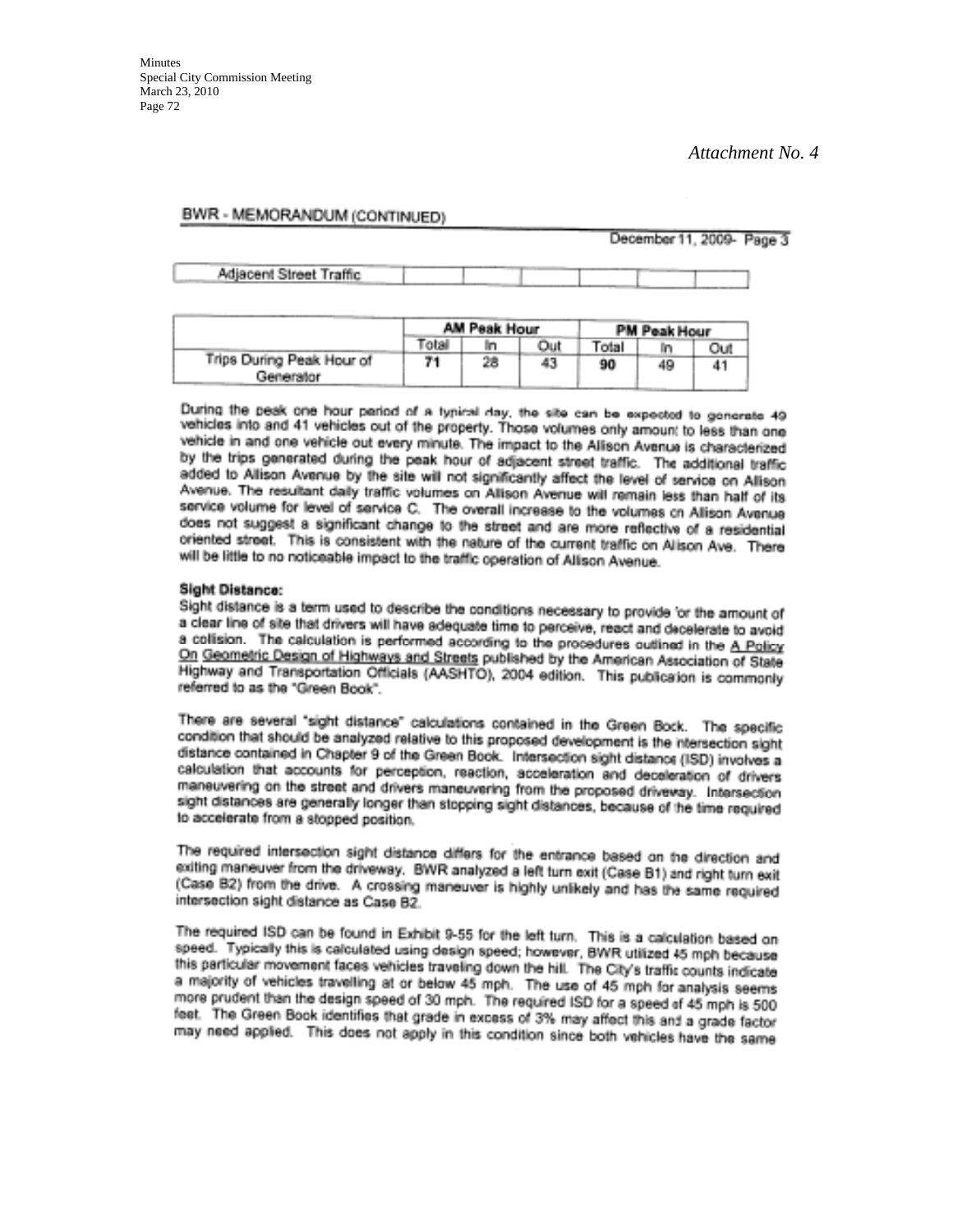*Attachment No. 4*

#### BWR - MEMORANDUM (CONTINUED)

December 11, 2009 - Page 5

It was based on this testimony that Flint Hills Hospitality wanted further analysis of the safety issues to insure the appropriateness of their development.

BWR contacted 7 individuals that spoke in opposition to the project (at the time of writing of this The purpose of the discussion was simply to listen to their specific concerns and report). perform appropriate analyses to address those concerns.

The feedback from these individuals is summarized in general, with responses in italics, as follows:

- . Safety is the primary concern. Flint Hills Hospitality is concerned with the safety of Allson Avenue and angaged BWR to perform additional analyses. BWR's analysis suggests that the current safety record on Allison does not present an issue. The analysis of sight distance and additional traffic does not suggest an overriding safety concern with the operation of Allison Avenue
- . Concern with amount of parking. The on-site parking meets standards appropriate for the development
- . Concern with drop-off to K-18. The project will be constructed with appropriate safety measures to protect individuals adjacent to K-18
- . Concern with "blind-spot" on Allison Avenue. This is a general concern expressed about traffic on Alison Avenue encountering the varying profile and the associated sight distance. This particular sight distance differs from that of the intersection sight distance calculated for the proposed driveway. The sight distance available on Allison Avenue meets the design and regulated speed of Allison Avenue (30 mph). For drivers driving faster than the posted speed the sight distance does seem shorter, however, the crash data does not suggest a problem with this expressed concern
- Concern with potential slick conditions. The steep grade of Allison does present issues during slick conditions. The small number of potential events that present slick conditions does not suggest that development should be prohibited as a singular reason for denial. Only one reported crash in the period was due to slick conditions and that crash occurred traveling uphill
- Concern with unfamiliar drivers. The proposed development does not introduce a significant unexpected set of traffic conditions. The site is located such that it is visible for visitors that approach it. They will be making the easiest maneuver (right turn) to access the hotel. In exiting the site, more than adequate sight distance is provided
- Would like to see a second entrance. The site precludes a feasible second entrance.
- Maybe one hotel would be better. BWR offers no comment on this specific issue
- Allison is the problem. Allison is not an ideally designed roadway. It has been in operation for several decades. There is not significant evidence of a "problem"
- Stop sign would be a bad idea. BWR agrees; stop control should not be placed on Allison Avenue at the proposed entrance
- Hotel is inappropriate use. This is an opinion. A hotel use on this piece of property appears appropriate as it is near a major intersection of highways and has highway exposure. A residential use would not present ideal living conditions with the exposure to the highway. Another commercial use would likely present more traffic. The hotel use and proposed alle seem to fit the scale and nature of the site, consistent with City Staff's analysis
- Would hate to look at hotels, like the look of the native limestone ledge. This appears to  $\bullet$ be an entrenched position that can't be resolved. Flinthills Hospitality intends to build a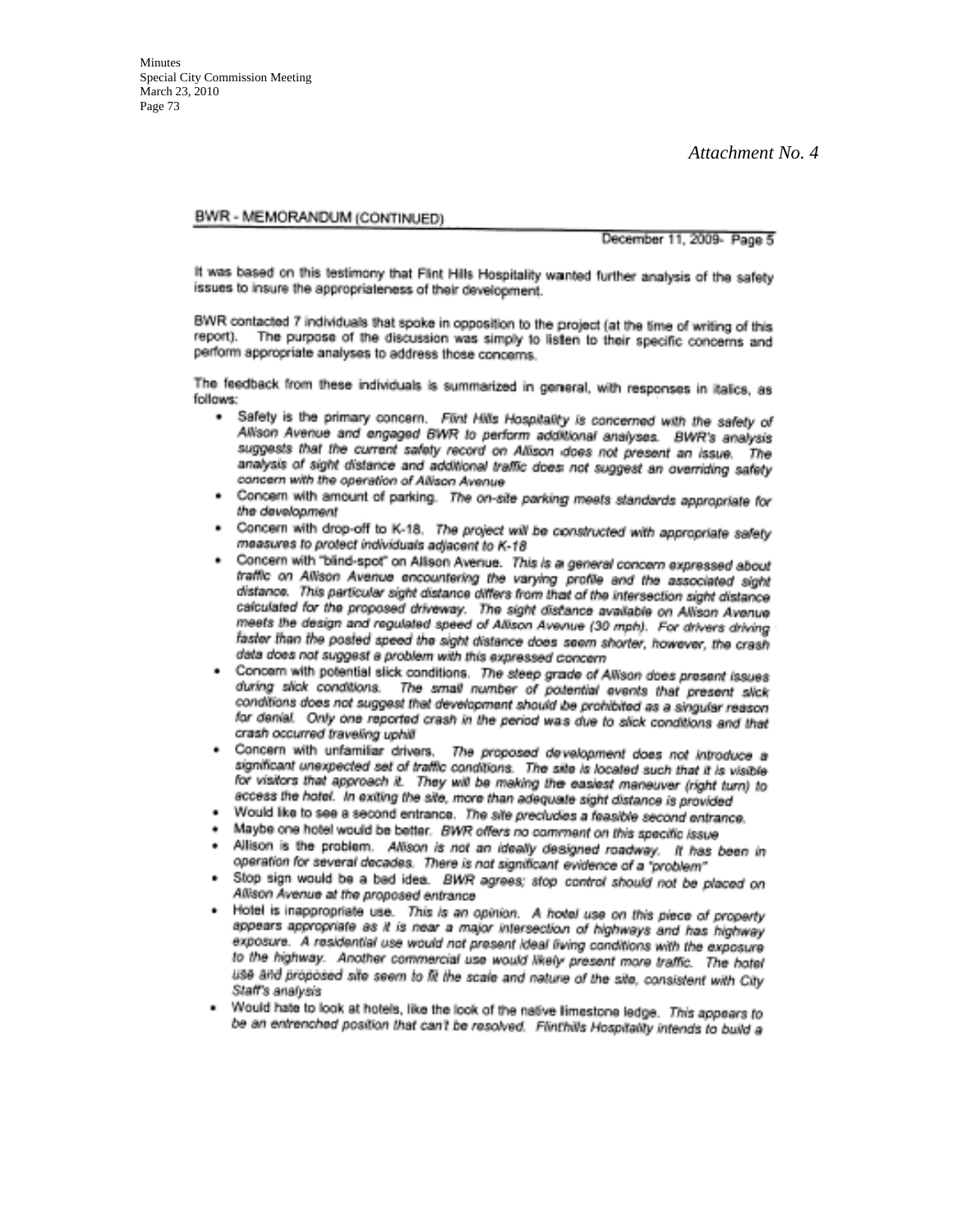*Attachment No. 4*

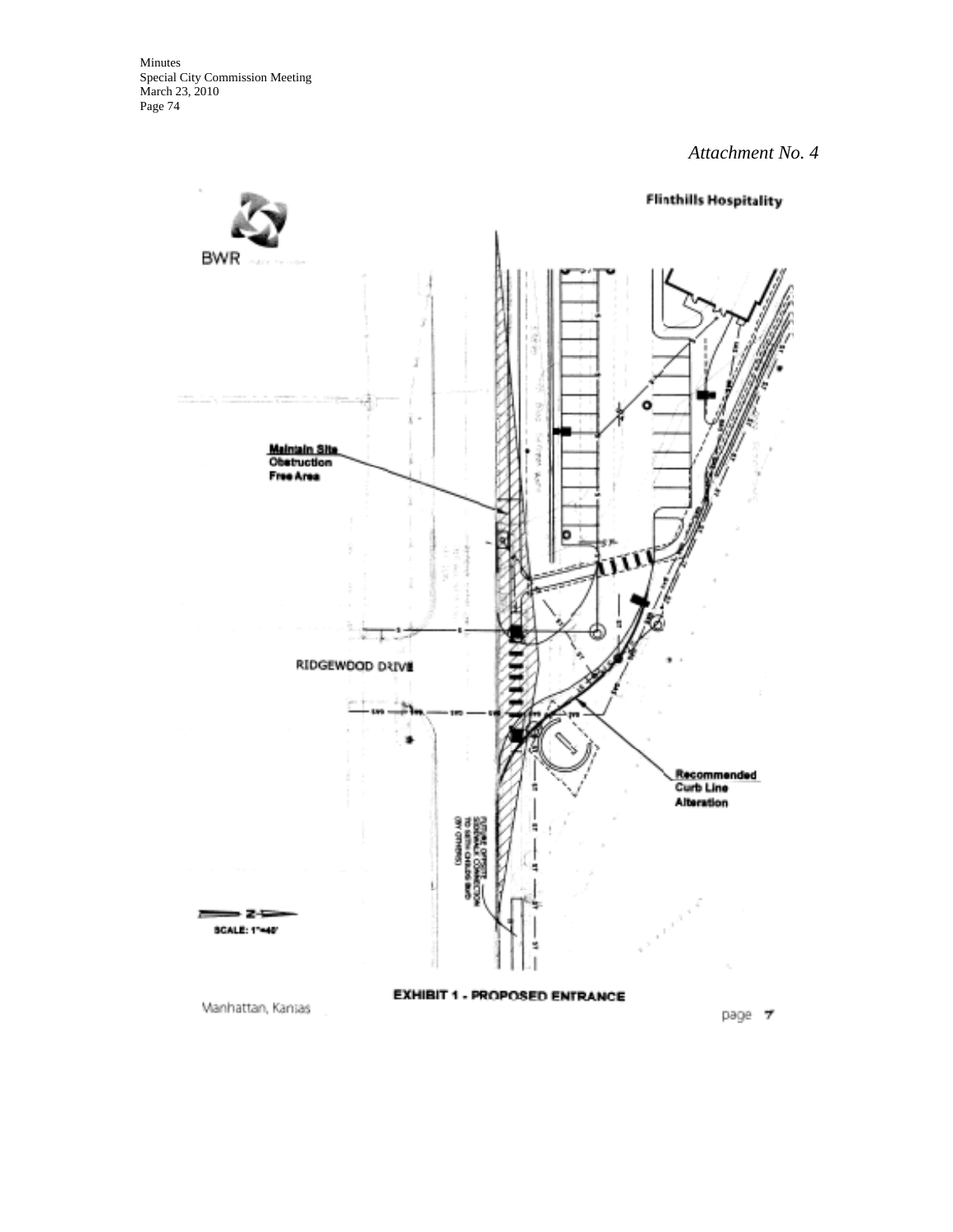### *Attachment No. 4*

**Flinthills Hospitality** 





Manhattan, Kansas

page 8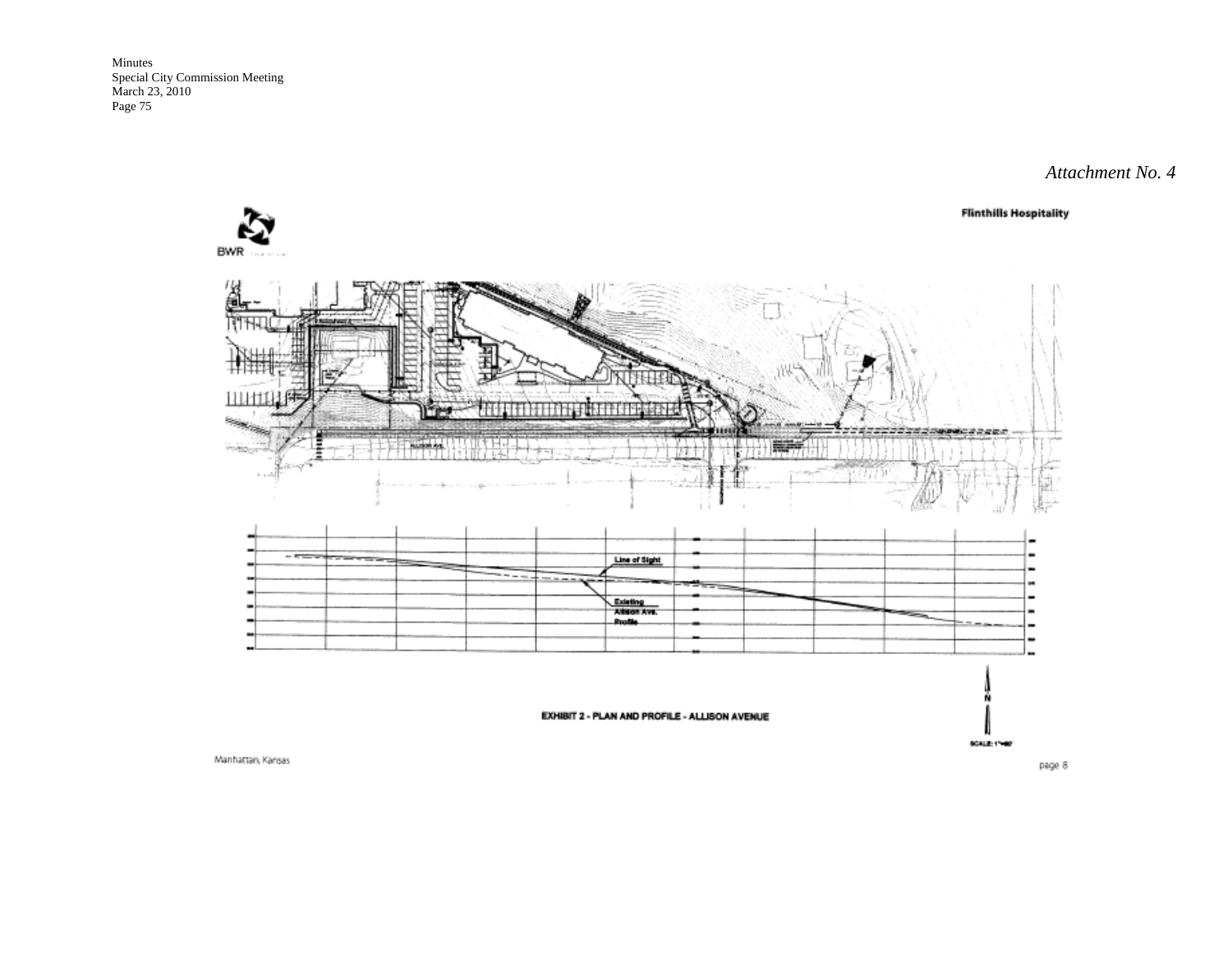> **Flinthills Hospitality VALLEY DR. MOSNIKO**  $\ddot{4}$ 18 FORT RILEY BLVD. **CRESTWOOL**  $\mathbf 1$ **SHUSS RD.** RIDGEWOOD DRIVE  $9$ ALLISON AVE. CANYON DRINE 8 6 113  $\boldsymbol{2}$ STAGGHILL ROAD  $\overline{\mathbf{3}}$ 7 5 POLARIS 38-3 SCALE: 174300°

> > EXHIBIT 3 - 2005-2009 REPORTED CRASHES

Manhattan, Kansas

page  $9$ 

**BWR** 

*Attachment No. 4*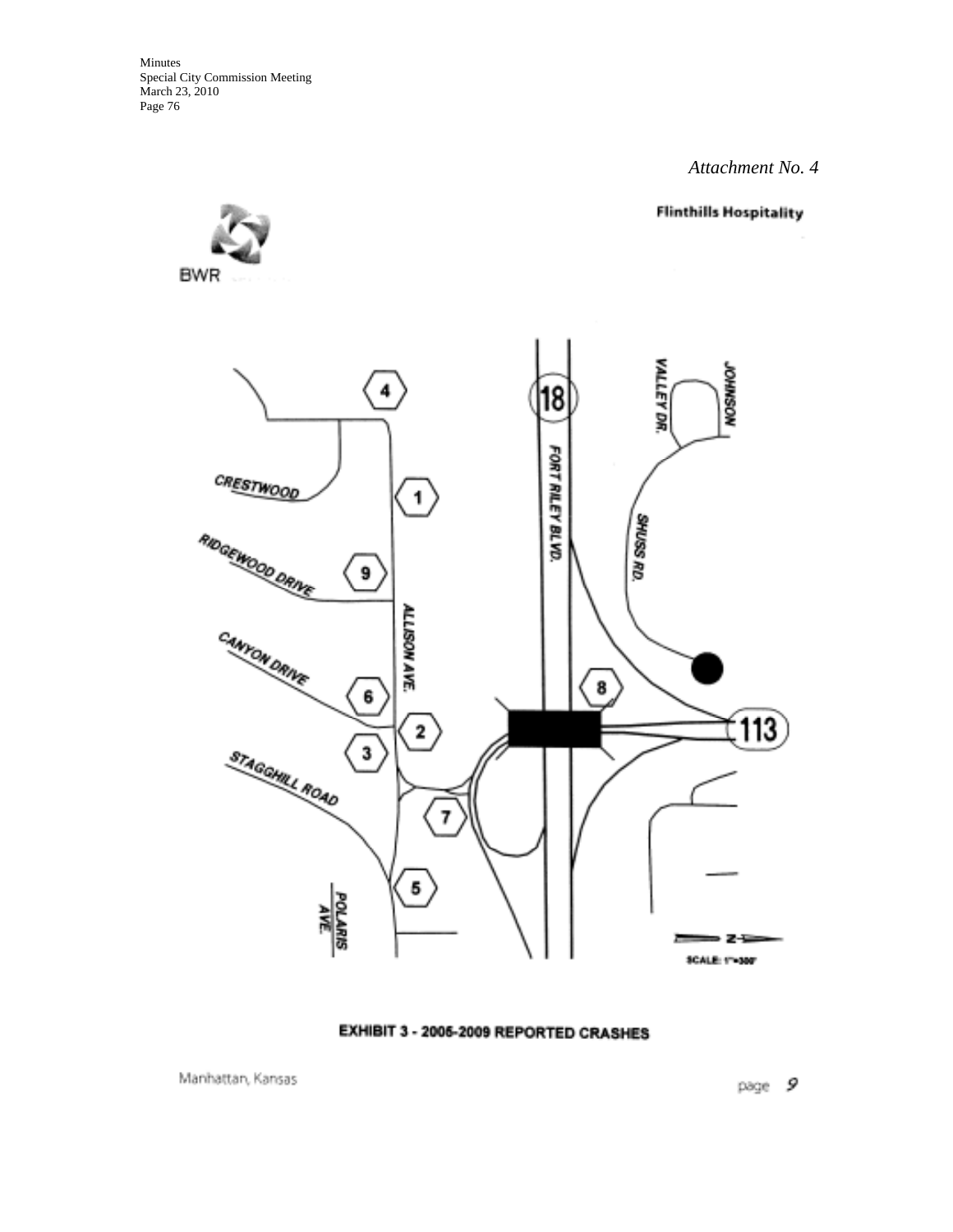*Attachment No. 4*

# **APPENDIX**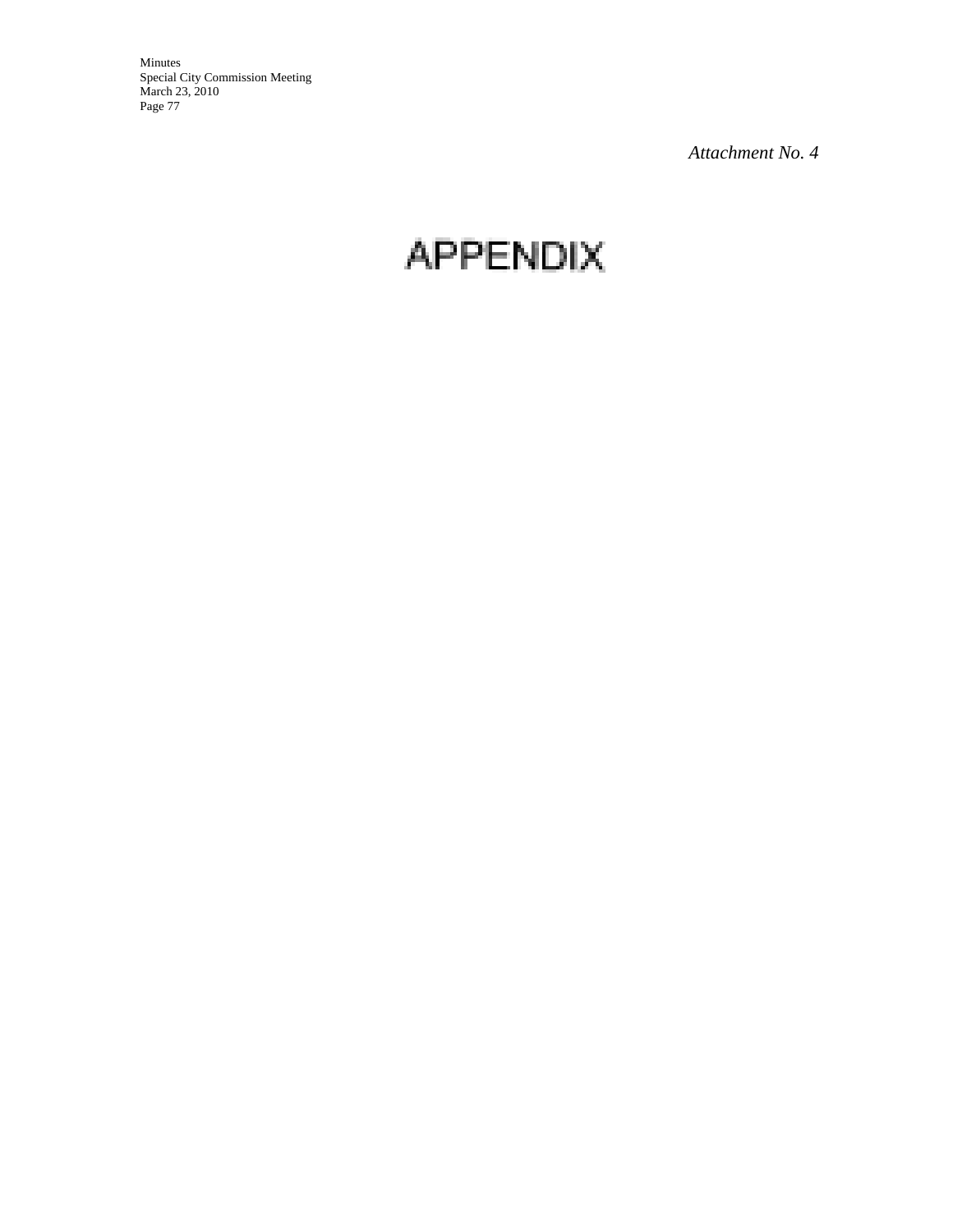*Attachment No. 4*



Allison Rd. Speed Data 2009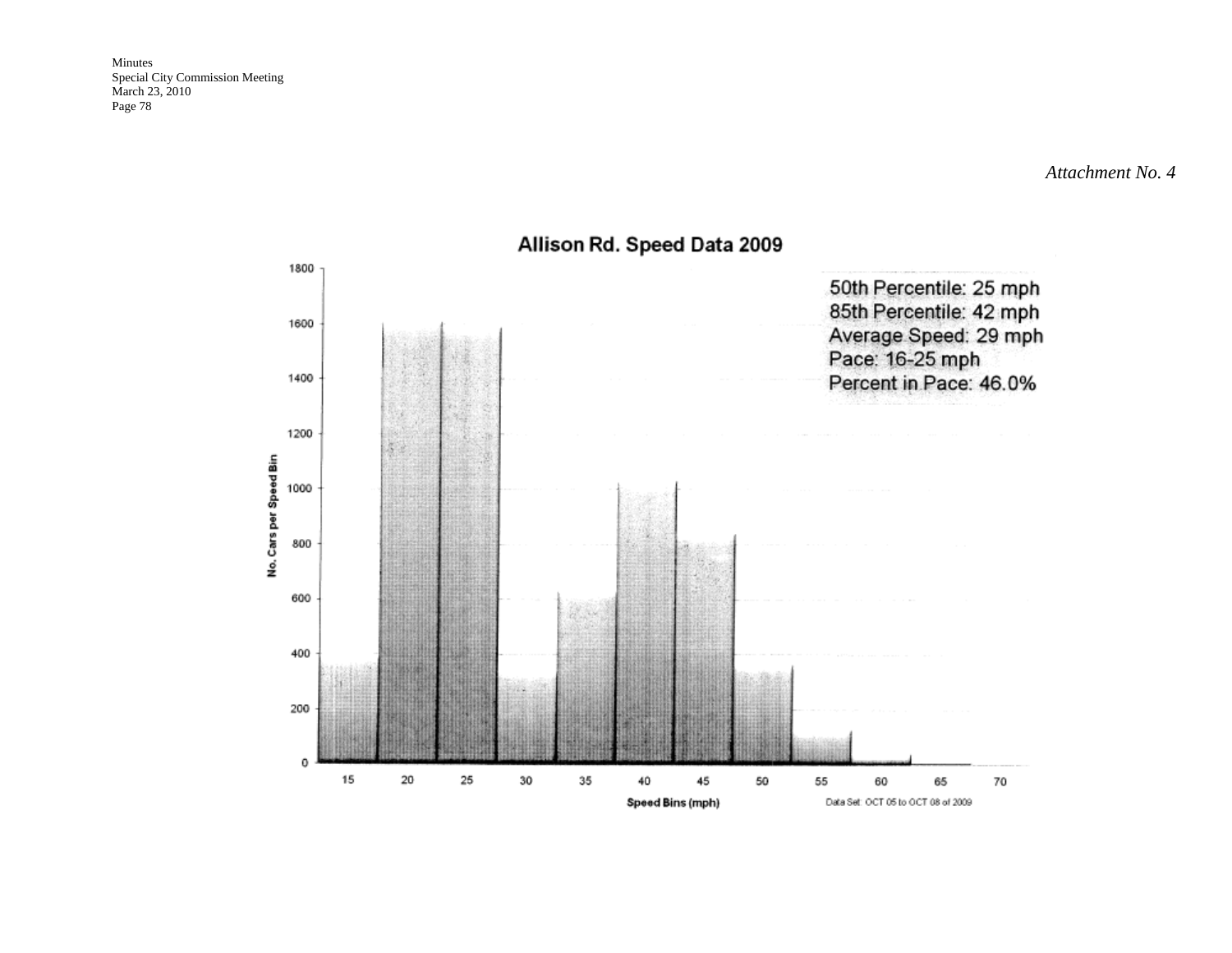*Attachment No. 4*

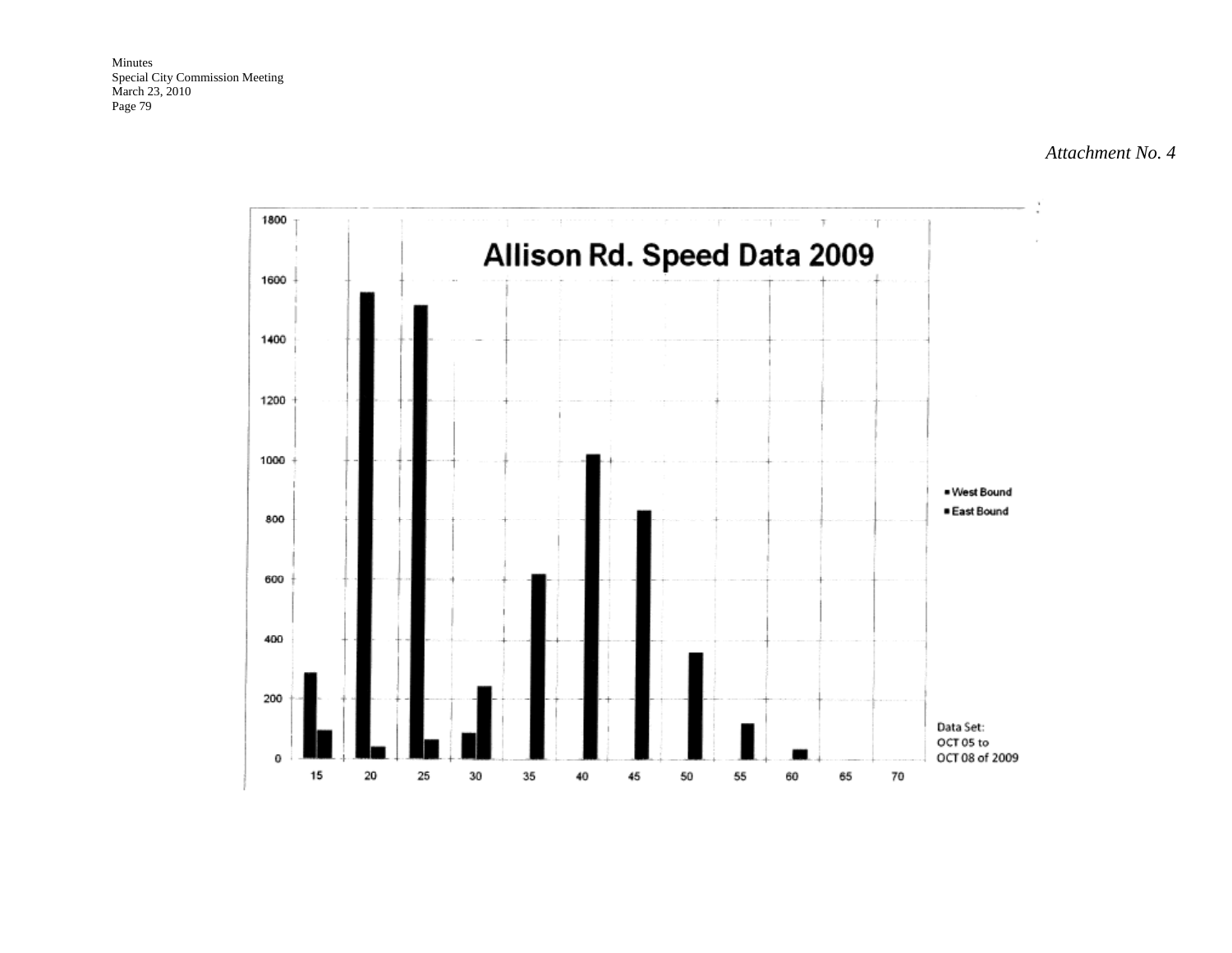*Attachment No. 5*

# **STAFF REPORT**

# **ON AN APPLICATION TO REZONE PROPERTY**

**FROM:** County G-1, General Agricultural District.

**TO:** R, Single-Family Residential District with AO, Airport Overlay District.

**APPLICANT/OWNER:** Mill Pointe Land Company LLC-Tim Schultz.

**ADDRESS:** 1213 Hylton Heights Road, Ste. 129, Manhattan, KS 66502.

**LOCATION:** Generally located south of an extension of the existing dead end of Leone Ridge Drive, or a distance of about 1,000 feet south of the intersection of Miller Parkway and Leone Ridge Drive.

AREA: Approximately 60-acres.

**DATE OF PUBLIC NOTICE PUBLICATION:** Thursday, January 28, 2010.

# **DATE OF PUBLIC HEARING: PLANNING BOARD:** Thursday, February 18, 2010. **CITY COMMISSION:** Tuesday, March 23, 2010.

**EXISTING USE:** Open rangeland.

**PHYSICAL AND ENVIRONMENTAL CHARACTERISTICS:** The site is covered with native grasses, scattered evergreen trees and dense deciduous tree coverage in natural drainage ravines. The approximate upper one-third slopes and drains to the north. The lower two-thirds slopes and drains to the south. The entire site is entirely within the Conical Zone of Manhattan's Regional Airport, which requires that the AO, Airport Overlay District, be added to site. Future uses (structures and trees), which are within the limits of the Conical Zone may be required to obtain, and be granted, an Airport Compatible Use Permit prior to construction, planting or change to the structure or tree (see below under CONSISTENCY WITH INTENT AND PURPOSE OF THE ZONING ORDINANCE for further information concerning the AO District).

#### **SURROUNDING LAND USE AND ZONING:**

**(1) NORTH:** Developing single-family residential neighborhoods: R-1, Single-Family Residential District with AO, Airport Overlay District and R/AO District.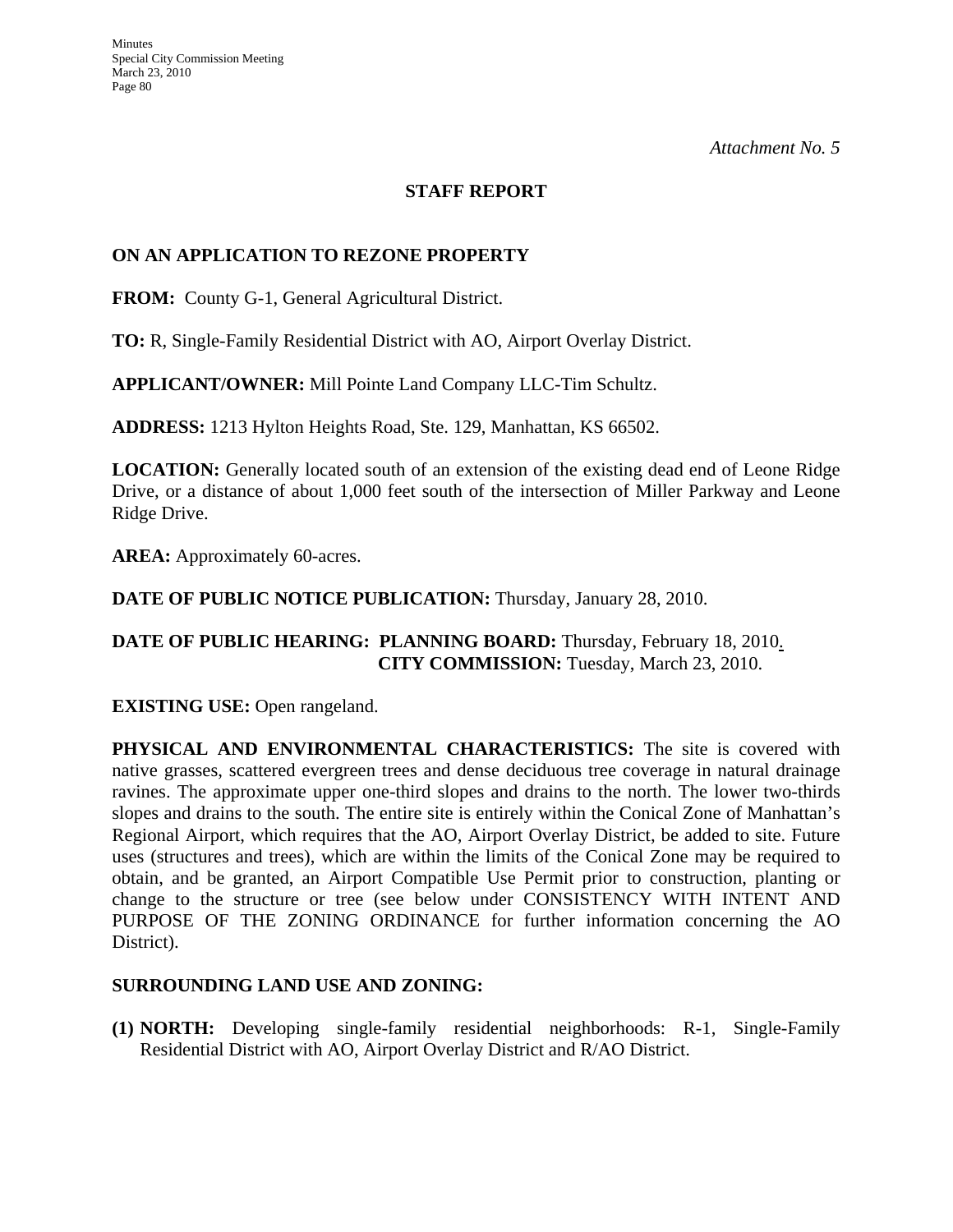- **(2) SOUTH:** Rangeland and Eureka Valley farmland, developing single-family residential neighborhood; G-1 District and R-1/AO and R/AO Districts..
- **(3) EAST:** Developing single-family residential neighborhoods; R/AO District.
- **(4) WEST:** Rangeland and developing single-family residential neighborhood; G-1 District and R-1/AO and R/AO Districts..

**GENERAL NEIGHBORHOOD CHARACTER:** Developing single-family residential neighborhoods.

**SUITABILITY OF SITE FOR USES UNDER CURRENT ZONING:** The site is suitable as open rangeland for pasture or grazing uses; however, the site is bounded by urban development on the north, east and west, and a steep hillside on the south. The suitability of the site for County G-1 uses is limited by surrounding uses and steep topography.

**COMPATIBILITY OF PROPOSED DISTRICT WITH NEARBY PROPERTIES AND EXTENT TO WHICH IT MAY HAVE DETRIMENTAL AFFECTS:** The adjoining neighborhoods are low density single-family residential subdivisions. While an increase in traffic, light, and noise will occur with the change from open rangeland to single-family dwelling units, the proposed affects are consistent with the character of the neighborhoods in which the development is proposed. The proposed rezoning is compatible with nearby properties of the same zoning and no adverse affects are expected.

**CONFORMANCE WITH COMPREHENSIVE PLAN:** The Future Land Use Map of the Manhattan Urban Area Comprehensive Plan designates the 60-acre tract as Residential Low/Medium density (RLM) and shown on the Southwest Planning Area Future Land Use Map. Applicable policies in bold and italics include:

#### **Residential Low/Medium Density (RLM)**

#### **RLM 1: Characteristics**

*The Residential Low/Medium Density designation incorporates a range of single-family, singlefamily attached, duplex, and town homes, and in appropriate cases include complementary neighborhood-scale supporting land uses, such as retail, service commercial, and office uses in a planned neighborhood setting, provided they conform with the policies on Neighborhood Commercial Centers. Small-scale multiple-family buildings and condominiums may be permissible as part of a planned unit development, or special mixed-use district, provided open space requirements are adequate to stay within desired densities.*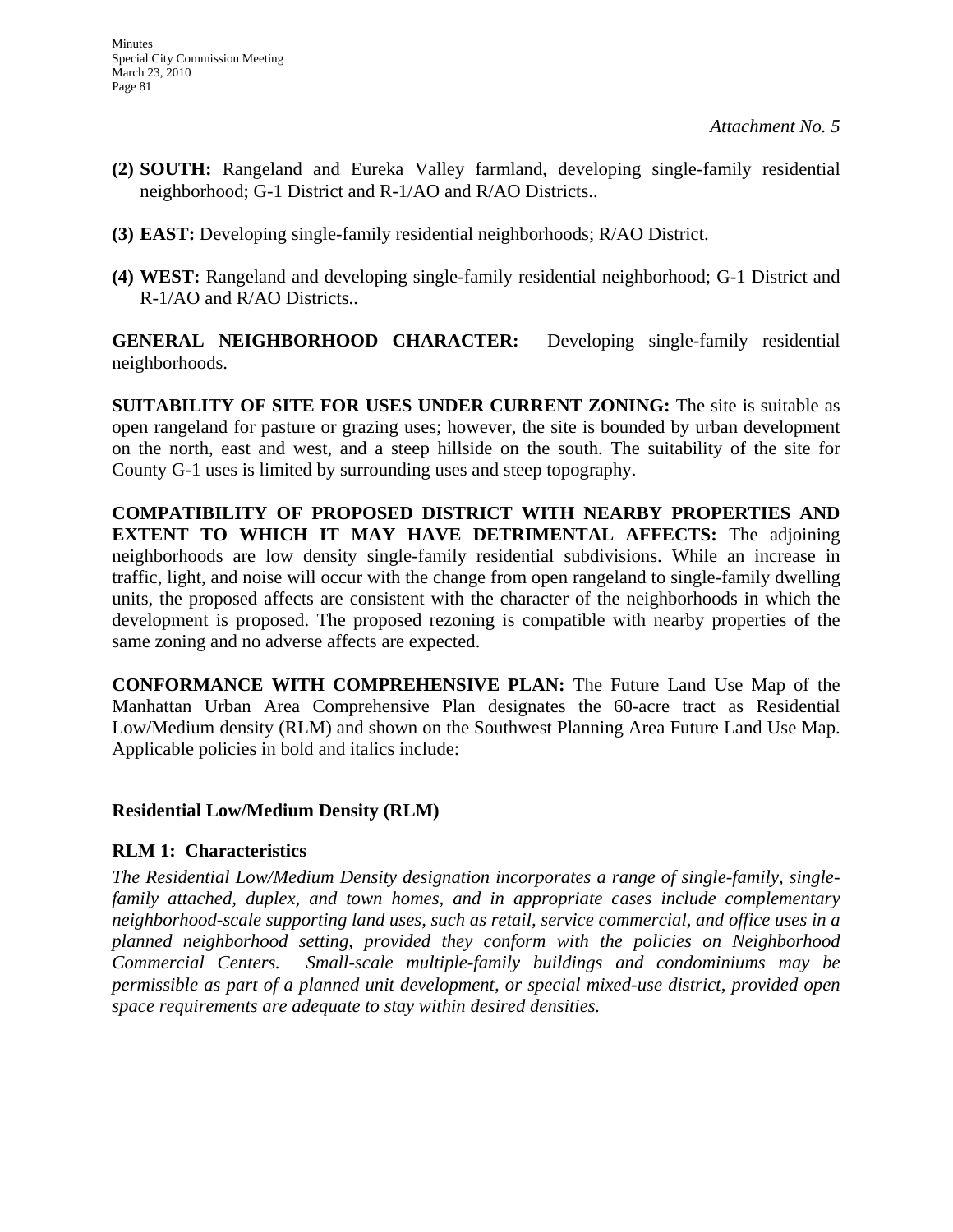# **RLM 2: Appropriate Density Range**

*Densities in the Residential Low/Medium designation range between less than one dwelling unit/acre up to 11 dwelling units per net acre.* 

# **RLM 3: Location**

*Residential Low/Medium Density neighborhoods typically should be located where they have convenient access and are within walking distance to community facilities and services that will be needed by residents of the neighborhood, including schools, shopping areas, and other community facilities. Where topographically feasible, neighborhoods should be bounded by major streets (arterials and/or collectors) with a direct connection to work, shopping and leisure activities.* 

### **RLM 4: Variety of Housing Styles**

*To avoid monotonous streetscapes, the incorporation of a variety of housing models and sizes is strongly encouraged in all new development.* 

### *Chapter 8: Mobility and Transportation Options*

*Page 8-2, Policy MTO 4: Accessible, Pedestrian-friendly Development* 

*"Future commercial and residential projects in the Urban Service Area Boundary shall be planned to ensure that sites and land uses are readily accessible to all modes-pedestrians, bicycles, autos, and future public transit."* 

#### *Chapter 13: Special Planning Area Policies*

*Miller Ranch* 

#### *Background and Intent*

*Miller Ranch will continue to develop as a series of mixed-use neighborhoods. Development should be focused around an open space network created by the area's many natural drainages, preserving existing trees and vegetation and providing pedestrian and bicycle linkages between neighborhoods and Warner Park. Miller Ranch will contain a variety of housing types and densities, including some higher density residential use, and will include a neighborhood commercial center.* 

*Policies*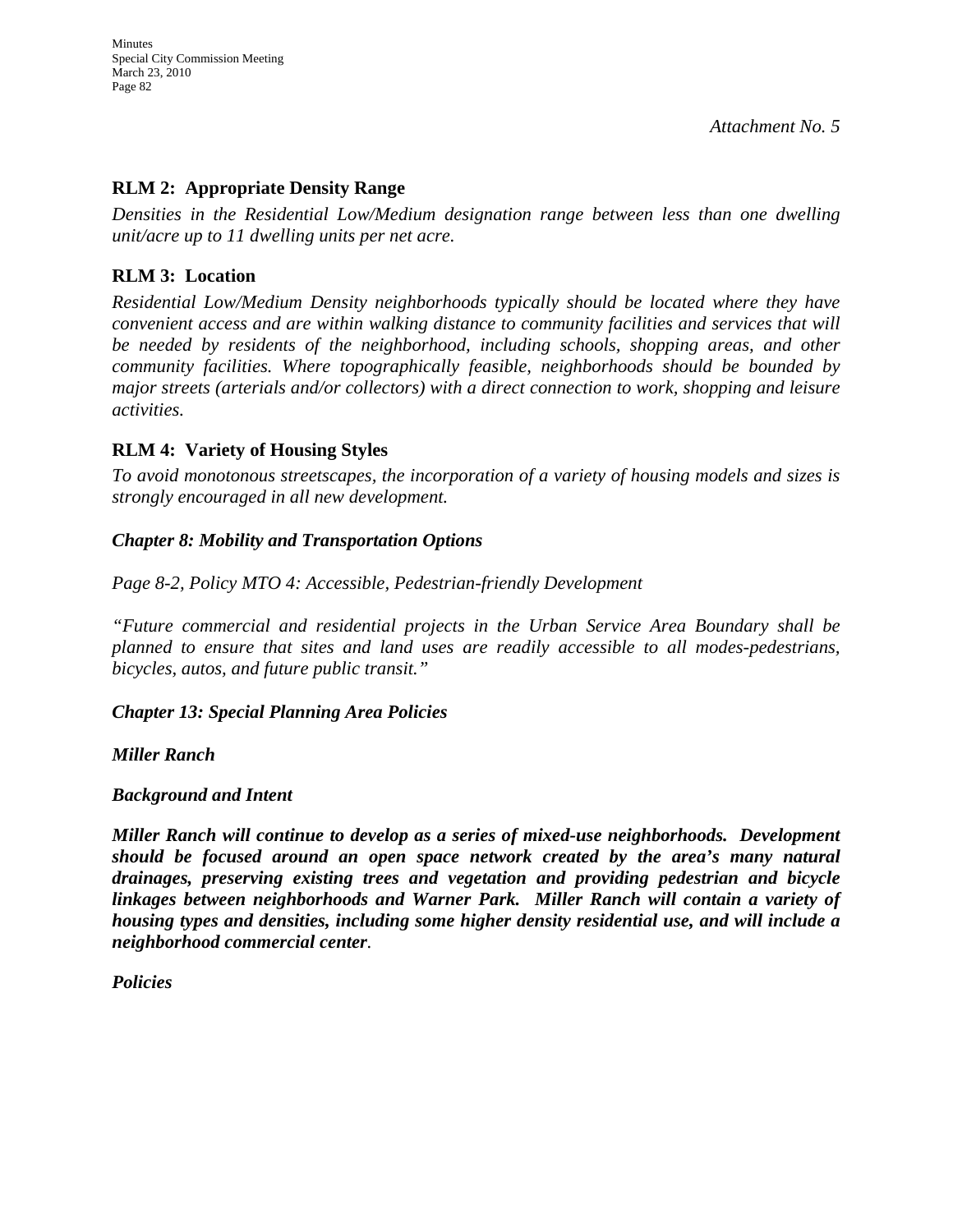# **MR 1: Mixture of Housing Types**

*Residential neighborhoods within Miller Ranch should include a mix of housing types and densities.* 

# **MR 2: Preservation of Drainage Areas**

*Drainage ways, wetlands, and other sensitive natural features shall be preserved and incorporated into the overall design of neighborhoods as buffers and open space amenities.* 

# **MR 3: Future ROW Preservation**

*Right-of-way for the future extension of Miller Parkway and Wreath Avenue shall be identified on development proposals and preserved, through platting and other tools.* 

# **MR 4: Establish a Neighborhood Commercial Center**

*The development of a neighborhood center should be encouraged at the planned intersection of Miller Parkway and Scenic Drive to provide a range of services for residents of Miller Ranch and surrounding neighborhoods, and to minimize the need for cross-town trips to meet day-today needs.* 

# **MR 5: Views from Scenic Drive**

*Development, including signage, should be set back from Scenic Drive to protect views and existing vegetation. The master plan for Miller Ranch should incorporate a buffer zone or overlay area along Scenic Drive designed to protect views, existing vegetation, and other important attributes of the area's scenic quality. Development of a neighborhood center, as described in MR 4, should occur east of the Scenic Drive buffer or overlay and be sited in a manner that minimizes visual impact on the Scenic Drive Corridor.* 

# **MR 6: Views on K-18 Approach to Manhattan**

*The corridor along the Fort Riley Boulevard/K-18 Highway cut, leading up the west side of Stagg Hill, should be protected through use of a buffer zone or overlay, designed to protect views, existing vegetation and other important scenic attributes.* 

# **MR 7: Airport Airspace Regulations**

*Development shall be consistent with established airspace regulations for the Manhattan Regional Airport and the Airport Master Plan.* 

The proposed density of Grande Bluffs at Mill Pointe is 0.93 dwelling units per net acre. The development will provide sidewalk on one side of all streets and street access to the north for connection to public sidewalks and streets, Warner Park and other parts of the City. A pedestrian easement on the west side of the site, generally along the military trail, will connect the Lee Mill Heights residential areas to the north of the rezoning site with Scenic Meadows to the south. Steep slopes are within conservation easements to protect hillsides from development. The proposed site is within the Conical Zone of the Manhattan Regional Airport. The AO District will be added as an overlay district to the R District.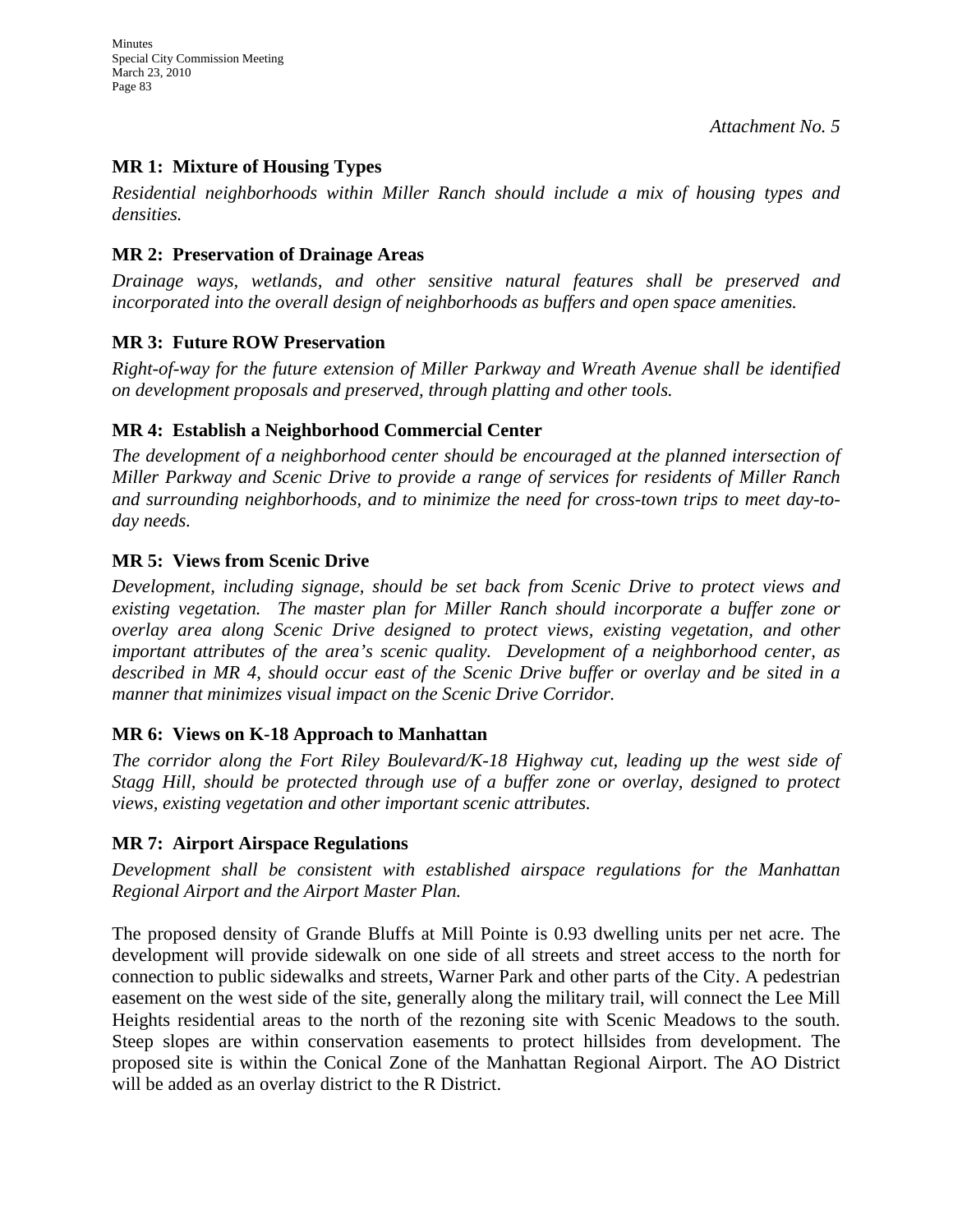The proposed rezoning conforms to the Comprehensive Plan.

**ZONING HISTORY AND LENGTH OF TIME VACANT AS ZONED:** The site has remained undeveloped to date and zoned County G-1 District.

**CONSISTENCY WITH INTENT AND PURPOSE OF THE ZONING ORDINANCE:** The intent and purpose of the Zoning Regulations is to protect the public health, safety, and general welfare; regulate the use of land and buildings within zoning districts to assure compatibility; and to protect property values.

The R District is designed to provide a single-family dwelling zone at a density no greater than one dwelling unit per 10,000 square feet. Lots shown on the R District portion of the proposed Preliminary Plat of the Grand Bluffs at Mill Pointe Addition, exceed 10,000 square feet in area.

The AO District "is intended to promote the use and development of land in a manner that is compatible with the continued operation and utility of the Manhattan Municipal Airport so as to protect the public investment in, and benefit provided by the facility to the region. The district also protects the public health, safety, convenience, and general welfare of citizens who utilize the facility or live and work in the vicinity by preventing the creation or establishment of obstructions or incompatible land uses that are hazardous to the airport's operation or the public welfare."

The site is within the Conical Zone, which is, in general terms, established as an airspace that extends outward and upward in relationship to the Airport and is an approach zone height limitation on the underlying land. Future uses (structures and trees, existing and proposed) in the AO District may be required to obtain an Airport Compatible Use Permit, unless circumstances indicate that the structure or tree has less than 75 vertical feet of height above the ground and does not extend above the height limits prescribed for the Conical Zone (pages 6-9 of the AO District regulations attached).

**RELATIVE GAIN TO THE PUBLIC HEALTH, SAFETY AND WELFARE THAT DENIAL OF THE REQUEST WOULD ACCOMPLISH, COMPARED WITH THE HARDSHIP IMPOSED UPON THE APPLICANT:** There appears to be no gain to the public that denial would accomplish. The AO District requires that future uses be reviewed in order to protect airspace. The proposed Preliminary Plat conforms to the Manhattan Urban Area Subdivision Regulations. It may be a hardship to the applicant if the rezoning is denied.

**ADEQUACY OF PUBLIC FACILITIES AND SERVICES:** Adequate public services, sanitary sewer, water, and public streets can be extended to serve the development.

# **OTHER APPLICABLE FACTORS:** None.